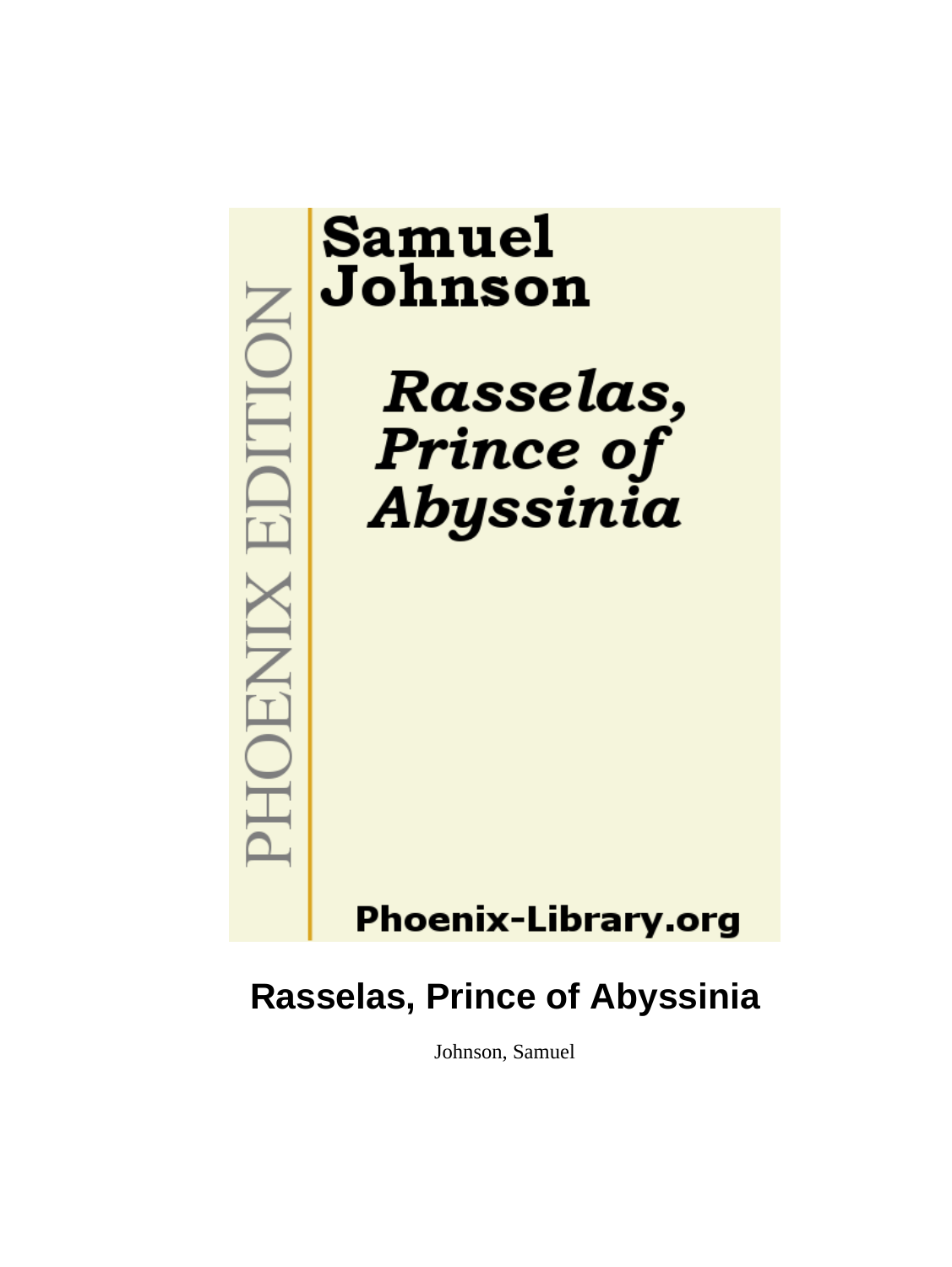#### Rasselas, Prince of Abyssinia

[Table Of Content](#page-100-0) [About Phoenix−Edition](#page-103-0) **[Copyright](#page-104-0)**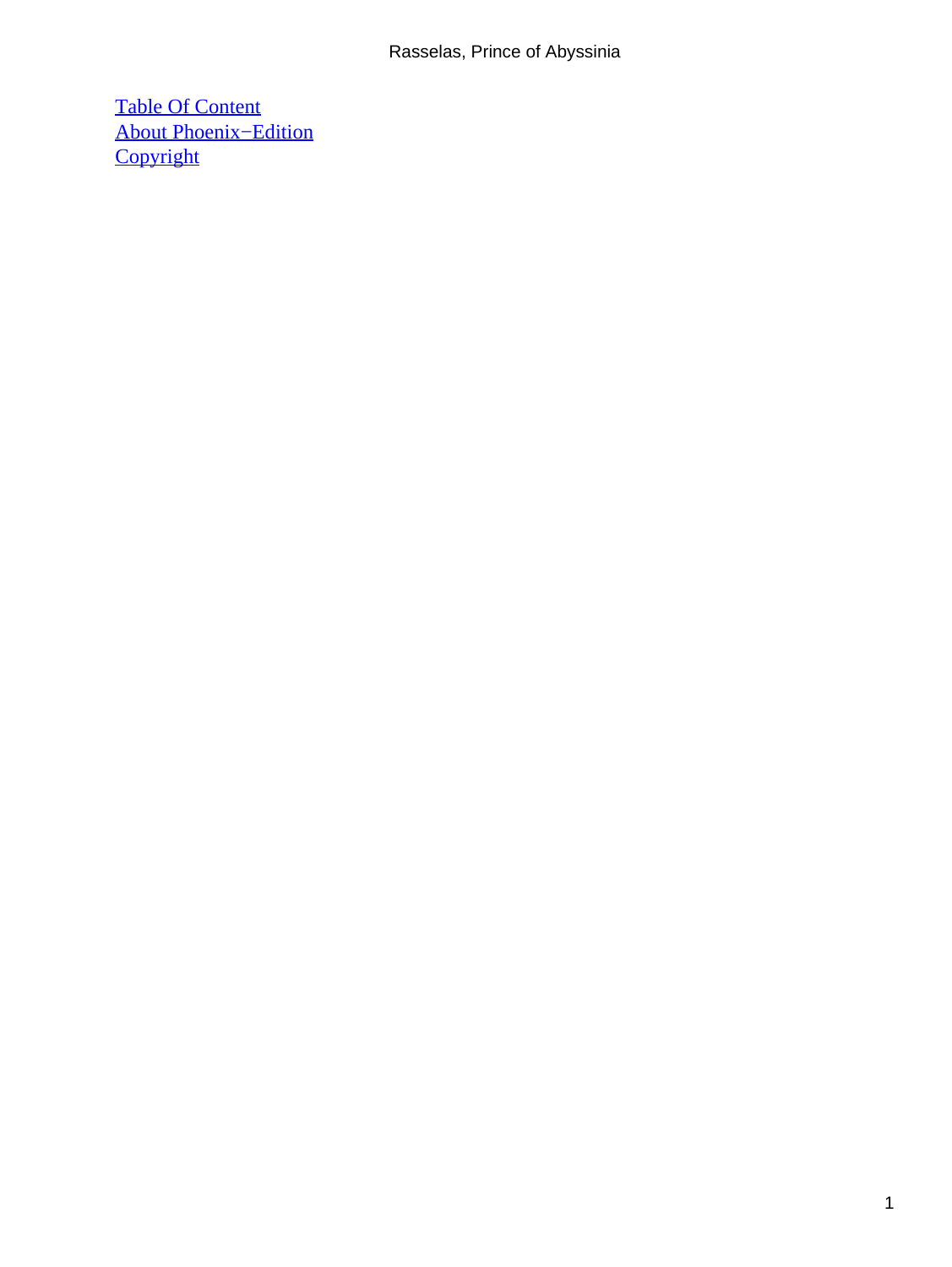*R*asselas, Prince of Abyssinia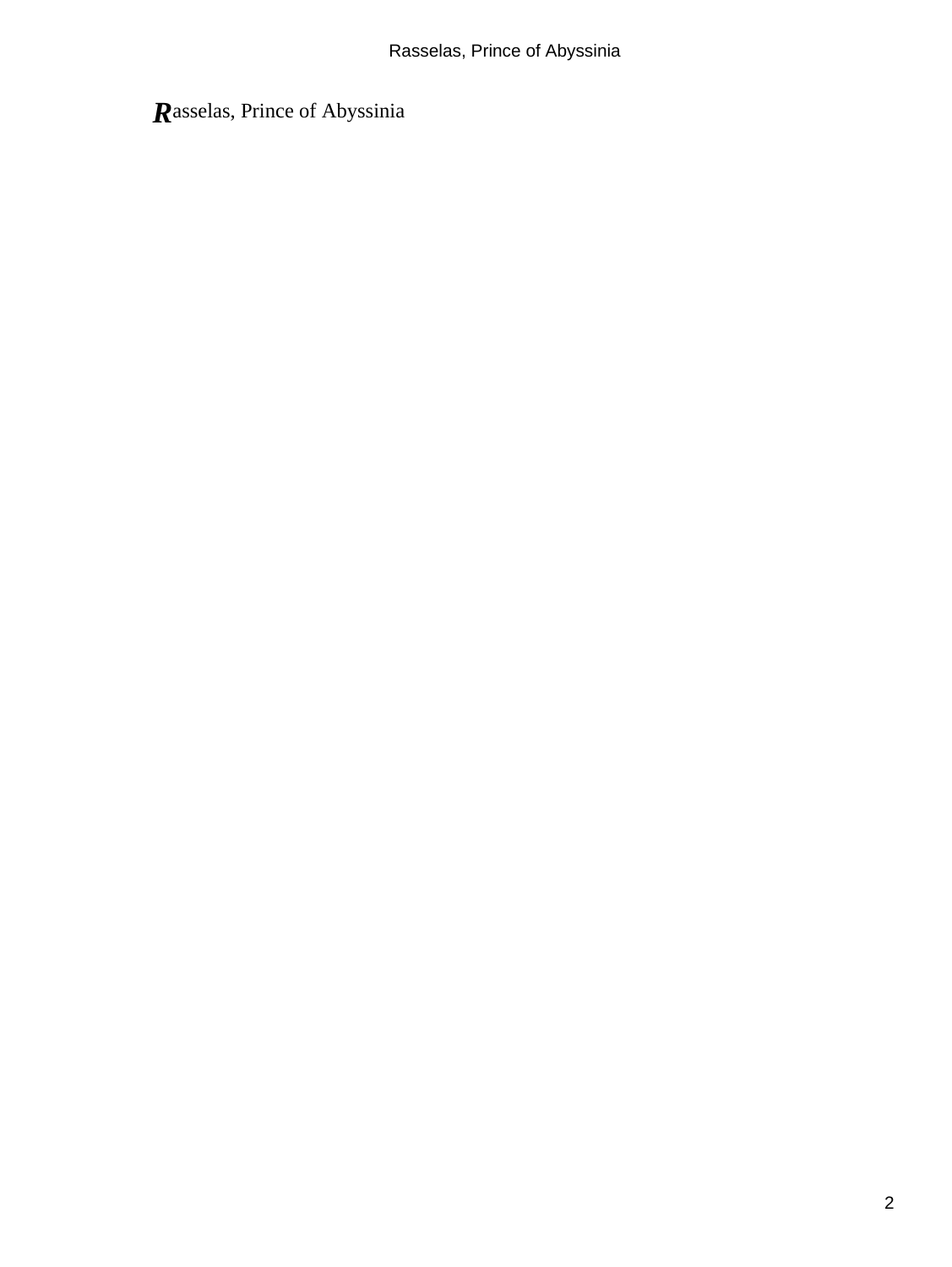# **[CHAPTER I − DESCRIPTION OF A PALACE IN A VALLEY.](#page-100-0)**

*Y*E who listen with credulity to the whispers of fancy, and pursue with eagerness the phantoms of hope; who expect that age will perform the promises of youth, and that the deficiencies of the present day will be supplied by the morrow, attend to the history of Rasselas, Prince of Abyssinia.

 Rasselas was the fourth son of the mighty Emperor in whose dominions the father of waters begins his course – whose bounty pours down the streams of plenty, and scatters over the world the harvests of Egypt.

 According to the custom which has descended from age to age among the monarchs of the torrid zone, Rasselas was confined in a private palace, with the other sons and daughters of Abyssinian royalty, till the order of succession should call him to the throne.

 The place which the wisdom or policy of antiquity had destined for the residence of the Abyssinian princes was a spacious valley in the kingdom of Amhara, surrounded on every side by mountains, of which the summits overhang the middle part. The only passage by which it could be entered was a cavern that passed under a rock, of which it had long been disputed whether it was the work of nature or of human industry. The outlet of the cavern was concealed by a thick wood, and the mouth which opened into the valley was closed with gates of iron, forged by the artificers of ancient days, so massive that no man, without the help of engines, could open or shut them.

 From the mountains on every side rivulets descended that filled all the valley with verdure and fertility, and formed a lake in the middle, inhabited by fish of every species, and frequented by every fowl whom nature has taught to dip the wing in water. This lake discharged its superfluities by a stream, which entered a dark cleft of the mountain on the northern side, and fell with dreadful noise from precipice to precipice till it was heard no more.

 The sides of the mountains were covered with trees, the banks of the brooks were diversified with flowers; every blast shook spices from the rocks, and every month dropped fruits upon the ground. All animals that bite the grass or browse the shrubs, whether wild or tame, wandered in this extensive circuit, secured from beasts of prey by the mountains which confined them. On one part were flocks and herds feeding in the pastures, on another all the beasts of chase frisking in the lawns, the sprightly kid was bounding on the rocks, the subtle monkey frolicking in the trees, and the solemn elephant reposing in the shade. All the diversities of the world were brought together, the blessings of nature were collected, and its evils extracted and excluded.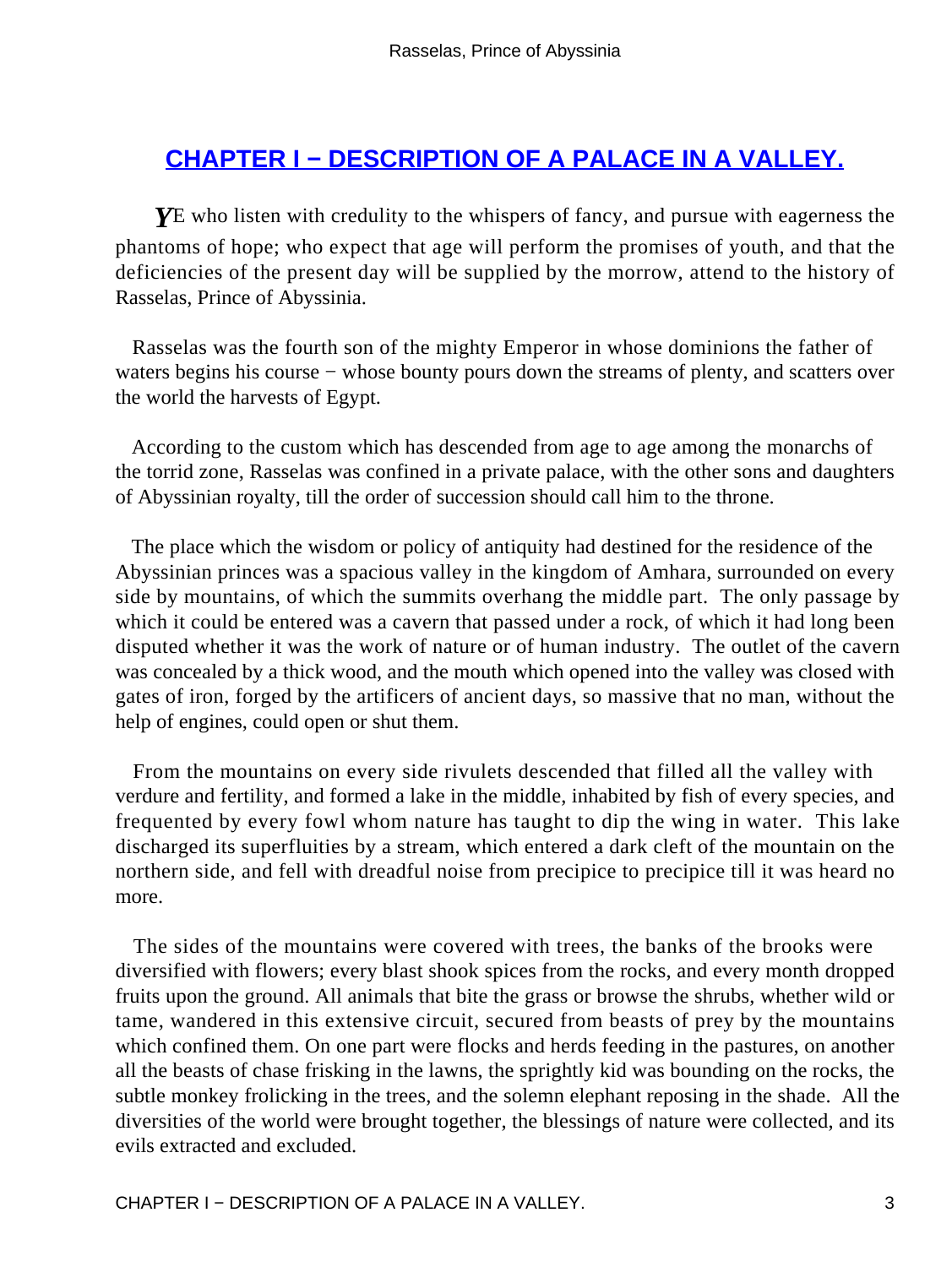The valley, wide and fruitful, supplied its inhabitants with all the necessaries of life, and all delights and superfluities were added at the annual visit which the Emperor paid his children, when the iron gate was opened to the sound of music, and during eight days every one that resided in the valley was required to propose whatever might contribute to make seclusion pleasant, to fill up the vacancies of attention, and lessen the tediousness of time. Every desire was immediately granted. All the artificers of pleasure were called to gladden the festivity; the musicians exerted the power of harmony, and the dancers showed their activity before the princes, in hopes that they should pass their lives in blissful captivity, to which those only were admitted whose performance was thought able to add novelty to luxury. Such was the appearance of security and delight which this retirement afforded, that they to whom it was new always desired that it might be perpetual; and as those on whom the iron gate had once closed were never suffered to return, the effect of longer experience could not be known. Thus every year produced new scenes of delight, and new competitors for imprisonment.

 The palace stood on an eminence, raised about thirty paces above the surface of the lake. It was divided into many squares or courts, built with greater or less magnificence according to the rank of those for whom they were designed. The roofs were turned into arches of massive stone, joined by a cement that grew harder by time, and the building stood from century to century, deriding the solstitial rains and equinoctial hurricanes, without need of reparation.

 This house, which was so large as to be fully known to none but some ancient officers, who successively inherited the secrets of the place, was built as if Suspicion herself had dictated the plan. To every room there was an open and secret passage; every square had a communication with the rest, either from the upper storeys by private galleries, or by subterraneous passages from the lower apartments. Many of the columns had unsuspected cavities, in which a long race of monarchs had deposited their treasures. They then closed up the opening with marble, which was never to be removed but in the utmost exigences of the kingdom, and recorded their accumulations in a book, which was itself concealed in a tower, not entered but by the Emperor, attended by the prince who stood next in succession.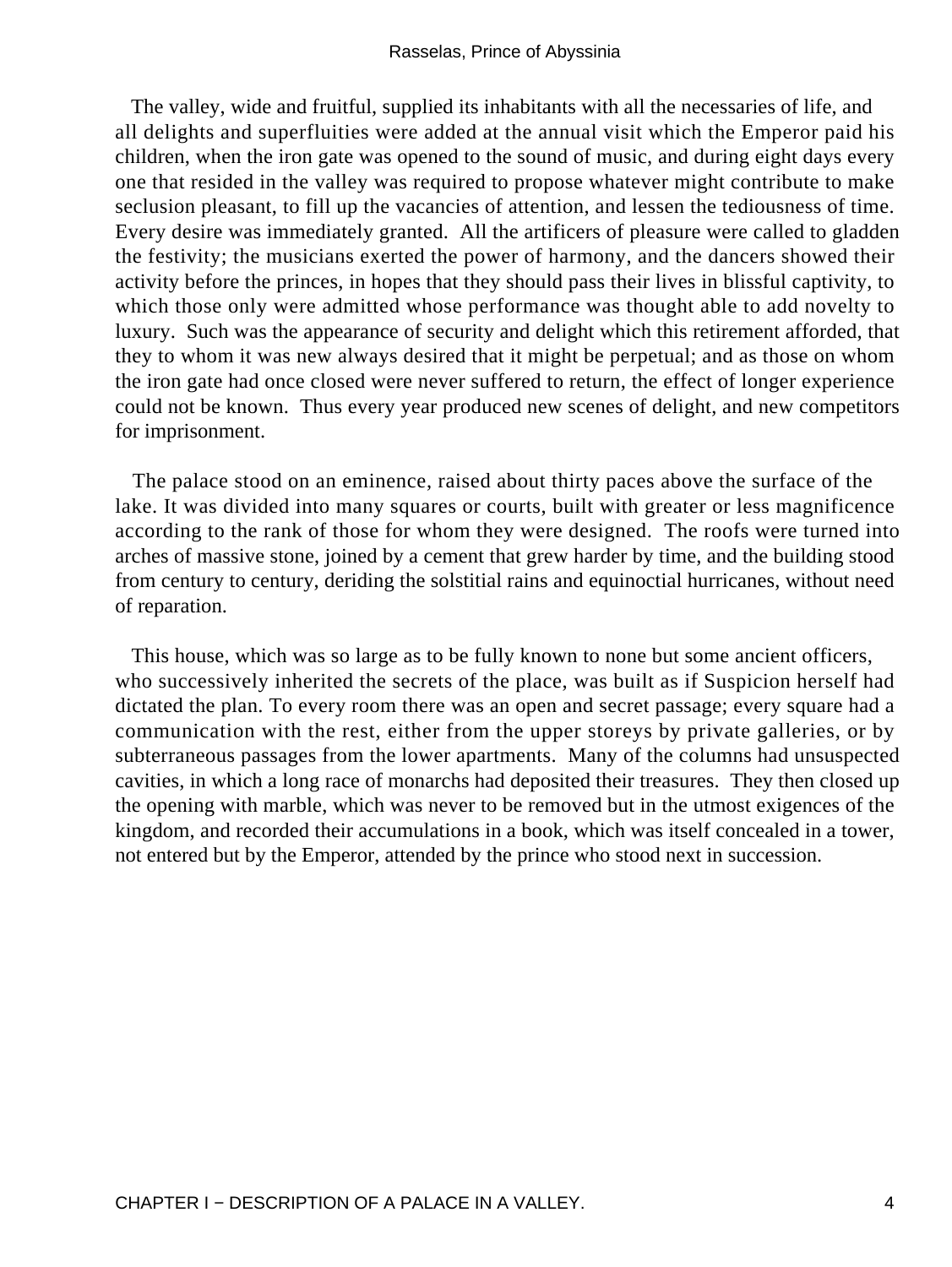# **[CHAPTER II − THE DISCONTENT OF RASSELAS](#page-100-0) [IN THE HAPPY VALLEY.](#page-100-0)**

**HERE** the sons and daughters of Abyssinia lived only to know the soft vicissitudes of pleasure and repose, attended by all that were skilful to delight, and gratified with whatever the senses can enjoy. They wandered in gardens of fragrance, and slept in the fortresses of security. Every art was practised to make them pleased with their own condition. The sages who instructed them told them of nothing but the miseries of public life, and described all beyond the mountains as regions of calamity, where discord was always racing, and where man preyed upon man. To heighten their opinion of their own felicity, they were daily entertained with songs, the subject of which was the Happy Valley. Their appetites were excited by frequent enumerations of different enjoyments, and revelry and merriment were the business of every hour, from the dawn of morning to the close of the evening.

 These methods were generally successful; few of the princes had ever wished to enlarge their bounds, but passed their lives in full conviction that they had all within their reach that art or nature could bestow, and pitied those whom nature had excluded from this seat of tranquillity as the sport of chance and the slaves of misery.

 Thus they rose in the morning and lay down at night, pleased with each other and with themselves, all but Rasselas, who, in the twenty−sixth year of his age, began to withdraw himself from the pastimes and assemblies, and to delight in solitary walks and silent meditation. He often sat before tables covered with luxury, and forgot to taste the dainties that were placed before him; he rose abruptly in the midst of the song, and hastily retired beyond the sound of music. His attendants observed the change, and endeavoured to renew his love of pleasure. He neglected their officiousness, repulsed their invitations, and spent day after day on the banks of rivulets sheltered with trees, where he sometimes listened to the birds in the branches, sometimes observed the fish playing in the streams, and anon cast his eyes upon the pastures and mountains filled with animals, of which some were biting the herbage, and some sleeping among the bushes. The singularity of his humour made him much observed. One of the sages, in whose conversation he had formerly delighted, followed him secretly, in hope of discovering the cause of his disquiet. Rasselas, who knew not that any one was near him, having for some time fixed his eyes upon the goats that were browsing among the rocks, began to compare their condition with his own.

 «What,» said he, «makes the difference between man and all the rest of the animal creation? Every beast that strays beside me has the same corporal necessities with myself: he is hungry, and crops the grass; he is thirsty, and drinks the stream; his thirst and hunger are appeased; he is satisfied, and sleeps; he rises again, and is hungry; he is again fed, and is at rest. I am hungry and thirsty, like him, but when thirst and hunger cease, I am not at rest. I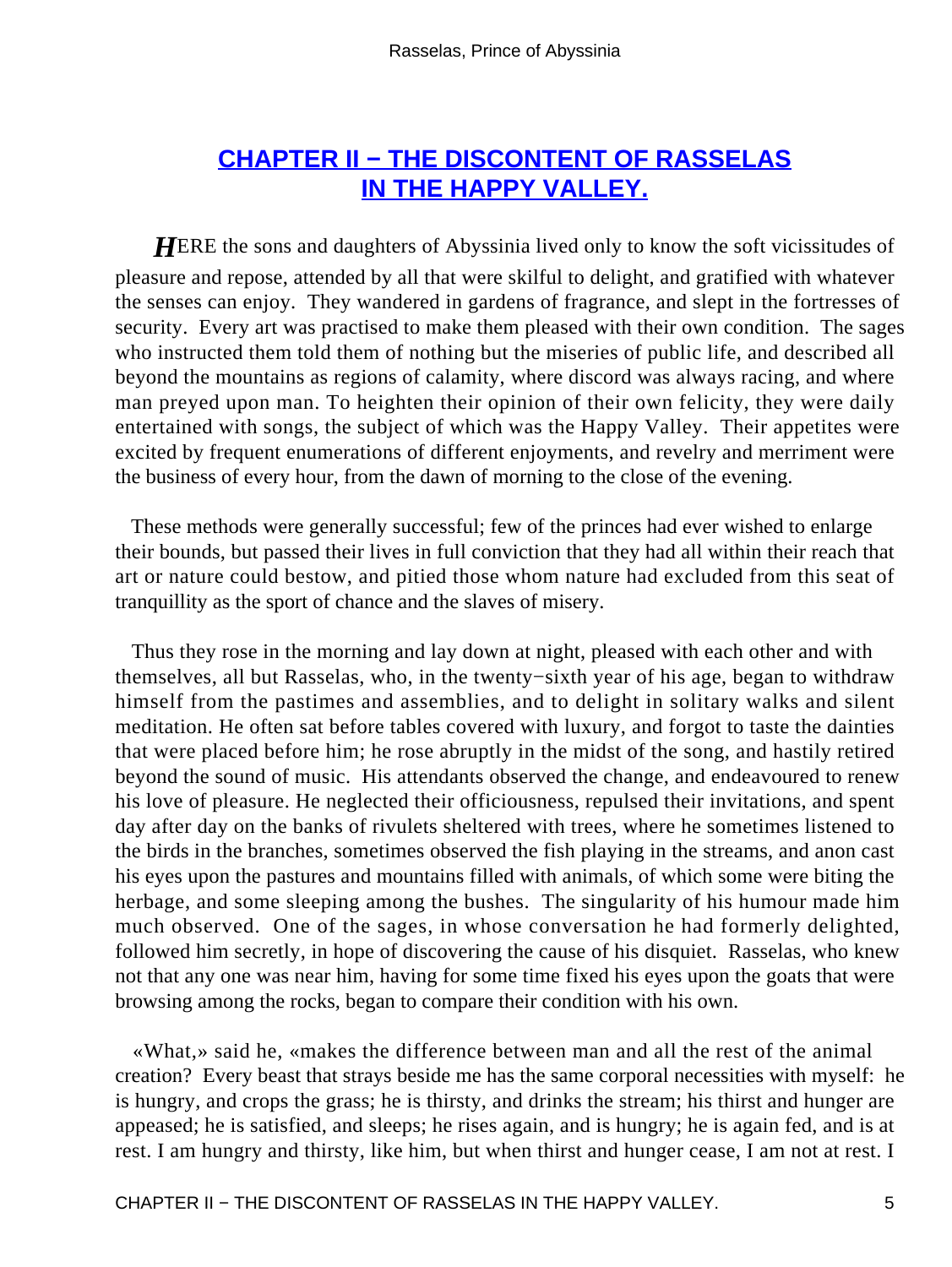am, like him, pained with want, but am not, like him, satisfied with fulness. The intermediate hours are tedious and gloomy; I long again to be hungry that I may again quicken the attention. The birds peck the berries or the corn, and fly away to the groves, where they sit in seeming happiness on the branches, and waste their lives in tuning one unvaried series of sounds. I likewise can call the lutist and the singer; but the sounds that pleased me yesterday weary me to−day, and will grow yet more wearisome to− morrow. I can discover in me no power of perception which is not glutted with its proper pleasure, yet I do not feel myself delighted. Man surely has some latent sense for which this place affords no gratification; or he has some desire distinct from sense, which must be satisfied before he can be happy.»

 After this he lifted up his head, and seeing the moon rising, walked towards the palace. As he passed through the fields, and saw the animals around him, «Ye,» said he, «are happy, and need not envy me that walk thus among you, burdened with myself; nor do I, ye gentle beings, envy your felicity; for it is not the felicity of man. I have many distresses from which you are free; I fear pain when I do not feel it; I sometimes shrink at evils recollected, and sometimes start at evils anticipated: surely the equity of Providence has balanced peculiar sufferings with peculiar enjoyments.»

 With observations like these the Prince amused himself as he returned, uttering them with a plaintive voice, yet with a look that discovered him to feel some complacence in his own perspicacity, and to receive some solace of the miseries of life from consciousness of the delicacy with which he felt and the eloquence with which he bewailed them. He mingled cheerfully in the diversions of the evening, and all rejoiced to find that his heart was lightened.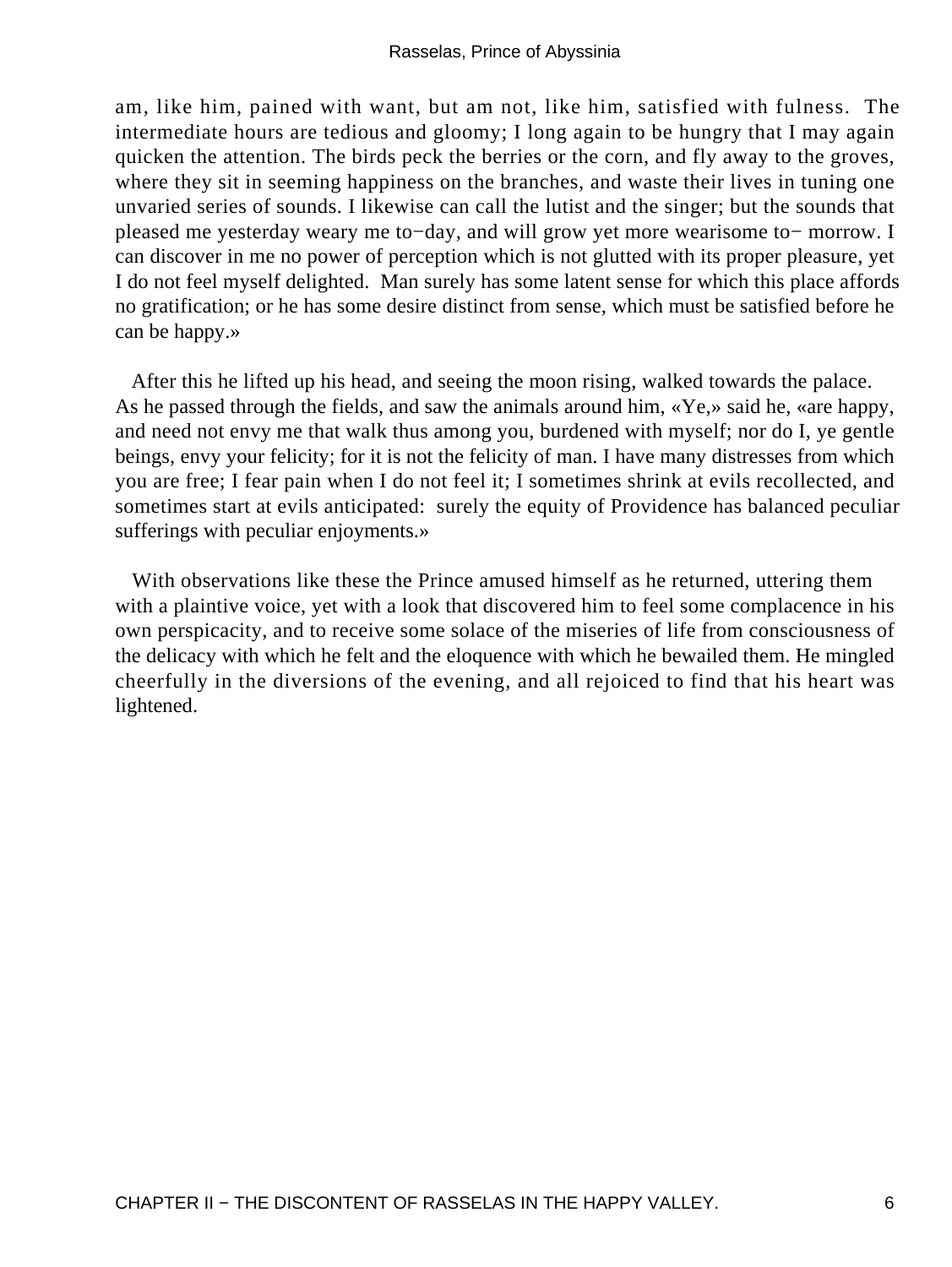#### **[CHAPTER III − THE WANTS OF HIM THAT WANTS NOTHING.](#page-100-0)**

*O*N the next day, his old instructor, imagining that he had now made himself acquainted with his disease of mind, was in hope of curing it by counsel, and officiously sought an opportunity of conference, which the Prince, having long considered him as one whose intellects were exhausted, was not very willing to afford. «Why,» said he, «does this man thus intrude upon me? Shall I never be suffered to forget these lectures, which pleased only while they were new, and to become new again must be forgotten?» He then walked into the wood, and composed himself to his usual meditations; when, before his thoughts had taken any settled form, he perceived his pursuer at his side, and was at first prompted by his impatience to go hastily away; but being unwilling to offend a man whom he had once reverenced and still loved, he invited him to sit down with him on the bank.

 The old man, thus encouraged, began to lament the change which had been lately observed in the Prince, and to inquire why he so often retired from the pleasures of the palace to loneliness and silence. «I fly from pleasure,» said the Prince, «because pleasure has ceased to please: I am lonely because I am miserable, and am unwilling to cloud with my presence the happiness of others.» «You, sir,» said the sage, «are the first who has complained of misery in the Happy Valley. I hope to convince you that your complaints have no real cause. You are here in full possession of all the Emperor of Abyssinia can bestow; here is neither labour to be endured nor danger to be dreaded, yet here is all that labour or danger can procure or purchase. Look round and tell me which of your wants is without supply: if you want nothing, how are you unhappy?»

 «That I want nothing,» said the Prince, «or that I know not what I want, is the cause of my complaint: if I had any known want, I should have a certain wish; that wish would excite endeavour, and I should not then repine to see the sun move so slowly towards the western mountains, or to lament when the day breaks, and sleep will no longer hide me from myself. When I see the kids and the lambs chasing one another, I fancy that I should be happy if I had something to pursue. But, possessing all that I can want, I find one day and one hour exactly like another, except that the latter is still more tedious than the former. Let your experience inform me how the day may now seem as short as in my childhood, while nature was yet fresh, and every moment showed me what I never had observed before. I have already enjoyed too much: give me something to desire.» The old man was surprised at this new species of affliction, and knew not what to reply, yet was unwilling to be silent. «Sir,» said he, «if you had seen the miseries of the world, you would know how to value your present state.» «Now,» said the Prince, «you have given me something to desire. I shall long to see the miseries of the world, since the sight of them is necessary to happiness.»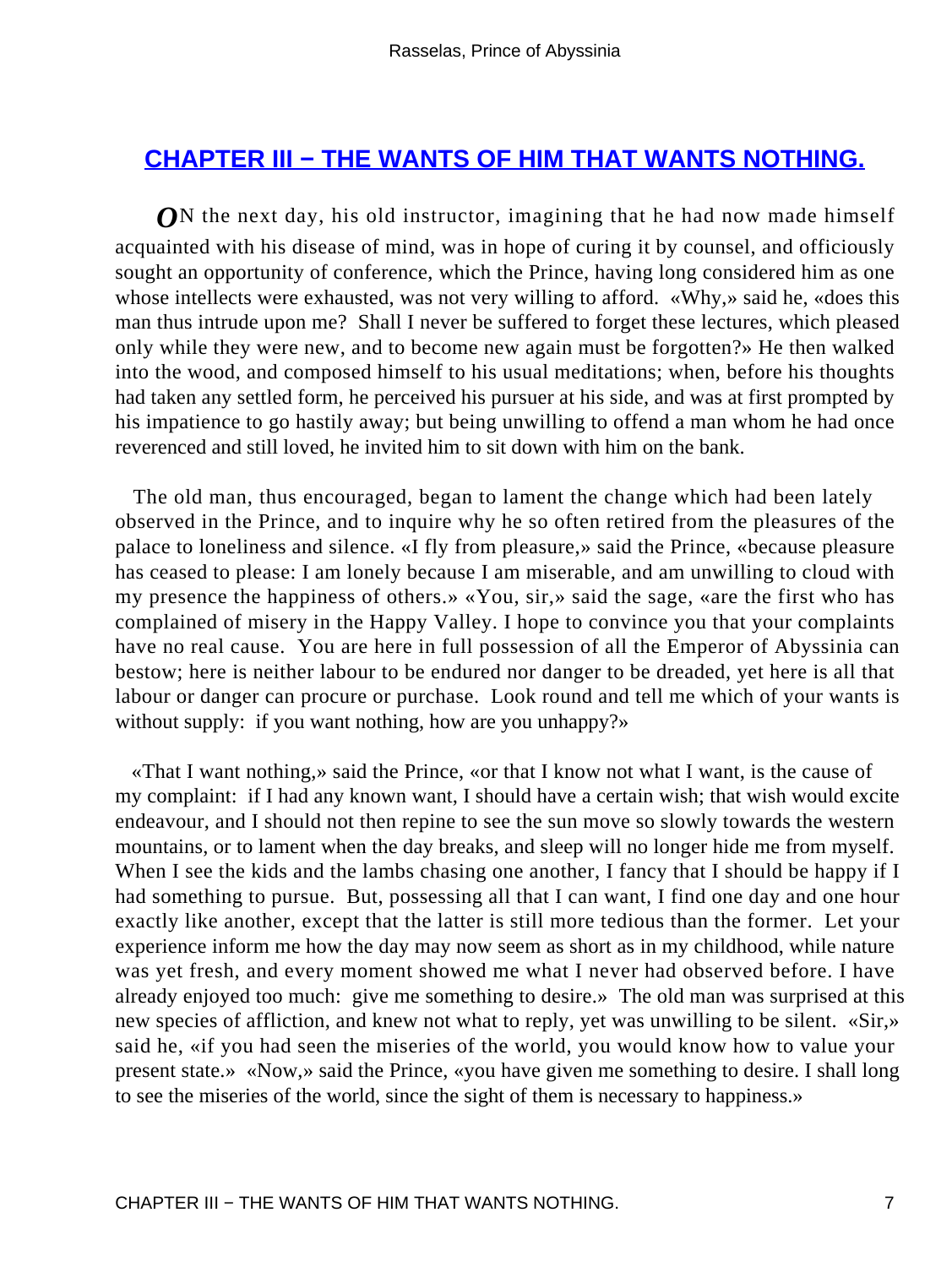#### **[CHAPTER IV − THE PRINCE CONTINUES TO GRIEVE AND MUSE](#page-100-0)**

AT this time the sound of music proclaimed the hour of repast, and the conversation was concluded. The old man went away sufficiently discontented to find that his reasonings had produced the only conclusion which they were intended to prevent. But in the decline of life, shame and grief are of short duration: whether it be that we bear easily what we have borne long; or that, finding ourselves in age less regarded, we less regard others; or that we look with slight regard upon afflictions to which we know that the hand of death is about to put an end.

 The Prince, whose views were extended to a wider space, could not speedily quiet his emotions. He had been before terrified at the length of life which nature promised him, because he considered that in a long time much must be endured: he now rejoiced in his youth, because in many years much might be done. The first beam of hope that had been ever darted into his mind rekindled youth in his cheeks, and doubled the lustre of his eyes. He was fired with the desire of doing something, though he knew not yet, with distinctness, either end or means. He was now no longer gloomy and unsocial; but considering himself as master of a secret stock of happiness, which he could only enjoy by concealing it, he affected to be busy in all the schemes of diversion, and endeavoured to make others pleased with the state of which he himself was weary. But pleasures can never be so multiplied or continued as not to leave much of life unemployed; there were many hours, both of the night and day, which he could spend without suspicion in solitary thought. The load of life was much lightened; he went eagerly into the assemblies, because he supposed the frequency of his presence necessary to the success of his purposes; he retired gladly to privacy, because he had now a subject of thought. His chief amusement was to picture to himself that world which he had never seen, to place himself in various conditions, to be entangled in imaginary difficulties, and to be engaged in wild adventures; but, his benevolence always terminated his projects in the relief of distress, the detection of fraud, the defeat of oppression, and the diffusion of happiness.

 Thus passed twenty months of the life of Rasselas. He busied himself so intensely in visionary bustle that he forgot his real solitude; and amidst hourly preparations for the various incidents of human affairs, neglected to consider by what means he should mingle with mankind.

 One day, as he was sitting on a bank, he feigned to himself an orphan virgin robbed of her little portion by a treacherous lover, and crying after him for restitution. So strongly was the image impressed upon his mind that he started up in the maid's defence, and ran forward to seize the plunderer with all the eagerness of real pursuit. Fear naturally quickens the flight of guilt. Rasselas could not catch the fugitive with his utmost efforts; but, resolving to weary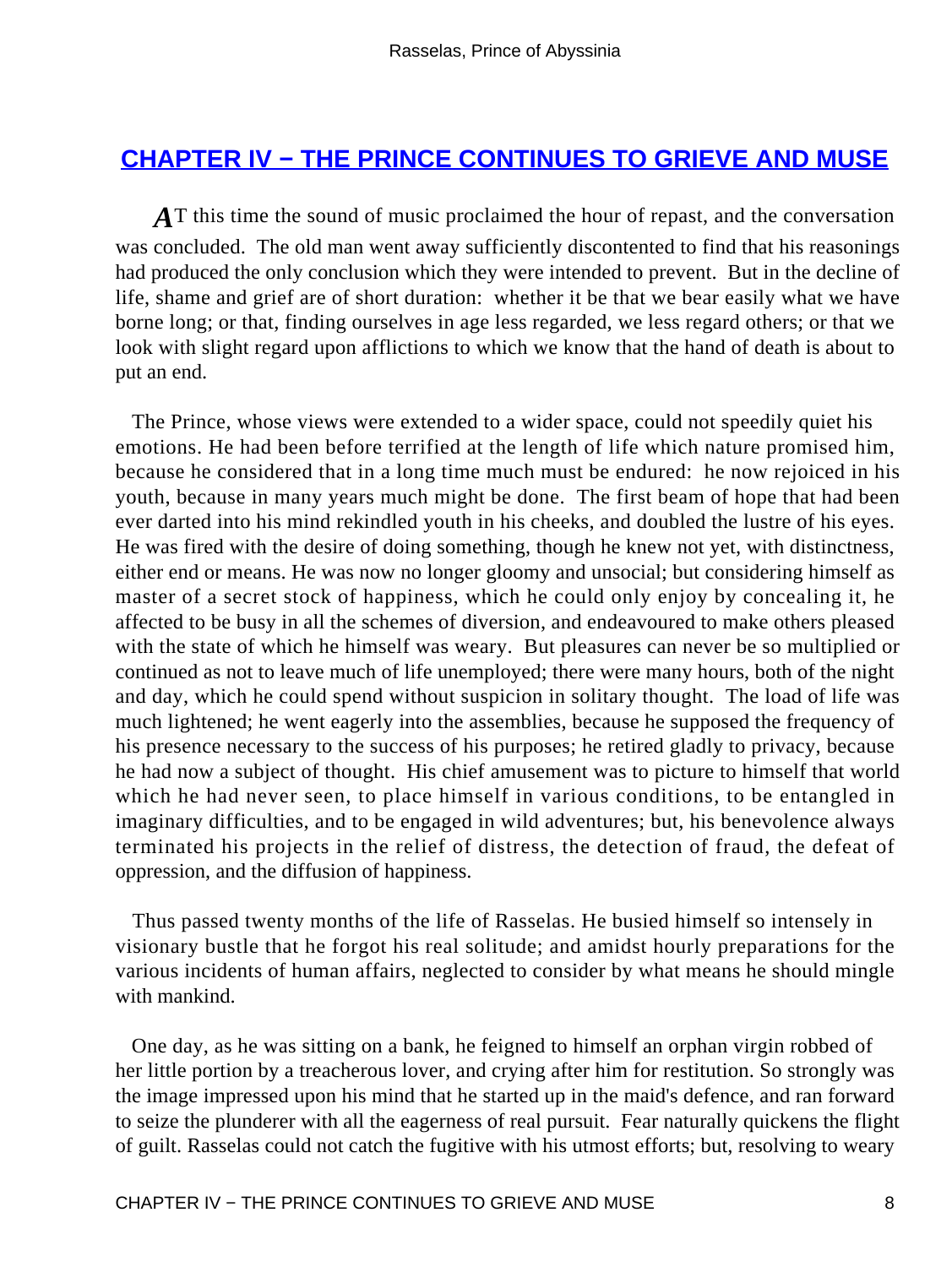by perseverance him whom he could not surpass in speed, he pressed on till the foot of the mountain stopped his course.

 Here he recollected himself, and smiled at his own useless impetuosity. Then raising his eyes to the mountain, «This,» said he, «is the fatal obstacle that hinders at once the enjoyment of pleasure and the exercise of virtue. How long is it that my hopes and wishes have flown beyond this boundary of my life, which yet I never have attempted to surmount?»

 Struck with this reflection, he sat down to muse, and remembered that since he first resolved to escape from his confinement, the sun had passed twice over him in his annual course. He now felt a degree of regret with which he had never been before acquainted. He considered how much might have been done in the time which had passed, and left nothing real behind it. He compared twenty months with the life of man. «In life,» said he, «is not to be counted the ignorance of infancy or imbecility of age. We are long before we are able to think, and we soon cease from the power of acting. The true period of human existence may be reasonably estimated at forty years, of which I have mused away the four−and−twentieth part. What I have lost was certain, for I have certainly possessed it; but of twenty months to come, who can assure me?»

 The consciousness of his own folly pierced him deeply, and he was long before he could be reconciled to himself. «The rest of my time,» said he, «has been lost by the crime or folly of my ancestors, and the absurd institutions of my country; I remember it with disgust, yet without remorse: but the months that have passed since new light darted into my soul, since I formed a scheme of reasonable felicity, have been squandered by my own fault. I have lost that which can never be restored; I have seen the sun rise and set for twenty months, an idle gazer on the light of heaven; in this time the birds have left the nest of their mother, and committed themselves to the woods and to the skies; the kid has forsaken the teat, and learned by degrees to climb the rocks in quest of independent sustenance. I only have made no advances, but am still helpless and ignorant. The moon, by more than twenty changes, admonished me of the flux of life; the stream that rolled before my feet upbraided my inactivity. I sat feasting on intellectual luxury, regardless alike of the examples of the earth and the instructions of the planets. Twenty months are passed: who shall restore them?»

 These sorrowful meditations fastened upon his mind; he passed four months in resolving to lose no more time in idle resolves, and was awakened to more vigorous exertion by hearing a maid, who had broken a porcelain cup, remark that what cannot be repaired is not to be regretted.

 This was obvious; and Rasselas reproached himself that he had not discovered it − having not known, or not considered, how many useful hints are obtained by chance, and how often the mind, hurried by her own ardour to distant views, neglects the truths that lie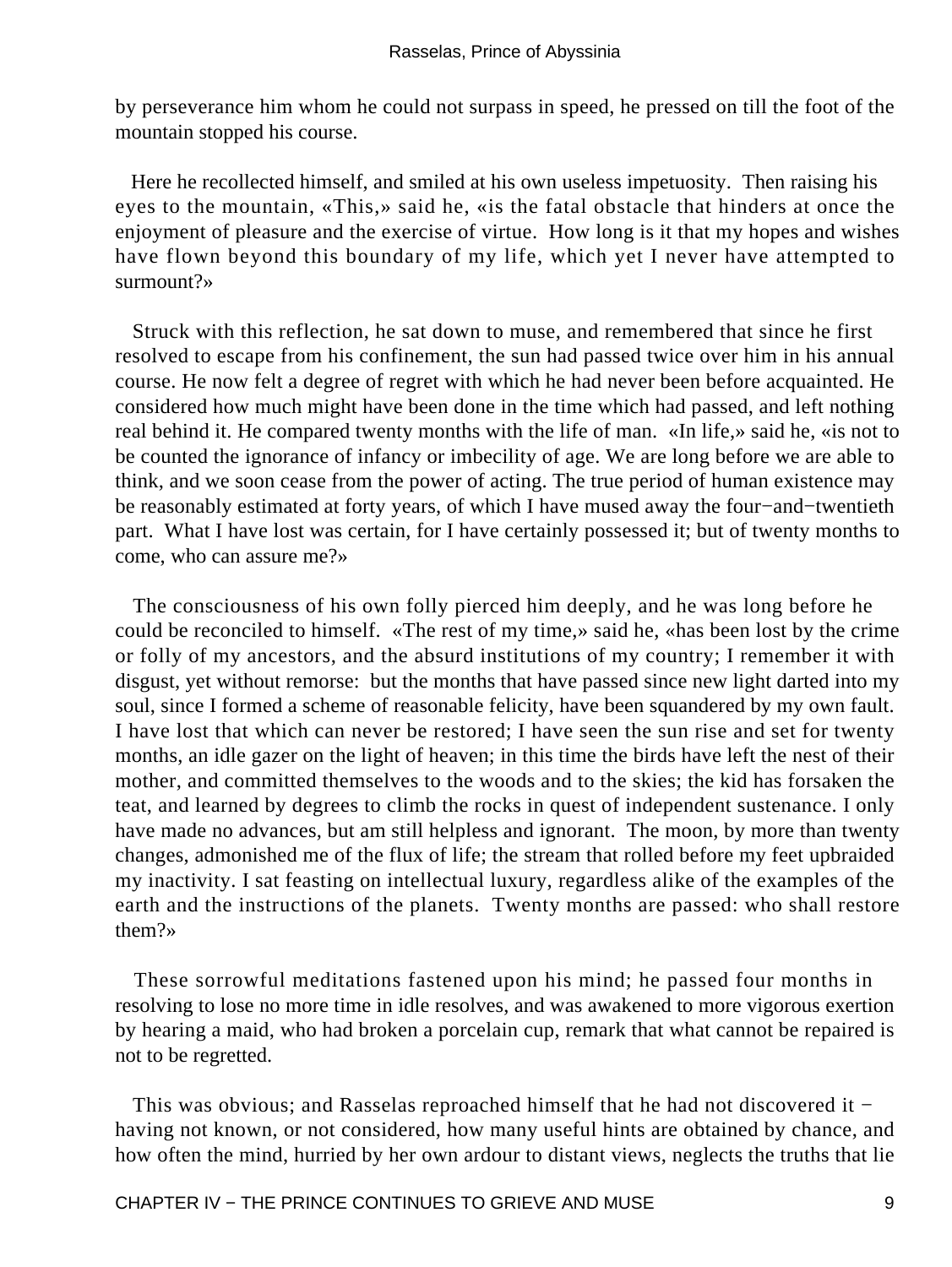open before her. He for a few hours regretted his regret, and from that time bent his whole mind upon the means of escaping from the Valley of Happiness.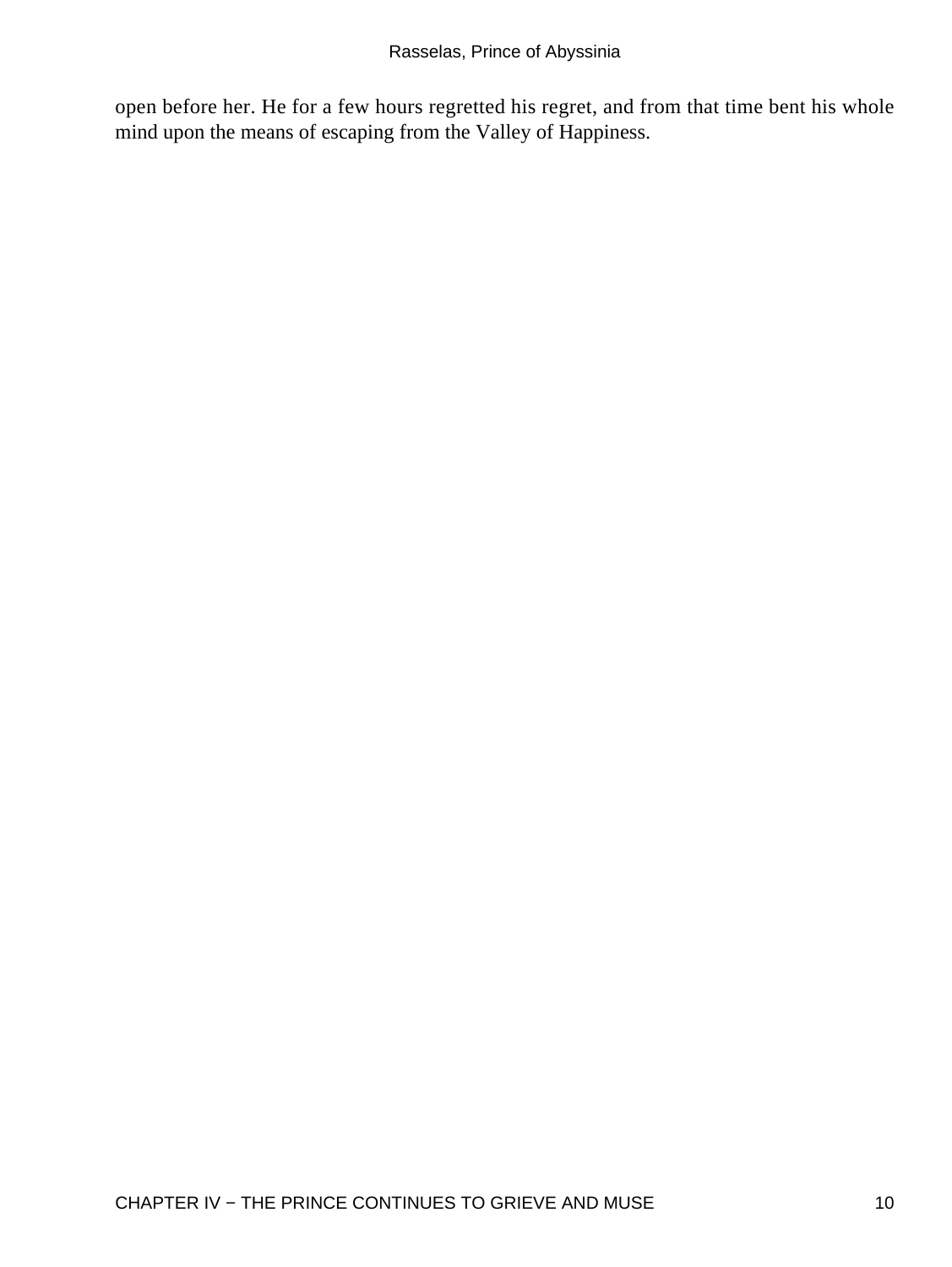# **[CHAPTER V − THE PRINCE MEDITATES HIS ESCAPE.](#page-100-0)**

**HE** now found that it would be very difficult to effect that which it was very easy to suppose effected. When he looked round about him, he saw himself confined by the bars of nature, which had never yet been broken, and by the gate through which none that had once passed it were ever able to return. He was now impatient as an eagle in a grate. He passed week after week in clambering the mountains to see if there was any aperture which the bushes might conceal, but found all the summits inaccessible by their prominence. The iron gate he despaired to open for it was not only secured with all the power of art, but was always watched by successive sentinels, and was, by its position, exposed to the perpetual observation of all the inhabitants.

 He then examined the cavern through which the waters of the lake were discharged; and, looking down at a time when the sun shone strongly upon its mouth, he discovered it to be full of broken rocks, which, though they permitted the stream to flow through many narrow passages, would stop any body of solid bulk. He returned discouraged and dejected; but having now known the blessing of hope, resolved never to despair.

 In these fruitless researches he spent ten months. The time, however, passed cheerfully away − in the morning he rose with new hope; in the evening applauded his own diligence; and in the night slept soundly after his fatigue. He met a thousand amusements, which beguiled his labour and diversified his thoughts. He discerned the various instincts of animals and properties of plants, and found the place replete with wonders, of which he proposed to solace himself with the contemplation if he should never be able to accomplish his flight − rejoicing that his endeavours, though yet unsuccessful, had supplied him with a source of inexhaustible inquiry. But his original curiosity was not yet abated; he resolved to obtain some knowledge of the ways of men. His wish still continued, but his hope grew less. He ceased to survey any longer the walls of his prison, and spared to search by new toils for interstices which he knew could not be found, yet determined to keep his design always in view, and lay hold on any expedient that time should offer.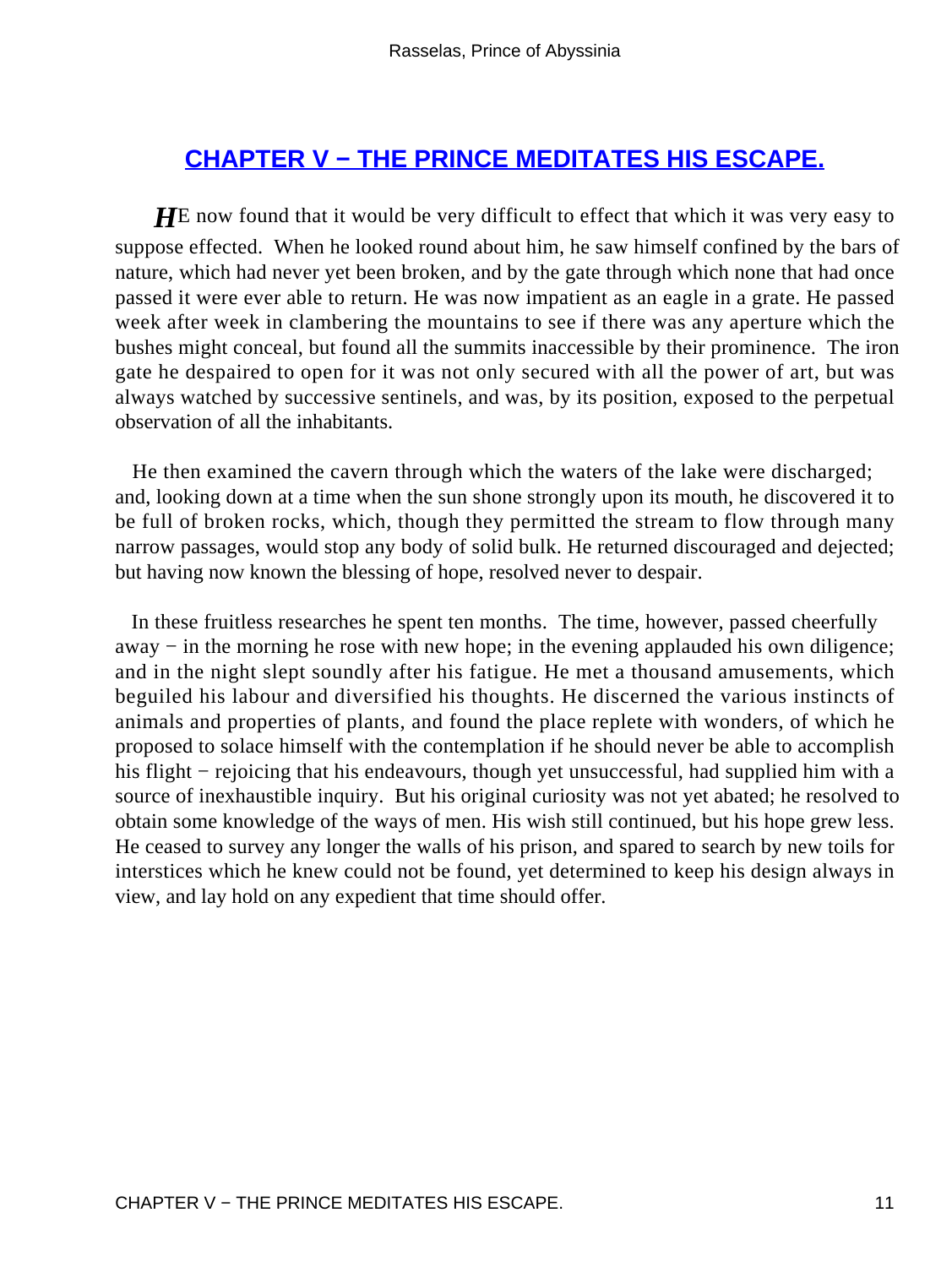# **[CHAPTER VI − A DISSERTATION ON THE ART OF FLYING.](#page-100-0)**

*A*MONG the artists that had been allured into the Happy Valley, to labour for the accommodation and pleasure of its inhabitants, was a man eminent for his knowledge of the mechanic powers, who had contrived many engines both of use and recreation. By a wheel which the stream turned he forced the water into a tower, whence it was distributed to all the apartments of the palace. He erected a pavilion in the garden, around which he kept the air always cool by artificial showers. One of the groves, appropriated to the ladies, was ventilated by fans, to which the rivulets that ran through it gave a constant motion; and instruments of soft music were played at proper distances, of which some played by the impulse of the wind, and some by the power of the stream.

 This artist was sometimes visited by Rasselas who was pleased with every kind of knowledge, imagining that the time would come when all his acquisitions should be of use to him in the open world. He came one day to amuse himself in his usual manner, and found the master busy in building a sailing chariot. He saw that the design was practicable upon a level surface, and with expressions of great esteem solicited its completion. The workman was pleased to find himself so much regarded by the Prince, and resolved to gain yet higher honours. «Sir,» said he, «you have seen but a small part of what the mechanic sciences can perform. I have been long of opinion that, instead of the tardy conveyance of ships and chariots, man might use the swifter migration of wings, that the fields of air are open to knowledge, and that only ignorance and idleness need crawl upon the ground.»

 This hint rekindled the Prince's desire of passing the mountains. Having seen what the mechanist had already performed, he was willing to fancy that he could do more, yet resolved to inquire further before he suffered hope to afflict him by disappointment. «I am afraid,» said he to the artist, «that your imagination prevails over your skill, and that you now tell me rather what you wish than what you know. Every animal has his element assigned him; the birds have the air, and man and beasts the earth.» «So,» replied the mechanist, «fishes have the water, in which yet beasts can swim by nature and man by art. He that can swim needs not despair to fly; to swim is to fly in a grosser fluid, and to fly is to swim in a subtler. We are only to proportion our power of resistance to the different density of matter through which we are to pass. You will be necessarily up−borne by the air if you can renew any impulse upon it faster than the air can recede from the pressure.»

 «But the exercise of swimming,» said the Prince, «is very laborious; the strongest limbs are soon wearied. I am afraid the act of flying will be yet more violent; and wings will be of no great use unless we can fly further than we can swim.»

«The labour of rising from the ground,» said the artist, «will be great, as we see it in the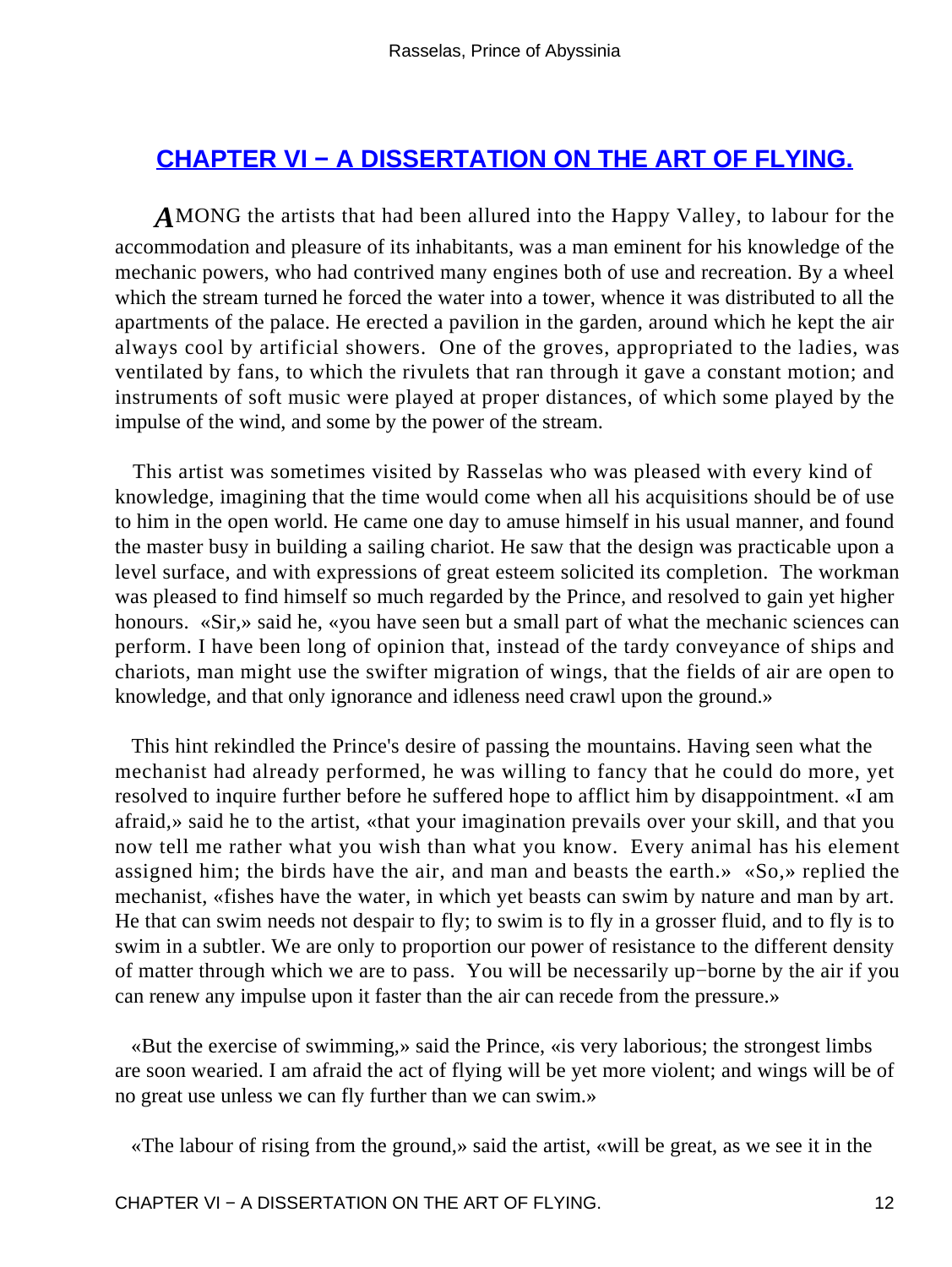heavier domestic fowls; but as we mount higher the earth's attraction and the body's gravity will be gradually diminished, till we shall arrive at a region where the man shall float in the air without any tendency to fall; no care will then be necessary but to move forward, which the gentlest impulse will effect. You, sir, whose curiosity is so extensive, will easily conceive with what pleasure a philosopher, furnished with wings and hovering in the sky, would see the earth and all its inhabitants rolling beneath him, and presenting to him successively, by its diurnal motion, all the countries within the same parallel. How must it amuse the pendent spectator to see the moving scene of land and ocean, cities and deserts; to survey with equal security the marts of trade and the fields of battle; mountains infested by barbarians, and fruitful regions gladdened by plenty and lulled by peace. How easily shall we then trace the Nile through all his passages, pass over to distant regions, and examine the face of nature from one extremity of the earth to the other.»

 «All this,» said the Prince, «is much to be desired, but I am afraid that no man will be able to breathe in these regions of speculation and tranquillity. I have been told that respiration is difficult upon lofty mountains, yet from these precipices, though so high as to produce great tenuity of air, it is very easy to fall; therefore I suspect that from any height where life can be supported, there may be danger of too quick descent.»

 «Nothing,» replied the artist, «will ever be attempted if all possible objections must be first overcome. If you will favour my project, I will try the first flight at my own hazard. I have considered the structure of all volant animals, and find the folding continuity of the bat's wings most easily accommodated to the human form. Upon this model I shall begin my task to−morrow, and in a year expect to tower into the air beyond the malice and pursuit of man. But I will work only on this condition, that the art shall not be divulged, and that you shall not require me to make wings for any but ourselves.»

 «Why,» said Rasselas, «should you envy others so great an advantage? All skill ought to be exerted for universal good; every man has owed much to others, and ought to repay the kindness that he has received.»

 «If men were all virtuous,» returned the artist, «I should with great alacrity teach them to fly. But what would be the security of the good if the bad could at pleasure invade them from the sky? Against an army sailing through the clouds neither walls, mountains, nor seas could afford security. A flight of northern savages might hover in the wind and light with irresistible violence upon the capital of a fruitful reason. Even this valley, the retreat of princes, the abode of happiness, might be violated by the sudden descent of some of the naked nations that swarm on the coast of the southern sea!»

 The Prince promised secrecy, and waited for the performance, not wholly hopeless of success. He visited the work from time to time, observed its progress, and remarked many ingenious contrivances to facilitate motion and unite levity with strength. The artist was every day more certain that he should leave vultures and eagles behind him, and the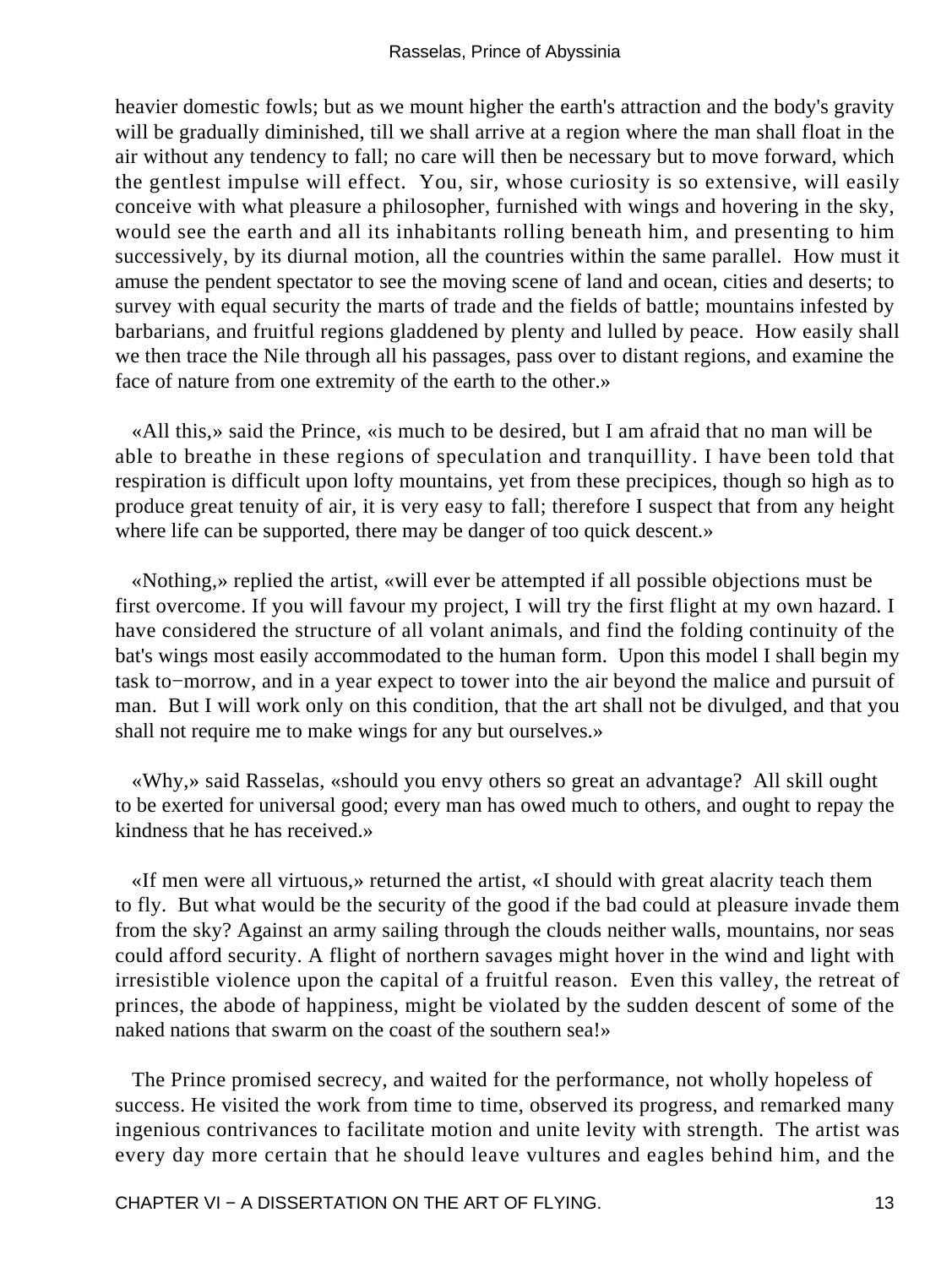contagion of his confidence seized upon the Prince. In a year the wings were finished; and on a morning appointed the maker appeared, furnished for flight, on a little promontory; he waved his pinions awhile to gather air, then leaped from his stand, and in an instant dropped into the lake. His wings, which were of no use in the air, sustained him in the water; and the Prince drew him to land half dead with terror and vexation.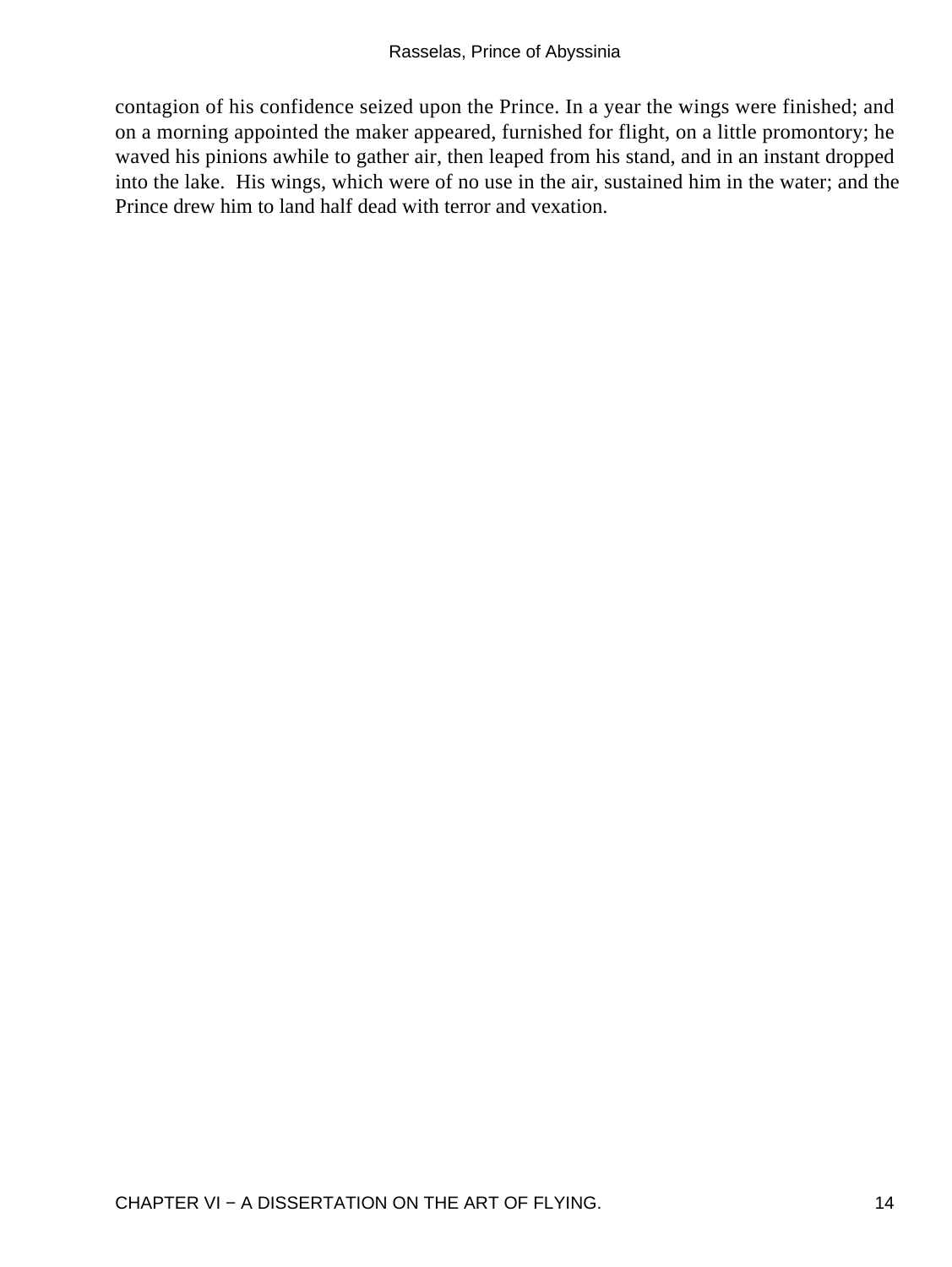## **[CHAPTER VII − THE PRINCE FINDS A MAN OF LEARNING.](#page-100-0)**

**THE Prince was not much afflicted by this disaster, having suffered himself to hope for** a happier event only because he had no other means of escape in view. He still persisted in his design to leave the Happy Valley by the first opportunity.

 His imagination was now at a stand; he had no prospect of entering into the world, and, notwithstanding all his endeavours to support himself, discontent by degrees preyed upon him, and he began again to lose his thoughts in sadness when the rainy season, which in these countries is periodical, made it inconvenient to wander in the woods.

 The rain continued longer and with more violence than had ever been known; the clouds broke on the surrounding mountains, and the torrents streamed into the plain on every side, till the cavern was too narrow to discharge the water. The lake overflowed its banks, and all the level of the valley was covered with the inundation. The eminence on which the palace was built, and some other spots of rising ground, were all that the eye could now discover. The herds and flocks left the pasture, and both the wild beasts and the tame retreated to the mountains.

 This inundation confined all the princes to domestic amusements, and the attention of Rasselas was particularly seized by a poem (which Imlac rehearsed) upon the various conditions of humanity. He commanded the poet to attend him in his apartment, and recite his verses a second time; then entering into familiar talk, he thought himself happy in having found a man who knew the world so well, and could so skilfully paint the scenes of life. He asked a thousand questions about things to which, though common to all other mortals, his confinement from childhood had kept him a stranger. The poet pitied his ignorance, and loved his curiosity, and entertained him from day to day with novelty and instruction so that the Prince regretted the necessity of sleep, and longed till the morning should renew his pleasure.

 As they were sitting together, the Prince commanded Imlac to relate his history, and to tell by what accident he was forced, or by what motive induced, to close his life in the Happy Valley. As he was going to begin his narrative, Rasselas was called to a concert, and obliged to restrain his curiosity till the evening.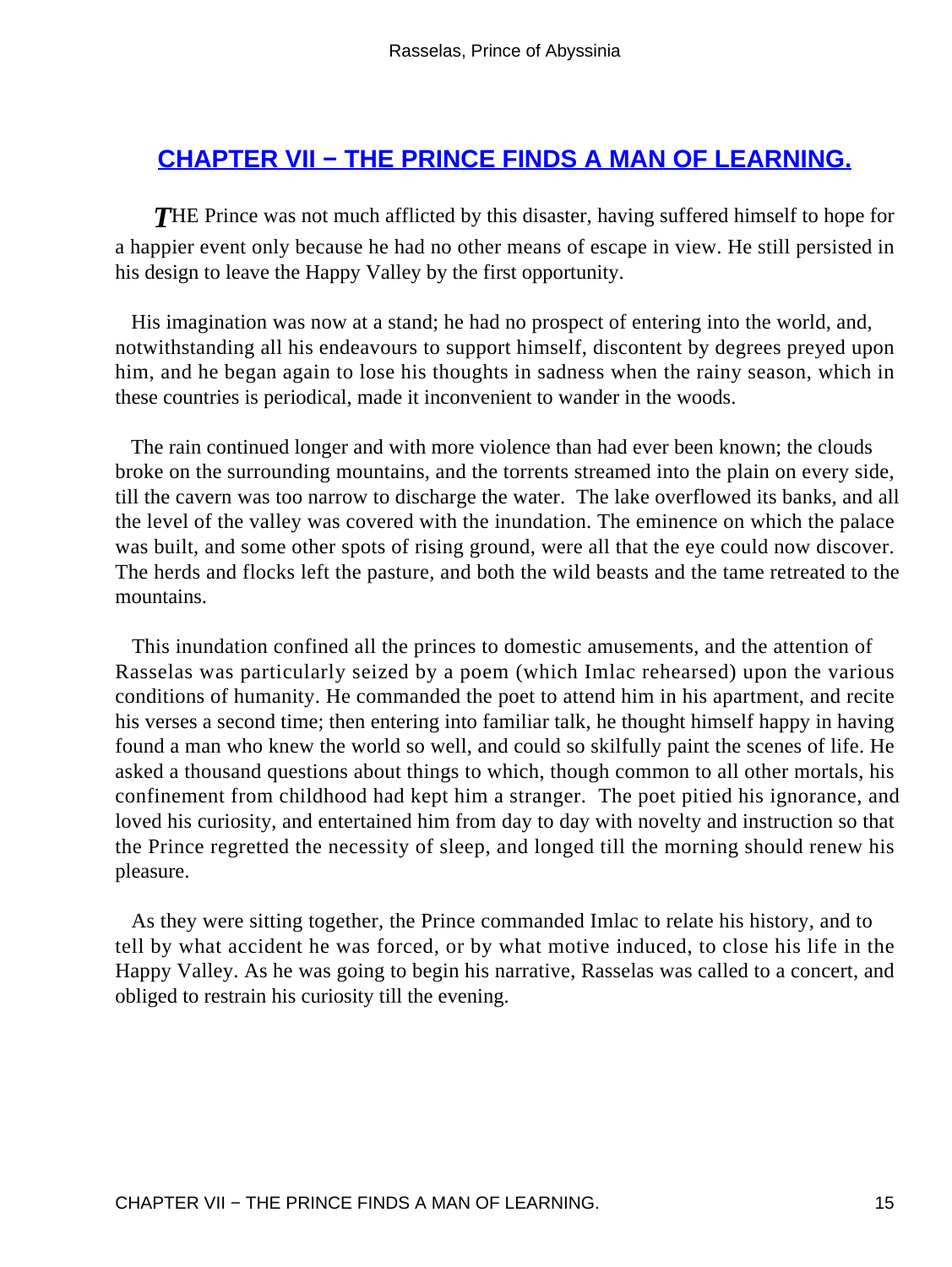# **[CHAPTER VIII − THE HISTORY OF IMLAC.](#page-100-0)**

**THE** close of the day is, in the regions of the torrid zone, the only season of diversion and entertainment, and it was therefore midnight before the music ceased and the princesses retired. Rasselas then called for his companion, and required him to begin the story of his life.

 «Sir,» said Imlac, "my history will not be long: the life that is devoted to knowledge passes silently away, and is very little diversified by events. To talk in public, to think in solitude, to read and to hear, to inquire and answer inquiries, is the business of a scholar. He wanders about the world without pomp or terror, and is neither known nor valued but by men like himself.

 «I was born in the kingdom of Goiama, at no great distance from the fountain of the Nile. My father was a wealthy merchant, who traded between the inland countries of Africa and the ports of the Red Sea. He was honest, frugal, and diligent, but of mean sentiments and narrow comprehension; he desired only to be rich, and to conceal his riches, lest he should be spoiled by the governors of the province.»

 «Surely,» said the Prince, «my father must be negligent of his charge if any man in his dominions dares take that which belongs to another. Does he not know that kings are accountable for injustice permitted as well as done? If I were Emperor, not the meanest of my subjects should he oppressed with impunity. My blood boils when I am told that a merchant durst not enjoy his honest gains for fear of losing them by the rapacity of power. Name the governor who robbed the people that I may declare his crimes to the Emperor!»

 «Sir,» said Imlac, «your ardour is the natural effect of virtue animated by youth. The time will come when you will acquit your father, and perhaps hear with less impatience of the governor. Oppression is, in the Abyssinian dominions, neither frequent nor tolerated; but no form of government has been yet discovered by which cruelty can be wholly prevented. Subordination supposes power on one part and subjection on the other; and if power be in the hands of men it will sometimes be abused. The vigilance of the supreme magistrate may do much, but much will still remain undone. He can never know all the crimes that are committed, and can seldom punish all that he knows.»

 «This,» said the Prince, «I do not understand; but I had rather hear thee than dispute. Continue thy narration.»

 «My father,» proceeded Imlac, «originally intended that I should have no other education than such as might qualify me for commerce; and discovering in me great strength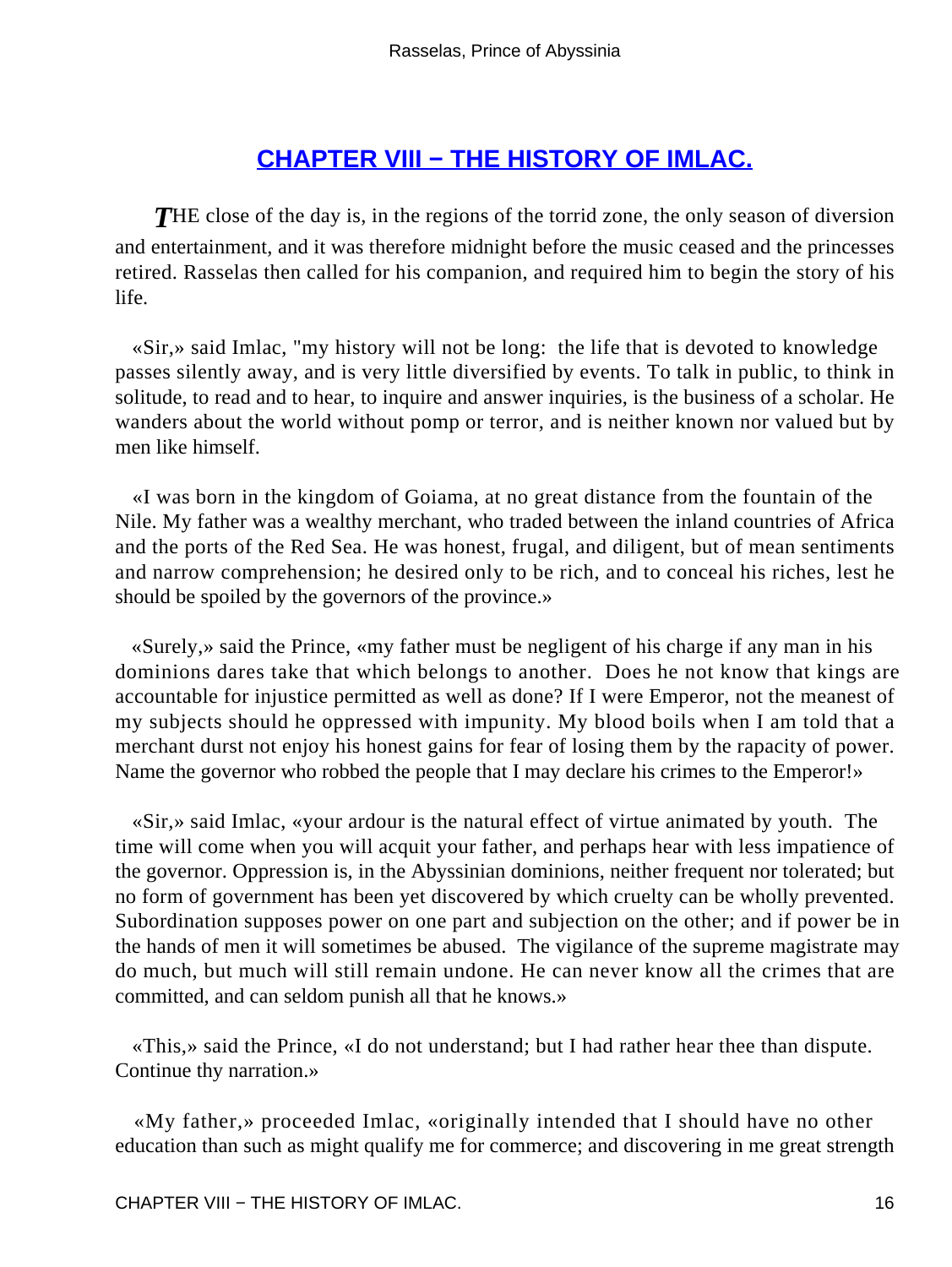of memory and quickness of apprehension, often declared his hope that I should be some time the richest man in Abyssinia.»

 «Why,» said the Prince, «did thy father desire the increase of his wealth when it was already greater than he durst discover or enjoy? I am unwilling to doubt thy veracity, yet inconsistencies cannot both be true.»

 «Inconsistencies,» answered Imlac, «cannot both be right; but, imputed to man, they may both be true. Yet diversity is not inconsistency. My father might expect a time of greater security. However, some desire is necessary to keep life in motion; and he whose real wants are supplied must admit those of fancy.»

 «This,» said the Prince, «I can in some measure conceive. I repent that I interrupted thee.»

 «With this hope,» proceeded Imlac, "he sent me to school. But when I had once found the delight of knowledge, and felt the pleasure of intelligence and the pride of invention, I began silently to despise riches, and determined to disappoint the purposes of my father, whose grossness of conception raised my pity. I was twenty years old before his tenderness would expose me to the fatigue of travel; in which time I had been instructed, by successive masters, in all the literature of my native country. As every hour taught me something new, I lived in a continual course of gratification; but as I advanced towards manhood, I lost much of the reverence with which I had been used to look on my instructors; because when the lessons were ended I did not find them wiser or better than common men.

 "At length my father resolved to initiate me in commerce; and, opening one of his subterranean treasuries, counted out ten thousand pieces of gold. 'This, young man,' said he, 'is the stock with which you must negotiate. I began with less than a fifth part, and you see how diligence and parsimony have increased it. This is your own, to waste or improve. If you squander it by negligence or caprice, you must wait for my death before you will be rich; if in four years you double your stock, we will thenceforward let subordination cease, and live together as friends and partners, for he shall be always equal with me who is equally skilled in the art of growing rich.'

 "We laid out our money upon camels, concealed in bales of cheap goods, and travelled to the shore of the Red Sea. When I cast my eye on the expanse of waters, my heart bounded like that of a prisoner escaped. I felt an inextinguishable curiosity kindle in my mind, and resolved to snatch this opportunity of seeing the manners of other nations, and of learning sciences unknown in Abyssinia.

 "I remembered that my father had obliged me to the improvement of my stock, not by a promise, which I ought not to violate, but by a penalty, which I was at liberty to incur; and therefore determined to gratify my predominant desire, and, by drinking at the fountain of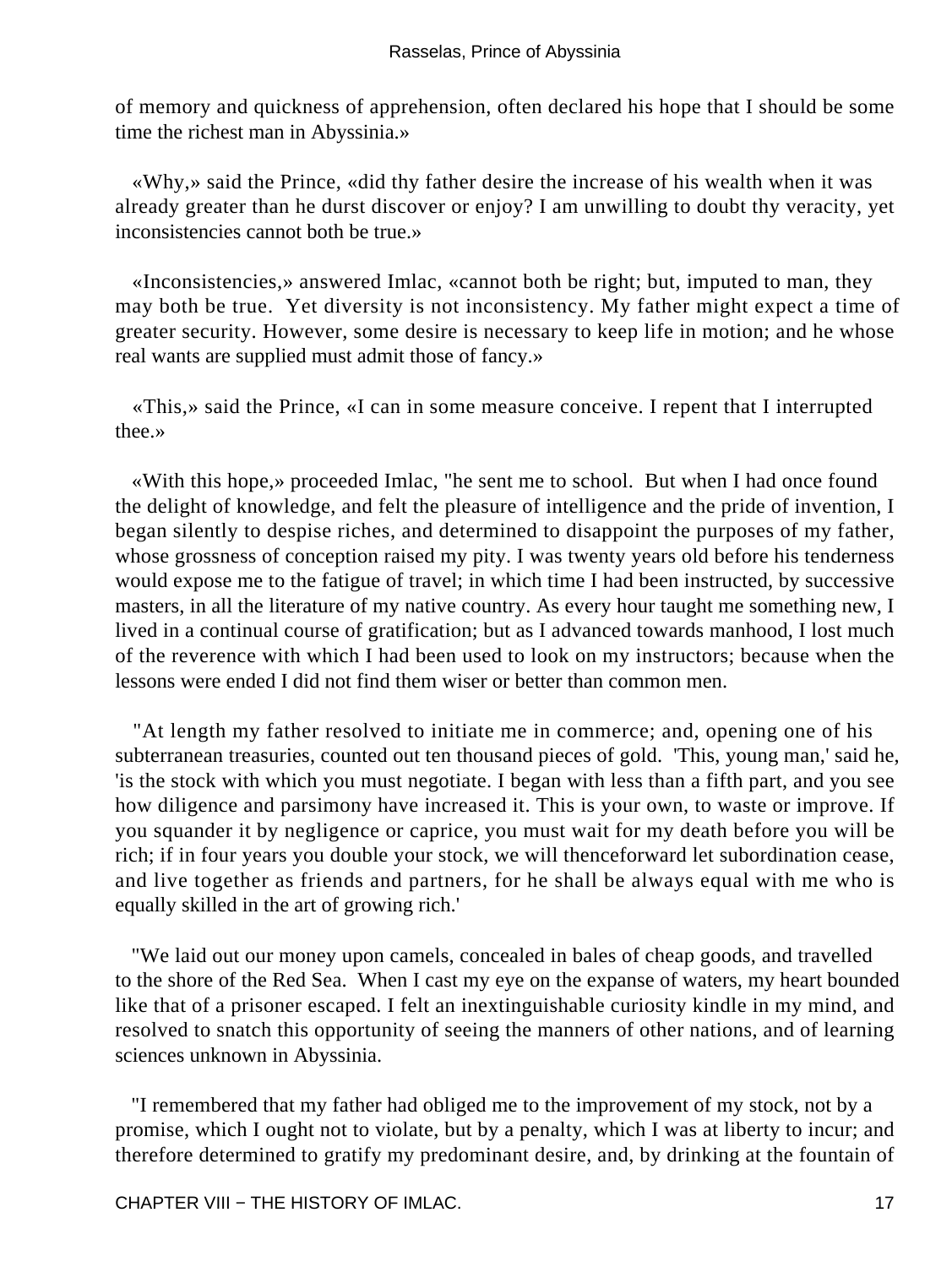knowledge, to quench the thirst of curiosity.

 «As I was supposed to trade without connection with my father, it was easy for me to become acquainted with the master of a ship, and procure a passage to some other country. I had no motives of choice to regulate my voyage. It was sufficient for me that, wherever I wandered, I should see a country which I had not seen before. I therefore entered a ship bound for Surat, having left a letter for my father declaring my intention.»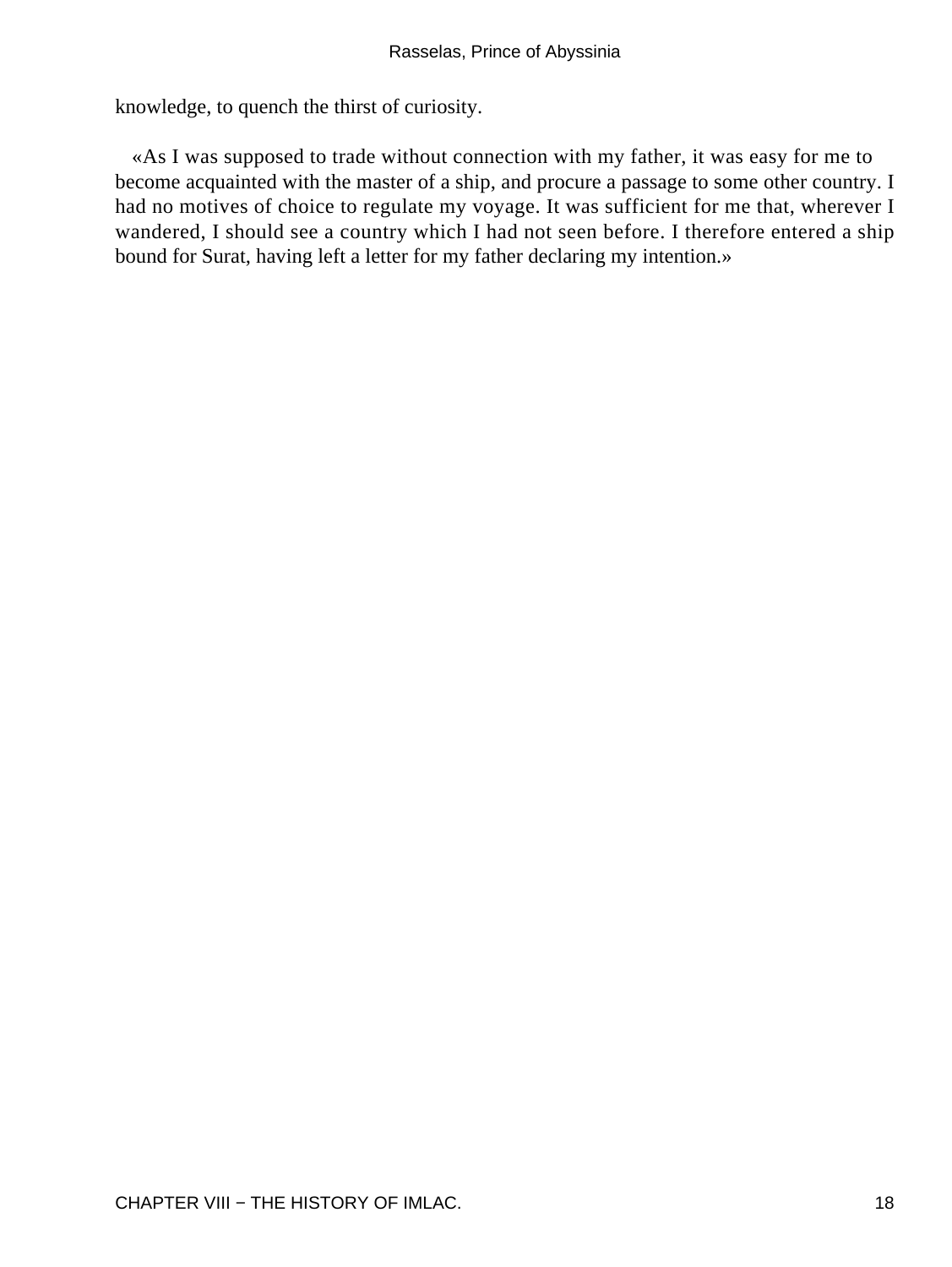# **[CHAPTER IX − THE HISTORY OF IMLAC \(CONTINUED\).](#page-100-0)**

*"W*HEN I first entered upon the world of waters, and lost sight of land, I looked round about me in pleasing terror, and thinking my soul enlarged by the boundless prospect, imagined that I could gaze around me for ever without satiety; but in a short time I grew weary of looking on barren uniformity, where I could only see again what I had already seen. I then descended into the ship, and doubted for awhile whether all my future pleasures would not end, like this, in disgust and disappointment. 'Yet surely,' said I, 'the ocean and the land are very different. The only variety of water is rest and motion. But the earth has mountains and valleys, deserts and cities; it is inhabited by men of different customs and contrary opinions; and I may hope to find variety in life, though I should miss it in nature.'

 "With this thought I quieted my mind, and amused myself during the voyage, sometimes by learning from the sailors the art of navigation, which I have never practised, and sometimes by forming schemes for my conduct in different situations, in not one of which I have been ever placed.

 «I was almost weary of my naval amusements when we safely landed at Surat. I secured my money and, purchasing some commodities for show, joined myself to a caravan that was passing into the inland country. My companions, for some reason or other, conjecturing that I was rich, and, by my inquiries and admiration, finding that I was ignorant, considered me as a novice whom they had a right to cheat, and who was to learn, at the usual expense, the art of fraud. They exposed me to the theft of servants and the exaction of officers, and saw me plundered upon false pretences, without any advantage to themselves but that of rejoicing in the superiority of their own knowledge.»

 «Stop a moment,» said the Prince; «is there such depravity in man as that he should injure another without benefit to himself? I can easily conceive that all are pleased with superiority; but your ignorance was merely accidental, which, being neither your crime nor your folly, could afford them no reason to applaud themselves; and the knowledge which they had, and which you wanted, they might as effectually have shown by warning as betraying you.»

 «Pride,» said Imlac, «is seldom delicate; it will please itself with very mean advantages, and envy feels not its own happiness but when it may be compared with the misery of others. They were my enemies because they grieved to think me rich, and my oppressors because they delighted to find me weak.»

 «Proceed,» said the Prince; «I doubt not of the facts which you relate, but imagine that you impute them to mistaken motives.»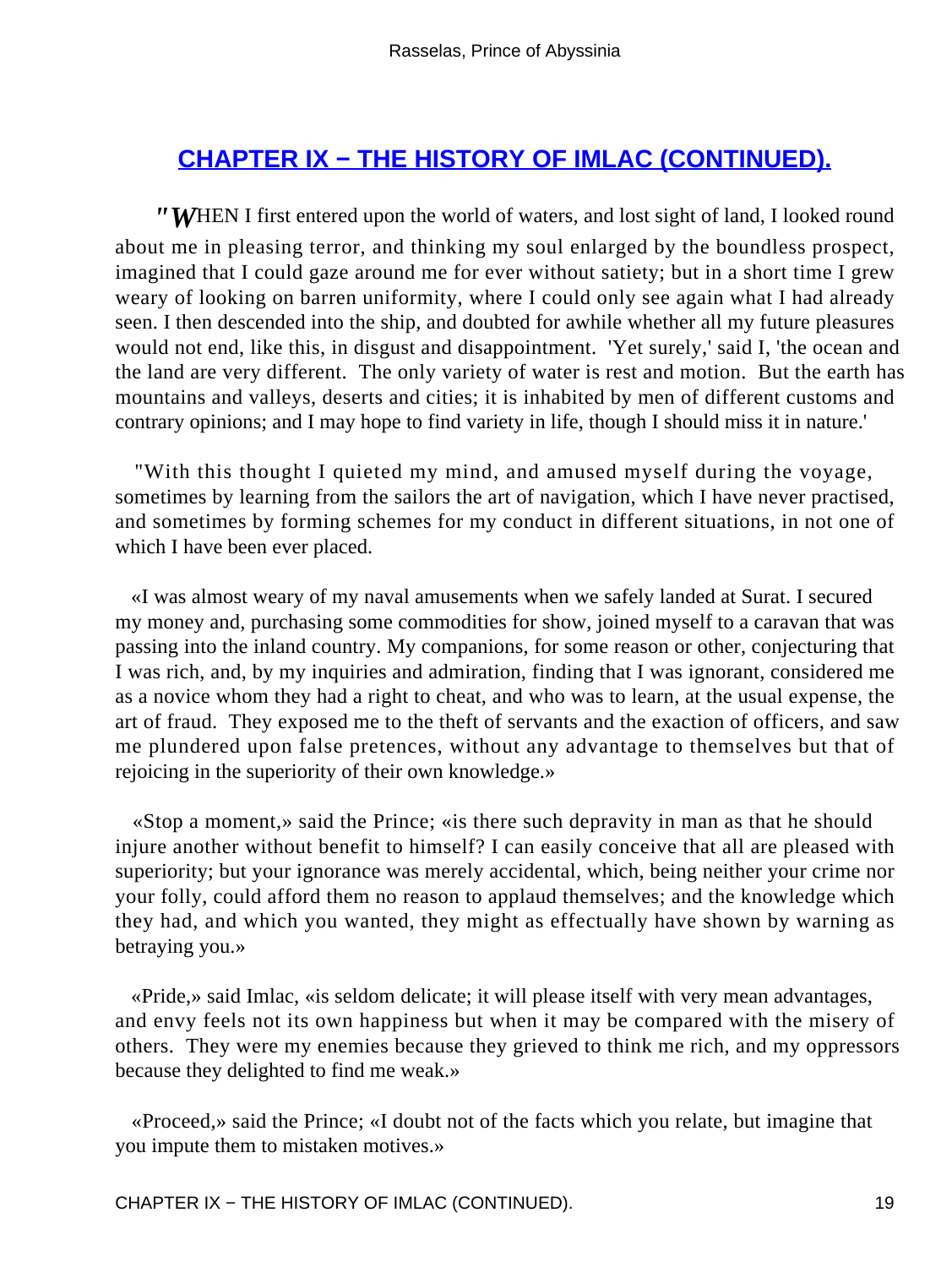«In this company,» said Imlac, "I arrived at Agra, the capital of Hindostan, the city in which the Great Mogul commonly resides. I applied myself to the language of the country, and in a few months was able to converse with the learned men; some of whom I found morose and reserved, and others easy and communicative; some were unwilling to teach another what they had with difficulty learned themselves; and some showed that the end of their studies was to gain the dignity of instructing.

 "To the tutor of the young princes I recommended myself so much that I was presented to the Emperor as a man of uncommon knowledge. The Emperor asked me many questions concerning my country and my travels, and though I cannot now recollect anything that he uttered above the power of a common man, he dismissed me astonished at his wisdom and enamoured of his goodness.

 "My credit was now so high that the merchants with whom I had travelled applied to me for recommendations to the ladies of the Court. I was surprised at their confidence of solicitation and greatly reproached them with their practices on the road. They heard me with cold indifference, and showed no tokens of shame or sorrow.

 "They then urged their request with the offer of a bribe, but what I would not do for kindness I would not do for money, and refused them, not because they had injured me, but because I would not enable them to injure others; for I knew they would have made use of my credit to cheat those who should buy their wares.

 "Having resided at Agra till there was no more to be learned, I travelled into Persia, where I saw many remains of ancient magnificence and observed many new accommodations of life. The Persians are a nation eminently social, and their assemblies afforded me daily opportunities of remarking characters and manners, and of tracing human nature through all its variations.

 «From Persia I passed into Arabia, where I saw a nation pastoral and warlike, who lived without any settled habitation, whose wealth is their flocks and herds, and who have carried on through ages an hereditary war with mankind, though they neither covet nor envy their possessions.»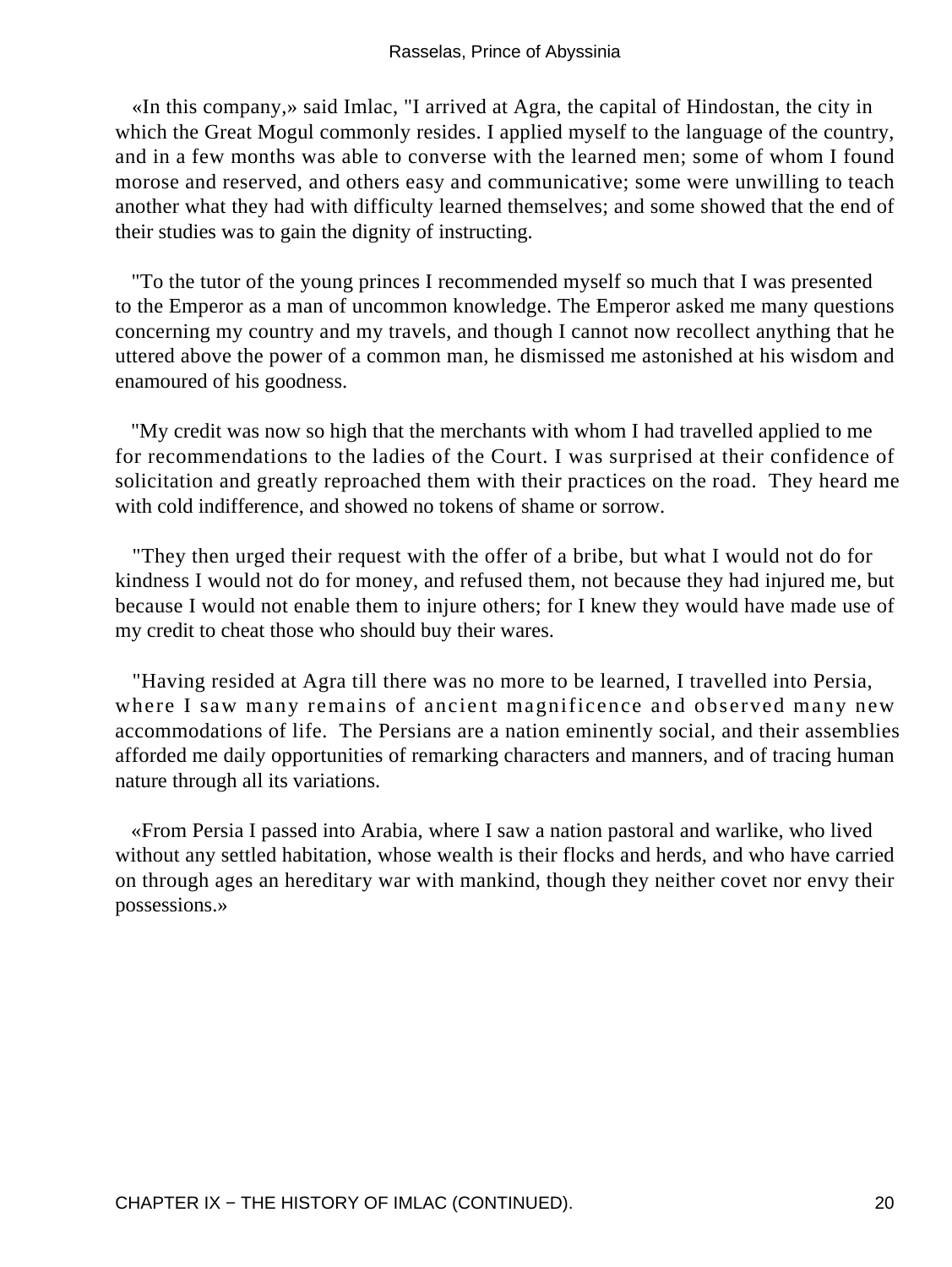## **[CHAPTER X − IMLAC'S HISTORY \(CONTINUED\) − A](#page-100-0) [DISSERTATION UPON](#page-100-0)**

#### *P*OETRY.

 "WHEREVER I went I found that poetry was considered as the highest learning, and regarded with a veneration somewhat approaching to that which man would pay to angelic nature. And yet it fills me with wonder that in almost all countries the most ancient poets are considered as the best; whether it be that every other kind of knowledge is an acquisition greatly attained, and poetry is a gift conferred at once; or that the first poetry of every nation surprised them as a novelty, and retained the credit by consent which it received by accident at first; or whether, as the province of poetry is to describe nature and passion, which are always the same, the first writers took possession of the most striking objects for description and the most probable occurrences for fiction, and left nothing to those that followed them but transcription of the same events and new combinations of the same images. Whatever be the reason, it is commonly observed that the early writers are in possession of nature, and their followers of art; that the first excel in strength and invention, and the latter in elegance and refinement.

 "I was desirous to add my name to this illustrious fraternity. I read all the poets of Persia and Arabia, and was able to repeat by memory the volumes that are suspended in the mosque of Mecca. But I soon found that no man was ever great by imitations. My desire of excellence impelled me to transfer my attention to nature and to life. Nature was to be my subject, and men to be my auditors. I could never describe what I had not seen. I could not hope to move those with delight or terror whose interests and opinions I did not understand.

 Being now resolved to be a poet, I saw everything with a new purpose; my sphere of attention was suddenly magnified; no kind of knowledge was to be overlooked. I ranged mountains and deserts for images and resemblances, and pictured upon my mind every tree of the forest and flower of the valley. I observed with equal care the crags of the rock and the pinnacles of the palace. Sometimes I wandered along the mazes of the rivulet, and sometimes watched the changes of the summer clouds. To a poet nothing can be useless. Whatever is beautiful and whatever is dreadful must be familiar to his imagination; he must be conversant with all that is awfully vast or elegantly little. The plants of the garden, the animals of the wood, the minerals of the earth, and meteors of the sky, must all concur to store his mind with inexhaustible variety; for every idea is useful for the enforcement or decoration of moral or religious truth, and he who knows most will have most power of diversifying his scenes and of gratifying his reader with remote allusions and unexpected instruction.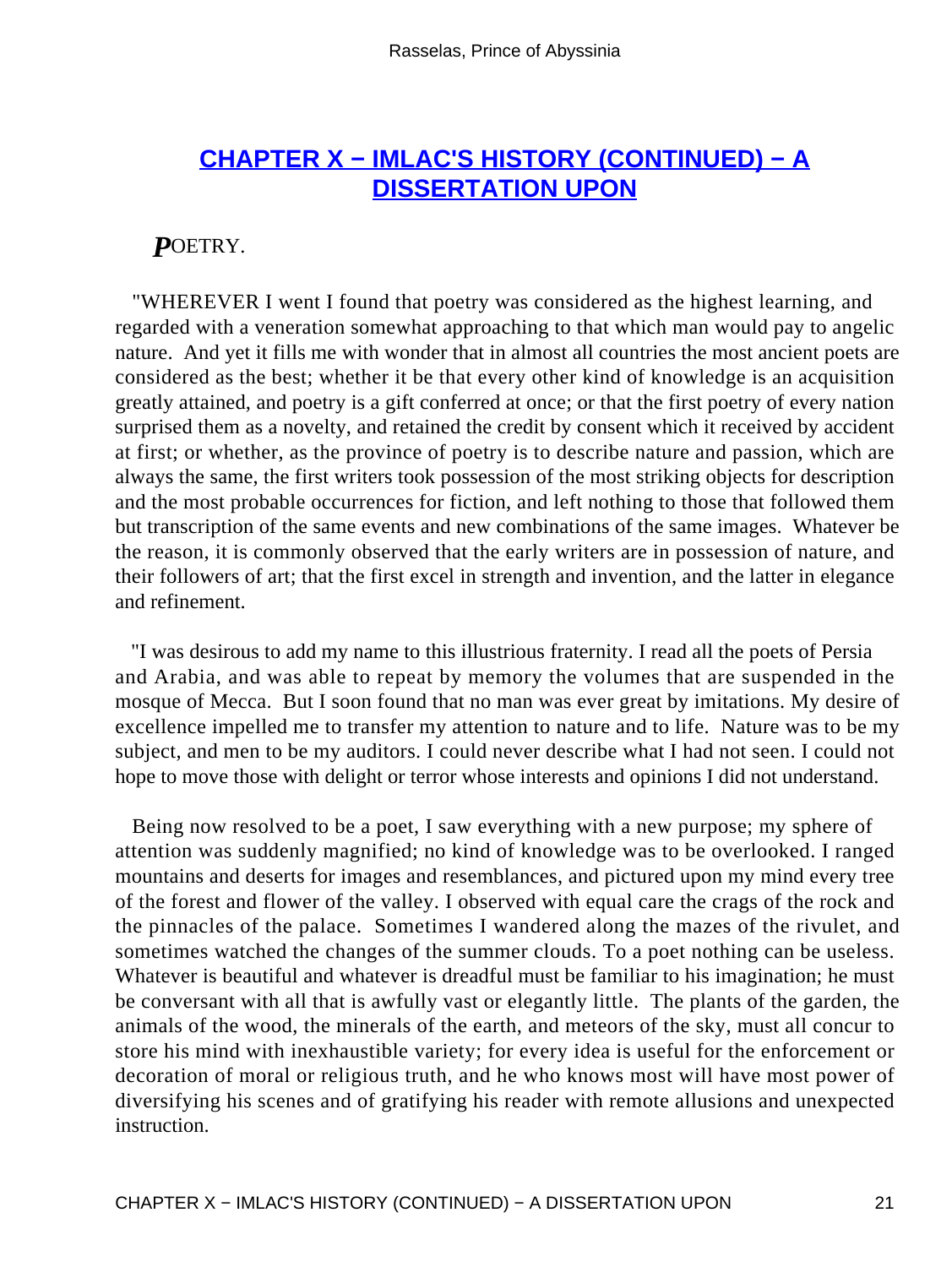«All the appearances of nature I was therefore careful to study, and every country which I have surveyed has contributed something to my poetical powers.»

 «In so wide a survey,» said the Prince, «you must surely have left much unobserved. I have lived till now within the circuit of the mountains, and yet cannot walk abroad without the sight of something which I had never beheld before, or never heeded.»

 «This business of a poet,» said Imlac, "is to examine, not the individual, but the species; to remark general properties and large appearances. He does not number the streaks of the tulip, or describe the different shades of the verdure of the forest. He is to exhibit in his portraits of nature such prominent and striking features as recall the original to every mind, and must neglect the minuter discriminations, which one may have remarked and another have neglected, for those characteristics which are alike obvious to vigilance and carelessness.

 "But the knowledge of nature is only half the task of a poet; he must be acquainted likewise with all the modes of life. His character requires that he estimate the happiness and misery of every condition, observe the power of all the passions in all their combinations, and trace the changes of the human mind, as they are modified by various institutions and accidental influences of climate or custom, from the sprightliness of infancy to the despondence of decrepitude. He must divest himself of the prejudices of his age and country; he must consider right and wrong in their abstracted and invariable state; he must disregard present laws and opinions, and rise to general and transcendental truths, which will always be the same. He must, therefore, content himself with the slow progress of his name, contemn the praise of his own time, and commit his claims to the justice of posterity. He must write as the interpreter of nature and the legislator of mankind, and consider himself as presiding over the thoughts and manners of future generations, as a being superior to time and place.

 «His labour is not yet at an end. He must know many languages and many sciences, and, that his style may be worthy of his thoughts, must by incessant practice familiarise to himself every delicacy of speech and grace of harmony.»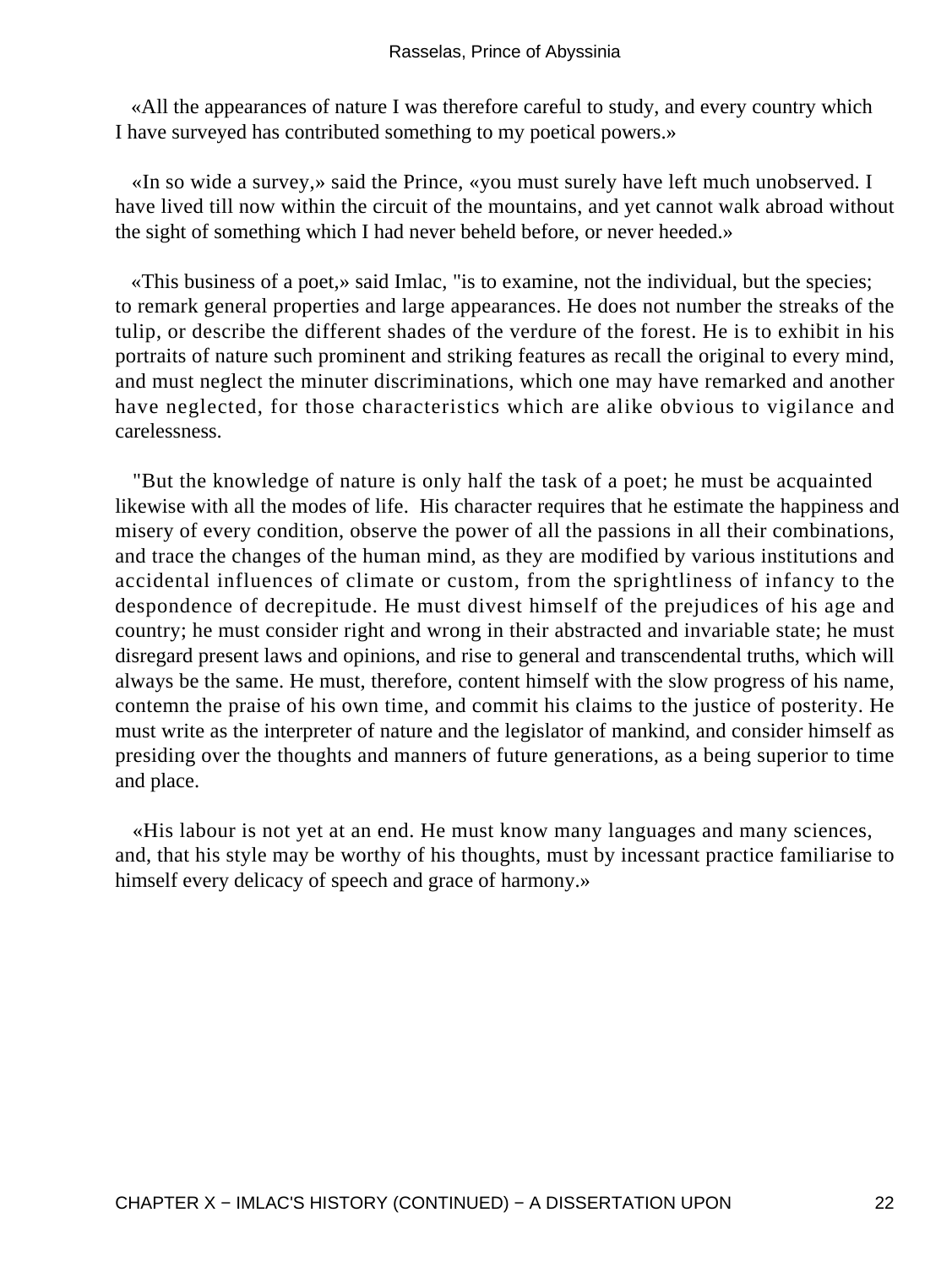# **[CHAPTER XI − IMLAC'S NARRATIVE \(CONTINUED\) − A HINT](#page-100-0) [OF PILGRIMAGE.](#page-100-0)**

*I*MLAC now felt the enthusiastic fit, and was proceeding to aggrandise his own profession, when then Prince cried out: «Enough! thou hast convinced me that no human being can ever be a poet. Proceed with thy narration.»

«To be a poet,» said Imlac, «is indeed very difficult.»

 «So difficult,» returned the Prince, «that I will at present hear no more of his labours. Tell me whither you went when you had seen Persia.»

 «From Persia,» said the poet, «I travelled through Syria, and for three years resided in Palestine, where I conversed with great numbers of the northern and western nations of Europe, the nations which are now in possession of all power and all knowledge, whose armies are irresistible, and whose fleets command the remotest parts of the globe. When I compared these men with the natives of our own kingdom and those that surround us, they appeared almost another order of beings. In their countries it is difficult to wish for anything that may not be obtained; a thousand arts, of which we never heard, are continually labouring for their convenience and pleasure, and whatever their own climate has denied them is supplied by their commerce.»

 «By what means,» said the Prince, «are the Europeans thus powerful? or why, since they can so easily visit Asia and Africa for trade or conquest, cannot the Asiatics and Africans invade their coast, plant colonies in their ports, and give laws to their natural princes? The same wind that carries them back would bring us thither.»

 «They are more powerful, sir, than we,» answered Imlac, «because they are wiser; knowledge will always predominate over ignorance, as man governs the other animals. But why their knowledge is more than ours I know not what reason can be given but the unsearchable will of the Supreme Being.»

 «When,» said the Prince with a sigh, «shall I be able to visit Palestine, and mingle with this mighty confluence of nations? Till that happy moment shall arrive, let me fill up the time with such representations as thou canst give me. I am not ignorant of the motive that assembles such numbers in that place, and cannot but consider it as the centre of wisdom and piety, to which the best and wisest men of every land must be continually resorting.»

 «There are some nations,» said Imlac, «that send few visitants to Palestine; for many numerous and learned sects in Europe concur to censure pilgrimage as superstitious, or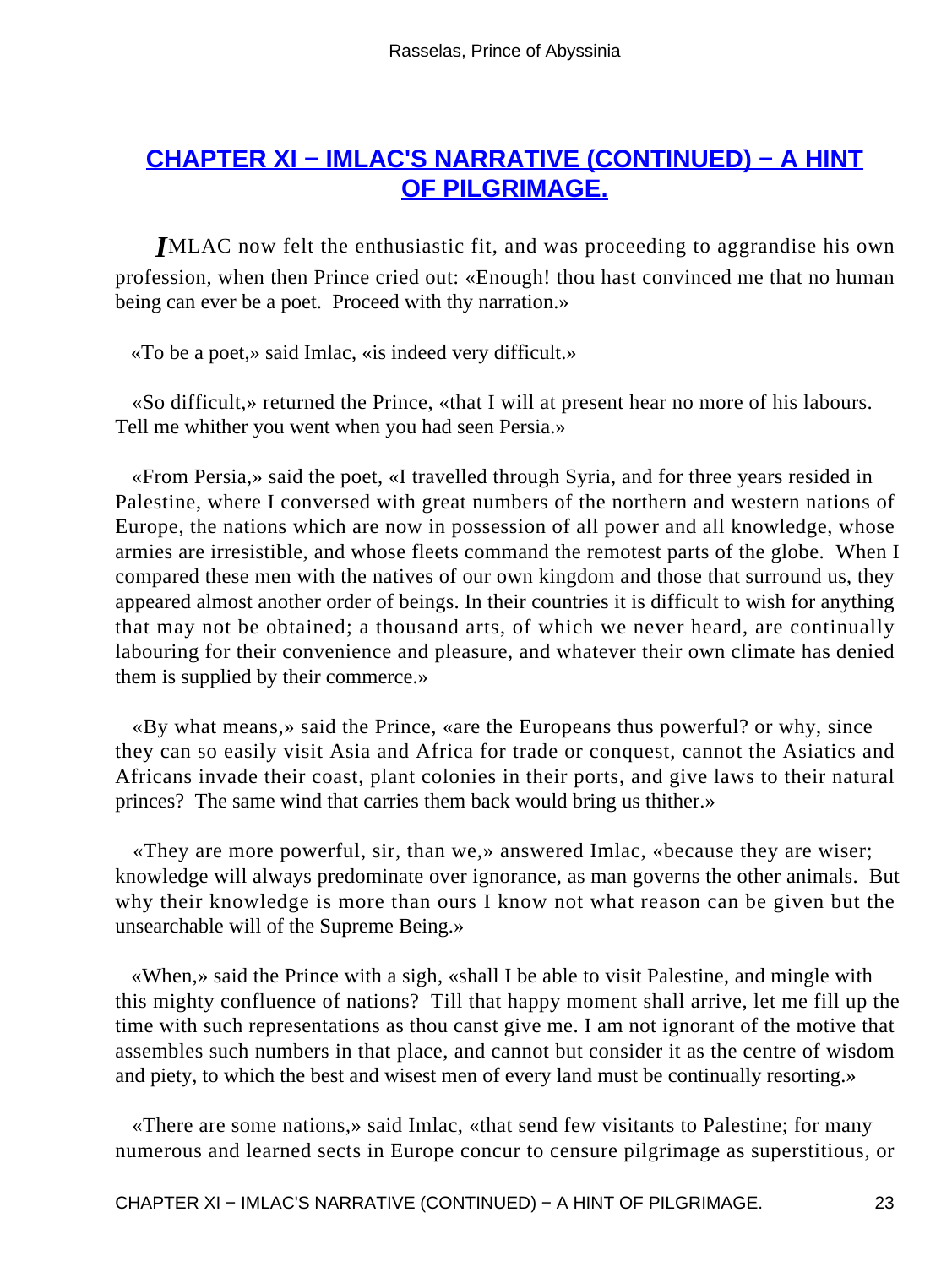deride it as ridiculous.»

 «You know,» said the Prince, «how little my life has made me acquainted with diversity of opinions; it will be too long to hear the arguments on both sides; you, that have considered them, tell me the result.»

 «Pilgrimage,» said Imlac, «like many other acts of piety, may be reasonable or superstitious, according to the principles upon which it is performed. Long journeys in search of truth are not commanded. Truth, such as is necessary to the regulation of life, is always found where it is honestly sought. Change of place is no natural cause of the increase of piety, for it inevitably produces dissipation of mind. Yet, since men go every day to view the fields where great actions have been performed, and return with stronger impressions of the event, curiosity of the same kind may naturally dispose us to view that country whence our religion had its beginning, and I believe no man surveys those awful scenes without some confirmation of holy resolutions. That the Supreme Being may be more easily propitiated in one place than in another is the dream of idle superstition, but that some places may operate upon our own minds in an uncommon manner is an opinion which hourly experience will justify. He who supposes that his vices may be more successfully combated in Palestine, will perhaps find himself mistaken; yet he may go thither without folly; he who thinks they will be more freely pardoned, dishonours at once his reason and religion.»

 «These,» said the Prince, «are European distinctions. I will consider them another time. What have you found to be the effect of knowledge? Are those nations happier than we?»

 «There is so much infelicity,» said the poet, "in the world, that scarce any man has leisure from his own distresses to estimate the comparative happiness of others. Knowledge is certainly one of the means of pleasure, as is confessed by the natural desire which every mind feels of increasing its ideas. Ignorance is mere privation, by which nothing can be produced; it is a vacuity in which the soul sits motionless and torpid for want of attraction, and, without knowing why, we always rejoice when we learn, and grieve when we forget. I am therefore inclined to conclude that if nothing counteracts the natural consequence of learning, we grow more happy as out minds take a wider range.

 «In enumerating the particular comforts of life, we shall find many advantages on the side of the Europeans. They cure wounds and diseases with which we languish and perish. We suffer inclemencies of weather which they can obviate. They have engines for the despatch of many laborious works, which we must perform by manual industry. There is such communication between distant places that one friend can hardly be said to be absent from another. Their policy removes all public inconveniences; they have roads cut through the mountains, and bridges laid over their rivers. And, if we descend to the privacies of life, their habitations are more commodious and their possessions are more secure.»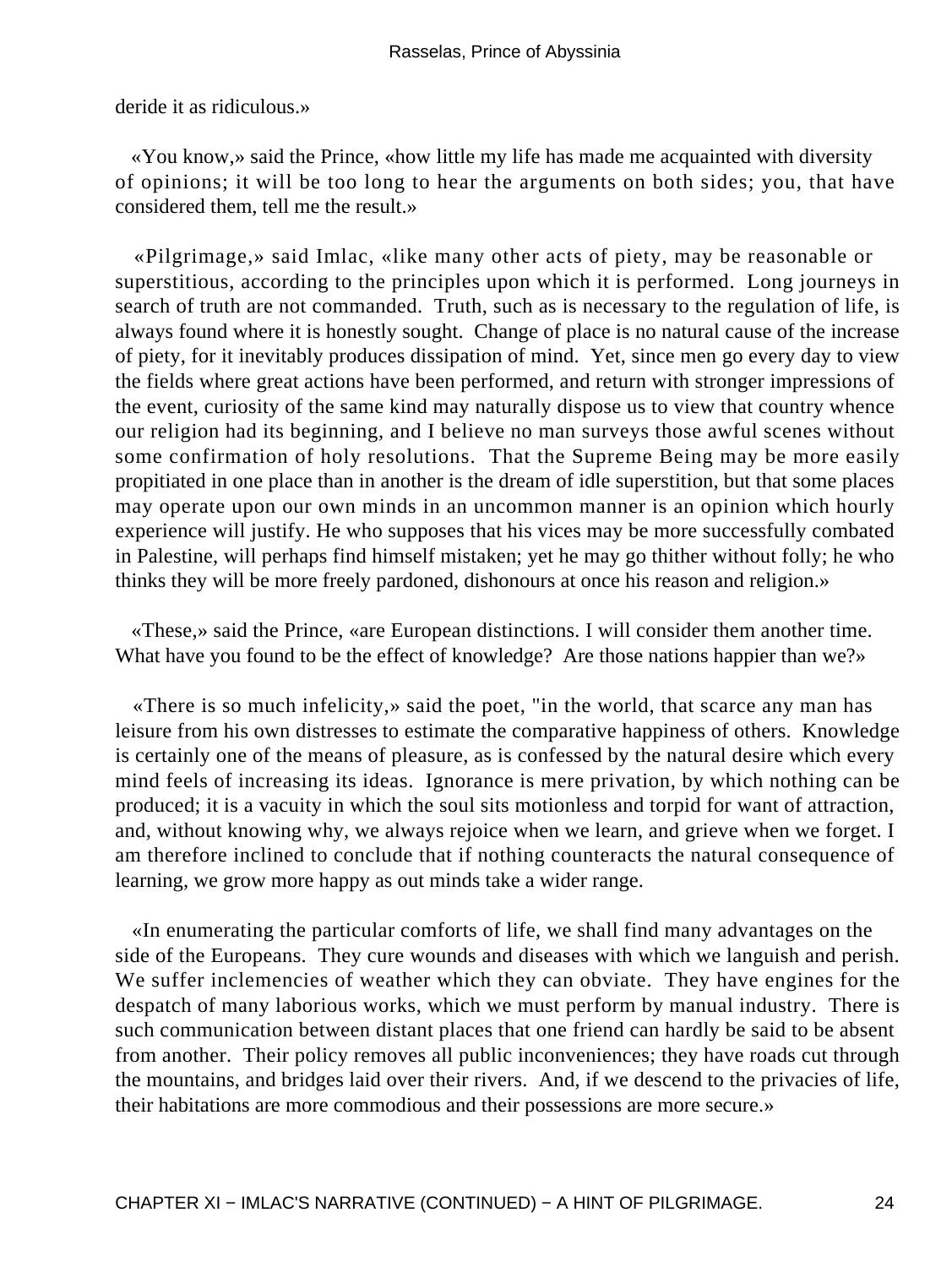«They are surely happy,» said the Prince, «who have all these conveniences, of which I envy none so much as the facility with which separated friends interchange their thoughts.»

 «The Europeans,» answered Imlac, «are less unhappy than we, but they are not happy. Human life is everywhere a state in which much is to be endured and little to be enjoyed.»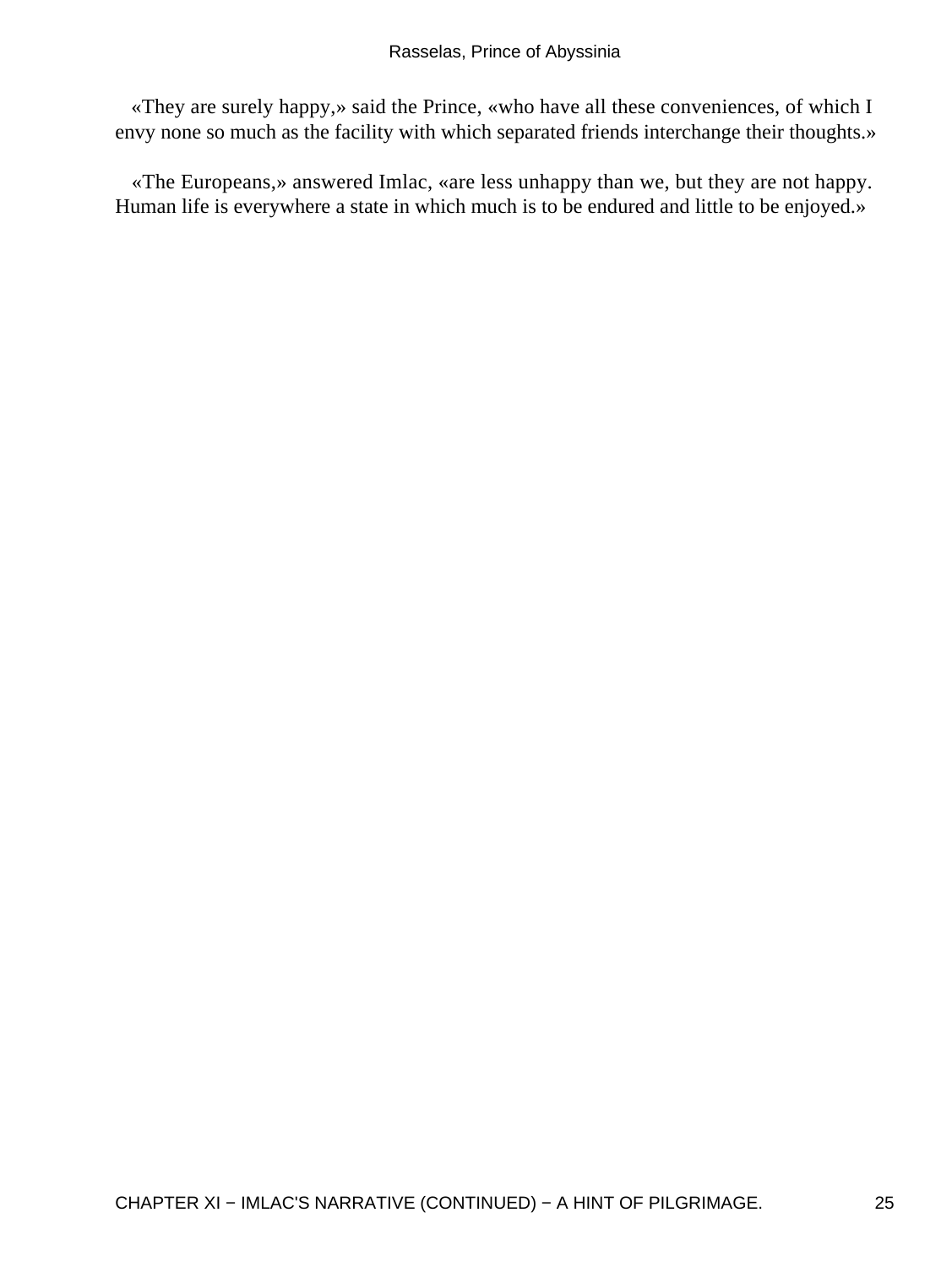# **[CHAPTER XII − THE STORY OF IMLAC \(CONTINUED\).](#page-100-0)**

*«I* AM not willing,» said the Prince, «to suppose that happiness is so parsimoniously distributed to mortals, nor can I believe but that, if I had the choice of life, I should be able to fill every day with pleasure. I would injure no man, and should provoke no resentments; I would relieve every distress, and should enjoy the benedictions of gratitude. I would choose my friends among the wise and my wife among the virtuous, and therefore should be in no danger from treachery or unkindness. My children should by my care be learned and pious, and would repay to my age what their childhood had received. What would dare to molest him who might call on every side to thousands enriched by his bounty or assisted by his power? And why should not life glide away in the soft reciprocation of protection and reverence? All this may be done without the help of European refinements, which appear by their effects to be rather specious than useful. Let us leave them and pursue our journey.»

 «From Palestine,» said Imlac, "I passed through many regions of Asia; in the more civilised kingdoms as a trader, and among the barbarians of the mountains as a pilgrim. At last I began to long for my native country, that I might repose after my travels and fatigues in the places where I had spent my earliest years, and gladden my old companions with the recital of my adventures. Often did I figure to myself those with whom I had sported away the gay hours of dawning life, sitting round me in its evening, wondering at my tales and listening to my counsels.

 "When this thought had taken possession of my mind, I considered every moment as wasted which did not bring me nearer to Abyssinia. I hastened into Egypt, and, notwithstanding my impatience, was detained ten months in the contemplation of its ancient magnificence and in inquiries after the remains of its ancient learning. I found in Cairo a mixture of all nations: some brought thither by the love of knowledge, some by the hope of gain; many by the desire of living after their own manner without observation, and of lying hid in the obscurity of multitudes; for in a city populous as Cairo it is possible to obtain at the same time the gratifications of society and the secrecy of solitude.

 "From Cairo I travelled to Suez, and embarked on the Red Sea, passing along the coast till I arrived at the port from which I had departed twenty years before. Here I joined myself to a caravan, and re−entered my native country.

 "I now expected the caresses of my kinsmen and the congratulations of my friends, and was not without hope that my father, whatever value he had set upon riches, would own with gladness and pride a son who was able to add to the felicity and honour of the nation. But I was soon convinced that my thoughts were vain. My father had been dead fourteen years, having divided his wealth among my brothers, who were removed to some other provinces.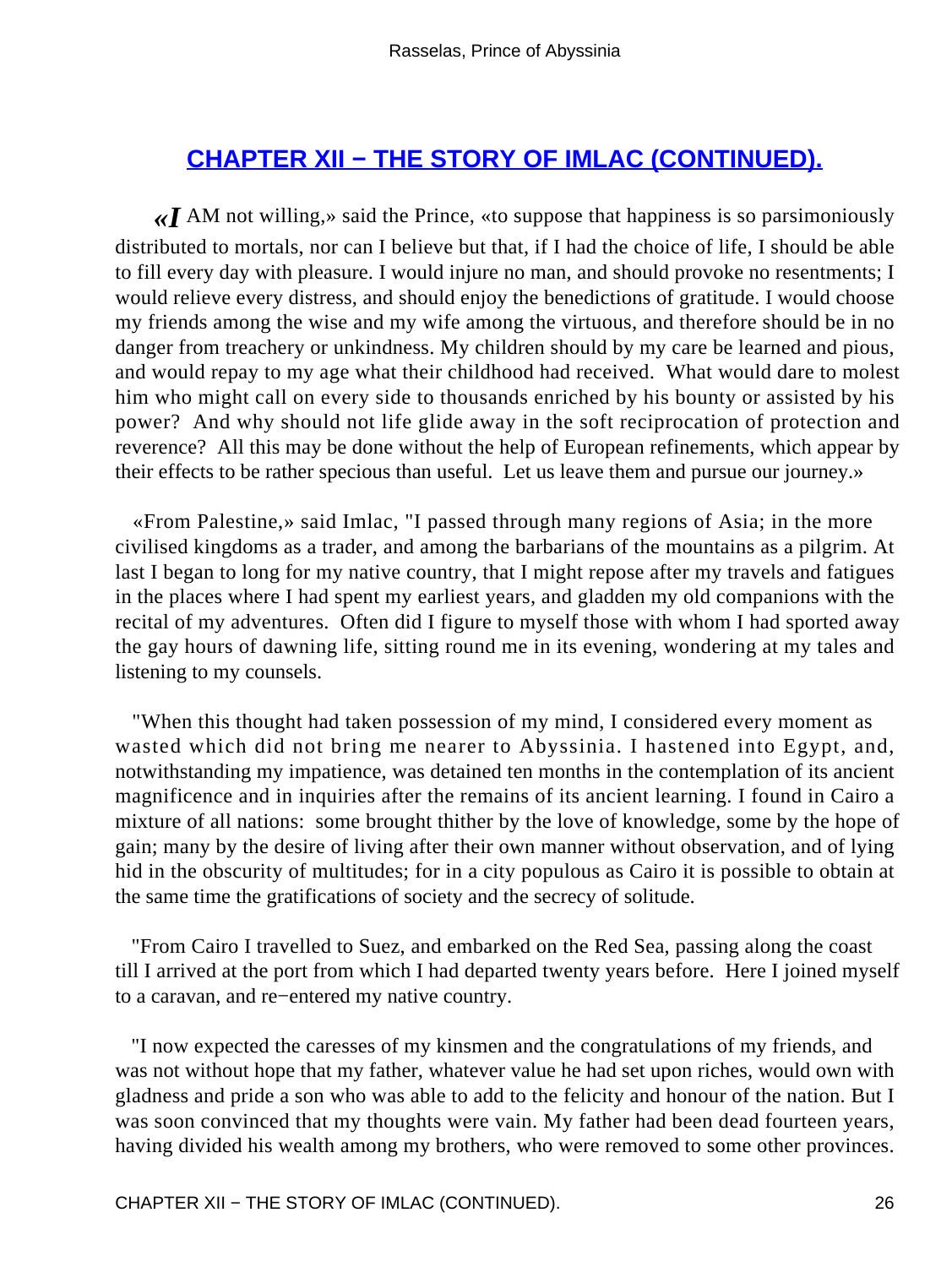Of my companions, the greater part was in the grave; of the rest, some could with difficulty remember me, and some considered me as one corrupted by foreign manners.

 "A man used to vicissitudes is not easily dejected. I forgot, after a time, my disappointment, and endeavoured to recommend myself to the nobles of the kingdom; they admitted me to their tables, heard my story, and dismissed me. I opened a school, and was prohibited to teach. I then resolved to sit down in the quiet of domestic life, and addressed a lady that was fond of my conversation, but rejected my suit because my father was a merchant.

 «Wearied at last with solicitation and repulses, I resolved to hide myself for ever from the world, and depend no longer on the opinion or caprice of others. I waited for the time when the gate of the Happy Valley should open, that I might bid farewell to hope and fear; the day came, my performance was distinguished with favour, and I resigned myself with joy to perpetual confinement.»

 «Hast thou here found happiness at last?» said Rasselas. «Tell me, without reserve, art thou content with thy condition, or dost thou wish to be again wandering and inquiring? All the inhabitants of this valley celebrate their lot, and at the annual visit of the Emperor invite others to partake of their felicity.»

 «Great Prince,» said Imlac, «I shall speak the truth. I know not one of all your attendants who does not lament the hour when he entered this retreat. I am less unhappy than the rest, because I have a mind replete with images, which I can vary and combine at pleasure. I can amuse my solitude by the renovation of the knowledge which begins to fade from my memory, and by recollection of the accidents of my past life. Yet all this ends in the sorrowful consideration that my acquirements are now useless, and that none of my pleasures can be again enjoyed. The rest, whose minds have no impression but of the present moment, are either corroded by malignant passions or sit stupid in the gloom of perpetual vacancy.»

 «What passions can infest those,» said the Prince, «who have no rivals? We are in a place where impotence precludes malice, and where all envy is repressed by community of enjoyments.»

 «There may be community,» said Imlac, "of material possessions, but there can never be community of love or of esteem. It must happen that one will please more than another; he that knows himself despised will always be envious, and still more envious and malevolent if he is condemned to live in the presence of those who despise him. The invitations by which they allure others to a state which they feel to be wretched, proceed from the natural malignity of hopeless misery. They are weary of themselves and of each other, and expect to find relief in new companions. They envy the liberty which their folly has forfeited, and would gladly see all mankind imprisoned like themselves.

CHAPTER XII − THE STORY OF IMLAC (CONTINUED). 27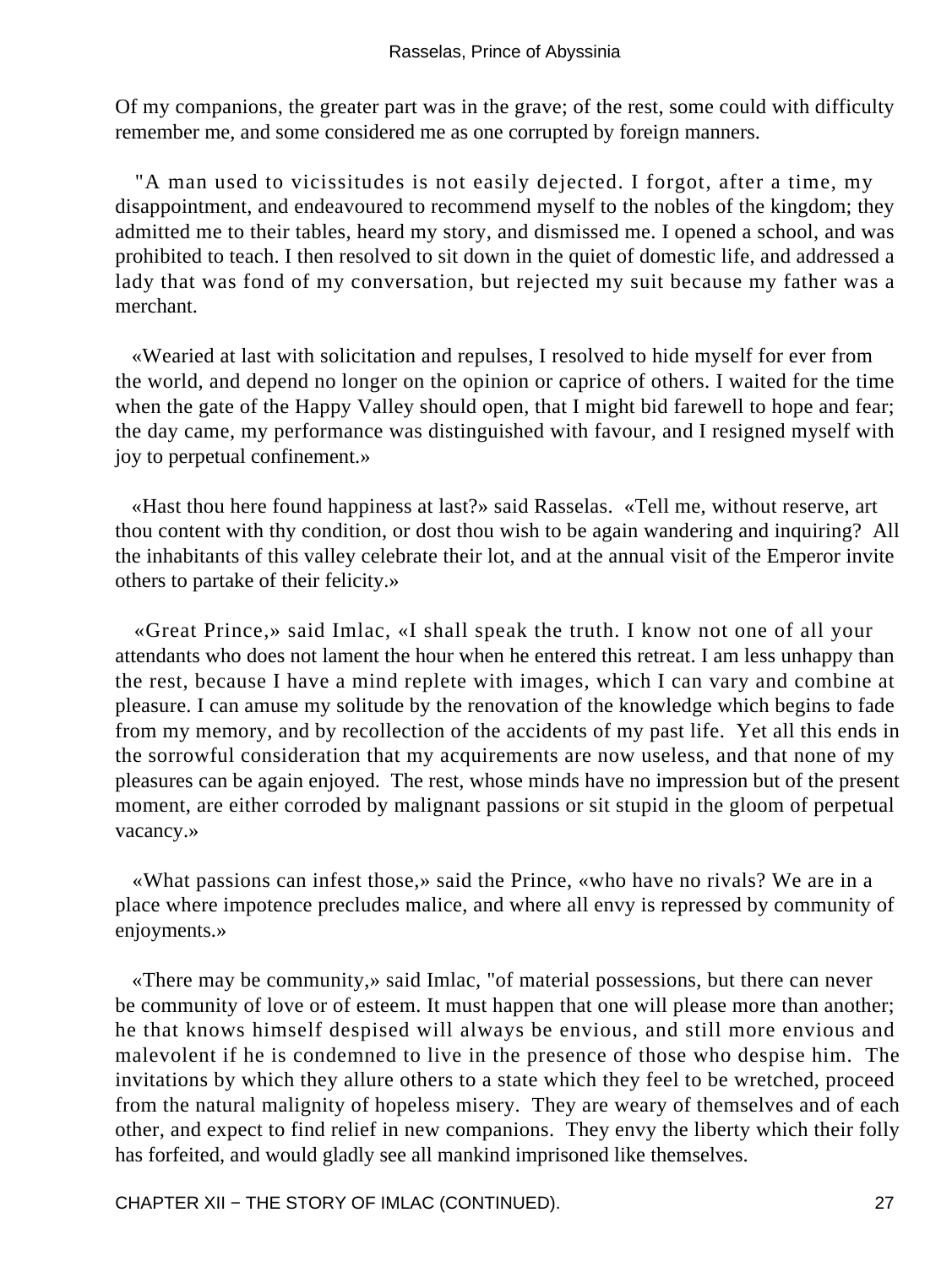«From this crime, however, I am wholly free. No man can say that he is wretched by my persuasion. I look with pity on the crowds who are annually soliciting admission to captivity, and wish that it were lawful for me to warn them of their danger.»

 «My dear Imlac,» said the Prince, "I will open to thee my whole heart. I have long meditated an escape from the Happy Valley. I have examined the mountain on every side, but find myself insuperably barred − teach me the way to break my prison; thou shalt be the companion of my flight, the guide of my rambles, the partner of my fortune, and my sole director in the **CHOICE OF LIFE.**

 «Sir,» answered the poet, «your escape will be difficult, and perhaps you may soon repent your curiosity. The world, which you figure to yourself smooth and quiet as the lake in the valley, you will find a sea foaming with tempests and boiling with whirlpools; you will be sometimes overwhelmed by the waves of violence, and sometimes dashed against the rocks of treachery. Amidst wrongs and frauds, competitions and anxieties, you will wish a thousand times for these seats of quiet, and willingly quit hope to be free from fear.»

 «Do not seek to deter me from my purpose,» said the Prince. «I am impatient to see what thou hast seen; and since thou art thyself weary of the valley, it is evident that thy former state was better than this. Whatever be the consequence of my experiment, I am resolved to judge with mine own eyes of the various conditions of men, and then to make deliberately my **CHOICE OF** LIFE.»

 «I am afraid,» said Imlac, «you are hindered by stronger restraints than my persuasions; yet, if your determination is fixed, I do not counsel you to despair. Few things are impossible to diligence and skill.»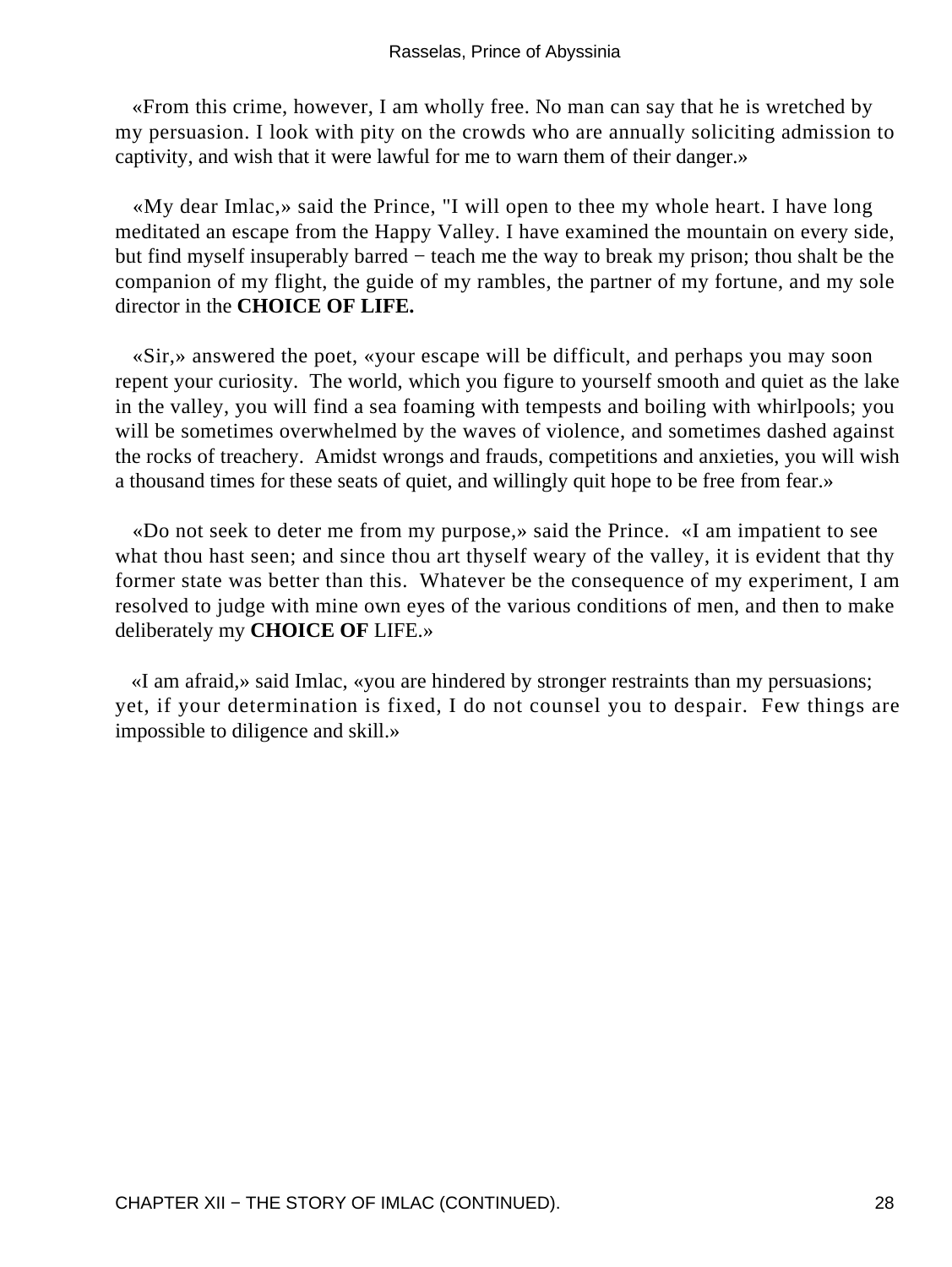# **[CHAPTER XIII − RASSELAS DISCOVERS THE](#page-100-0) [MEANS OF ESCAPE.](#page-100-0)**

**THE Prince now dismissed his favourite to rest; but the narrative of wonders and** novelties filled his mind with perturbation. He revolved all that he had heard, and prepared innumerable questions for the morning.

 Much of his uneasiness was now removed. He had a friend to whom he could impart his thoughts, and whose experience could assist him in his designs. His heart was no longer condemned to swell with silent vexation. He thought that even the Happy Valley might be endured with such a companion, and that if they could range the world together he should have nothing further to desire.

 In a few days the water was discharged, and the ground dried. The Prince and Imlac then walked out together, to converse without the notice of the rest. The Prince, whose thoughts were always on the wing, as he passed by the gate said, with a countenance of sorrow, «Why art thou so strong, and why is man so weak?»

 «Man is not weak,» answered his companion; «knowledge is more than equivalent to force. The master of mechanics laughs at strength. I can burst the gate, but cannot do it secretly. Some other expedient must be tried.»

 As they were walking on the side of the mountain they observed that the coneys, which the rain had driven from their burrows, had taken shelter among the bushes, and formed holes behind them tending upwards in an oblique line. «It has been the opinion of antiquity,» said Imlac, «that human reason borrowed many arts from the instinct of animals; let us, therefore, not think ourselves degraded by learning from the coney. We may escape by piercing the mountain in the same direction. We will begin where the summit hangs over the middle part, and labour upward till we shall issue out beyond the prominence.»

 The eyes of the Prince, when he heard this proposal, sparkled with joy. The execution was easy and the success certain.

 No time was now lost. They hastened early in the morning to choose a place proper for their mine. They clambered with great fatigue among crags and brambles, and returned without having discovered any part that favoured their design. The second and the third day were spent in the same manner, and with the same frustration; but on the fourth day they found a small cavern concealed by a thicket, where they resolved to make their experiment.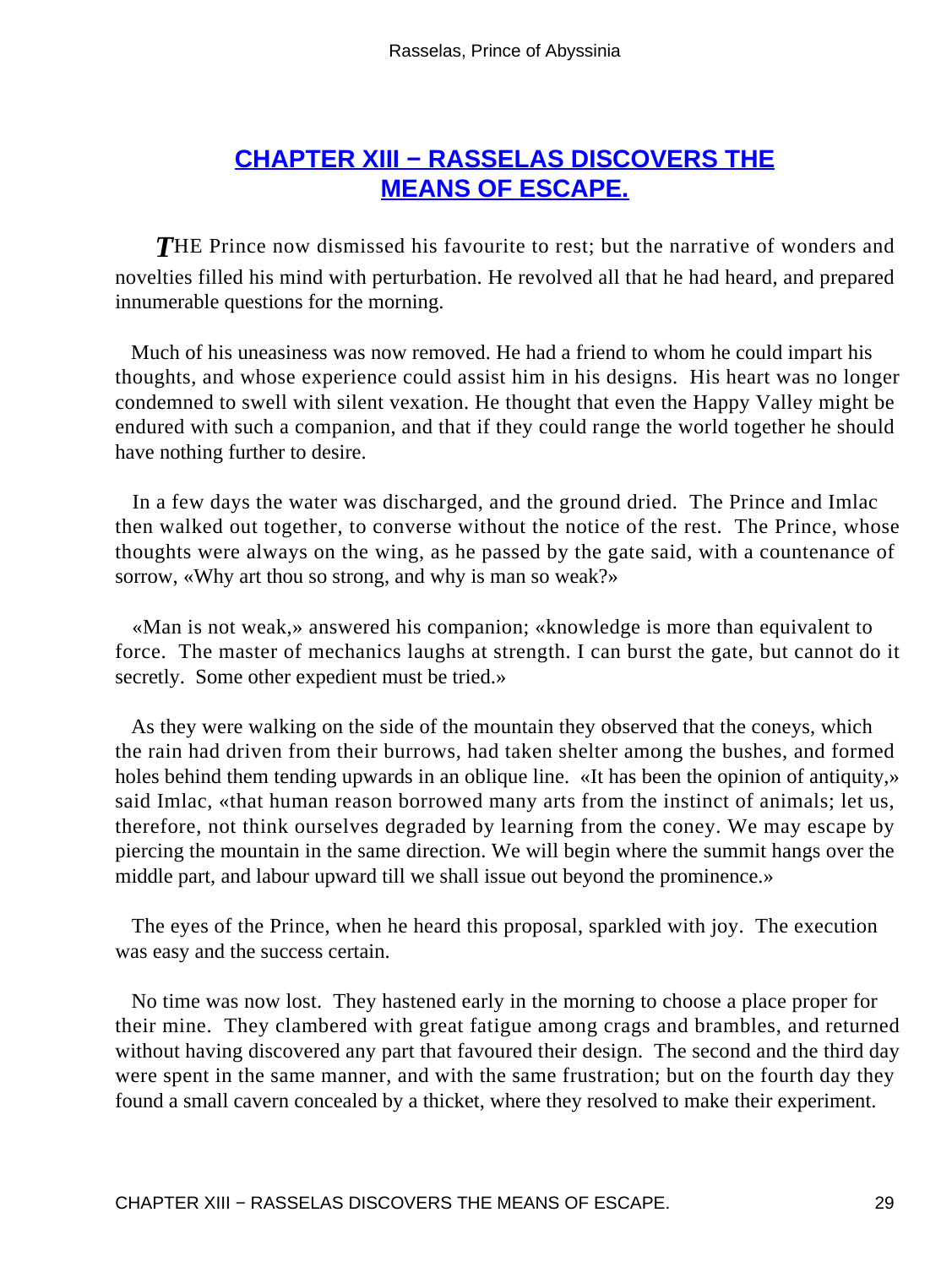Imlac procured instruments proper to hew stone and remove earth, and they fell to their work on the next day with more eagerness than vigour. They were presently exhausted by their efforts, and sat down to pant upon the grass. The Prince for a moment appeared to be discouraged. «Sir,» said his companion, «practice will enable us to continue our labour for a longer time. Mark, however, how far we have advanced, and ye will find that our toil will some time have an end. Great works are performed not by strength, but perseverance; yonder palace was raised by single stones, yet you see its height and spaciousness. He that shall walk with vigour three hours a day, will pass in seven years a space equal to the circumference of the globe.»

 They returned to their work day after day, and in a short time found a fissure in the rock, which enabled them to pass far with very little obstruction. This Rasselas considered as a good omen. «Do not disturb your mind,» said Imlac, «with other hopes or fears than reason may suggest; if you are pleased with the prognostics of good, you will be terrified likewise with tokens of evil, and your whole life will be a prey to superstition. Whatever facilitates our work is more than an omen; it is a cause of success. This is one of those pleasing surprises which often happen to active resolution. Many things difficult to design prove easy to performance.»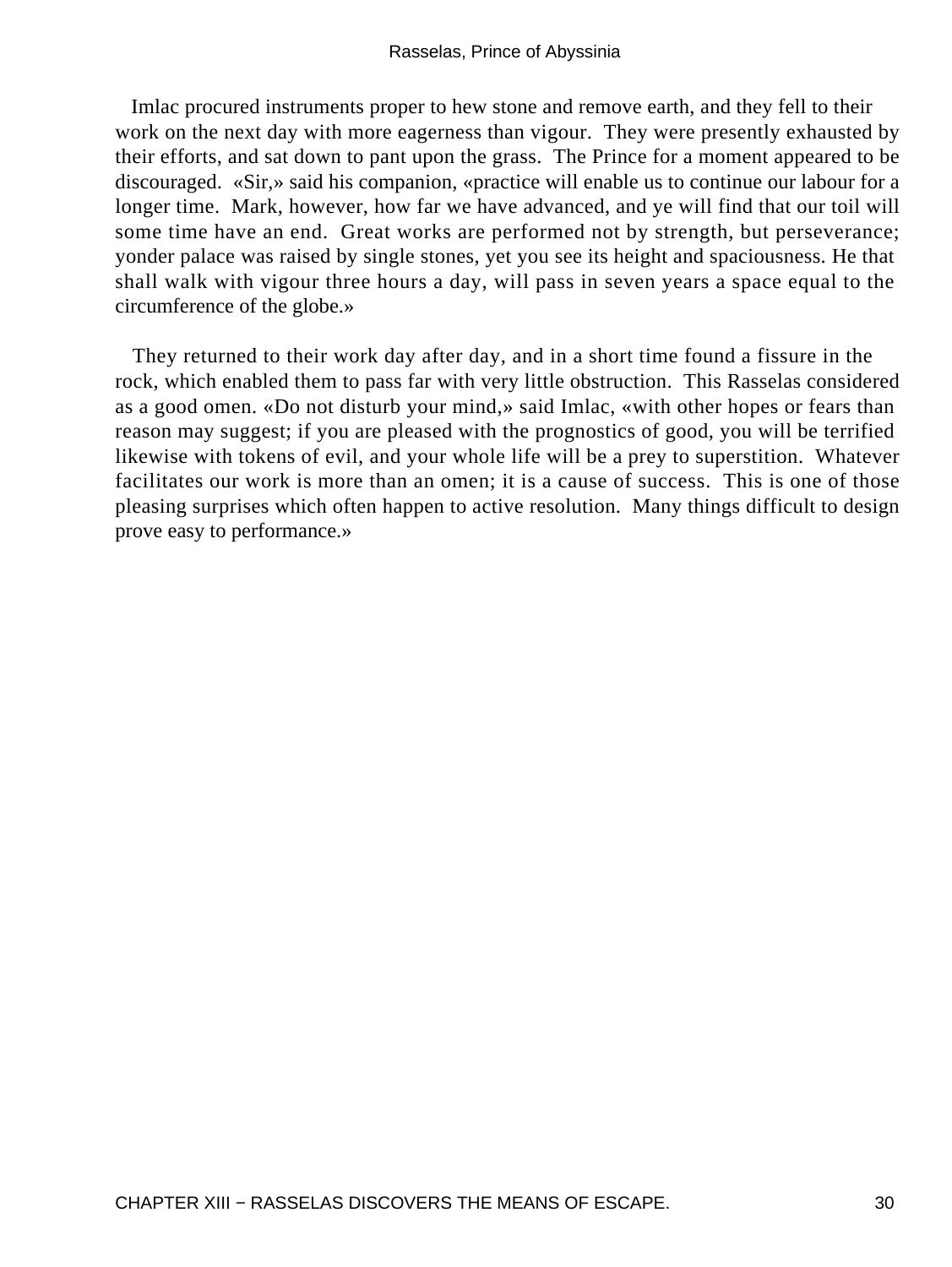# **[CHAPTER XIV − RASSELAS AND IMLAC](#page-100-0) [RECEIVE AN UNEXPECTED VISIT.](#page-100-0)**

**THEY** had now wrought their way to the middle, and solaced their toil with the approach of liberty, when the Prince, coming down to refresh himself with air, found his sister Nekayah standing at the mouth of the cavity. He started, and stood confused, afraid to tell his design, and yet hopeless to conceal it. A few moments determined him to repose on her fidelity, and secure her secrecy by a declaration without reserve.

 «Do not imagine,» said the Princess, «that I came hither as a spy. I had long observed from my window that you and Imlac directed your walk every day towards the same point, but I did not suppose you had any better reason for the preference than a cooler shade or more fragrant bank, nor followed you with any other design than to partake of your conversation. Since, then, not suspicion, but fondness, has detected you, let me not lose the advantage of my discovery. I am equally weary of confinement with yourself, and not less desirous of knowing what is done or suffered in the world. Permit me to fly with you from this tasteless tranquillity, which will yet grow more loathsome when you have left me. You may deny me to accompany you, but cannot hinder me from following.»

 The Prince, who loved Nekayah above his other sisters, had no inclination to refuse her request, and grieved that he had lost an opportunity of showing his confidence by a voluntary communication. It was, therefore, agreed that she should leave the valley with them; and that in the meantime she should watch, lest any other straggler should, by chance or curiosity, follow them to the mountain.

 At length their labour was at an end. They saw light beyond the prominence, and, issuing to the top of the mountain, beheld the Nile, yet a narrow current, wandering beneath them.

 The Prince looked round with rapture, anticipated all the pleasures of travel, and in thought was already transported beyond his father's dominions. Imlac, though very joyful at his escape, had less expectation of pleasure in the world, which he had before tried and of which he had been weary.

 Rasselas was so much delighted with a wider horizon, that he could not soon be persuaded to return into the valley. He informed his sister that the way was now open, and that nothing now remained but to prepare for their departure.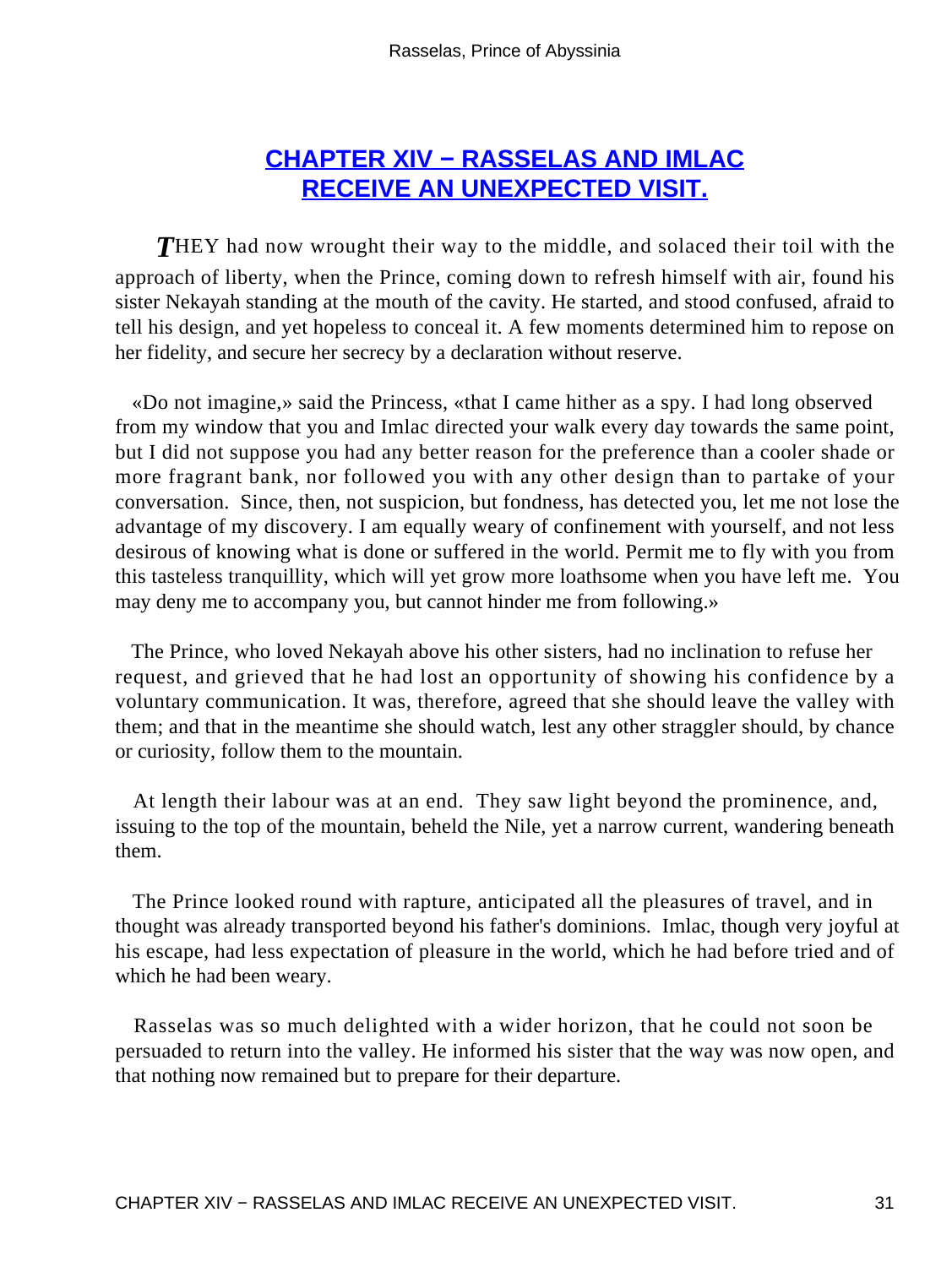# **[CHAPTER XV − THE PRINCE AND PRINCESS](#page-100-0) [LEAVE THE VALLEY, AND SEE MANY](#page-100-0)**

#### *W*ONDERS.

 THE Prince and Princess had jewels sufficient to make them rich whenever they came into a place of commerce, which, by Imlac's direction, they hid in their clothes, and on the night of the next full moon all left the valley. The Princess was followed only by a single favourite, who did not know whither she was going.

 They clambered through the cavity, and began to go down on the other side. The Princess and her maid turned their eyes toward every part, and seeing nothing to bound their prospect, considered themselves in danger of being lost in a dreary vacuity. They stopped and trembled. «I am almost afraid,» said the Princess, «to begin a journey of which I cannot perceive an end, and to venture into this immense plain where I may be approached on every side by men whom I never saw.» The Prince felt nearly the same emotions, though he thought it more manly to conceal them.

 Imlac smiled at their terrors, and encouraged them to proceed. But the Princess continued irresolute till she had been imperceptibly drawn forward too far to return.

 In the morning they found some shepherds in the field, who set some milk and fruits before them. The Princess wondered that she did not see a palace ready for her reception and a table spread with delicacies; but being faint and hungry, she drank the milk and ate the fruits, and thought them of a higher flavour than the products of the valley.

 They travelled forward by easy journeys, being all unaccustomed to toil and difficulty, and knowing that, though they might be missed, they could not be pursued. In a few days they came into a more populous region, where Imlac was diverted with the admiration which his companions expressed at the diversity of manners, stations, and employments. Their dress was such as might not bring upon them the suspicion of having anything to conceal; yet the Prince, wherever he came, expected to be obeyed, and the Princess was frighted because those who came into her presence did not prostrate themselves. Imlac was forced to observe them with great vigilance, lest they should betray their rank by their unusual behaviour, and detained them several weeks in the first village to accustom them to the sight of common mortals.

 By degrees the royal wanderers were taught to understand that they had for a time laid aside their dignity, and were to expect only such regard as liberality and courtesy could procure. And Imlac having by many admonitions prepared them to endure the tumults of a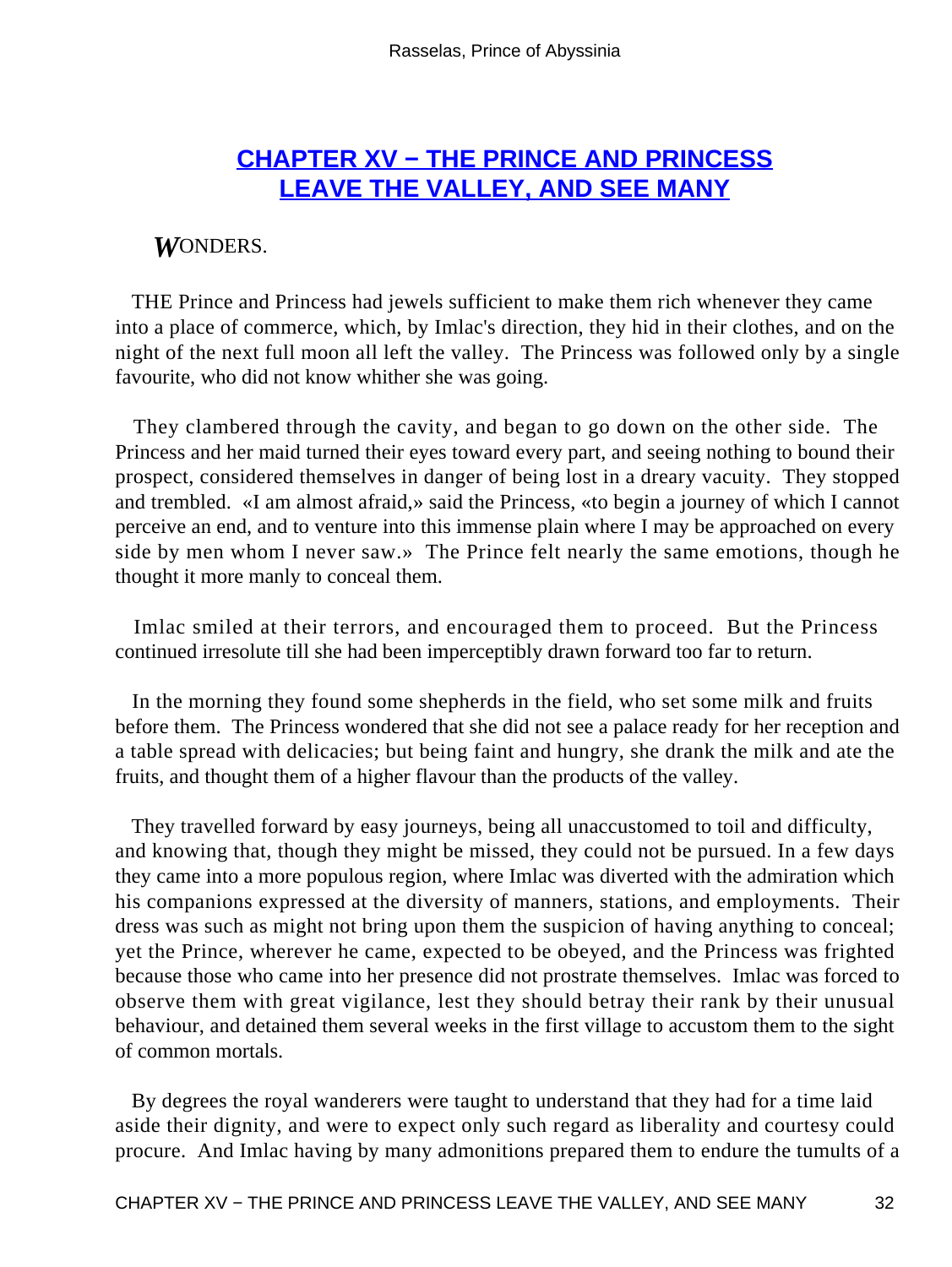port and the ruggedness of the commercial race, brought them down to the sea−coast.

 The Prince and his sister, to whom everything was new, were gratified equally at all places, and therefore remained for some months at the port without any inclination to pass further. Imlac was content with their stay, because he did not think it safe to expose them, unpractised in the world, to the hazards of a foreign country.

 At last he began to fear lest they should be discovered, and proposed to fix a day for their departure. They had no pretensions to judge for themselves, and referred the whole scheme to his direction. He therefore took passage in a ship to Suez, and, when the time came, with great difficulty prevailed on the Princess to enter the vessel.

They had a quick and prosperous voyage, and from Suez travelled by land to Cairo.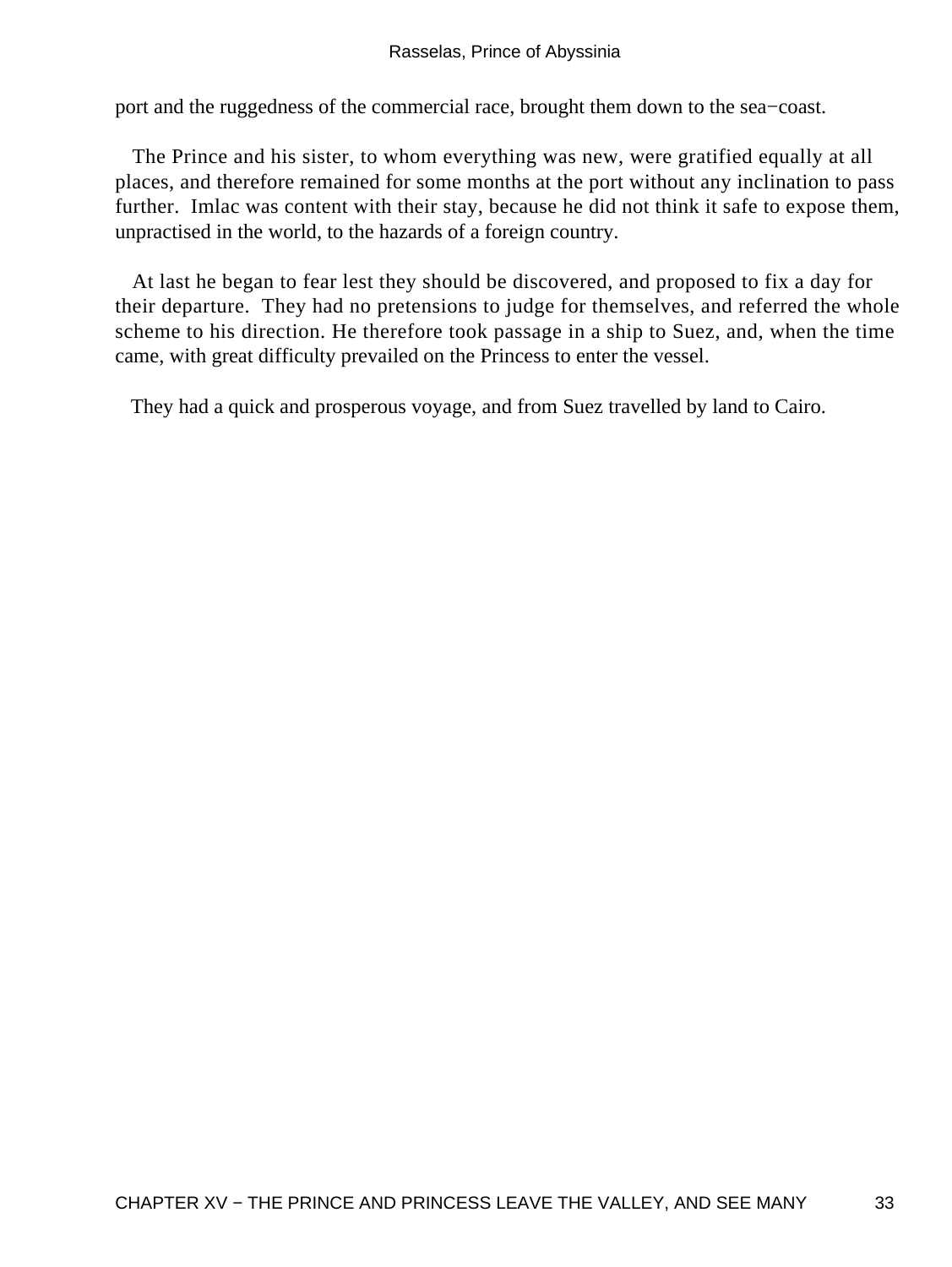# **[CHAPTER XVI − THEY ENTER CAIRO, AND FIND](#page-100-0) [EVERY MAN HAPPY.](#page-100-0)**

A S they approached the city, which filled the strangers with astonishment, «This,» said Imlac to the Prince, «is the place where travellers and merchants assemble from all corners of the earth. You will here find men of every character and every occupation. Commerce is here honourable. I will act as a merchant, and you shall live as strangers who have no other end of travel than curiosity; it will soon be observed that we are rich. Our reputation will procure us access to all whom we shall desire to know; you shall see all the conditions of humanity, and enable yourselves at leisure to make your **CHOICE OF** LIFE.»

 They now entered the town, stunned by the noise and offended by the crowds. Instruction had not yet so prevailed over habit but that they wondered to see themselves pass undistinguished along the streets, and met by the lowest of the people without reverence or notice. The Princess could not at first bear the thought of being levelled with the vulgar, and for some time continued in her chamber, where she was served by her favourite Pekuah, as in the palace of the valley.

 Imlac, who understood traffic, sold part of the jewels the next day, and hired a house, which he adorned with such magnificence that he was immediately considered as a merchant of great wealth. His politeness attracted many acquaintances, and his generosity made him courted by many dependants. His companions, not being able to mix in the conversation, could make no discovery of their ignorance or surprise, and were gradually initiated in the world as they gained knowledge of the language.

 The Prince had by frequent lectures been taught the use and nature of money; but the ladies could not for a long time comprehend what the merchants did with small pieces of gold and silver, or why things of so little use should be received as an equivalent to the necessaries of life.

 They studied the language two years, while Imlac was preparing to set before them the various ranks and conditions of mankind. He grew acquainted with all who had anything uncommon in their fortune or conduct. He frequented the voluptuous and the frugal, the idle and the busy, the merchants and the men of learning.

 The Prince now being able to converse with fluency, and having learned the caution necessary to be observed in his intercourse with strangers, began to accompany Imlac to places of resort, and to enter into all assemblies, that he might make his **CHOICE OF LIFE.**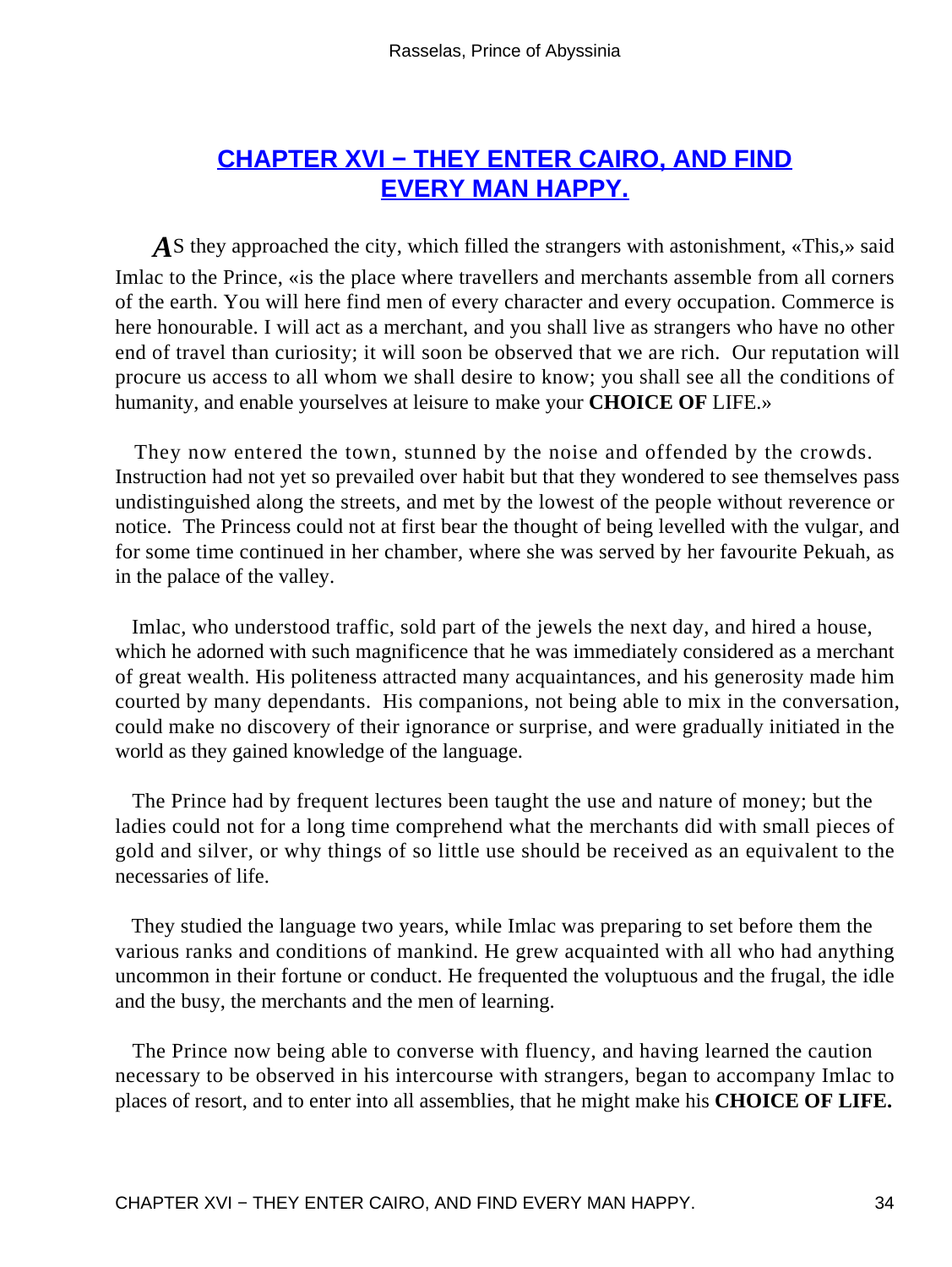For some time he thought choice needless, because all appeared to him really happy. Wherever he went he met gaiety and kindness, and heard the song of joy or the laugh of carelessness. He began to believe that the world overflowed with universal plenty, and that nothing was withheld either from want or merit; that every hand showered liberality and every heart melted with benevolence: «And who then,» says he, «will be suffered to be wretched?»

 Imlac permitted the pleasing delusion, and was unwilling to crush the hope of inexperience: till one day, having sat awhile silent, «I know not,» said the Prince, «what can be the reason that I am more unhappy than any of our friends. I see them perpetually and unalterably cheerful, but feel my own mind restless and uneasy. I am unsatisfied with those pleasures which I seem most to court. I live in the crowds of jollity, not so much to enjoy company as to shun myself, and am only loud and merry to conceal my sadness.»

 «Every man,» said Imlac, «may by examining his own mind guess what passes in the minds of others. When you feel that your own gaiety is counterfeit, it may justly lead you to suspect that of your companions not to be sincere. Envy is commonly reciprocal. We are long before we are convinced that happiness is never to be found, and each believes it possessed by others, to keep alive the hope of obtaining it for himself. In the assembly where you passed the last night there appeared such sprightliness of air and volatility of fancy as might have suited beings of a higher order, formed to inhabit serener regions, inaccessible to care or sorrow; yet, believe me, Prince, was there not one who did not dread the moment when solitude should deliver him to the tyranny of reflection.»

 «This,» said the Prince, «may be true of others since it is true of me; yet, whatever be the general infelicity of man, one condition is more happy than another, and wisdom surely directs us to take the least evil in the **CHOICE OF** LIFE.»

 «The causes of good and evil,» answered Imlac, «are so various and uncertain, so often entangled with each other, so diversified by various relations, and so much subject to accidents which cannot be foreseen, that he who would fix his condition upon incontestable reasons of preference must live and die inquiring and deliberating.»

 «But, surely,» said Rasselas, «the wise men, to whom we listen with reverence and wonder, chose that mode of life for themselves which they thought most likely to make them happy.»

 «Very few,» said the poet, «live by choice. Every man is placed in the present condition by causes which acted without his foresight, and with which he did not always willingly co−operate, and therefore you will rarely meet one who does not think the lot of his neighbour better than his own.»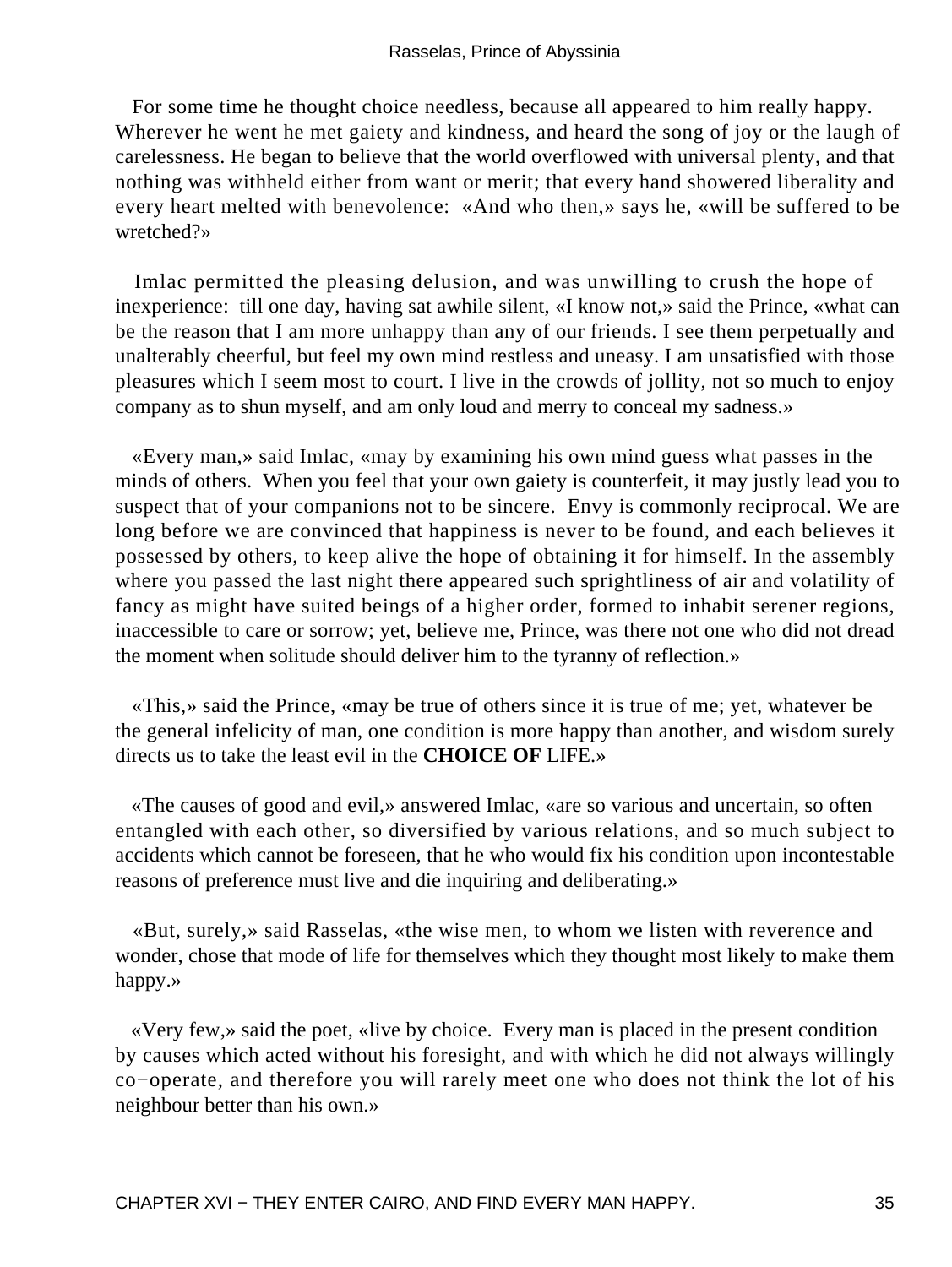«I am pleased to think,» said the Prince, «that my birth has given me at least one advantage over others by enabling me to determine for myself. I have here the world before me. I will review it at leisure: surely happiness is somewhere to be found.»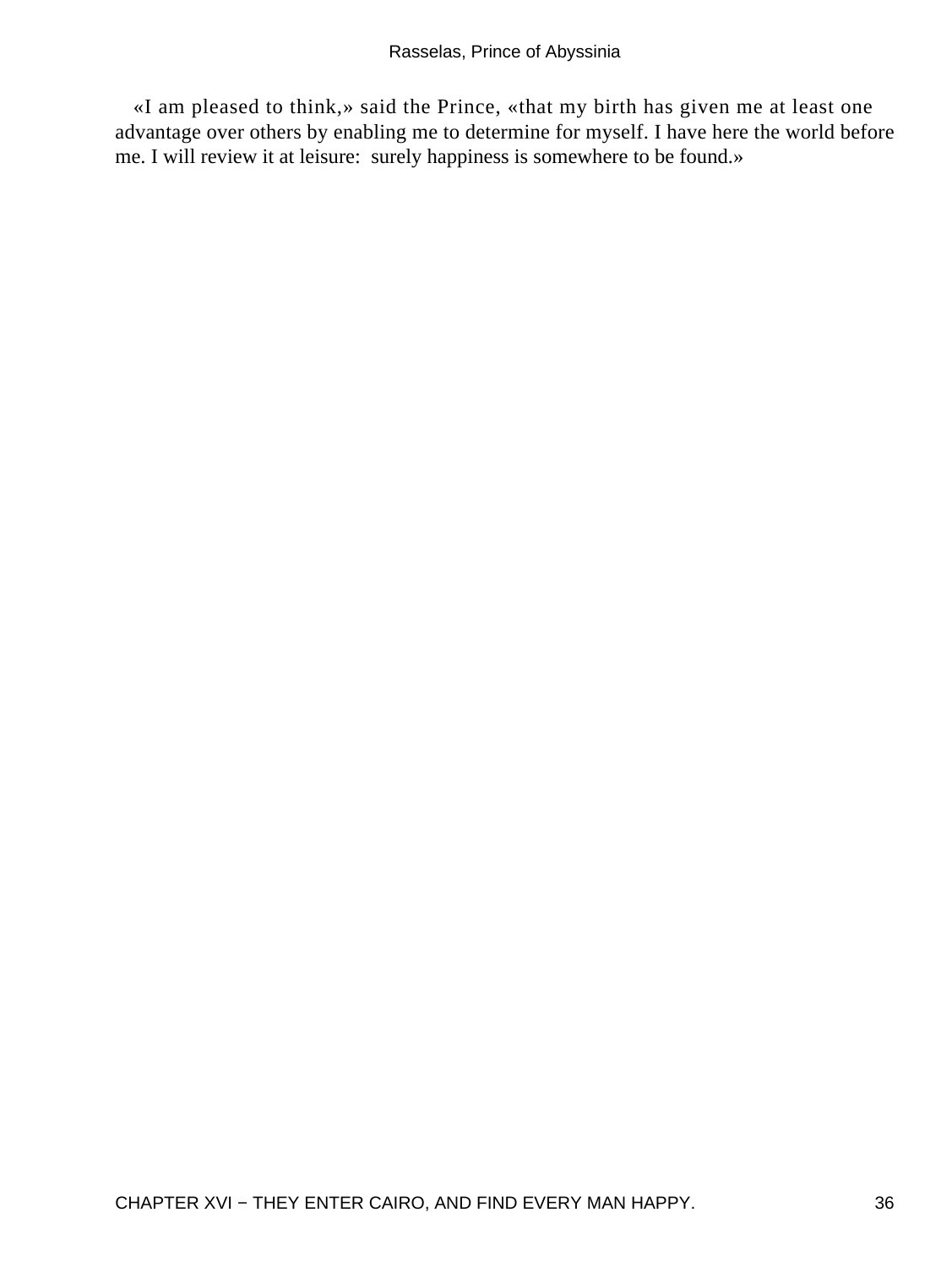## **[CHAPTER XVII − THE PRINCE ASSOCIATES WITH YOUNG](#page-100-0) [MEN OF SPIRIT AND](#page-100-0)**

#### *G*AIETY.

**RASSELAS** rose next day, and resolved to begin his experiments upon life. «Youth,» cried he, «is the time of gladness: I will join myself to the young men whose only business is to gratify their desires, and whose time is all spent in a succession of enjoyments.»

 To such societies he was readily admitted, but a few days brought him back weary and disgusted. Their mirth was without images, their laughter without motive; their pleasures were gross and sensual, in which the mind had no part; their conduct was at once wild and mean – they laughed at order and at law, but the frown of power dejected and the eye of wisdom abashed them.

 The Prince soon concluded that he should never be happy in a course of life of which he was ashamed. He thought it unsuitable to a reasonable being to act without a plan, and to be sad or cheerful only by chance. «Happiness,» said he, «must be something solid and permanent, without fear and without uncertainty.»

 But his young companions had gained so much of his regard by their frankness and courtesy that he could not leave them without warning and remonstrance. «My friends,» said he, «I have seriously considered our manners and our prospects, and find that we have mistaken our own interest. The first years of man must make provision for the last. He that never thinks, never can be wise. Perpetual levity must end in ignorance; and intemperance, though it may fire the spirits for an hour, will make life short or miserable. Let us consider that youth is of no long duration, and that in mature age, when the enchantments of fancy shall cease, and phantoms of delight dance no more about us, we shall have no comforts but the esteem of wise men and the means of doing good. Let us therefore stop while to stop is in our power: let us live as men who are some time to grow old, and to whom it will be the most dreadful of all evils to count their past years by follies, and to be reminded of their former luxuriance of health only by the maladies which riot has produced.»

 They stared awhile in silence one upon another, and at last drove him away by a general chorus of continued laughter.

 The consciousness that his sentiments were just and his intention kind was scarcely sufficient to support him against the horror of derision. But he recovered his tranquillity and pursued his search.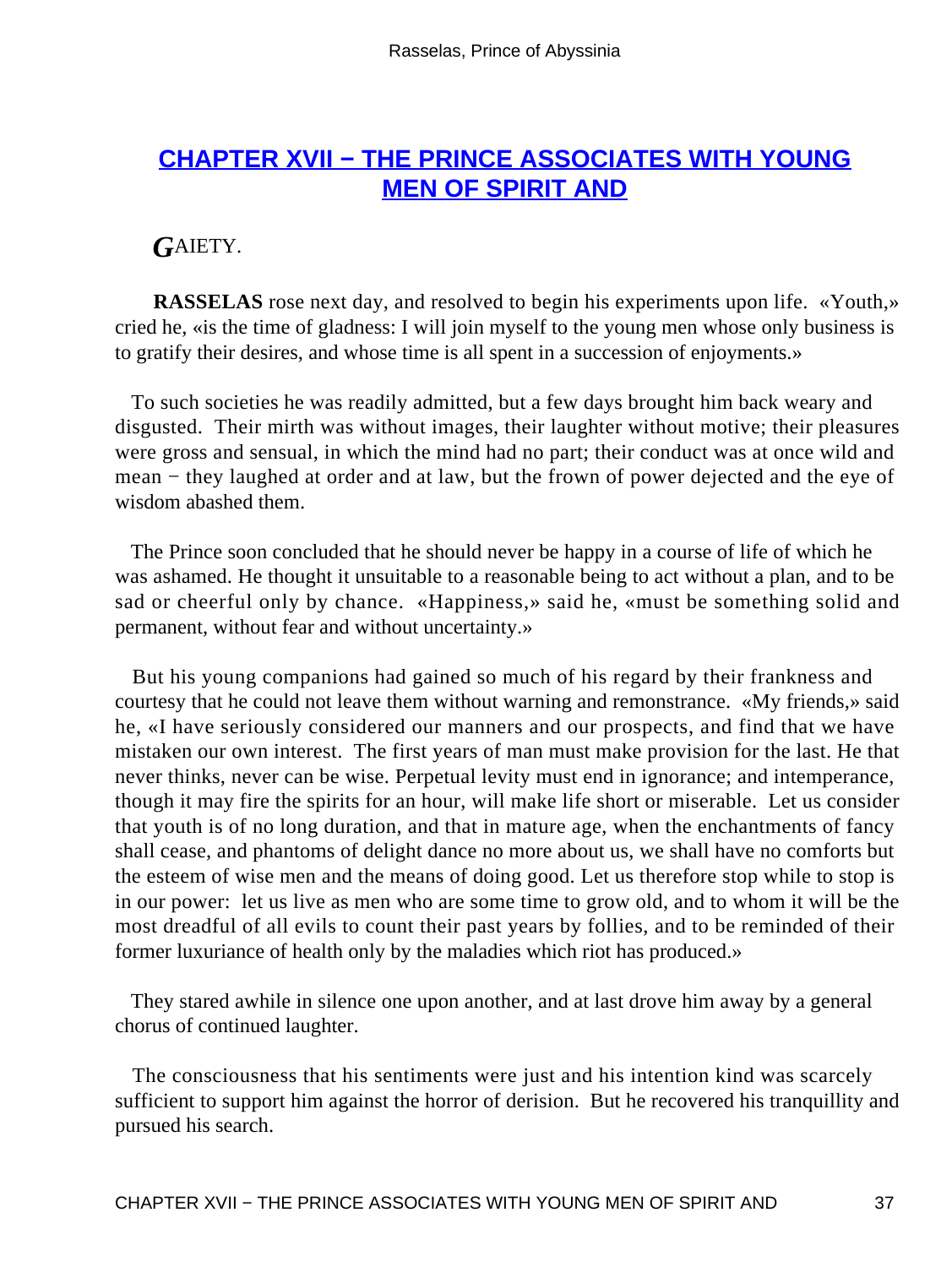### **CHAPTER XVIII – THE PRINCE FINDS A WISE AND HAPPY MAN.**

AS he was one day walking in the street he saw a spacious building which all were by the open doors invited to enter. He followed the stream of people, and found it a hall or school of declamation, in which professors read lectures to their auditory. He fixed his eye upon a sage raised above the rest, who discoursed with great energy on the government of the passions. His look was venerable, his action graceful, his pronunciation clear, and his diction elegant. He showed with great strength of sentiment and variety of illustration that human nature is degraded and debased when the lower faculties predominate over the higher; that when fancy, the parent of passion, usurps the dominion of the mind, nothing ensues but the natural effect of unlawful government, perturbation, and confusion; that she betrays the fortresses of the intellect to rebels, and excites her children to sedition against their lawful sovereign. He compared reason to the sun, of which the light is constant, uniform, and lasting; and fancy to a meteor, of bright but transitory lustre, irregular in its motion and delusive in its direction.

 He then communicated the various precepts given from time to time for the conquest of passion, and displayed the happiness of those who had obtained the important victory, after which man is no longer the slave of fear nor the fool of hope; is no more emaciated by envy, inflamed by anger, emasculated by tenderness, or depressed by grief; but walks on calmly through the tumults or privacies of life, as the sun pursues alike his course through the calm or the stormy sky.

 He enumerated many examples of heroes immovable by pain or pleasure, who looked with indifference on those modes or accidents to which the vulgar give the names of good and evil. He exhorted his hearers to lay aside their prejudices, and arm themselves against the shafts of malice or misfortune, by invulnerable patience: concluding that this state only was happiness, and that this happiness was in every one's power.

 Rasselas listened to him with the veneration due to the instructions of a superior being, and waiting for him at the door, humbly implored the liberty of visiting so great a master of true wisdom. The lecturer hesitated a moment, when Rasselas put a purse of gold into his hand, which he received with a mixture of joy and wonder.

 «I have found,» said the Prince at his return to Imlac, «a man who can teach all that is necessary to be known; who, from the unshaken throne of rational fortitude, looks down on the scenes of life changing beneath him. He speaks, and attention watches his lips. He reasons, and conviction closes his periods. This man shall be my future guide: I will learn his doctrines and imitate his life.»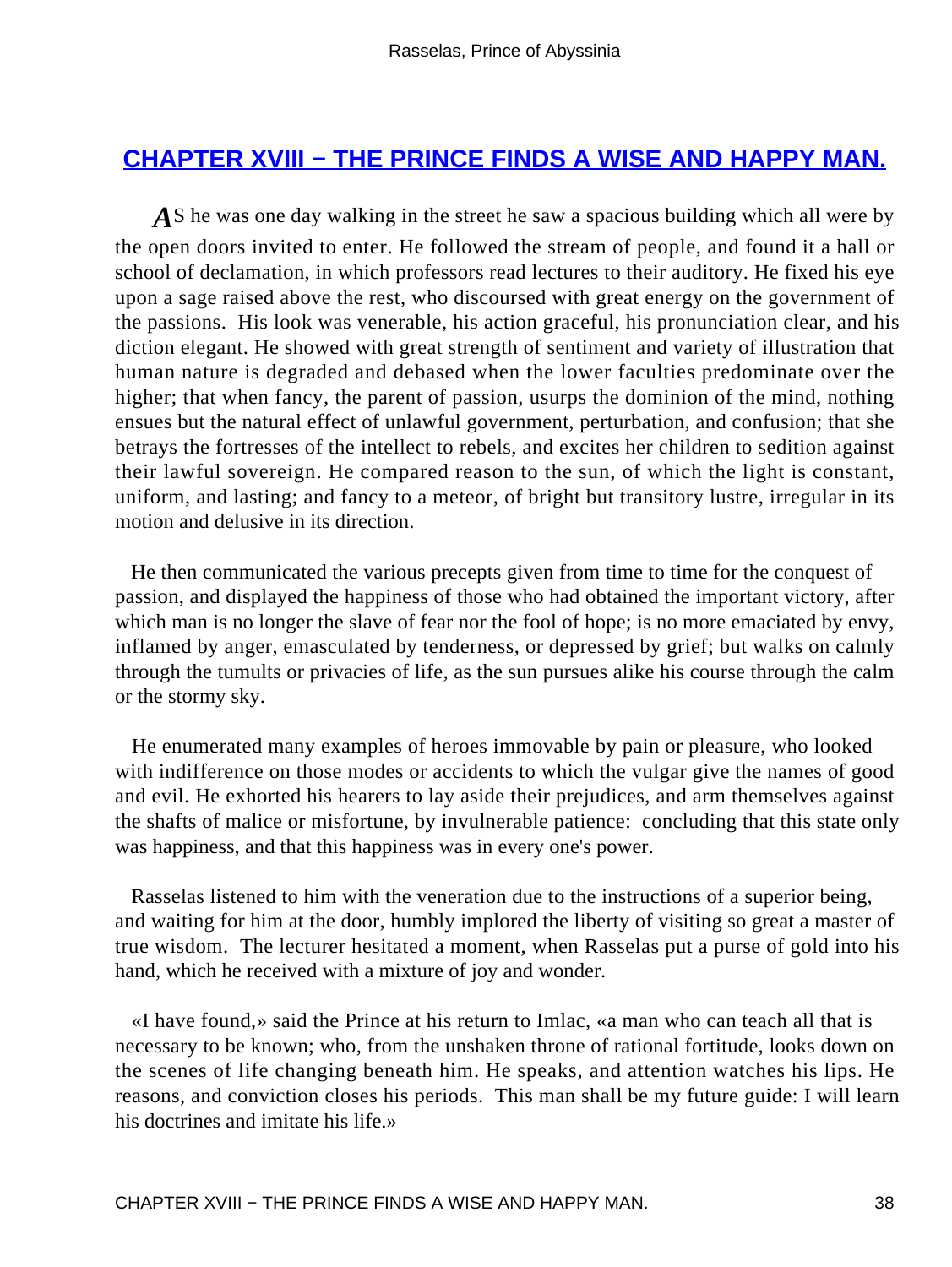«Be not too hasty,» said Imlac, «to trust or to admire the teachers of morality: they discourse like angels, but they live like men.»

 Rasselas, who could not conceive how any man could reason so forcibly without feeling the cogency of his own arguments, paid his visit in a few days, and was denied admission. He had now learned the power of money, and made his way by a piece of gold to the inner apartment, where he found the philosopher in a room half darkened, with his eyes misty and his face pale. «Sir,» said he, «you are come at a time when all human friendship is useless; what I suffer cannot be remedied: what I have lost cannot be supplied. My daughter, my only daughter, from whose tenderness I expected all the comforts of my age, died last night of a fever. My views, my purposes, my hopes, are at an end: I am now a lonely being, disunited from society.»

 «Sir,» said the Prince, «mortality is an event by which a wise man can never be surprised: we know that death is always near, and it should therefore always be expected.» «Young man,» answered the philosopher, «you speak like one that has never felt the pangs of separation.» «Have you then forgot the precepts,» said Rasselas, «which you so powerfully enforced? Has wisdom no strength to arm the heart against calamity? Consider that external things are naturally variable, but truth and reason are always the same.» «What comfort,» said the mourner, «can truth and reason afford me? Of what effect are they now, but to tell me that my daughter will not be restored?»

 The Prince, whose humanity would not suffer him to insult misery with reproof, went away, convinced of the emptiness of rhetorical sounds, and the inefficacy of polished periods and studied sentences.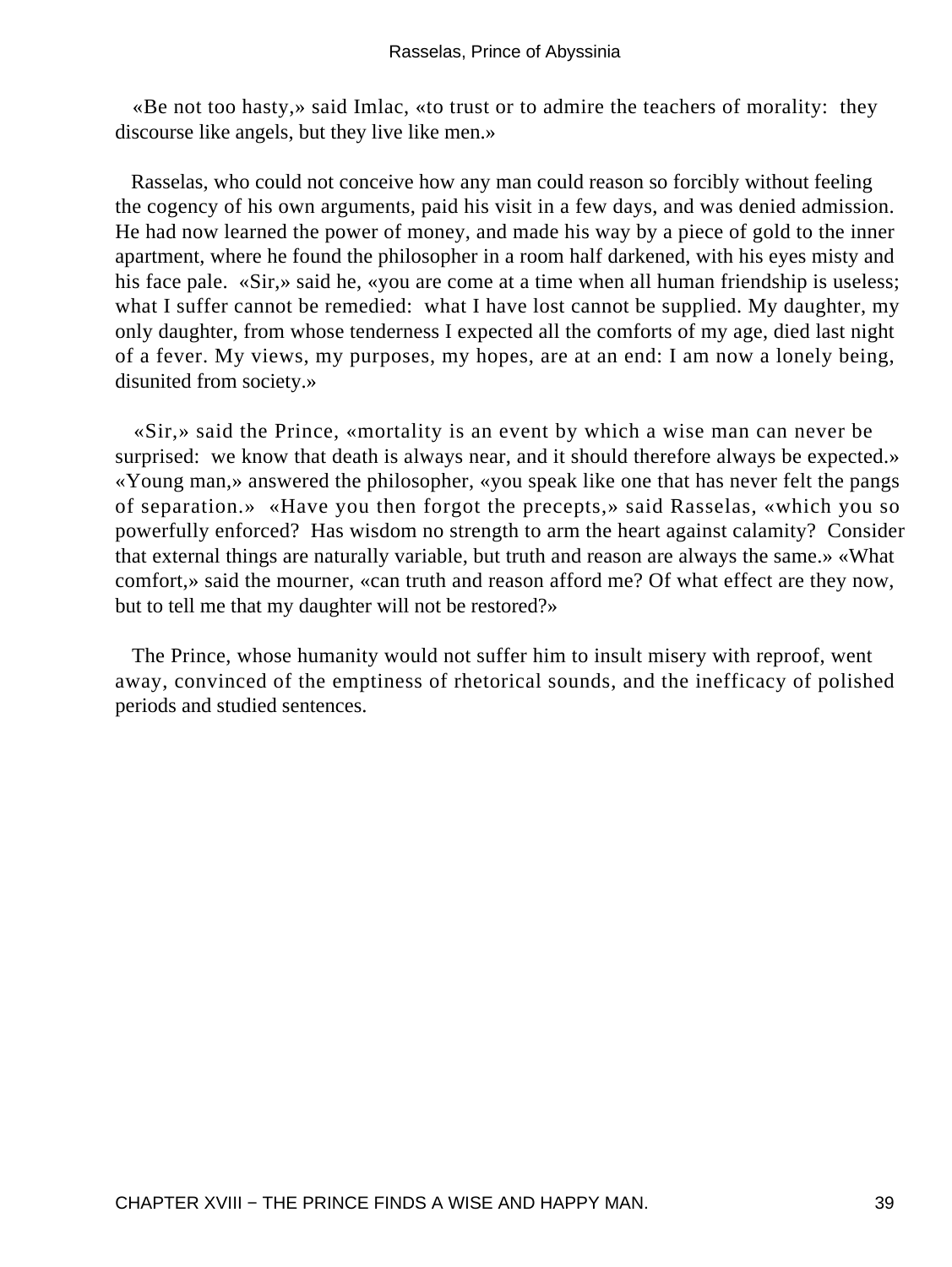## **[CHAPTER XIX − A GLIMPSE OF PASTORAL LIFE.](#page-100-0)**

**HE** was still eager upon the same inquiry; and having heard of a hermit that lived near the lowest cataract of the Nile, and filled the whole country with the fame of his sanctity, resolved to visit his retreat, and inquire whether that felicity which public life could not afford was to be found in solitude, and whether a man whose age and virtue made him venerable could teach any peculiar art of shunning evils or enduring them.

 Imlac and the Princess agreed to accompany him, and after the necessary preparations, they began their journey. Their way lay through the fields, where shepherds tended their flocks and the lambs were playing upon the pasture. «This,» said the poet, «is the life which has been often celebrated for its innocence and quiet; let us pass the heat of the day among the shepherds' tents, and know whether all our searches are not to terminate in pastoral simplicity.»

 The proposal pleased them; and they induced the shepherds, by small presents and familiar questions, to tell the opinion of their own state. They were so rude and ignorant, so little able to compare the good with the evil of the occupation, and so indistinct in their narratives and descriptions, that very little could be learned from them. But it was evident that their hearts were cankered with discontent; that they considered themselves as condemned to labour for the luxury of the rich, and looked up with stupid malevolence towards those that were placed above them.

 The Princess pronounced with vehemence that she would never suffer these envious savages to be her companions, and that she should not soon be desirous of seeing any more specimens of rustic happiness; but could not believe that all the accounts of primeval pleasures were fabulous, and was in doubt whether life had anything that could be justly preferred to the placid gratification of fields and woods. She hoped that the time would come when, with a few virtuous and elegant companions, she should gather flowers planted by her own hands, fondle the lambs of her own ewe, and listen without care, among brooks and breezes, to one of her maidens reading in the shade.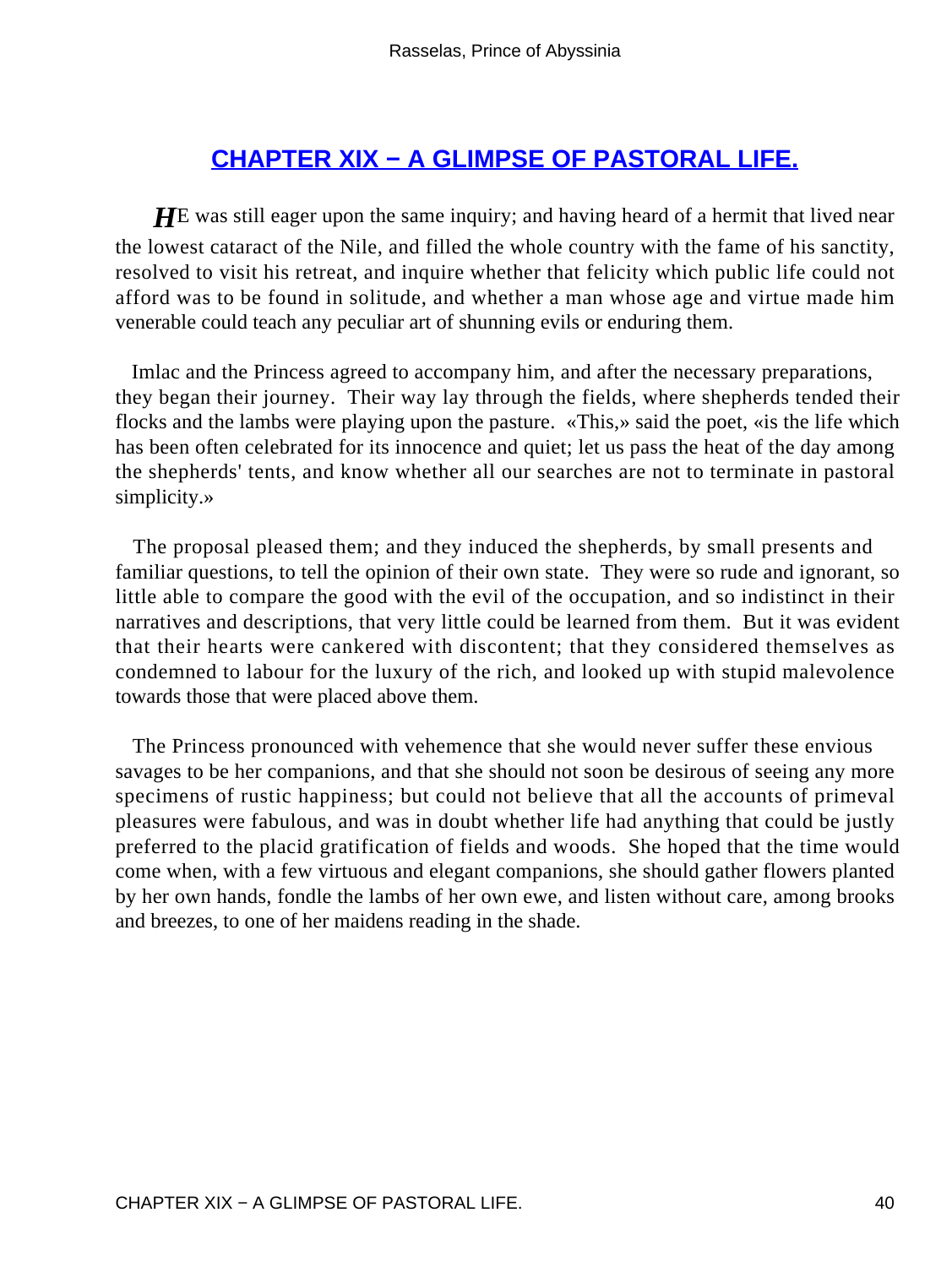# **[CHAPTER XX − THE DANGER OF PROSPERITY.](#page-101-0)**

*O***N** the next day they continued their journey till the heat compelled them to look round for shelter. At a small distance they saw a thick wood, which they no sooner entered than they perceived that they were approaching the habitations of men. The shrubs were diligently cut away to open walks where the shades ware darkest; the boughs of opposite trees were artificially interwoven; seats of flowery turf were raised in vacant spaces; and a rivulet that wantoned along the side of a winding path had its banks sometimes opened into small basins, and its stream sometimes obstructed by little mounds of stone heaped together to increase its murmurs.

 They passed slowly through the wood, delighted with such unexpected accommodations, and entertained each other with conjecturing what or who he could be that in those rude and unfrequented regions had leisure and art for such harmless luxury.

 As they advanced they heard the sound of music, and saw youths and virgins dancing in the grove; and going still farther beheld a stately palace built upon a hill surrounded by woods. The laws of Eastern hospitality allowed them to enter, and the master welcomed them like a man liberal and wealthy.

 He was skilful enough in appearances soon to discern that they were no common guests, and spread his table with magnificence. The eloquence of Imlac caught his attention, and the lofty courtesy of the Princess excited his respect. When they offered to depart, he entreated their stay, and was the next day more unwilling to dismiss them than before. They were easily persuaded to stop, and civility grew up in time to freedom and confidence.

 The Prince now saw all the domestics cheerful and all the face of nature smiling round the place, and could not forbear to hope that he should find here what he was seeking; but when he was congratulating the master upon his possessions he answered with a sigh, «My condition has indeed the appearance of happiness, but appearances are delusive. My prosperity puts my life in danger; the Bassa of Egypt is my enemy, incensed only by my wealth and popularity. I have been hitherto protected against him by the princes of the country; but as the favour of the great is uncertain I know not how soon my defenders may be persuaded to share the plunder with the Bassa. I have sent my treasures into a distant country, and upon the first alarm am prepared to follow them. Then will my enemies riot in my mansion, and enjoy the gardens which I have planted.»

 They all joined in lamenting his danger and deprecating his exile; and the Princess was so much disturbed with the tumult of grief and indignation that she retired to her apartment. They continued with their kind inviter a few days longer, and then went to find the hermit.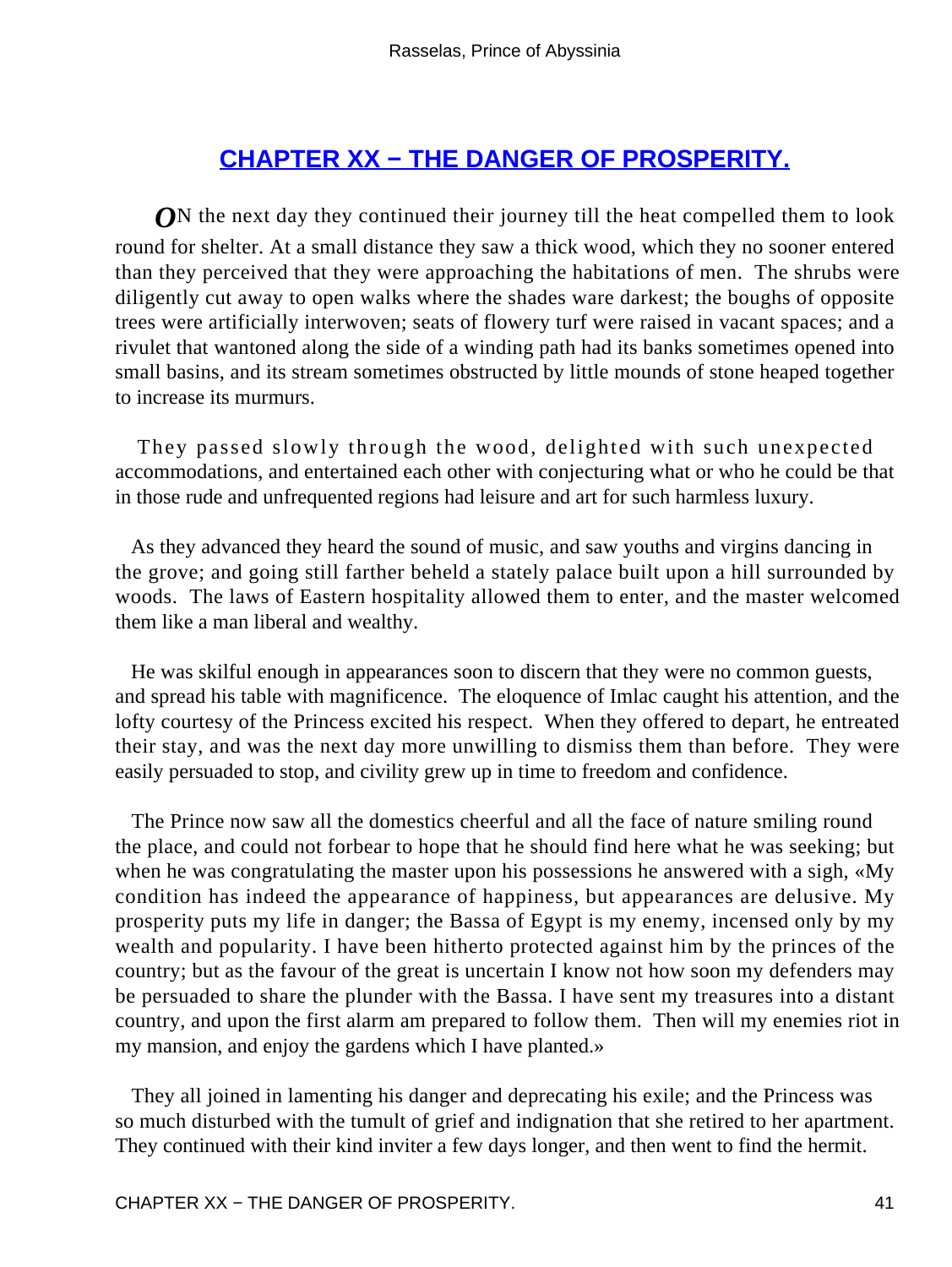# **[CHAPTER XXI − THE HAPPINESS OF SOLITUDE − THE](#page-101-0) [HERMIT'S HISTORY.](#page-101-0)**

**THEY** came on the third day, by the direction of the peasants, to the hermit's cell. It was a cavern in the side of a mountain, overshadowed with palm trees, at such a distance from the cataract that nothing more was heard than a gentle uniform murmur, such as composes the mind to pensive meditation, especially when it was assisted by the wind whistling among the branches. The first rude essay of Nature had been so much improved by human labour that the cave contained several apartments appropriated to different uses, and often afforded lodging to travellers whom darkness or tempests happened to overtake.

 The hermit sat on a bench at the door, to enjoy the coolness of the evening. On one side lay a book with pens and paper; on the other mechanical instruments of various kinds. As they approached him unregarded, the Princess observed that he had not the countenance of a man that had found or could teach the way to happiness.

 They saluted him with great respect, which he repaid like a man not unaccustomed to the forms of Courts. «My children,» said he, «if you have lost your way, you shall be willingly supplied with such conveniences for the night as this cavern will afford. I have all that Nature requires, and you will not expect delicacies in a hermit's cell.»

 They thanked him; and, entering, were pleased with the neatness and regularity of the place. The hermit set flesh and wine before them, though he fed only upon fruits and water. His discourse was cheerful without levity, and pious without enthusiasm. He soon gained the esteem of his guests, and the Princess repented her hasty censure.

 At last Imlac began thus: «I do not now wonder that your reputation is so far extended: we have heard at Cairo of your wisdom, and came hither to implore your direction for this young man and maiden in the **CHOICE OF** LIFE.»

 «To him that lives well,» answered the hermit, «every form of life is good; nor can I give any other rule for choice than to remove all apparent evil.»

 «He will most certainly remove from evil,» said the Prince, «who shall devote himself to that solitude which you have recommended by your example.»

 «I have indeed lived fifteen years in solitude,» said the hermit, "but have no desire that my example should gain any imitators. In my youth I professed arms, and was raised by degrees to the highest military rank. I have traversed wide countries at the head of my troops, and seen many battles and sieges. At last, being disgusted by the preferments of a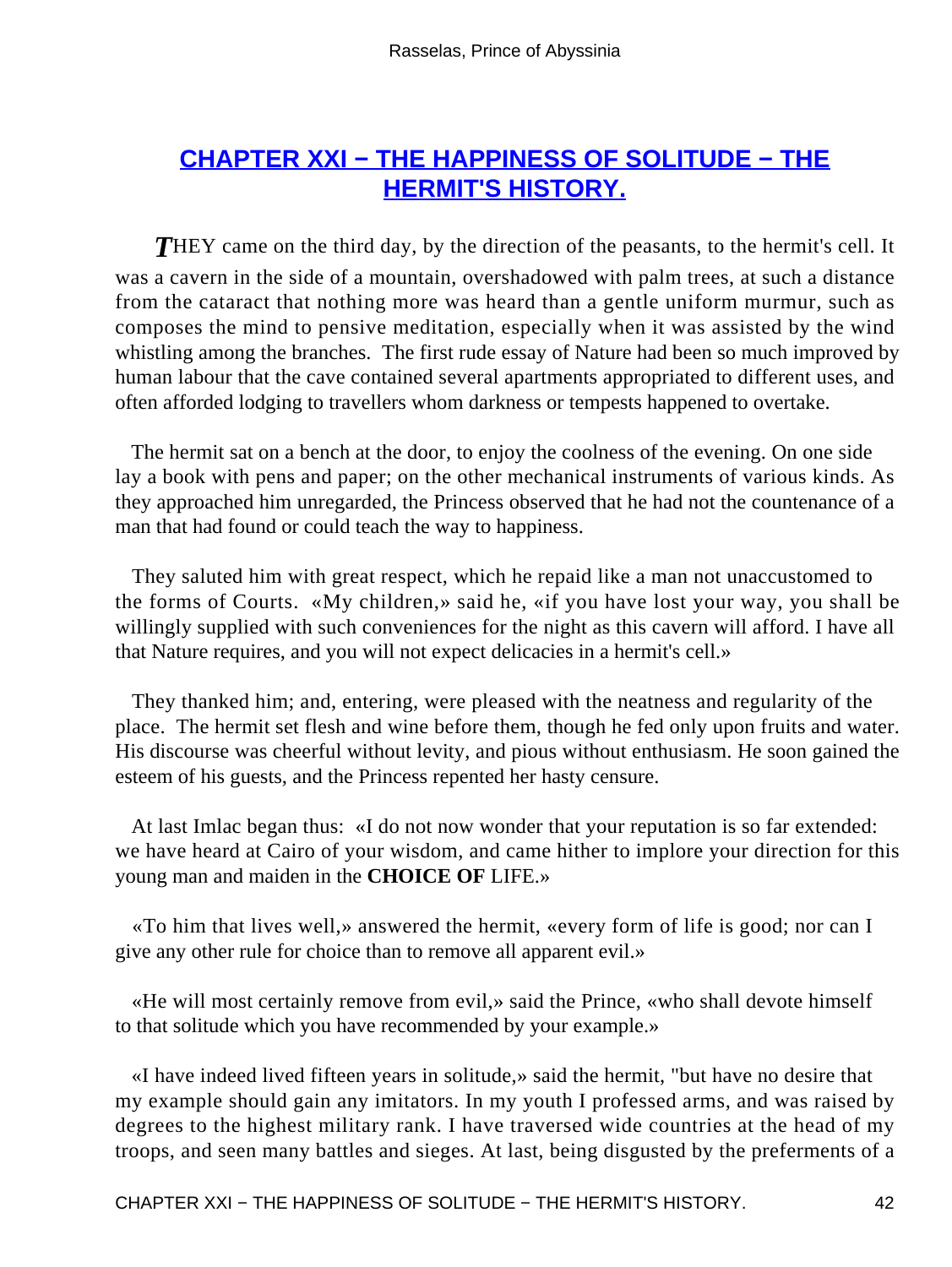younger officer, and feeling that my vigour was beginning to decay, I resolved to close my life in peace, having found the world full of snares, discord, and misery. I had once escaped from the pursuit of the enemy by the shelter of this cavern, and therefore chose it for my final residence. I employed artificers to form it into chambers, and stored it with all that I was likely to want.

 «For some time after my retreat I rejoiced like a tempest−beaten sailor at his entrance into the harbour, being delighted with the sudden change of the noise and hurry of war to stillness and repose. When the pleasure of novelty went away, I employed my hours in examining the plants which grow in the valley, and the minerals which I collected from the rocks. But that inquiry is now grown tasteless and irksome. I have been for some time unsettled and distracted: my mind is disturbed with a thousand perplexities of doubt and vanities of imagination, which hourly prevail upon me, because I have no opportunities of relaxation or diversion. I am sometimes ashamed to think that I could not secure myself from vice but by retiring from the exercise of virtue, and begin to suspect that I was rather impelled by resentment than led by devotion into solitude. My fancy riots in scenes of folly, and I lament that I have lost so much, and have gained so little. In solitude, if I escape the example of bad men, I want likewise the counsel and conversation of the good. I have been long comparing the evils with the advantages of society, and resolve to return into the world to−morrow. The life of a solitary man will be certainly miserable, but not certainly devout.»

 They heard his resolution with surprise, but after a short pause offered to conduct him to Cairo. He dug up a considerable treasure which he had hid among the rocks, and accompanied them to the city, on which, as he approached it, he gazed with rapture.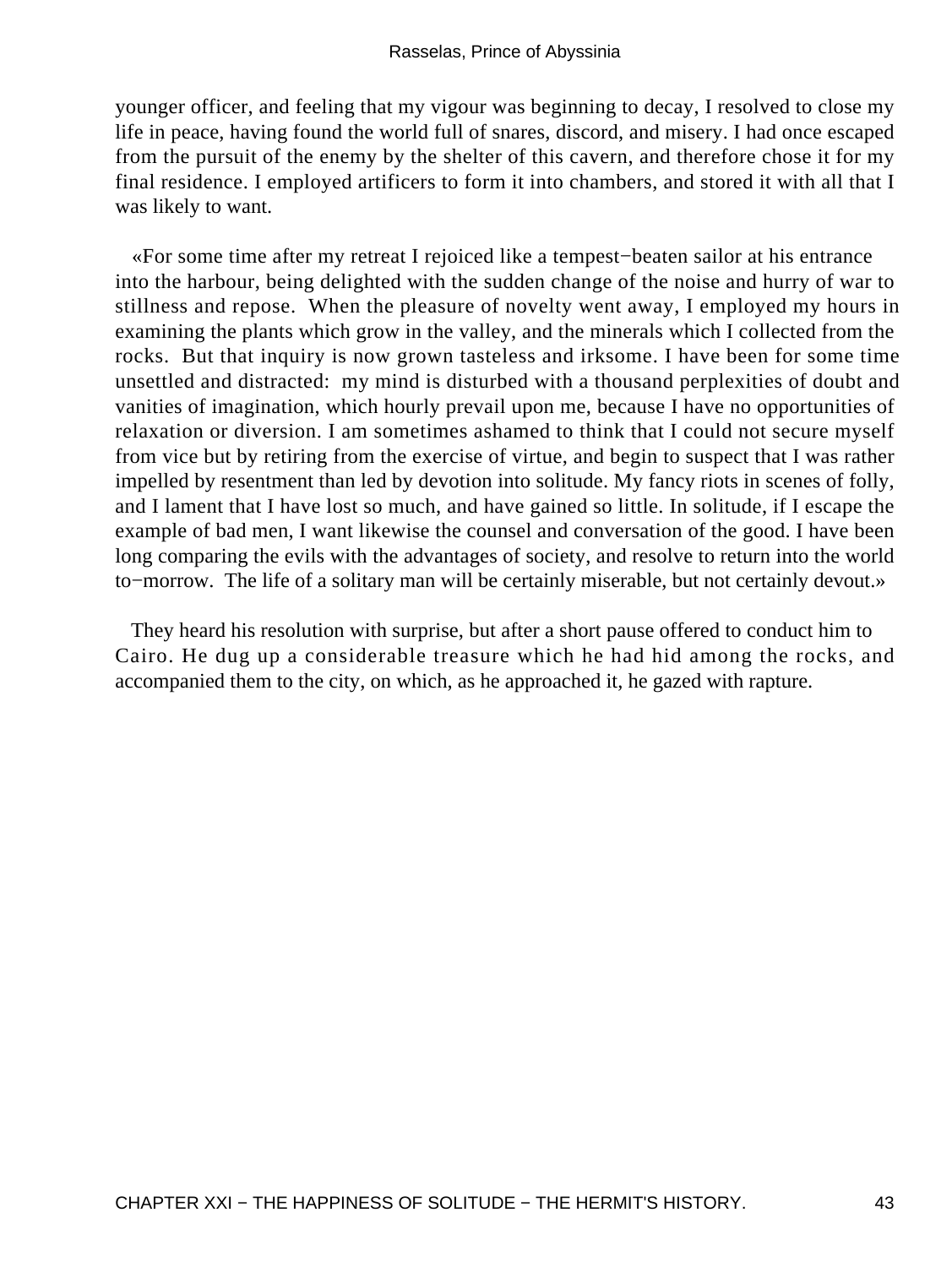# **[CHAPTER XXII − THE HAPPINESS OF A LIFE](#page-101-0) [LED ACCORDING TO NATURE.](#page-101-0)**

*R*ASSELAS went often to an assembly of learned men, who met at stated times to unbend their minds and compare their opinions. Their manners were somewhat coarse, but their conversation was instructive, and their disputations acute, though sometimes too violent, and often continued till neither controvertist remembered upon what question he began. Some faults were almost general among them: every one was pleased to hear the genius or knowledge of another depreciated.

 In this assembly Rasselas was relating his interview with the hermit, and the wonder with which he heard him censure a course of life which he had so deliberately chosen and so laudably followed. The sentiments of the hearers were various. Some were of opinion that the folly of his choice had been justly punished by condemnation to perpetual perseverance. One of the youngest among them, with great vehemence, pronounced him a hypocrite. Some talked of the right of society to the labour of individuals, and considered retirement as a desertion of duty. Others readily allowed that there was a time when the claims of the public were satisfied, and when a man might properly sequester himself, to review his life and purify his heart.

 One who appeared more affected with the narrative than the rest thought it likely that the hermit would in a few years go back to his retreat, and perhaps, if shame did not restrain or death intercept him, return once more from his retreat into the world. «For the hope of happiness,» said he, "is so strongly impressed that the longest experience is not able to efface it. Of the present state, whatever it be, we feel and are forced to confess the misery; yet when the same state is again at a distance, imagination paints it as desirable. But the time will surely come when desire will no longer be our torment and no man shall be wretched but by his own fault.

 «This,» said a philosopher who had heard him with tokens of great impatience, "is the present condition of a wise man. The time is already come when none are wretched but by their own fault. Nothing is more idle than to inquire after happiness which Nature has kindly placed within our reach. The way to be happy is to live according to Nature, in obedience to that universal and unalterable law with which every heart is originally impressed; which is not written on it by precept, but engraven by destiny; not instilled by education, but infused at our nativity. He that lives according to Nature will suffer nothing from the delusions of hope or importunities of desire; he will receive and reject with equability of temper; and act or suffer as the reason of things shall alternately prescribe. Other men may amuse themselves with subtle definitions or intricate ratiocination. Let them learn to be wise by easier means: let them observe the hind of the forest and the linnet of the grove: let them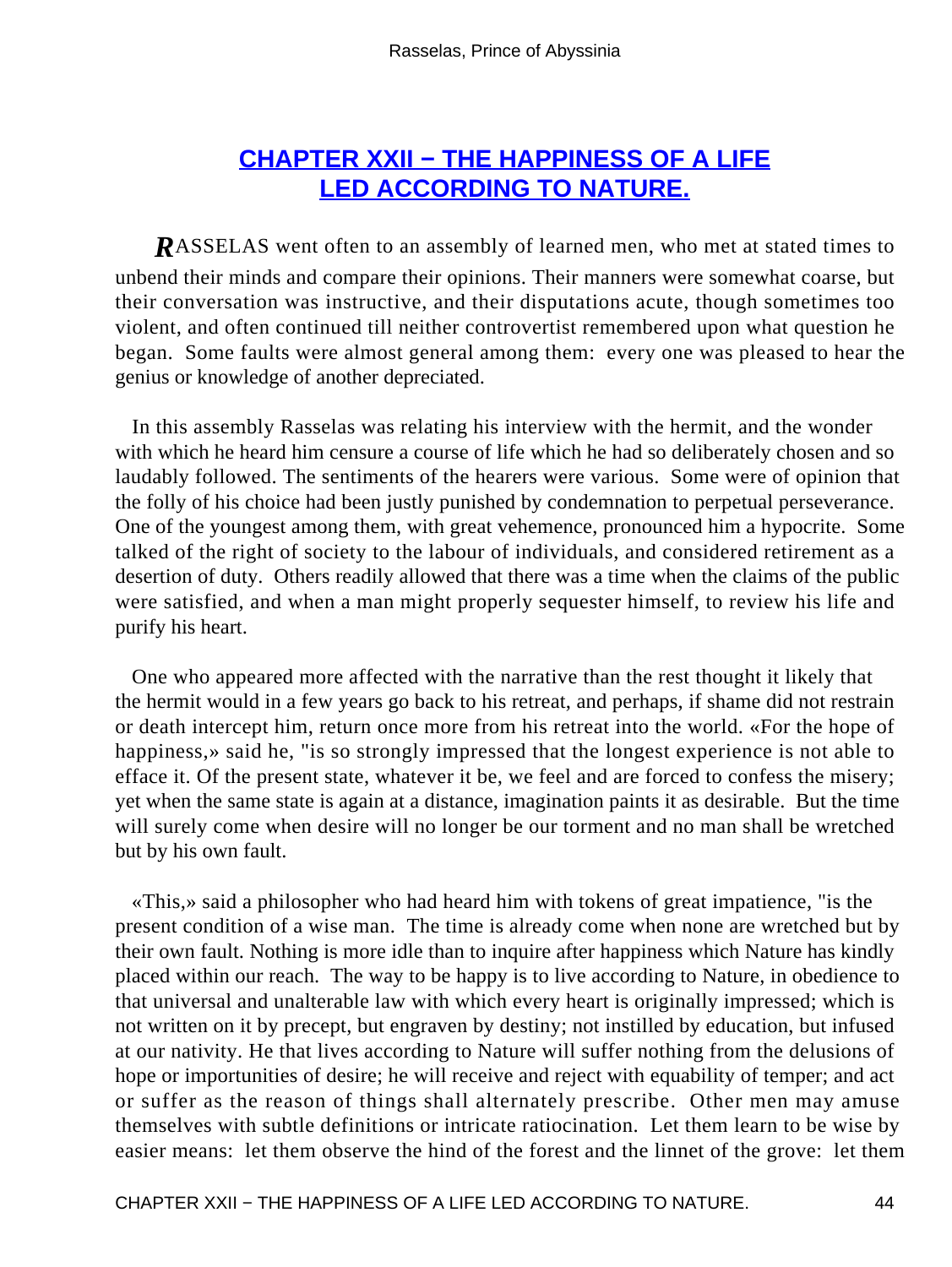consider the life of animals, whose motions are regulated by instinct; they obey their guide, and are happy. Let us therefore at length cease to dispute, and learn to live: throw away the encumbrance of precepts, which they who utter them with so much pride and pomp do not understand, and carry with us this simple and intelligible maxim: that deviation from Nature is deviation from happiness.

 When he had spoken he looked round him with a placid air, and enjoyed the consciousness of his own beneficence.

 «Sir,» said the Prince with great modesty, «as I, like all the rest of mankind, am desirous of felicity, my closest attention has been fixed upon your discourse: I doubt not the truth of a position which a man so learned has so confidently advanced. Let me only know what it is to live according to Nature.»

 «When I find young men so humble and so docile,» said the philosopher, «I can deny them no information which my studies have enabled me to afford. To live according to Nature is to act always with due regard to the fitness arising from the relations and qualities of causes and effects; to concur with the great and unchangeable scheme of universal felicity; to co−operate with the general disposition and tendency of the present system of things.»

 The Prince soon found that this was one of the sages whom he should understand less as he heard him longer. He therefore bowed and was silent; and the philosopher, supposing him satisfied and the rest vanquished, rose up and departed with the air of a man that had co− operated with the present system.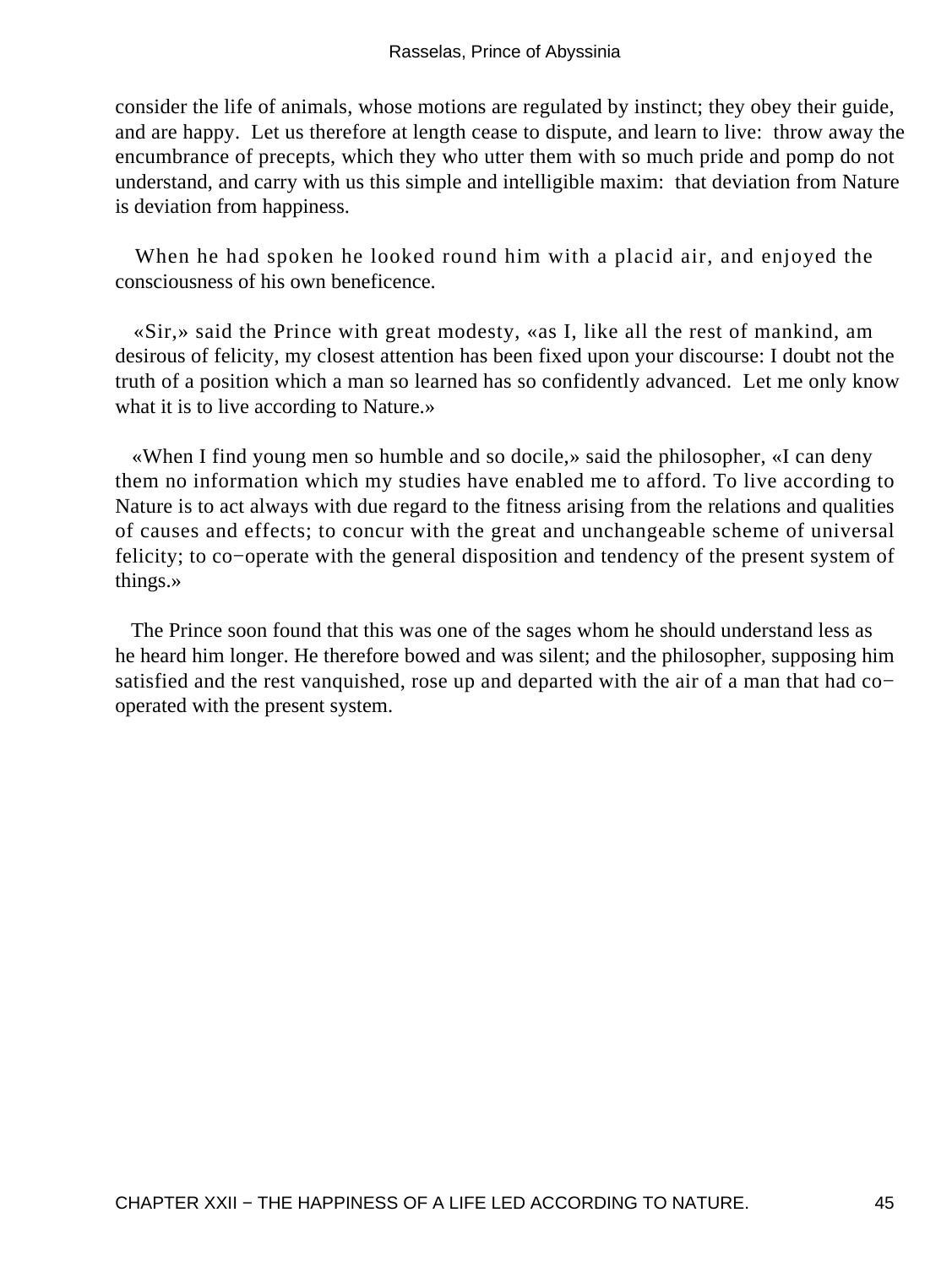## **[CHAPTER XXIII − THE PRINCE AND HIS SISTER](#page-101-0) [DIVIDE BETWEEN THEM THE](#page-101-0)**

#### *W*ORK **OF OBSERVATION.**

**RASSELAS** returned home full of reflections, doubting how to direct his future steps. Of the way to happiness he found the learned and simple equally ignorant; but as he was yet young, he flattered himself that he had time remaining for more experiments and further inquiries. He communicated to Imlac his observations and his doubts, but was answered by him with new doubts and remarks that gave him no comfort. He therefore discoursed more frequently and freely with his sister, who had yet the same hope with himself, and always assisted him to give some reason why, though he had been hitherto frustrated, he might succeed at last.

 «We have hitherto,» said she, «known but little of the world; we have never yet been either great or mean. In our own country, though we had royalty, we had no power; and in this we have not yet seen the private recesses of domestic peace. Imlac favours not our search, lest we should in time find him mistaken. We will divide the task between us; you shall try what is to be found in the splendour of Courts, and I will range the shades of humbler life. Perhaps command and authority may be the supreme blessings, as they afford the most opportunities of doing good; or perhaps what this world can give may be found in the modest habitations of middle fortune − too low for great designs, and too high for penury and distress.»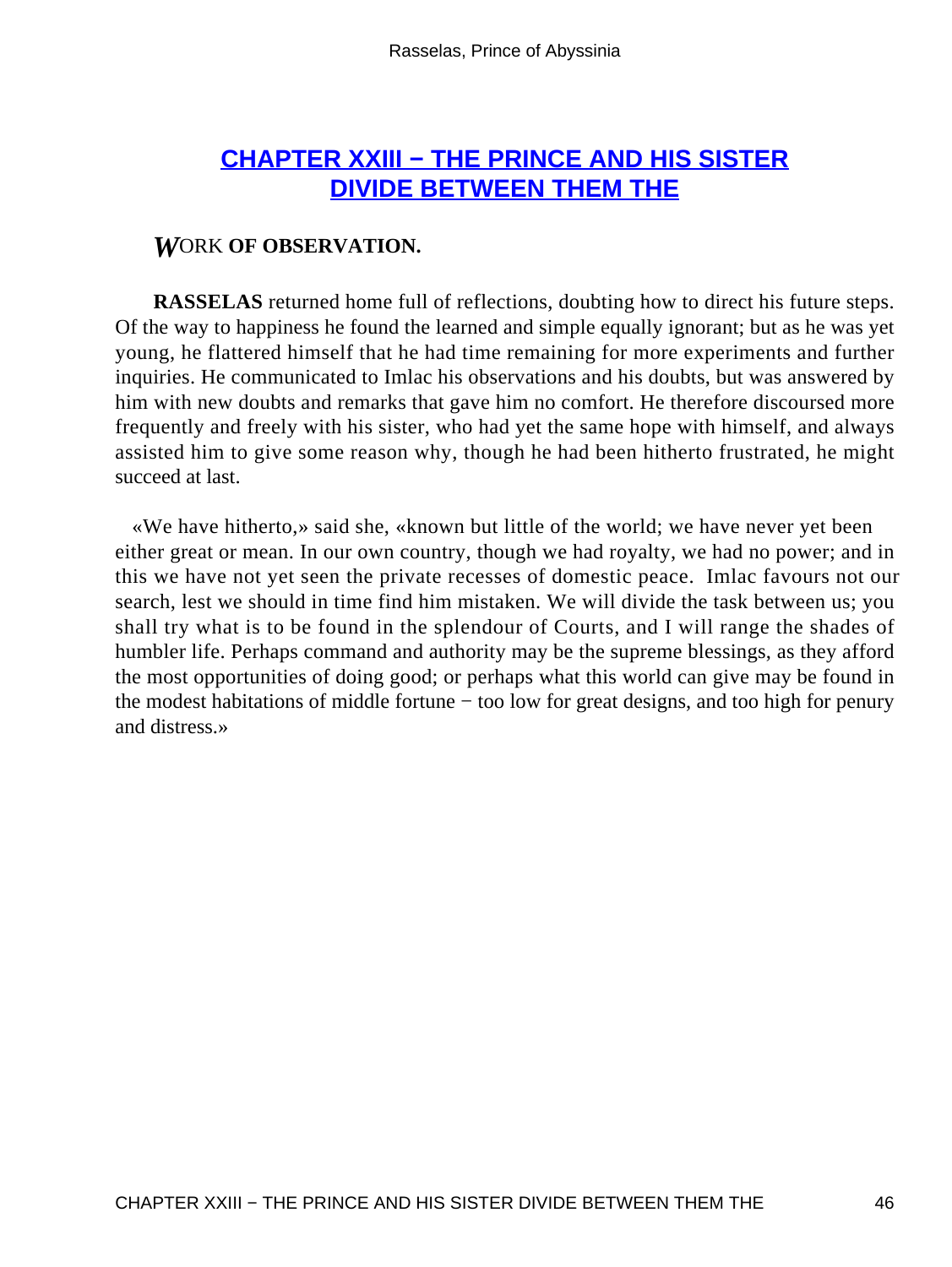## **[CHAPTER XXIV − THE PRINCE EXAMINES THE](#page-101-0) [HAPPINESS OF HIGH STATIONS.](#page-101-0)**

*R*ASSELAS applauded the design, and appeared next day with a splendid retinue at the Court of the Bassa. He was soon distinguished for his magnificence, and admitted, as a Prince whose curiosity had brought him from distant countries, to an intimacy with the great officers and frequent conversation with the Bassa himself.

 He was at first inclined to believe that the man must be pleased with his own condition whom all approached with reverence and heard with obedience, and who had the power to extend his edicts to a whole kingdom. «There can be no pleasure,» said he, «equal to that of feeling at once the joy of thousands all made happy by wise administration. Yet, since by the law of subordination this sublime delight can be in one nation but the lot of one, it is surely reasonable to think that there is some satisfaction more popular and accessible, and that millions can hardly be subjected to the will of a single man, only to fill his particular breast with incommunicable content.»

 These thoughts were often in his mind, and he found no solution of the difficulty. But as presents and civilities gained him more familiarity, he found that almost every man who stood high in his employment hated all the rest and was hated by them, and that their lives were a continual succession of plots and detections, stratagems and escapes, faction and treachery. Many of those who surrounded the Bassa were sent only to watch and report his conduct: every tongue was muttering censure, and every eye was searching for a fault.

 At last the letters of revocation arrived: the Bassa was carried in chains to Constantinople, and his name was mentioned no more.

 «What are we now to think of the prerogatives of power?» said Rasselas to his sister: «is it without efficacy to good, or is the subordinate degree only dangerous, and the supreme safe and glorious? Is the Sultan the only happy man in his dominions, or is the Sultan himself subject to the torments of suspicion and the dread of enemies?»

 In a short time the second Bassa was deposed. The Sultan that had advanced him was murdered by the Janissaries, and his successor had other views or different favourites.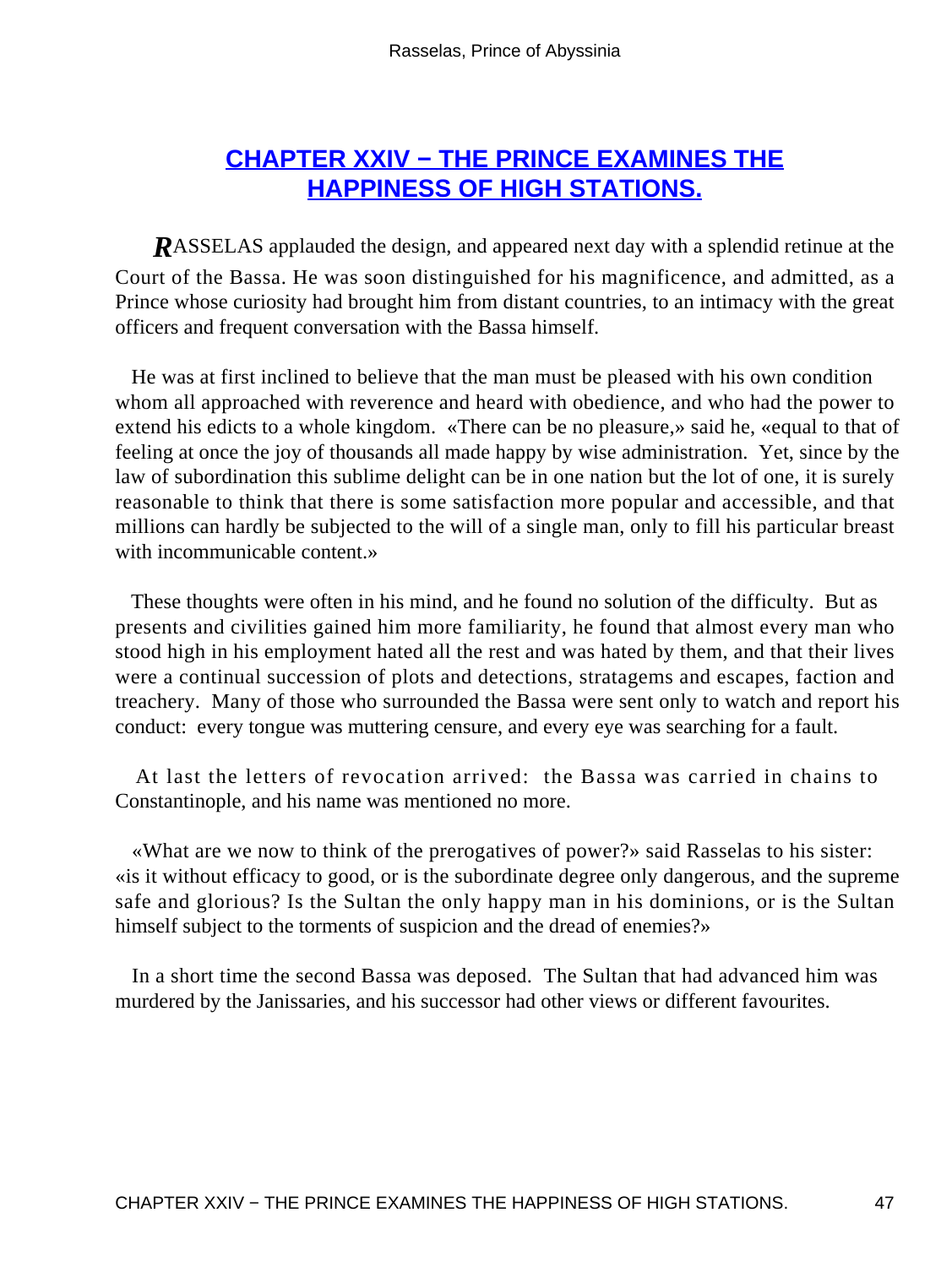## **[CHAPTER XXV − THE PRINCESS PURSUES HER](#page-101-0) [INQUIRY WITH MORE DILIGENCE](#page-101-0)**

#### *T*HAN **SUCCESS.**

 THE Princess in the meantime insinuated herself into many families; for there are few doors through which liberality, joined with good humour, cannot find its way. The daughters of many houses were airy and cheerful; but Nekayah had been too long accustomed to the conversation of Imlac and her brother to be much pleased with childish levity and prattle which had no meaning. She found their thoughts narrow, their wishes low, and their merriment often artificial. Their pleasures, poor as they were, could not be preserved pure, but were embittered by petty competitions and worthless emulation. They were always jealous of the beauty of each other, of a quality to which solicitude can add nothing, and from which detraction can take nothing away. Many were in love with triflers like themselves, and many fancied that they were in love when in truth they were only idle. Their affection was not fixed on sense or virtue, and therefore seldom ended but in vexation. Their grief, however, like their joy, was transient; everything floated in their mind unconnected with the past or future, so that one desire easily gave way to another, as a second stone, cast into the water, effaces and confounds the circles of the first.

 With these girls she played as with inoffensive animals, and found them proud of her countenance and weary of her company.

 But her purpose was to examine more deeply, and her affability easily persuaded the hearts that were swelling with sorrow to discharge their secrets in her ear, and those whom hope flattered or prosperity delighted often courted her to partake their pleasure.

 The Princess and her brother commonly met in the evening in a private summerhouse on the banks of the Nile, and related to each other the occurrences of the day. As they were sitting together the Princess cast her eyes upon the river that flowed before her. «Answer,» said she, «great father of waters, thou that rollest thy goods through eighty nations, to the invocations of the daughter of thy native king. Tell me if thou waterest through all thy course a single habitation from which thou dost not hear the murmurs of complaint.»

 «You are then,» said Rasselas, «not more successful in private houses than I have been in Courts.» «I have, since the last partition of our provinces,» said the Princess, "enabled myself to enter familiarly into many families, where there was the fairest show of prosperity and peace, and know not one house that is not haunted by some fury that destroys their quiet.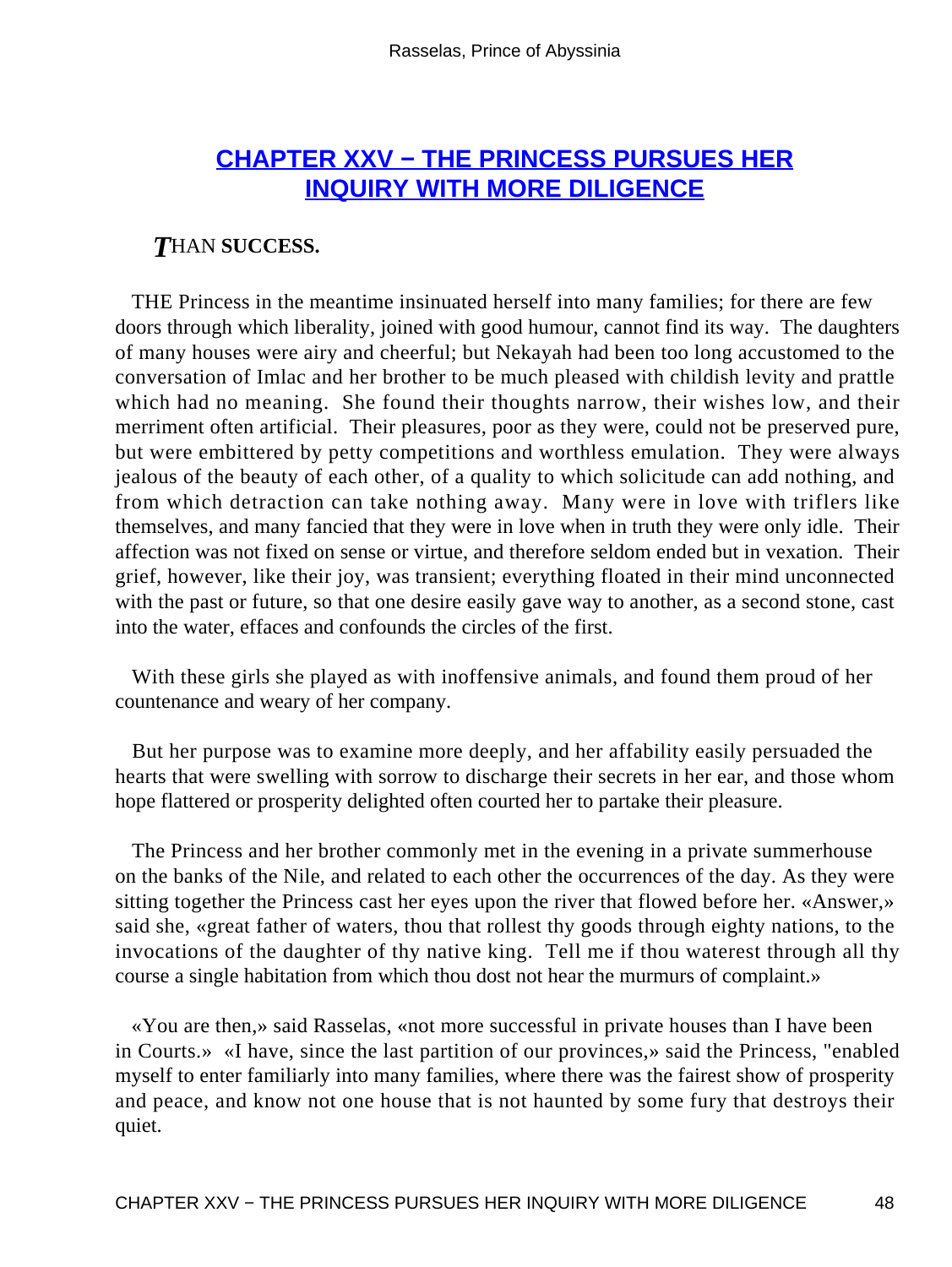"I did not seek ease among the poor, because I concluded that there it could not be found. But I saw many poor whom I had supposed to live in affluence. Poverty has in large cities very different appearances. It is often concealed in splendour and often in extravagance. It is the care of a very great part of mankind to conceal their indigence from the rest. They support themselves by temporary expedients, and every day is lost in contriving for the morrow.

 «This, however, was an evil which, though frequent, I saw with less pain, because I could relieve it. Yet some have refused my bounties; more offended with my quickness to detect their wants than pleased with my readiness to succour them; and others, whose exigencies compelled them to admit my kindness, have never been able to forgive their benefactress. Many, however, have been sincerely grateful without the ostentation of gratitude or the hope of other favours.»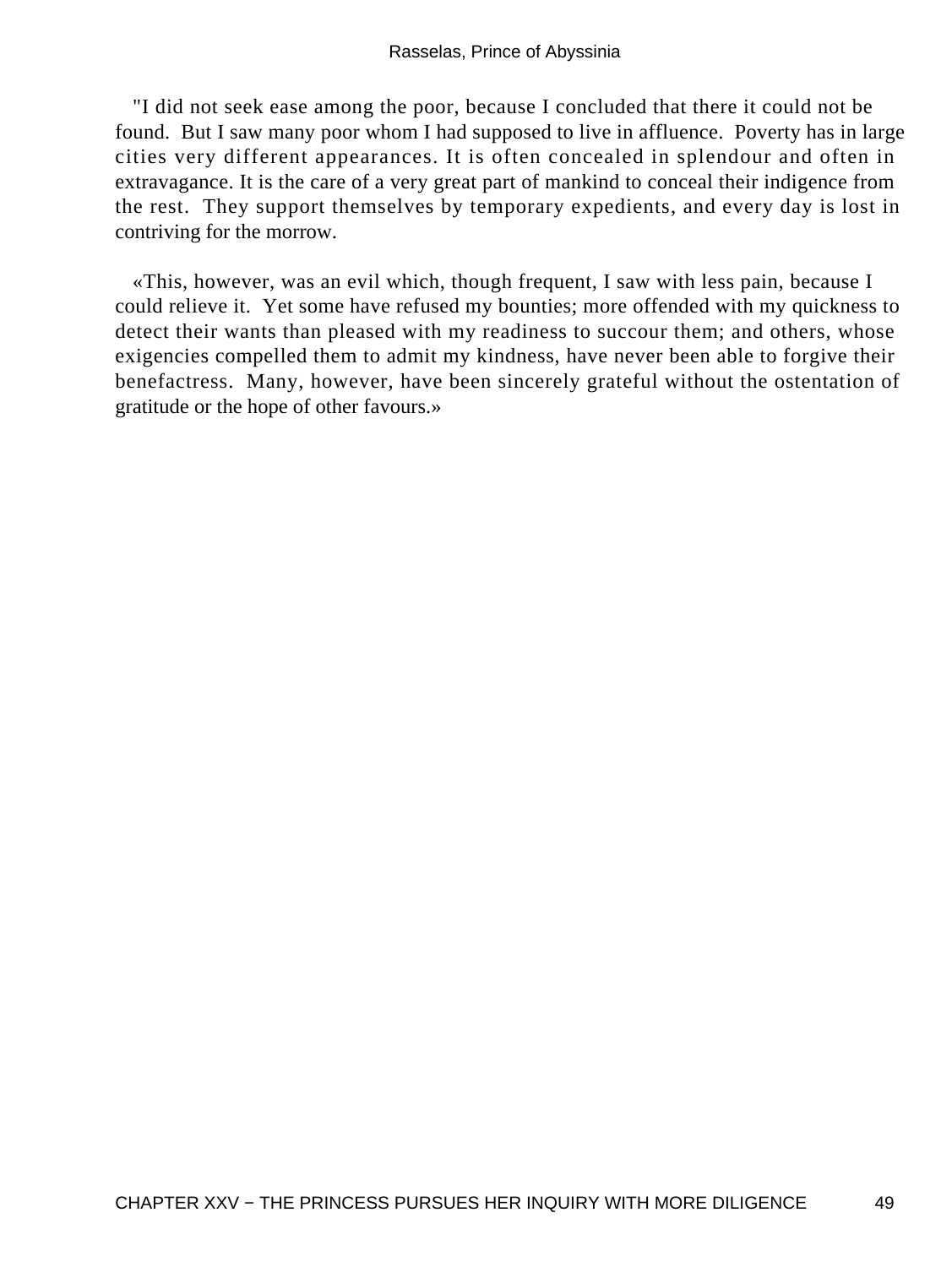## **[CHAPTER XXVI − THE PRINCESS CONTINUES HER](#page-101-0) [REMARKS UPON PRIVATE](#page-101-0)**

*L*IFE.

**NEKAYAH,** perceiving her brother's attention fixed, proceeded in her narrative.

 "In families where there is or is not poverty there is commonly discord. If a kingdom be, as Imlac tells us, a great family, a family likewise is a little kingdom, torn with factions and exposed to revolutions. An unpractised observer expects the love of parents and children to be constant and equal. But this kindness seldom continues beyond the years of infancy; in a short time the children become rivals to their parents. Benefits are allowed by reproaches, and gratitude debased by envy.

 "Parents and children seldom act in concert; each child endeavours to appropriate the esteem or the fondness of the parents; and the parents, with yet less temptation, betray each other to their children. Thus, some place their confidence in the father and some in the mother, and by degrees the house is filled with artifices and feuds.

 "The opinions of children and parents, of the young and the old, are naturally opposite, by the contrary effects of hope and despondency, of expectation and experience, without crime or folly on either side. The colours of life in youth and age appear different, as the face of Nature in spring and winter. And how can children credit the assertions of parents which their own eyes show them to be false?

 «Few parents act in such a manner as much to enforce their maxims by the credit of their lives. The old man trusts wholly to slow contrivance and gradual progression; the youth expects to force his way by genius, vigour, and precipitance. The old man pays regard to riches, and the youth reverences virtue. The old man deifies prudence; the youth commits himself to magnanimity and chance. The young man, who intends no ill, believes that none is intended, and therefore acts with openness and candour; but his father; having suffered the injuries of fraud, is impelled to suspect and too often allured to practise it. Age looks with anger on the temerity of youth, and youth with contempt on the scrupulosity of age. Thus parents and children for the greatest part live on to love less and less; and if those whom Nature has thus closely united are the torments of each other, where shall we look for tenderness and consolations?»

 «Surely,» said the Prince, «you must have been unfortunate in your choice of acquaintance. I am unwilling to believe that the most tender of all relations is thus impeded in its effects by natural necessity.»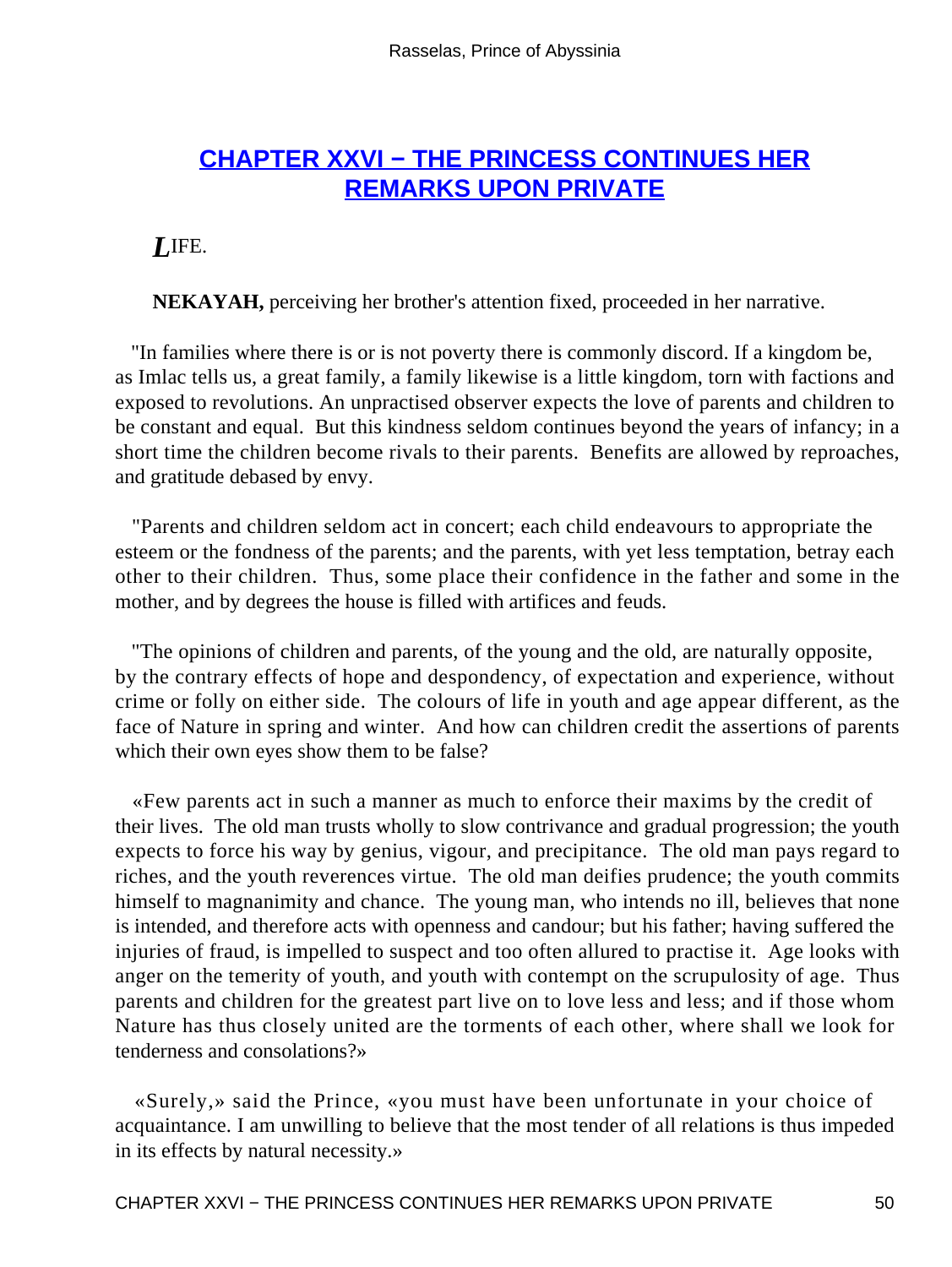«Domestic discord,» answered she, "is not inevitably and fatally necessary, but yet it is not easily avoided. We seldom see that a whole family is virtuous; the good and the evil cannot well agree, and the evil can yet less agree with one another. Even the virtuous fall sometimes to variance, when their virtues are of different kinds and tending to extremes. In general, those parents have most reverence who most deserve it, for he that lives well cannot be despised.

 «Many other evils infest private life. Some are the slaves of servants whom they have trusted with their affairs. Some are kept in continual anxiety by the caprice of rich relations, whom they cannot please and dare not offend. Some husbands are imperious and some wives perverse, and, as it is always more easy to do evil than good, though the wisdom or virtue of one can very rarely make many happy, the folly or vice of one makes many miserable.»

 «If such be the general effect of marriage,» said the Prince, «I shall for the future think it dangerous to connect my interest with that of another, lest I should be unhappy by my partner's fault.»

 «I have met,» said the Princess, «with many who live single for that reason, but I never found that their prudence ought to raise envy. They dream away their time without friendship, without fondness, and are driven to rid themselves of the day, for which they have no use, by childish amusements or vicious delights. They act as beings under the constant sense of some known inferiority that fills their minds with rancour and their tongues with censure. They are peevish at home and malevolent abroad, and, as the outlaws of human nature, make it their business and their pleasure to disturb that society which debars them from its privileges. To live without feeling or exciting sympathy, to be fortunate without adding to the felicity of others, or afflicted without tasting the balm of pity, is a state more gloomy than solitude; it is not retreat but exclusion from mankind. Marriage has many pains, but celibacy has no pleasures.»

 «What then is to be done?» said Rasselas. «The more we inquire the less we can resolve. Surely he is most likely to please himself that has no other inclination to regard.»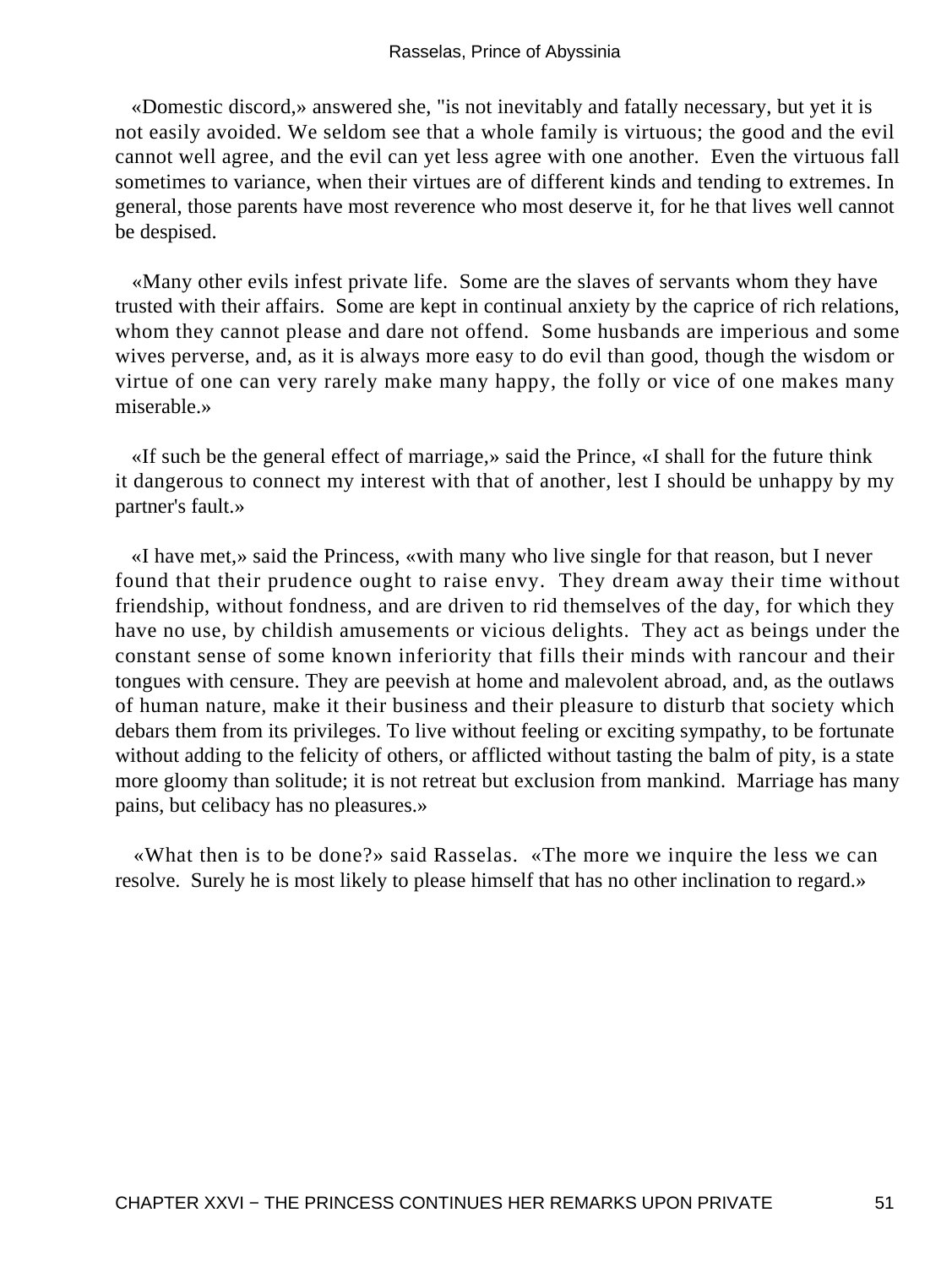## **[CHAPTER XXVII − DISQUISITION UPON GREATNESS.](#page-101-0)**

**THE** conversation had a short pause. The Prince, having considered his sister's observation, told her that she had surveyed life with prejudice and supposed misery where she did not find it. «Your narrative,» says he, «throws yet a darker gloom upon the prospects of futurity. The predictions of Imlac were but faint sketches of the evils painted by Nekayah. I have been lately convinced that quiet is not the daughter of grandeur or of power; that her presence is not to be bought by wealth nor enforced by conquest. It is evident that as any man acts in a wider compass he must be more exposed to opposition from enmity or miscarriage from chance. Whoever has many to please or to govern must use the ministry of many agents, some of whom will be wicked and some ignorant, by some he will be misled and by others betrayed. If he gratifies one he will offend another; those that are not favoured will think themselves injured, and since favours can be conferred but upon few the greater number will be always discontented.»

 «The discontent,» said the Princess, «which is thus unreasonable, I hope that I shall always have spirit to despise and you power to repress.»

 «Discontent,» answered Rasselas, "will not always be without reason under the most just and vigilant administration of public affairs. None, however attentive, can always discover that merit which indigence or faction may happen to obscure, and none, however powerful, can always reward it. Yet he that sees inferior desert advanced above him will naturally impute that preference to partiality or caprice, and indeed it can scarcely be hoped that any man, however magnanimous by Nature or exalted by condition, will be able to persist for ever in fixed and inexorable justice of distribution; he will sometimes indulge his own affections and sometimes those of his favourites; he will permit some to please him who can never serve him; he will discover in those whom he loves qualities which in reality they do not possess, and to those from whom he receives pleasure he will in his turn endeavour to give it. Thus will recommendations sometimes prevail which were purchased by money or by the more destructive bribery of flattery and servility.

 "He that hath much to do will do something wrong, and of that wrong must suffer the consequences, and if it were possible that he should always act rightly, yet, when such numbers are to judge of his conduct, the bad will censure and obstruct him by malevolence and the good sometimes by mistake.

 «The highest stations cannot therefore hope to be the abodes of happiness, which I would willingly believe to have fled from thrones and palaces to seats of humble privacy and placid obscurity. For what can hinder the satisfaction or intercept the expectations of him whose abilities are adequate to his employments, who sees with his own eyes the whole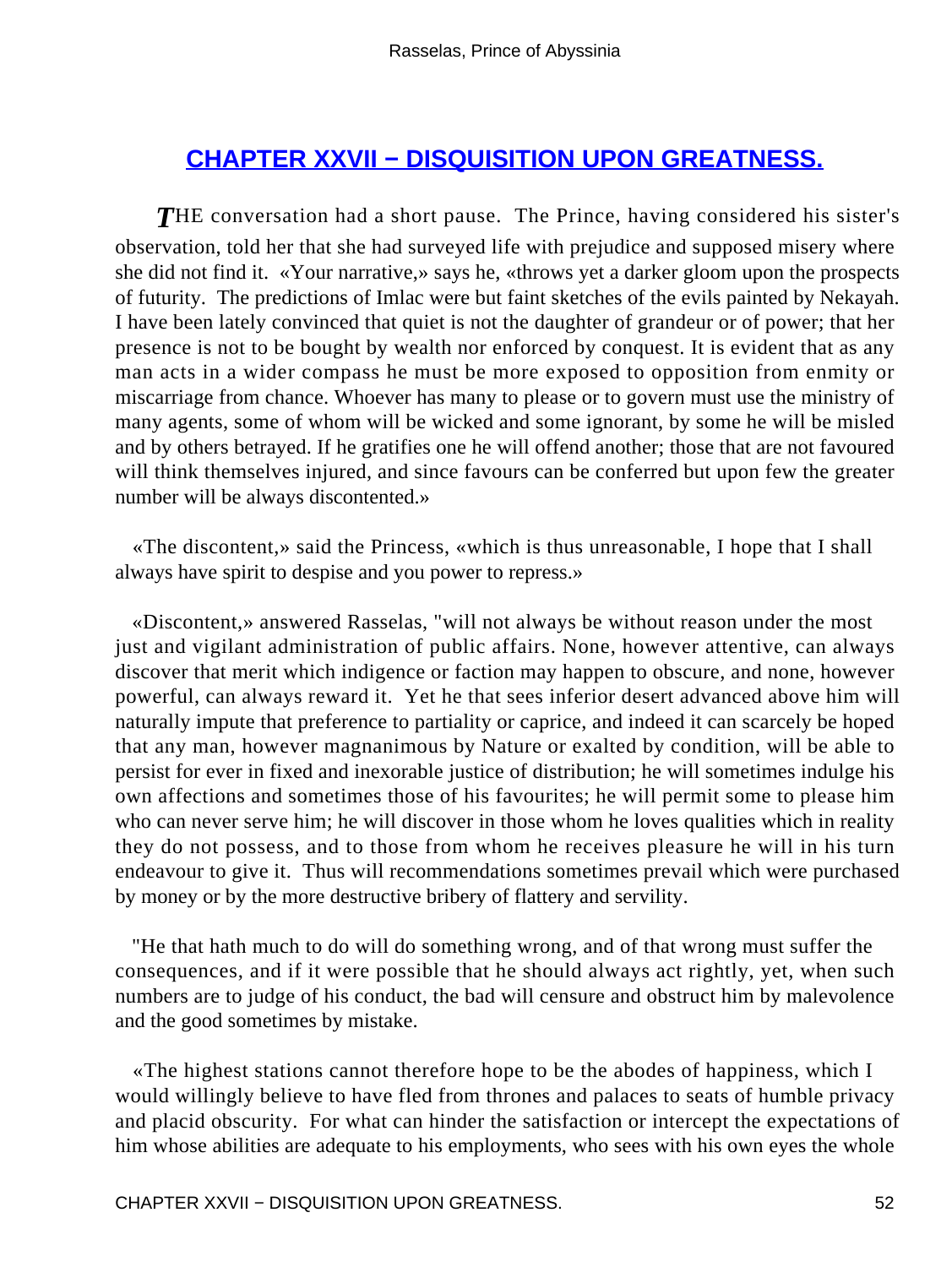circuit of his influence, who chooses by his own knowledge all whom he trusts, and whom none are tempted to deceive by hope or fear? Surely he has nothing to do but to love and to be loved; to be virtuous and to be happy.»

 «Whether perfect happiness would be procured by perfect goodness,» said Nekayah, «this world will never afford an opportunity of deciding. But this, at least, may be maintained, that we do not always find visible happiness in proportion to visible virtue. All natural and almost all political evils are incident alike to the bad and good; they are confounded in the misery of a famine, and not much distinguished in the fury of a faction; they sink together in a tempest and are driven together from their country by invaders. All that virtue can afford is quietness of conscience and a steady prospect of a happier state; this may enable us to endure calamity with patience, but remember that patience must oppose pain.»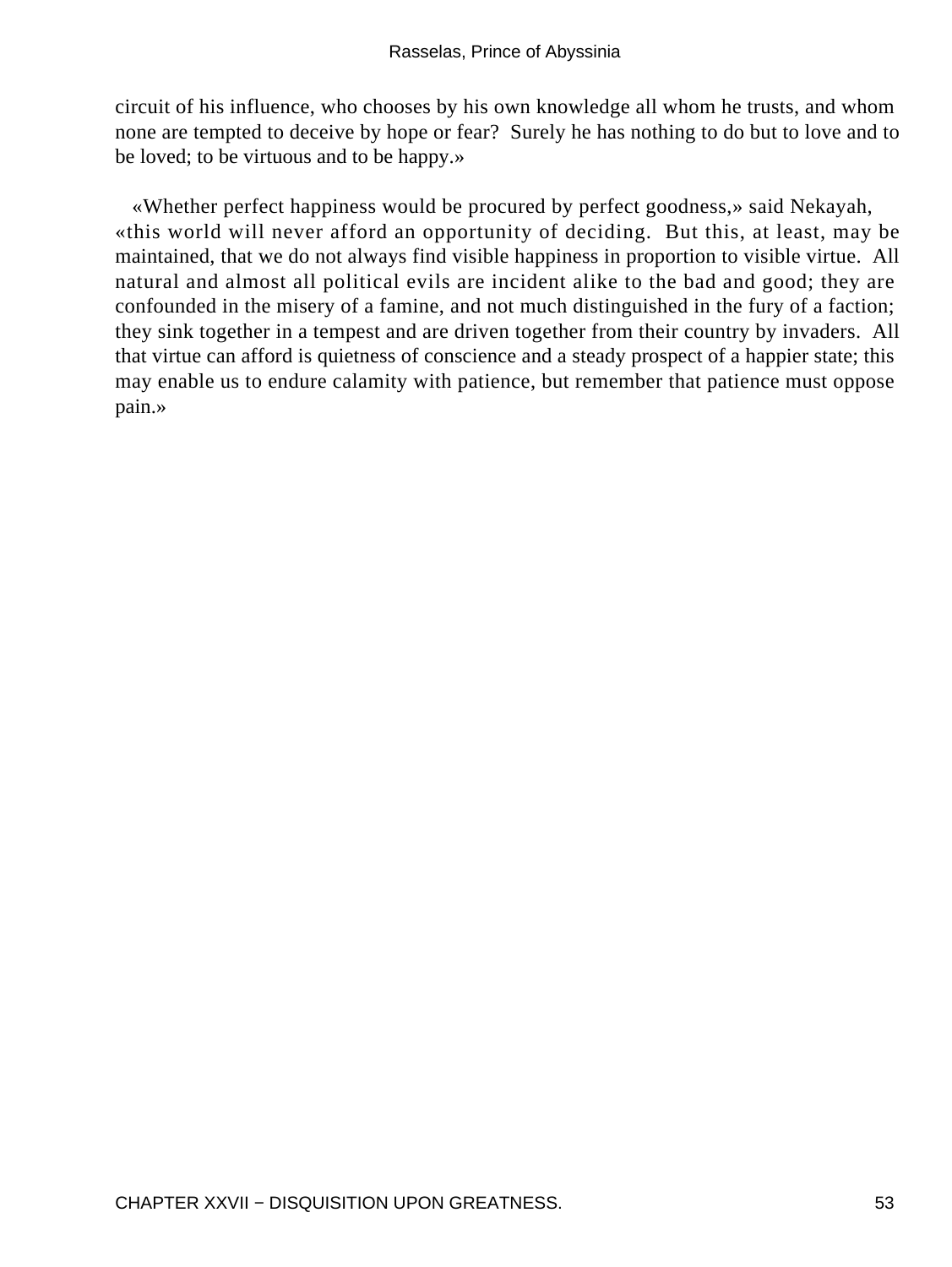# **[CHAPTER XXVIII − RASSELAS AND NEKAYAH](#page-101-0) [CONTINUE THEIR CONVERSATION.](#page-101-0)**

*«D*EAR Princess,» said Rasselas, "you fall into the common errors of exaggeratory declamation, by producing in a familiar disquisition examples of national calamities and scenes of extensive misery which are found in books rather than in the world, and which, as they are horrid, are ordained to be rare. Let us not imagine evils which we do not feel, nor injure life by misrepresentations. I cannot bear that querulous eloquence which threatens every city with a siege like that of Jerusalem, that makes famine attend on every flight of locust, and suspends pestilence on the wing of every blast that issues from the south.

 "On necessary and inevitable evils which overwhelm kingdoms at once all disputation is vain; when they happen they must be endured. But it is evident that these bursts of universal distress are more dreaded than felt; thousands and tens of thousands flourish in youth and wither in age, without the knowledge of any other than domestic evils, and share the same pleasures and vexations, whether their kings are mild or cruel, whether the armies of their country pursue their enemies or retreat before them. While Courts are disturbed with intestine competitions and ambassadors are negotiating in foreign countries, the smith still plies his anvil and the husbandman drives his plough forward; the necessaries of life are required and obtained, and the successive business of the season continues to make its wonted revolutions.

 "Let us cease to consider what perhaps may never happen, and what, when it shall happen, will laugh at human speculation. We will not endeavour to modify the motions of the elements or to fix the destiny of kingdoms. It is our business to consider what beings like us may perform, each labouring for his own happiness by promoting within his circle, however narrow, the happiness of others.

 «Marriage is evidently the dictate of Nature; men and women were made to be the companions of each other, and therefore I cannot be persuaded but that marriage is one of the means of happiness.»

 «I know not,» said the Princess, «whether marriage be more than one of the innumerable modes of human misery. When I see and reckon the various forms of connubial infelicity, the unexpected causes of lasting discord, the diversities of temper, the oppositions of opinion, the rude collisions of contrary desire where both are urged by violent impulses, the obstinate contest of disagreeing virtues where both are supported by consciousness of good intention, I am sometimes disposed to think, with the severer casuists of most nations, that marriage is rather permitted than approved, and that none, but by the instigation of a passion too much indulged, entangle themselves with indissoluble compact.»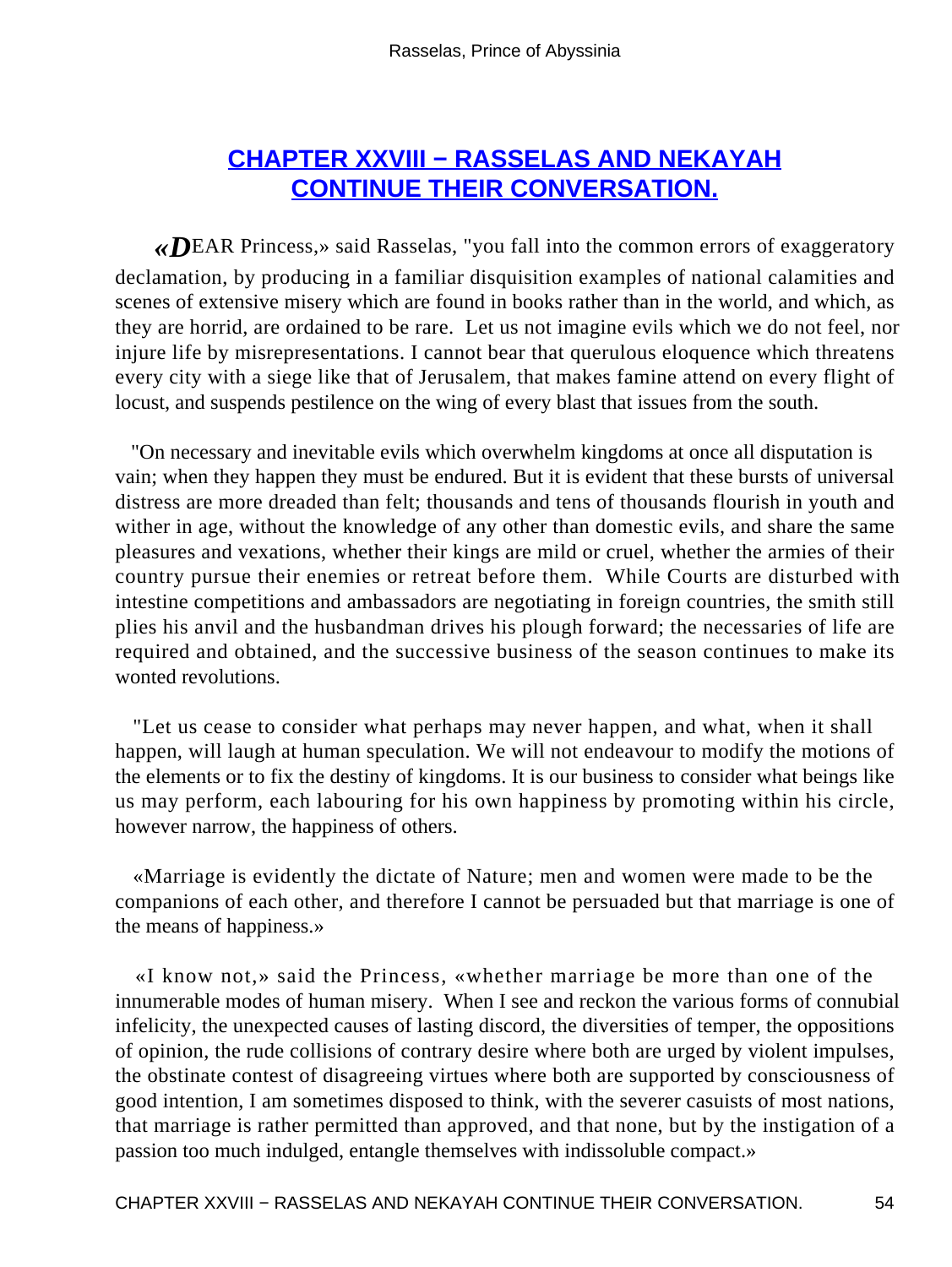«You seem to forget,» replied Rasselas, «that you have, even now represented celibacy as less happy than marriage. Both conditions may be bad, but they cannot both be worse. Thus it happens, when wrong opinions are entertained, that they mutually destroy each other and leave the mind open to truth.»

 «I did not expect,» answered, the Princess, «to hear that imputed to falsehood which is the consequence only of frailty. To the mind, as to the eye, it is difficult to compare with exactness objects vast in their extent and various in their parts. When we see or conceive the whole at once, we readily note the discriminations and decide the preference, but of two systems, of which neither can be surveyed by any human being in its full compass of magnitude and multiplicity of complication, where is the wonder that, judging of the whole by parts, I am alternately affected by one and the other as either presses on my memory or fancy? We differ from ourselves just as we differ from each other when we see only part of the question, as in the multifarious relations of politics and morality, but when we perceive the whole at once, as in numerical computations, all agree in one judgment, and none ever varies in his opinion.»

 «Let us not add,» said the Prince, «to the other evils of life the bitterness of controversy, nor endeavour to vie with each other in subtilties of argument. We are employed in a search of which both are equally to enjoy the success or suffer by the miscarriage; it is therefore fit that we assist each other. You surely conclude too hastily from the infelicity of marriage against its institution; will not the misery of life prove equally that life cannot be the gift of Heaven? The world must be peopled by marriage or peopled without it.»

 «How the world is to be peopled,» returned Nekayah, «is not my care and need not be yours. I see no danger that the present generation should omit to leave successors behind them; we are not now inquiring for the world, but for ourselves.»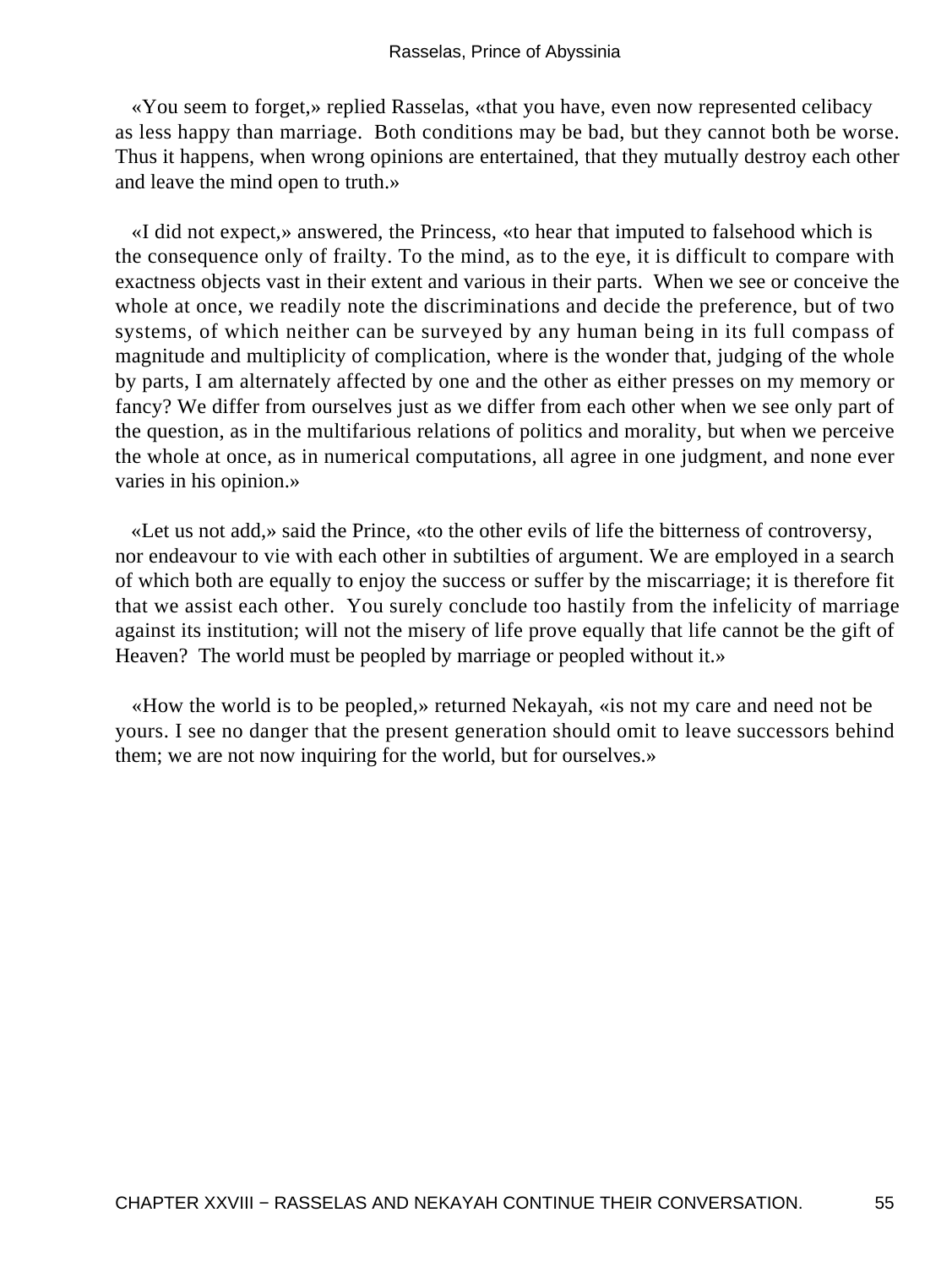# **[CHAPTER XXIX − THE DEBATE ON MARRIAGE \(CONTINUED\).](#page-101-0)**

*«T*HE good of the whole,» says Rasselas, "is the same with the good of all its parts. If marriage be best for mankind, it must be evidently best for individuals; or a permanent and necessary duty must be the cause of evil, and some must be inevitably sacrificed to the convenience of others. In the estimate which you have made of the two states, it appears that the incommodities of a single life are in a great measure necessary and certain, but those of the conjugal state accidental and avoidable. I cannot forbear to flatter myself that prudence and benevolence will make marriage happy. The general folly of mankind is the cause of general complaint. What can be expected but disappointment and repentance from a choice made in the immaturity of youth, in the ardour of desire, without judgment, without foresight, without inquiry after conformity of opinions, similarity of manners, rectitude of judgment, or purity of sentiment?

 "Such is the common process of marriage. A youth and maiden, meeting by chance or brought together by artifice, exchange glances, reciprocate civilities, go home and dream of one another. Having little to divert attention or diversify thought, they find themselves uneasy when they are apart, and therefore conclude that they shall be happy together. They marry, and discover what nothing but voluntary blindness before had concealed; they wear out life in altercations, and charge Nature with cruelty.

 "From those early marriages proceeds likewise the rivalry of parents and children: the son is eager to enjoy the world before the father is willing to forsake it, and there is hardly room at once for two generations. The daughter begins to bloom before the mother can be content to fade, and neither can forbear to wish for the absence of the other.

 «Surely all these evils may be avoided by that deliberation and delay which prudence prescribes to irrevocable choice. In the variety and jollity of youthful pleasures, life may be well enough supported without the help of a partner. Longer time will increase experience, and wider views will allow better opportunities of inquiry and selection; one advantage at least will be certain, the parents will be visibly older than their children.»

 «What reason cannot collect,» and Nekayah, "and what experiment has not yet taught, can be known only from the report of others. I have been told that late marriages are not eminently happy. This is a question too important to be neglected; and I have often proposed it to those whose accuracy of remark and comprehensiveness of knowledge made their suffrages worthy of regard. They have generally determined that it is dangerous for a man and woman to suspend their fate upon each other at a time when opinions are fixed and habits are established, when friendships have been contracted on both sides, when life has been planned into method, and the mind has long enjoyed the contemplation of its own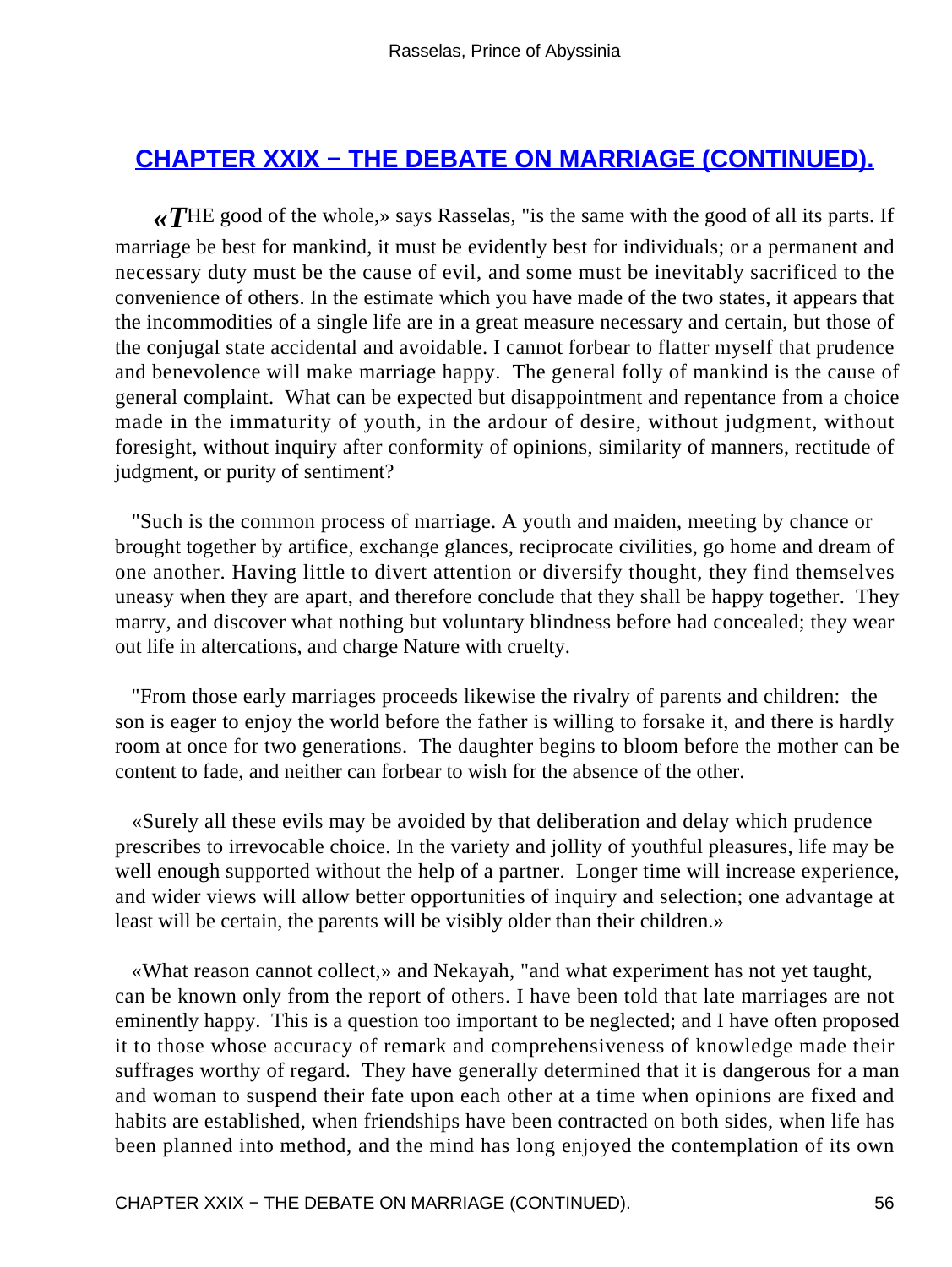prospects.

 «It is scarcely possible that two travelling through the world under the conduct of chance should have been both directed to the same path, and it will not often happen that either will quit the track which custom has made pleasing. When the desultory levity of youth has settled into regularity, it is soon succeeded by pride ashamed to yield, or obstinacy delighting to contend. And even though mutual esteem produces mutual desire to please, time itself, as it modifies unchangeably the external mien, determines likewise the direction of the passions, and gives an inflexible rigidity to the manners. Long customs are not easily broken; he that attempts to change the course of his own life very often labours in vain, and how shall we do that for others which we are seldom able to do for ourselves?»

 «But surely,» interposed the Prince, «you suppose the chief motive of choice forgotten or neglected. Whenever I shall seek a wife, it shall be my first question whether she be willing to be led by reason.»

 «Thus it is,» said Nekayah, "that philosophers are deceived. There are a thousand familiar disputes which reason never can decide; questions that elude investigation, and make logic ridiculous; cases where something must be done, and where little can be said. Consider the state of mankind, and inquire how few can be supposed to act upon any occasions, whether small or great, with all the reasons of action present to their minds. Wretched would be the pair, above all names of wretchedness, who should be doomed to adjust by reason every morning all the minute details of a domestic day.

 "Those who marry at an advanced age will probably escape the encroachments of their children, but in the diminution of this advantage they will be likely to leave them, ignorant and helpless, to a guardian's mercy; or if that should not happen, they must at least go out of the world before they see those whom they love best either wise or great.

 "From their children, if they have less to fear, they have less also to hope; and they lose without equivalent the joys of early love, and the convenience of uniting with manners pliant and minds susceptible of new impressions, which might wear away their dissimilitudes by long cohabitation, as soft bodies by continual attrition conform their surfaces to each other.

 «I believe it will be found that those who marry late are best pleased with their children, and those who marry early with their partners.»

 «The union of these two affections,» said Rasselas, «would produce all that could be wished. Perhaps there is a time when marriage might unite them − a time neither too early for the father nor too late for the husband.»

 «Every hour,» answered the Princess, «confirms my prejudice in favour of the position so often uttered by the mouth of Imlac, that 'Nature sets her gifts on the right hand and on

CHAPTER XXIX − THE DEBATE ON MARRIAGE (CONTINUED). 57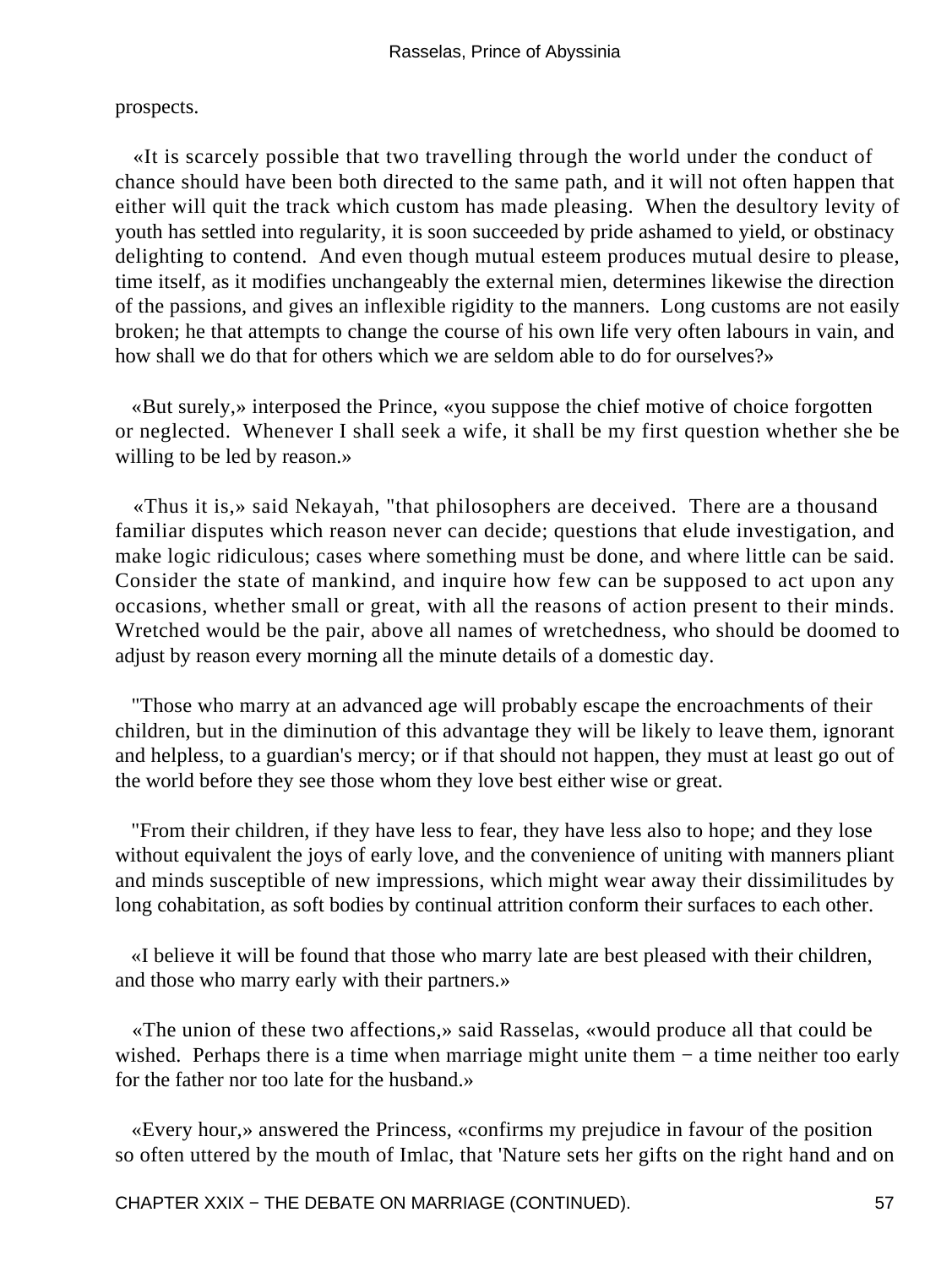the left.' Those conditions which flatter hope and attract desire are so constituted that as we approach one we recede from another. There are goods so opposed that we cannot seize both, but by too much prudence may pass between them at too great a distance to reach either. This is often the fate of long consideration; he does nothing who endeavours to do more than is allowed to humanity. Flatter not yourself with contrarieties of pleasure. Of the blessings set before you make your choice, and be content. No man can taste the fruits of autumn while he is delighting his scent with the flowers of the spring; no man can at the same time fill his cup from the source and from the mouth of the Nile.»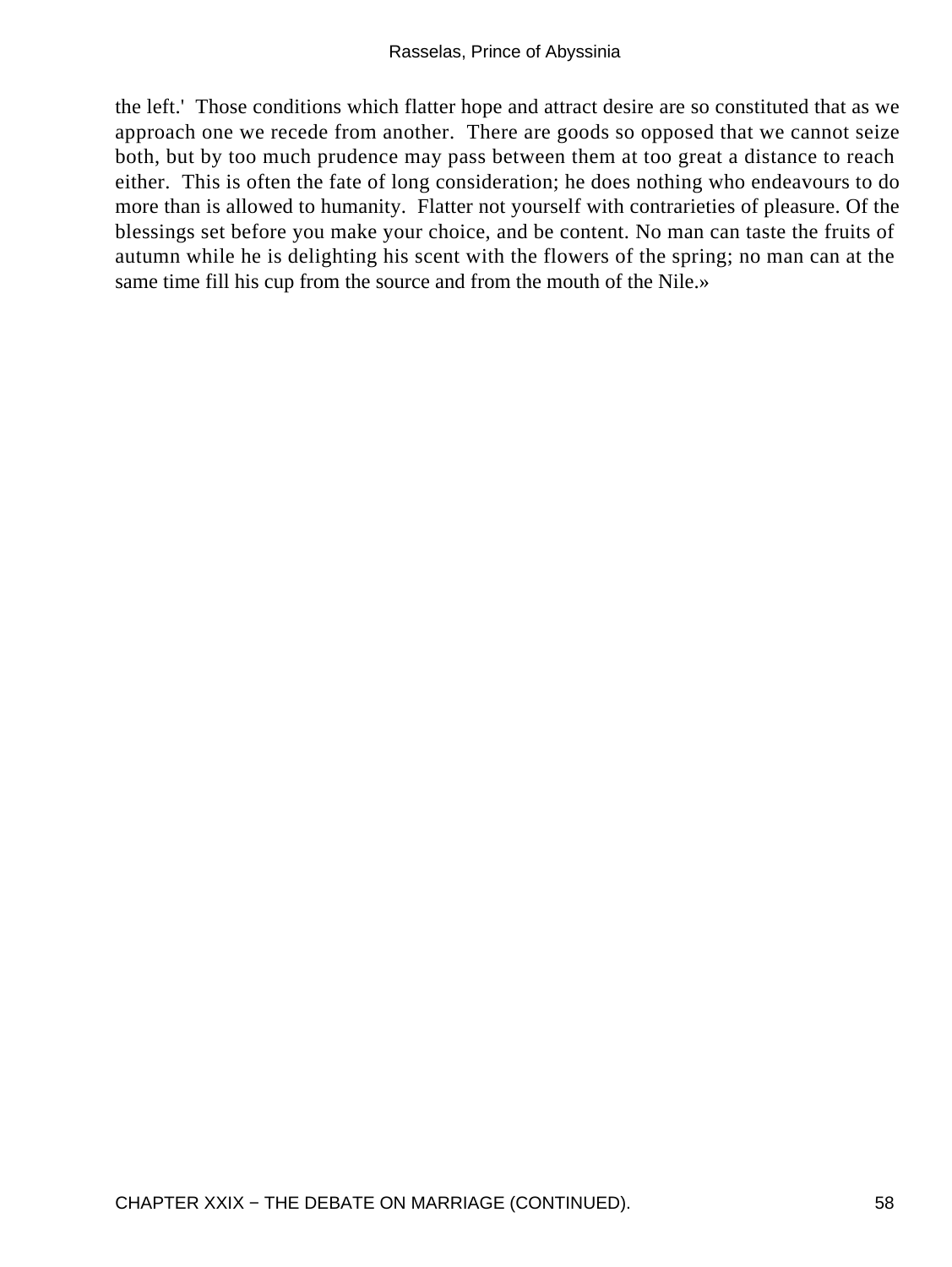# **[CHAPTER XXX − IMLAC ENTERS, AND CHANGES](#page-101-0) [THE CONVERSATION.](#page-101-0)**

*HERE Imlac entered, and interrupted them.* «Imlac,» said Rasselas, «I have been taking from the Princess the dismal history of private life, and am almost discouraged from further search.»

 «It seems to me,» said Imlac, "that while you are making the choice of life you neglect to live. You wander about a single city, which, however large and diversified, can now afford few novelties, and forget that you are in a country famous among the earliest monarchies for the power and wisdom of its inhabitants – a country where the sciences first dawned that illuminate the world, and beyond which the arts cannot be traced of civil society or domestic life.

 «The old Egyptians have left behind them monuments of industry and power before which all European magnificence is confessed to fade away. The ruins of their architecture are the schools of modern builders; and from the wonders which time has spared we may conjecture, though uncertainly, what it has destroyed.»

 «My curiosity,» said Rasselas, «does not very strongly lead me to survey piles of stone or mounds of earth. My business is with man. I came hither not to measure fragments of temples or trace choked aqueducts, but to look upon the various scenes of the present world.»

 «The things that are now before us,» said the Princess, «require attention, and deserve it. What have I to do with the heroes or the monuments of ancient times − with times which can never return, and heroes whose form of life was different from all that the present condition of mankind requires or allows?»

 «To know anything,» returned the poet, "we must know its effects; to see men, we must see their works, that we may learn what reason has dictated or passion has excited, and find what are the most powerful motives of action. To judge rightly of the present, we must oppose it to the past; for all judgment is comparative, and of the future nothing can be known. The truth is that no mind is much employed upon the present; recollection and anticipation fill up almost all our moments. Our passions are joy and grief, love and hatred, hope and fear. Of joy and grief, the past is the object, and the future of hope and fear; even love and hatred respect the past, for the cause must have been before the effect.

 "The present state of things is the consequence of the former; and it is natural to inquire what were the sources of the good that we enjoy, or the evils that we suffer. If we act only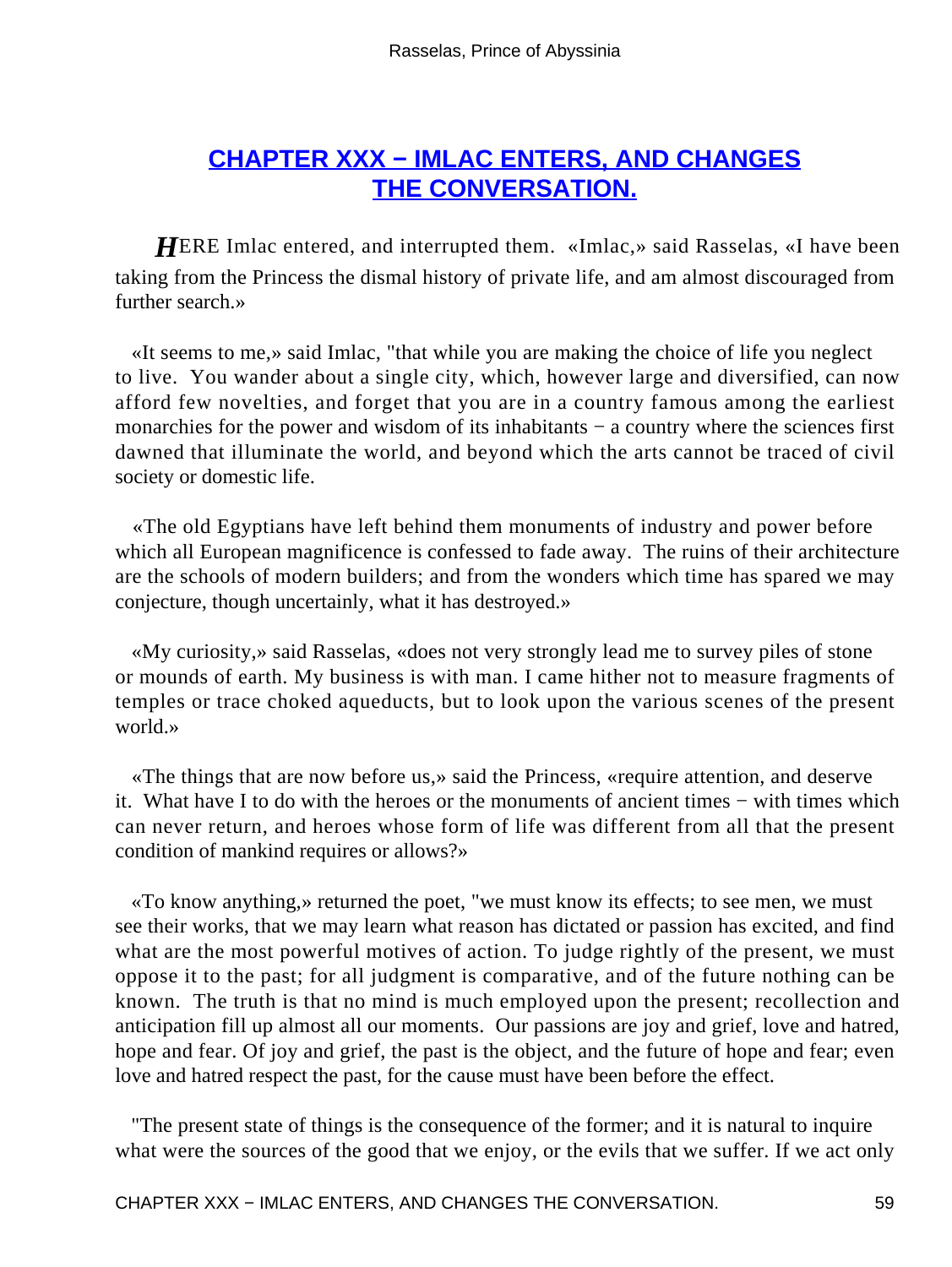for ourselves, to neglect the study of history is not prudent. If we are entrusted with the care of others, it is not just. Ignorance, when it is voluntary, is criminal; and he may properly be charged with evil who refused to learn how he might prevent it.

 "There is no part of history so generally useful as that which relates to the progress of the human mind, the gradual improvement of reason, the successive advances of science, the vicissitudes of learning and ignorance (which are the light and darkness of thinking beings), the extinction and resuscitation of arts, and the revolutions of the intellectual world. If accounts of battles and invasions are peculiarly the business of princes, the useful or elegant arts are not to be neglected; those who have kingdoms to govern have understandings to cultivate.

 "Example is always more efficacious than precept. A soldier is formed in war, and a painter must copy pictures. In this, contemplative life has the advantage. Great actions are seldom seen, but the labours of art are always at hand for those who desire to know what art has been able to perform.

 «When the eye or the imagination is struck with any uncommon work, the next transition of an active mind is to the means by which it was performed. Here begins the true use of such contemplation. We enlarge our comprehension by new ideas, and perhaps recover some art lost to mankind, or learn what is less perfectly known in our own country. At least we compare our own with former times, and either rejoice at our improvements, or, what is the first motion towards good, discover our defects.»

«I am willing,» said the Prince, «to see all that can deserve my search.»

 «And I,» said the Princess, «shall rejoice to learn something of the manners of antiquity.»

 «The most pompous monument of Egyptian greatness, and one of the most bulky works of manual industry,» said Imlac, «are the Pyramids: fabrics raised before the time of history, and of which the earliest narratives afford us only uncertain traditions. Of these the greatest is still standing, very little injured by time.»

 «Let us visit them to−morrow,» said Nekayah. «I have often heard of the Pyramids, and shall not rest till I have seen them, within and without, with my own eyes.»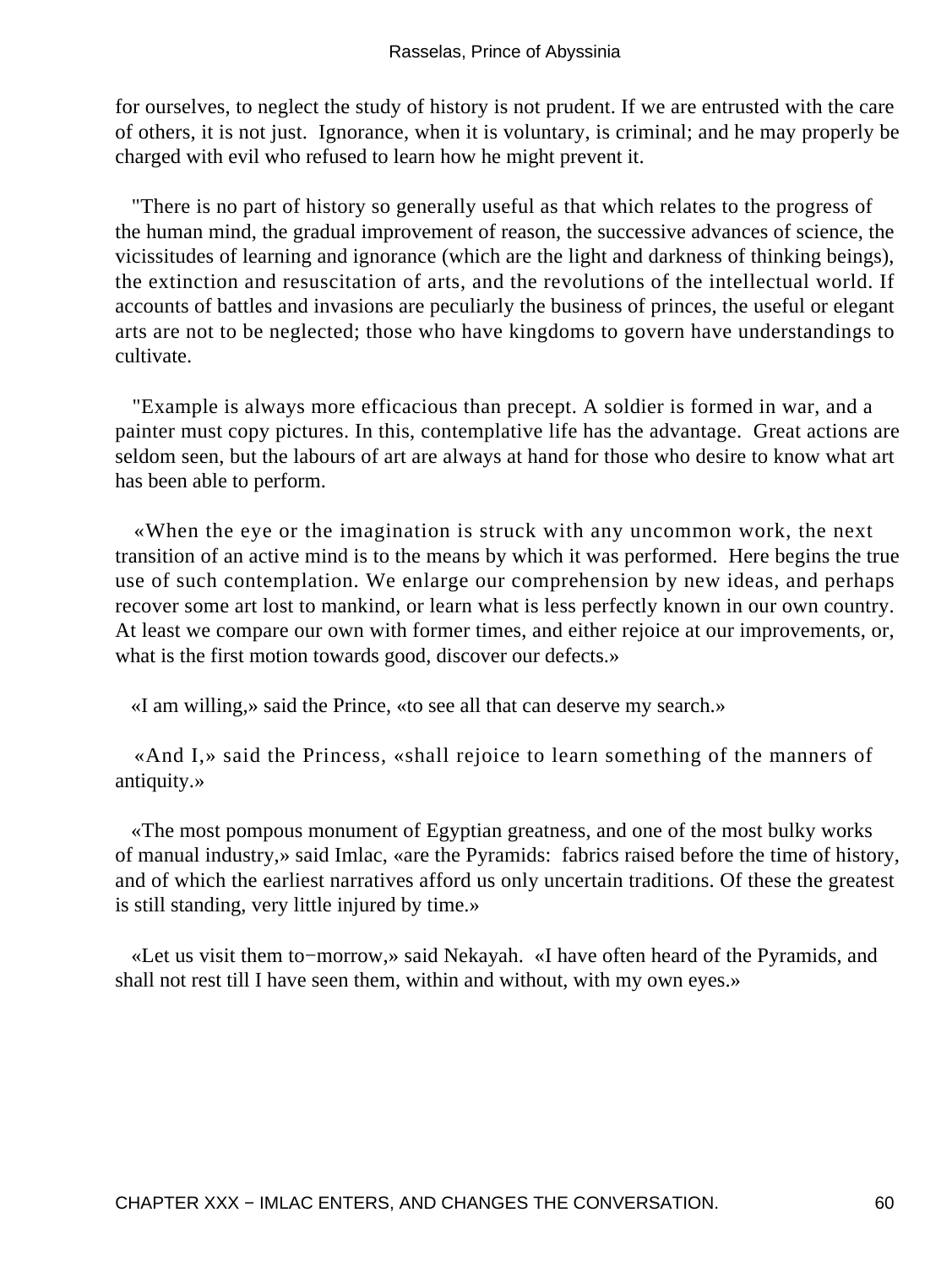# **[CHAPTER XXXI − THEY VISIT THE PYRAMIDS.](#page-101-0)**

**THE** resolution being thus taken, they set out the next day. They laid tents upon their camels, being resolved to stay among the Pyramids till their curiosity was fully satisfied. They travelled gently, turned aside to everything remarkable, stopped from time to time and conversed with the inhabitants, and observed the various appearances of towns ruined and inhabited, of wild and cultivated nature.

 When they came to the Great Pyramid they were astonished at the extent of the base and the height of the top. Imlac explained to them the principles upon which the pyramidal form was chosen for a fabric intended to co−extend its duration with that of the world: he showed that its gradual diminution gave it such stability as defeated all the common attacks of the elements, and could scarcely be overthrown by earthquakes themselves, the least resistible of natural violence. A concussion that should shatter the pyramid would threaten the dissolution of the continent.

 They measured all its dimensions, and pitched their tents at its foot. Next day they prepared to enter its interior apartments, and having hired the common guides, climbed up to the first passage; when the favourite of the Princess, looking into the cavity, stepped back and trembled. «Pekuah,» said the Princess, «of what art thou afraid?»

 «Of the narrow entrance,» answered the lady, «and of the dreadful gloom. I dare not enter a place which must surely be inhabited by unquiet souls. The original possessors of these dreadful vaults will start up before us, and perhaps shut us in for ever.» She spoke, and threw her arms round the neck of her mistress.

 «If all your fear be of apparitions,» said the Prince, «I will promise you safety. There is no danger from the dead: he that is once buried will be seen no more.»

 «That the dead are seen no more,» said Imlac, "I will not undertake to maintain against the concurrent and unvaried testimony of all ages and of all nations. There is no people, rude or learned, among whom apparitions of the dead are not related and believed. This opinion, which perhaps prevails as far as human nature is diffused, could become universal only by its truth: those that never heard of one another would not have agreed in a tale which nothing but experience can make credible. That it is doubted by single cavillers can very little weaken the general evidence, and some who deny it with their tongues confess it by their fears.

 «Yet I do not mean to add new terrors to those which have already seized upon Pekuah. There can be no reason why spectres should haunt the Pyramid more than other places, or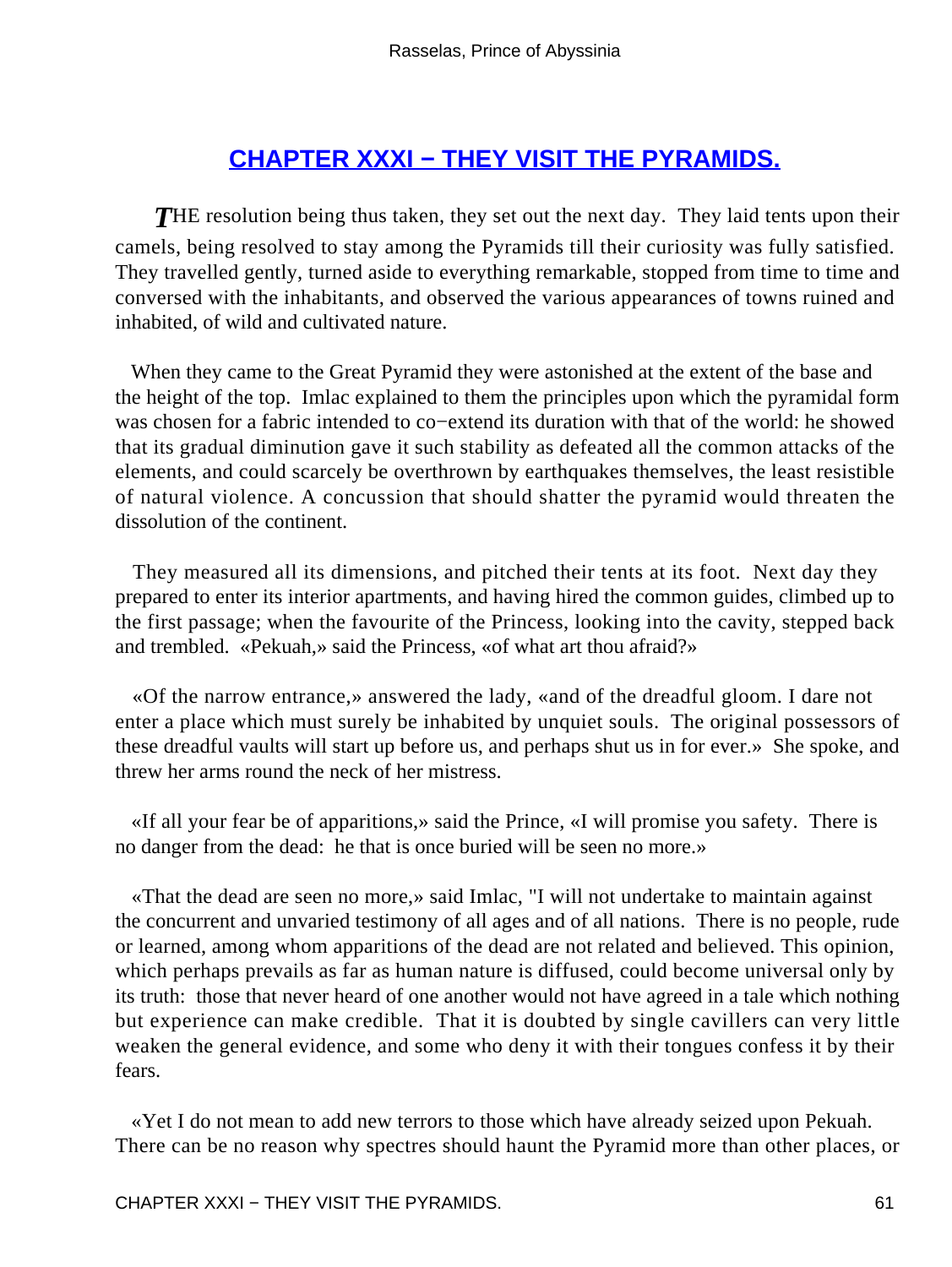why they should have power or will to hurt innocence and purity. Our entrance is no violation of their privileges: we can take nothing from them; how, then, can we offend them?»

 «My dear Pekuah,» said the Princess, «I will always go before you, and Imlac shall follow you. Remember that you are the companion of the Princess of Abyssinia.»

 «If the Princess is pleased that her servant should die,» returned the lady, «let her command some death less dreadful than enclosure in this horrid cavern. You know I dare not disobey you − I must go if you command me; but if I once enter, I never shall come back.»

 The Princess saw that her fear was too strong for expostulation or reproof, and, embracing her, told her that she should stay in the tent till their return. Pekuah was not yet satisfied, but entreated the Princess not to pursue so dreadful a purpose as that of entering the recesses of the Pyramids. «Though I cannot teach courage,» said Nekayah, «I must not learn cowardice, nor leave at last undone what I came hither only to do.»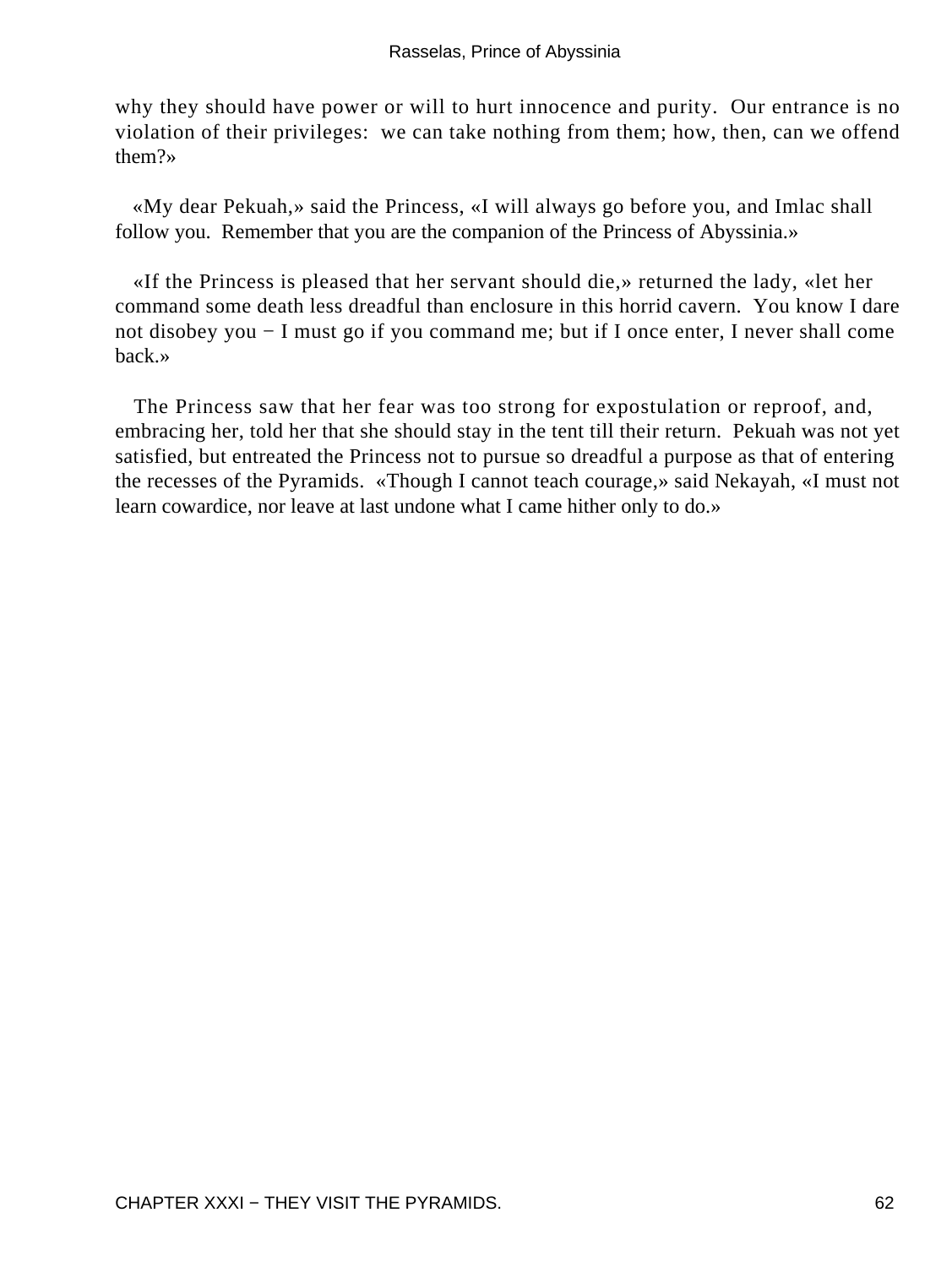## **CHAPTER XXXII – THEY ENTER THE PYRAMID.**

**PEKUAH** descended to the tents, and the rest entered the Pyramid. They passed through the galleries, surveyed the vaults of marble, and examined the chest in which the body of the founder is supposed to have been deposited. They then sat down in one of the most spacious chambers to rest awhile before they attempted to return.

 «We have now,» said Imlac, "gratified our minds with an exact view of the greatest work of man, except the wall of China.

 "Of the wall it is very easy to assign the motive. It secured a wealthy and timorous nation from the incursions of barbarians, whose unskilfulness in the arts made it easier for them to supply their wants by rapine than by industry, and who from time to time poured in upon the inhabitants of peaceful commerce as vultures descend upon domestic fowl. Their celerity and fierceness made the wall necessary, and their ignorance made it efficacious.

 "But for the Pyramids, no reason has ever been given adequate to the cost and labour of the work. The narrowness of the chambers proves that it could afford no retreat from enemies, and treasures might have been reposited at far less expense with equal security. It seems to have been erected only in compliance with that hunger of imagination which preys incessantly upon life, and must be always appeased by some employment. Those who have already all that they can enjoy must enlarge their desires. He that has built for use till use is supplied must begin to build for vanity, and extend his plan to the utmost power of human performance that he may not be soon reduced to form another wish.

 «I consider this mighty structure as a monument of the insufficiency of human enjoyments. A king whose power is unlimited, and whose treasures surmount all real and imaginary wants, is compelled to solace, by the erection of a pyramid, the satiety of dominion and tastelessness of pleasures, and to amuse the tediousness of declining life by seeing thousands labouring without end, and one stone, for no purpose, laid upon another. Whoever thou art that, not content with a moderate condition, imaginest happiness in royal magnificence, and dreamest that command or riches can feed the appetite of novelty with perpetual gratifications, survey the Pyramids, and confess thy folly!»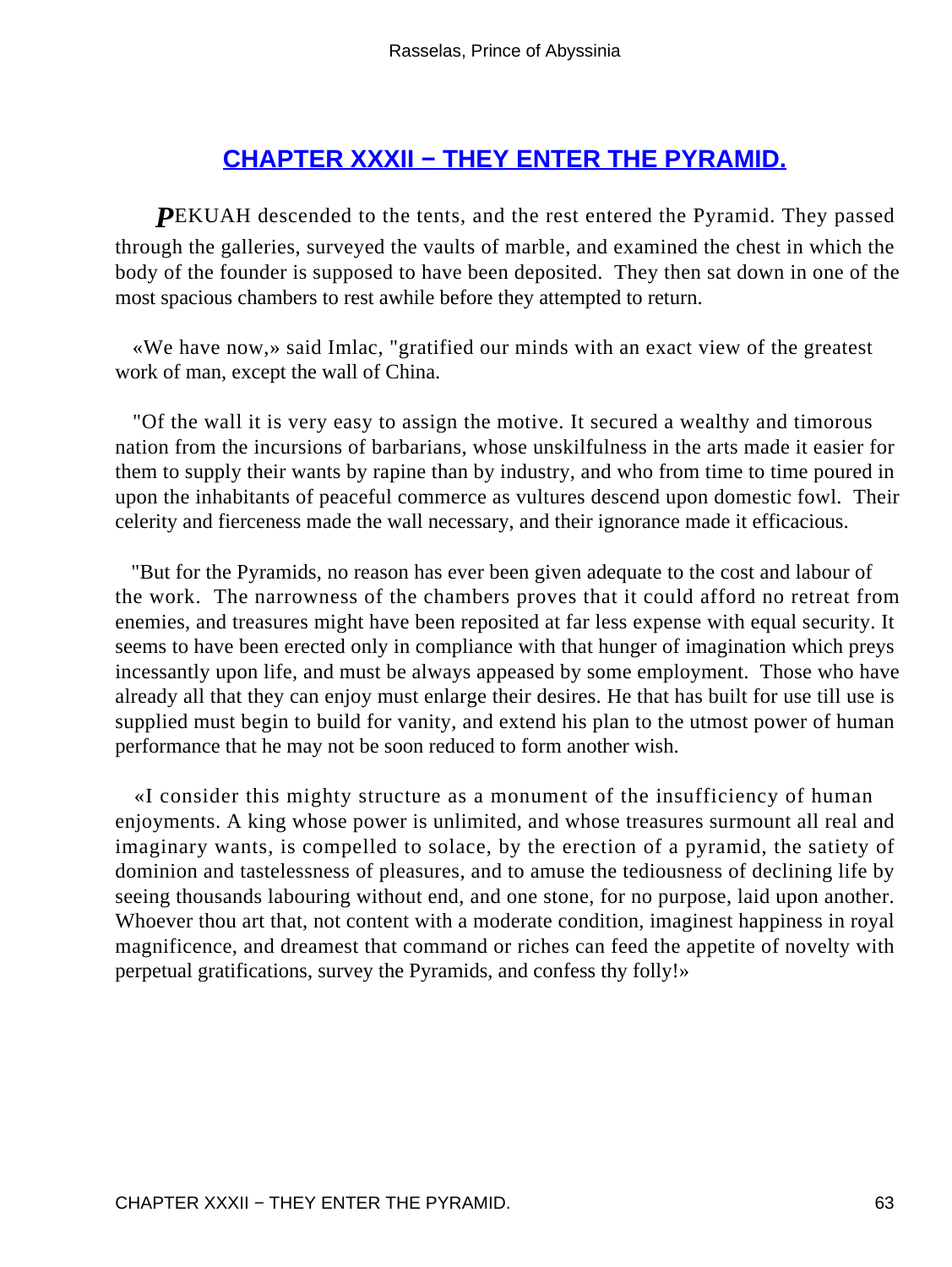# **[CHAPTER XXXIII − THE PRINCESS MEETS](#page-101-0) [WITH AN UNEXPECTED MISFORTUNE.](#page-101-0)**

**THEY** rose up, and returned through the cavity at which they had entered; and the Princess prepared for her favourite a long narrative of dark labyrinths and costly rooms, and of the different impressions which the varieties of the way had made upon her. But when they came to their train, they found every one silent and dejected: the men discovered shame and fear in their countenances, and the women were weeping in their tents.

 What had happened they did not try to conjecture, but immediately inquired. «You had scarcely entered into the Pyramid,» said one of the attendants, «when a troop of Arabs rushed upon us: we were too few to resist them, and too slow to escape. They were about to search the tents, set us on our camels, and drive us along before them, when the approach of some Turkish horsemen put them to flight: but they seized the Lady Pekuah with her two maids, and carried them away: the Turks are now pursuing them by our instigation, but I fear they will not be able to overtake them.»

 The Princess was overpowered with surprise and grief. Rasselas, in the first heat of his resentment, ordered his servants to follow him, and prepared to pursue the robbers with his sabre in his hand. «Sir,» said Imlac, «what can you hope from violence or valour? The Arabs are mounted on horses trained to battle and retreat; we have only beasts of burden. By leaving our present station we may lose the Princess, but cannot hope to regain Pekuah.»

 In a short time the Turks returned, having not been able to reach the enemy. The Princess burst out into new lamentations, and Rasselas could scarcely forbear to reproach them with cowardice; but Imlac was of opinion that the escape of the Arabs was no addition to their misfortune, for perhaps they would have killed their captives rather than have resigned them.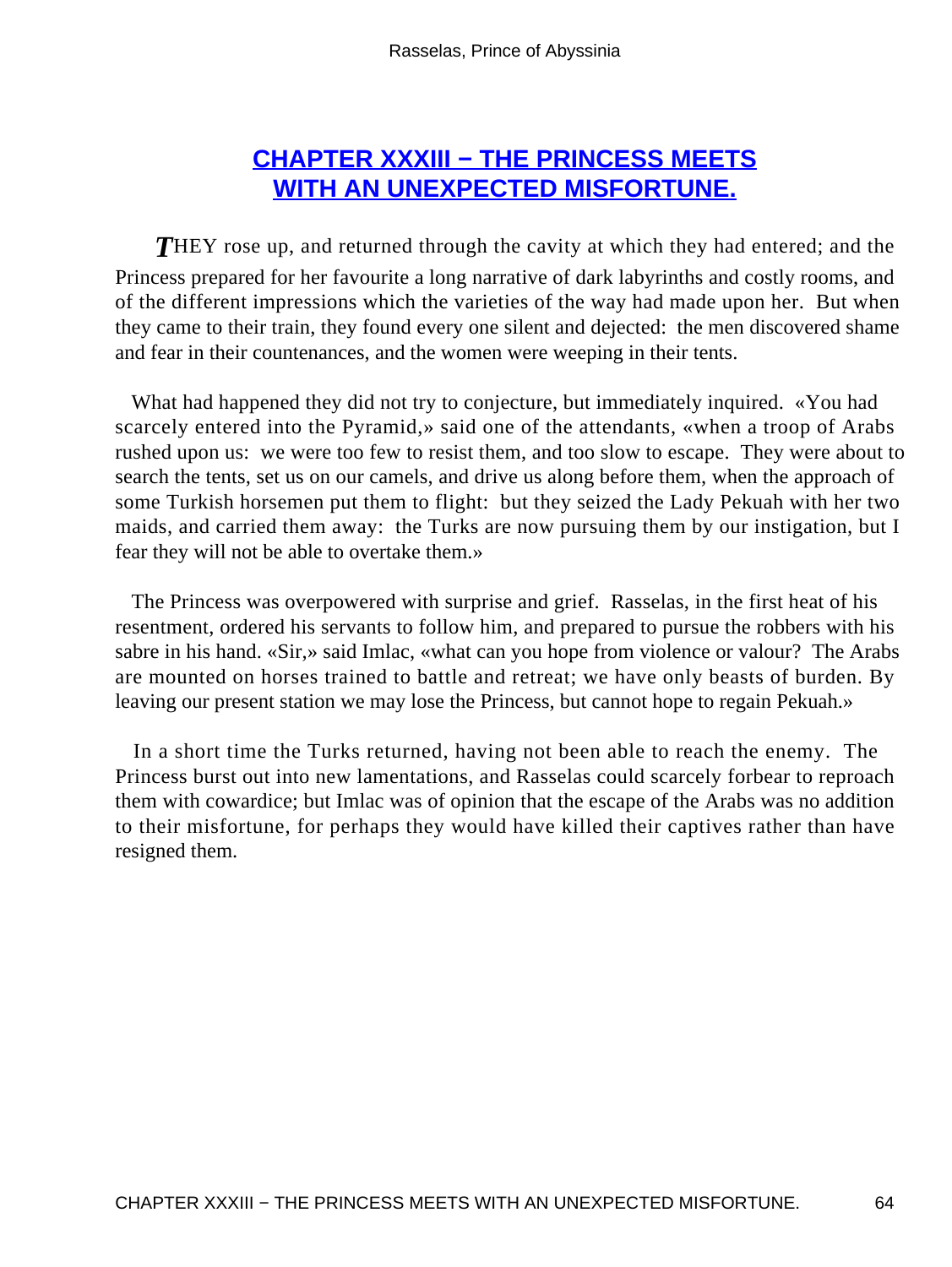## **[CHAPTER XXXIV − THEY RETURN TO CAIRO WITHOUT PEKUAH.](#page-101-0)**

**THERE** was nothing to be hoped from longer stay. They returned to Cairo, repenting of their curiosity, censuring the negligence of the government, lamenting their own rashness, which had neglected to procure a guard, imagining many expedients by which the loss of Pekuah might have been prevented, and resolving to do something for her recovery, though none could find anything proper to be done.

 Nekayah retired to her chamber, where her women attempted to comfort her by telling her that all had their troubles, and that Lady Pekuah had enjoyed much happiness in the world for a long time, and might reasonably expect a change of fortune. They hoped that some good would befall her wheresoever she was, and that their mistress would find another friend who might supply her place.

 The Princess made them no answer; and they continued the form of condolence, not much grieved in their hearts that the favourite was lost.

 Next day the Prince presented to the Bassa a memorial of the wrong which he had suffered, and a petition for redress. The Bassa threatened to punish the robbers, but did not attempt to catch them; nor indeed could any account or description be given by which he might direct the pursuit.

 It soon appeared that nothing would be done by authority. Governors being accustomed to hear of more crimes than they can punish, and more wrongs than they can redress, set themselves at ease by indiscriminate negligence, and presently forget the request when they lose sight of the petitioner.

 Imlac then endeavoured to gain some intelligence by private agents. He found many who pretended to an exact knowledge of all the haunts of the Arabs, and to regular correspondence with their chiefs, and who readily undertook the recovery of Pekuah. Of these, some were furnished with money for their journey, and came back no more; some were liberally paid for accounts which a few days discovered to be false. But the Princess would not suffer any means, however improbable, to be left untried. While she was doing something, she kept her hope alive. As one expedient failed, another was suggested; when one messenger returned unsuccessful, another was despatched to a different quarter.

 Two months had now passed, and of Pekuah nothing had been heard; the hopes which they had endeavoured to raise in each other grew more languid; and the Princess, when she saw nothing more to be tried, sunk down inconsolable in hopeless dejection. A thousand times she reproached herself with the easy compliance by which she permitted her favourite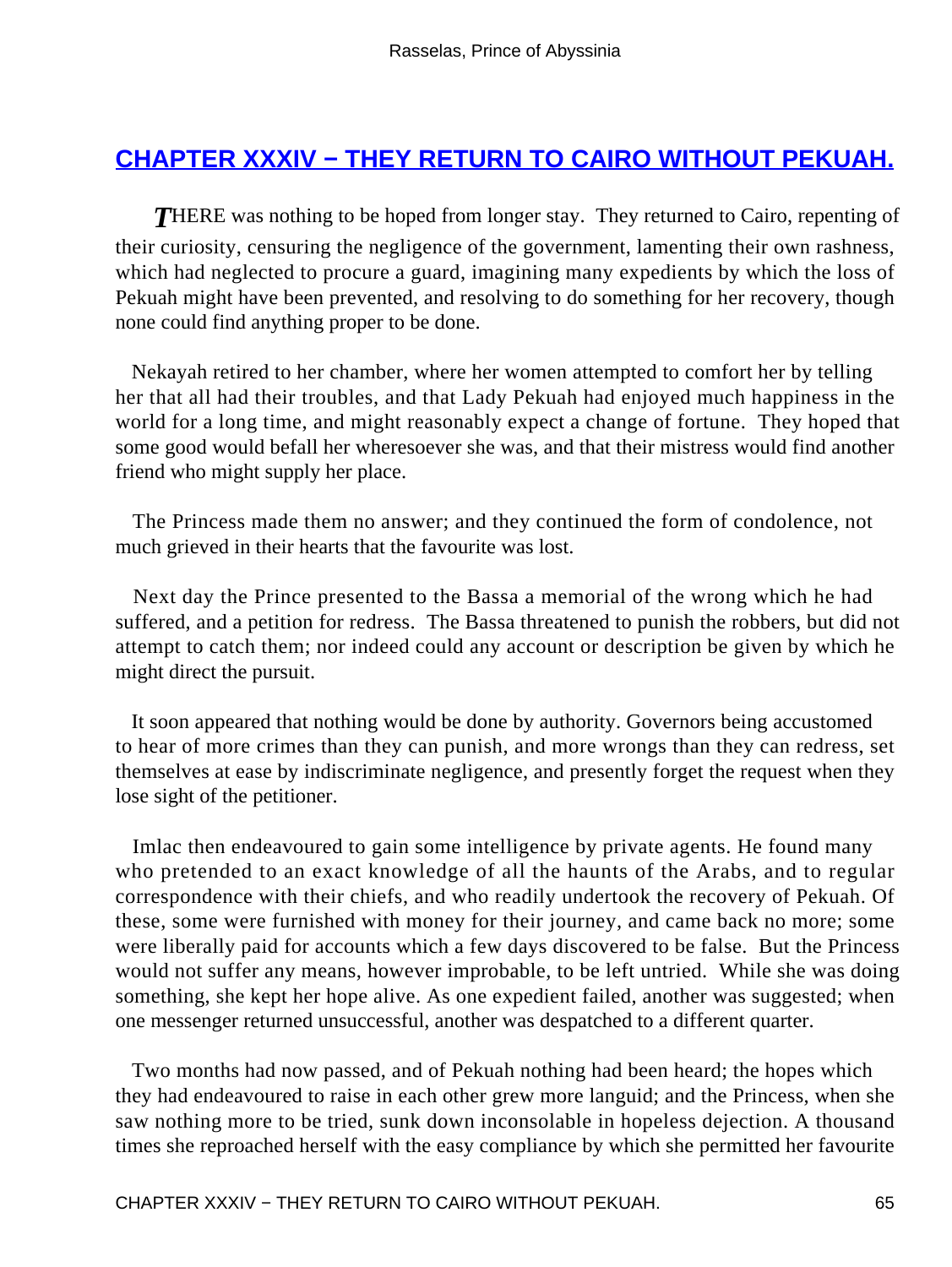to stay behind her. «Had not my fondness,» said she, «lessened my authority, Pekuah had not dared to talk of her terrors. She ought to have feared me more than spectres. A severe look would have overpowered her; a peremptory command would have compelled obedience. Why did foolish indulgence prevail upon me? Why did I not speak, and refuse to hear?»

 «Great Princess,» said Imlac, "do not reproach yourself for your virtue, or consider that as blameable by which evil has accidentally been caused. Your tenderness for the timidity of Pekuah was generous and kind. When we act according to our duty, we commit the events to Him by whose laws our actions are governed, and who will suffer none to be finally punished for obedience. When, in prospect of some good, whether natural or moral, we break the rules prescribed us, we withdraw from the direction of superior wisdom, and take all consequences upon ourselves. Man cannot so far know the connection of causes and events as that he may venture to do wrong in order to do right. When we pursue our end by lawful means, we may always console our miscarriage by the hope of future recompense. When we consult only our own policy, and attempt to find a nearer way to good by over−leaping the settled boundaries of right and wrong, we cannot be happy even by success, because we cannot escape the consciousness of our fault; but if we miscarry, the disappointment is irremediably embittered. How comfortless is the sorrow of him who feels at once the pangs of guilt and the vexation of calamity which guilt has brought upon him!

 «Consider, Princess, what would have been your condition if the Lady Pekuah had entreated to accompany you, and, being compelled to stay in the tents, had been carried away; or how would you have borne the thought if you had forced her into the Pyramid, and she had died before you in agonies of terror?»

 «Had either happened,» said Nekayah, «I could not have endured life till now; I should have been tortured to madness by the remembrance of such cruelty, or must have pined away in abhorrence of myself.»

 «This, at least,» said Imlac, «is the present reward of virtuous conduct, that no unlucky consequence can oblige us to repent it.»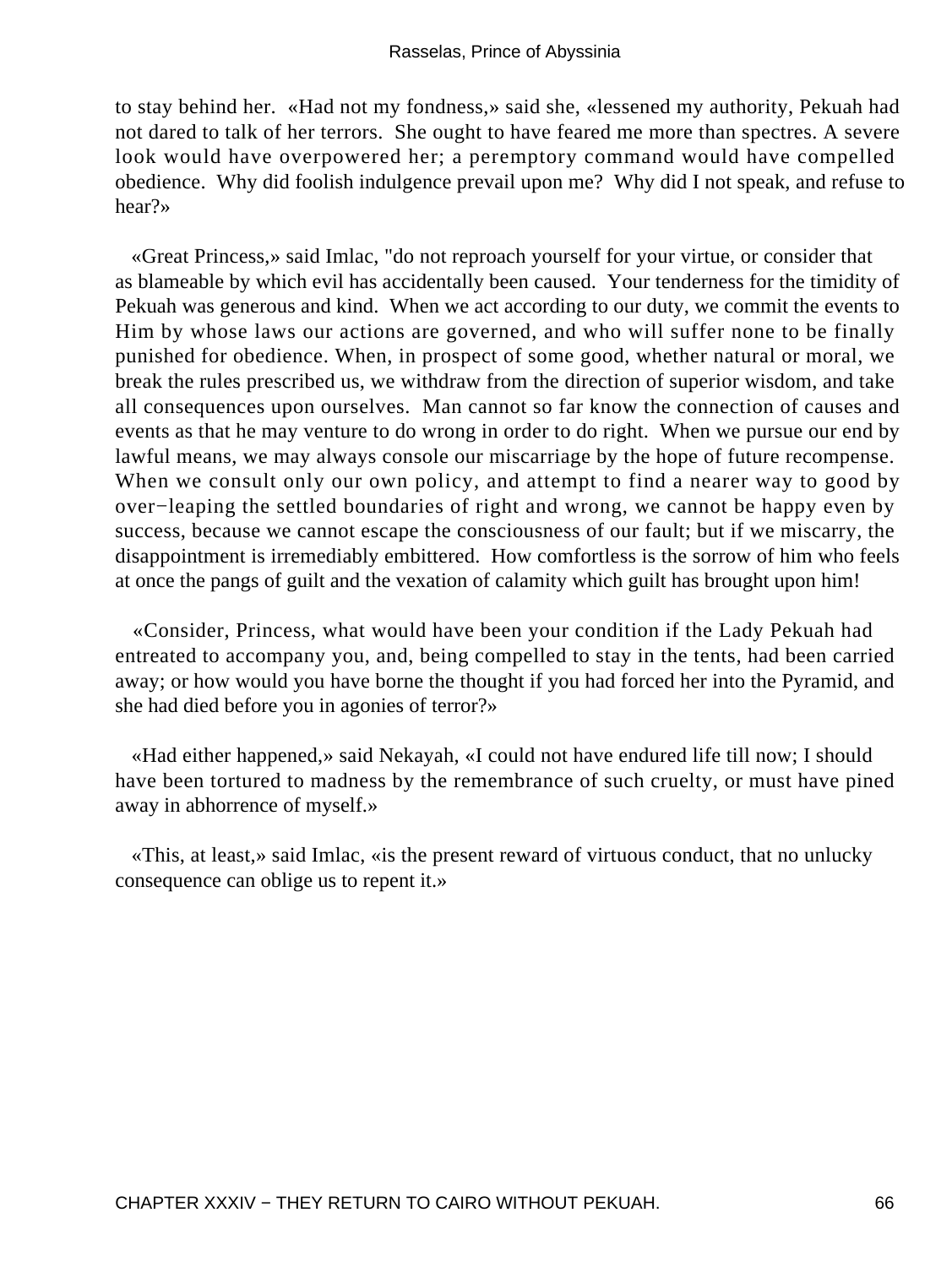# **[CHAPTER XXXV − THE PRINCESS LANGUISHES FOR](#page-101-0) [WANT OF PEKUAH.](#page-101-0)**

*N*EKAYAH, being thus reconciled to herself, found that no evil is insupportable but that which is accompanied with consciousness of wrong. She was from that time delivered from the violence of tempestuous sorrow, and sunk into silent pensiveness and gloomy tranquillity. She sat from morning to evening recollecting all that had been done or said by her Pekuah, treasured up with care every trifle on which Pekuah had set an accidental value, and which might recall to mind any little incident or careless conversation. The sentiments of her whom she now expected to see no more were treasured in her memory as rules of life, and she deliberated to no other end than to conjecture on any occasion what would have been the opinion and counsel of Pekuah.

 The women by whom she was attended knew nothing of her real condition, and therefore she could not talk to them but with caution and reserve. She began to remit her curiosity, having no great desire to collect notions which she had no convenience of uttering. Rasselas endeavoured first to comfort and afterwards to divert her; he hired musicians, to whom she seemed to listen, but did not hear them; and procured masters to instruct her in various arts, whose lectures, when they visited her again, were again to be repeated. She had lost her taste of pleasure and her ambition of excellence; and her mind, though forced into short excursions, always recurred to the image of her friend.

 Imlac was every morning earnestly enjoined to renew his inquiries, and was asked every night whether he had yet heard of Pekuah; till, not being able to return the Princess the answer that she desired, he was less and less willing to come into her presence. She observed his backwardness, and commanded him to attend her. «You are not,» said she, "to confound impatience with resentment, or to suppose that I charge you with negligence because I repine at your unsuccessfulness. I do not much wonder at your absence. I know that the unhappy are never pleasing, and that all naturally avoid the contagion of misery. To hear complaints is wearisome alike to the wretched and the happy; for who would cloud by adventitious grief the short gleams of gaiety which life allows us, or who that is struggling under his own evils will add to them the miseries of another?

 «The time is at hand when none shall be disturbed any longer by the sighs of Nekayah: my search after happiness is now at an end. I am resolved to retire from the world, with all its flatteries and deceits, and will hide myself in solitude, without any other care than to compose my thoughts and regulate my hours by a constant succession of innocent occupations, till, with a mind purified from earthly desires, I shall enter into that state to which all are hastening, and in which I hope again to enjoy the friendship of Pekuah.»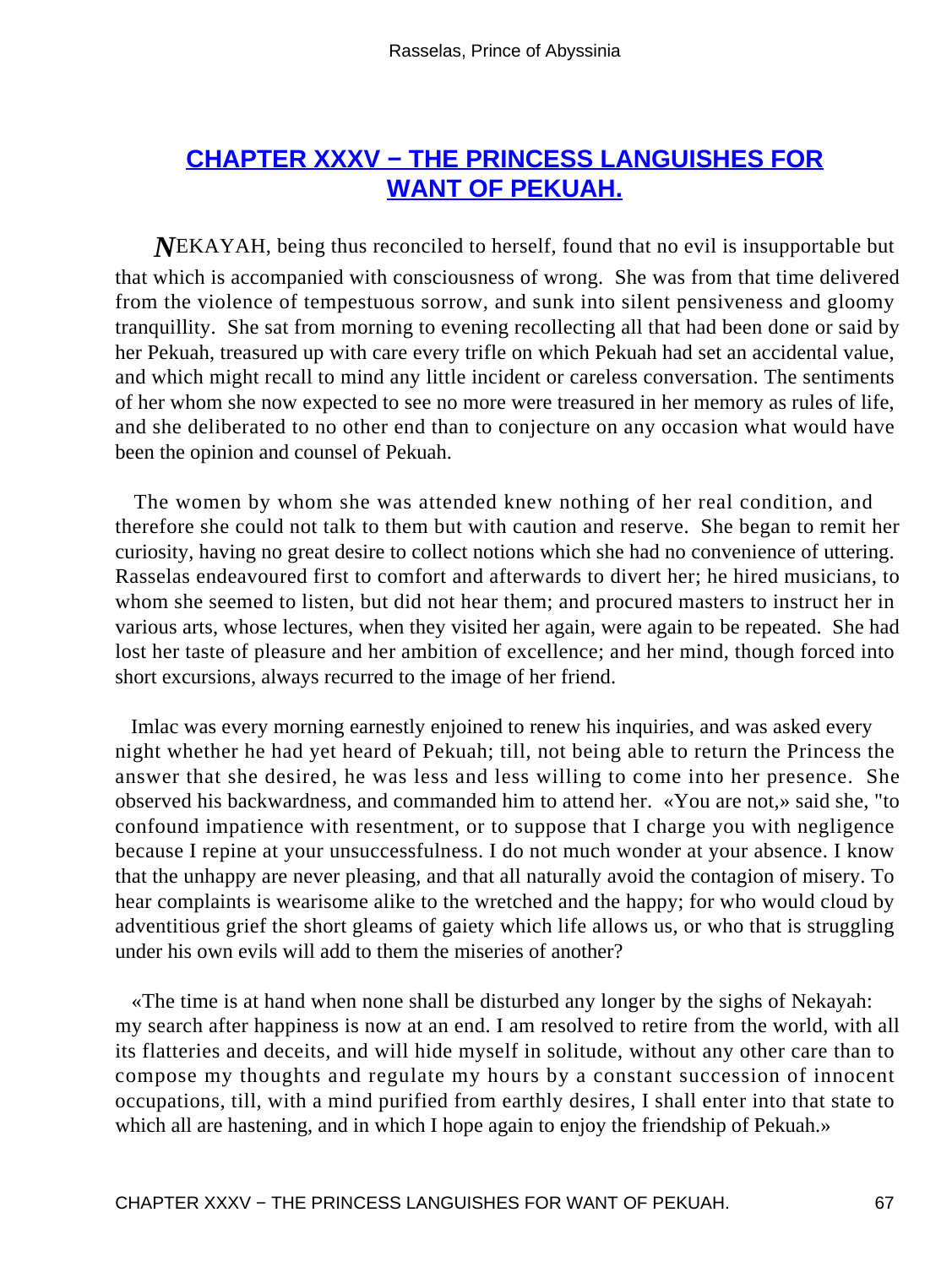«Do not entangle your mind,» said Imlac, «by irrevocable determinations, nor increase the burden of life by a voluntary accumulation of misery. The weariness of retirement will continue to increase when the loss of Pekuah is forgot. That you have been deprived of one pleasure is no very good reason for rejection of the rest.»

 «Since Pekuah was taken from me,» said the Princess, «I have no pleasure to reject or to retain. She that has no one to love or trust has little to hope. She wants the radical principle of happiness. We may perhaps allow that what satisfaction this world can afford must arise from the conjunction of wealth, knowledge, and goodness. Wealth is nothing but as it is bestowed, and knowledge nothing but as it is communicated. They must therefore be imparted to others, and to whom could I now delight to impart them? Goodness affords the only comfort which can be enjoyed without a partner, and goodness may be practised in retirement.»

 «How far solitude may admit goodness or advance it, I shall not,» replied Imlac, «dispute at present. Remember the confession of the pious hermit. You will wish to return into the world when the image of your companion has left your thoughts.»

 «That time,» said Nekayah, «will never come. The generous frankness, the modest obsequiousness, and the faithful secrecy of my dear Pekuah will always be more missed as I shall live longer to see vice and folly.»

 «The state of a mind oppressed with a sudden calamity,» said Imlac, «is like that of the fabulous inhabitants of the new−created earth, who, when the first night came upon them, supposed that day would never return. When the clouds of sorrow gather over us, we see nothing beyond them, nor can imagine how they will be dispelled; yet a new day succeeded to the night, and sorrow is never long without a dawn of ease. But they who restrain themselves from receiving comfort do as the savages would have done had they put out their eyes when it was dark. Our minds, like our bodies, are in continual flux; something is hourly lost, and something acquired. To lose much at once is inconvenient to either, but while the vital power remains uninjured, nature will find the means of reparation. Distance has the same effect on the mind as on the eye; and while we glide along the stream of time, whatever we leave behind us is always lessening, and that which we approach increasing in magnitude. Do not suffer life to stagnate: it will grow muddy for want of motion; commit yourself again to the current of the world; Pekuah will vanish by degrees; you will meet in your way some other favourite, or learn to diffuse yourself in general conversation.»

 «At least,» said the Prince, «do not despair before all remedies have been tried. The inquiry after the unfortunate lady is still continued, and shall be carried on with yet greater diligence, on condition that you will promise to wait a year for the event, without any unalterable resolution.»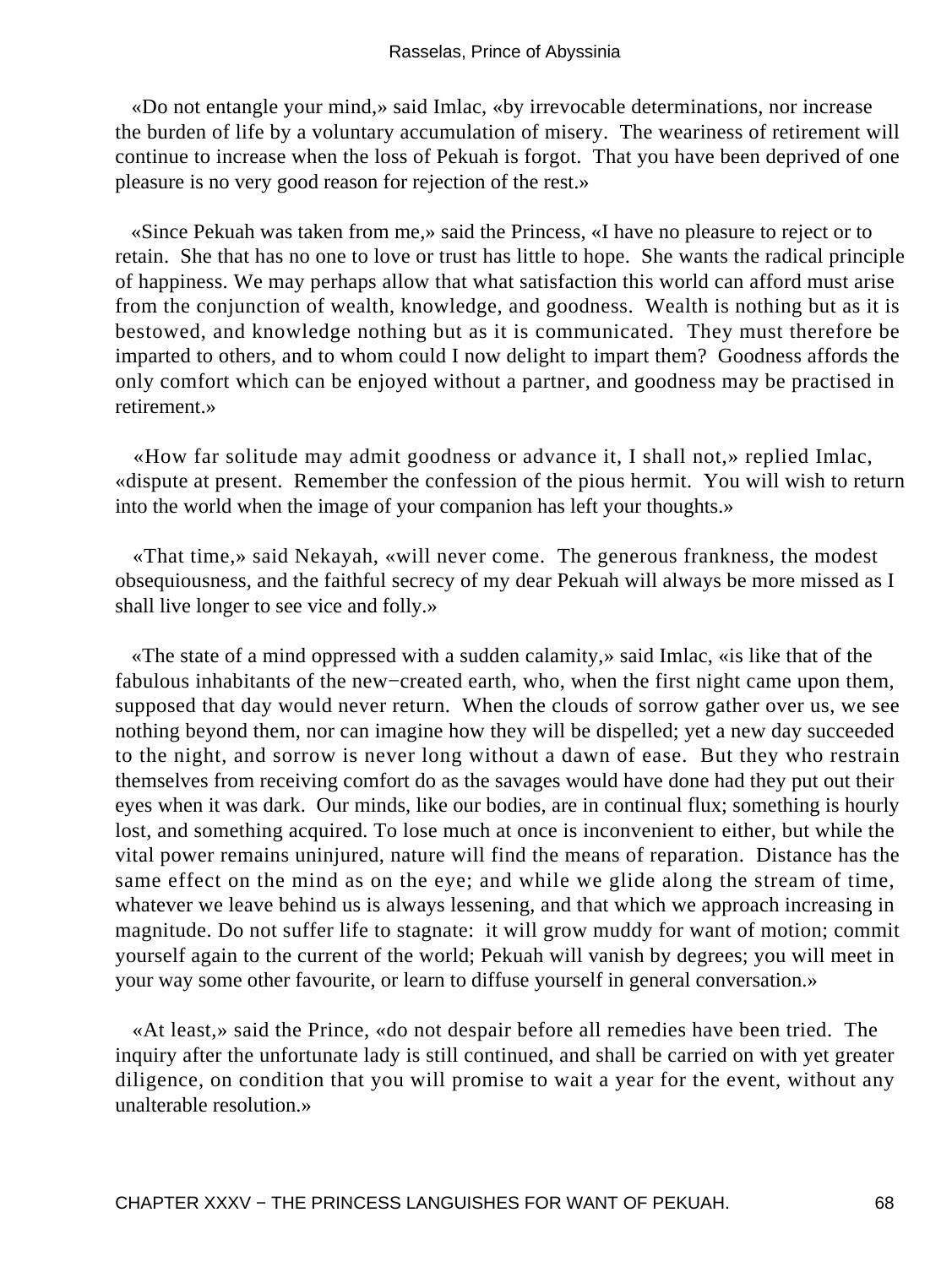Nekayah thought this a reasonable demand, and made the promise to her brother, who had been obliged by Imlac to require it. Imlac had, indeed, no great hope of regaining Pekuah; but he supposed that if he could secure the interval of a year, the Princess would be then in no danger of a cloister.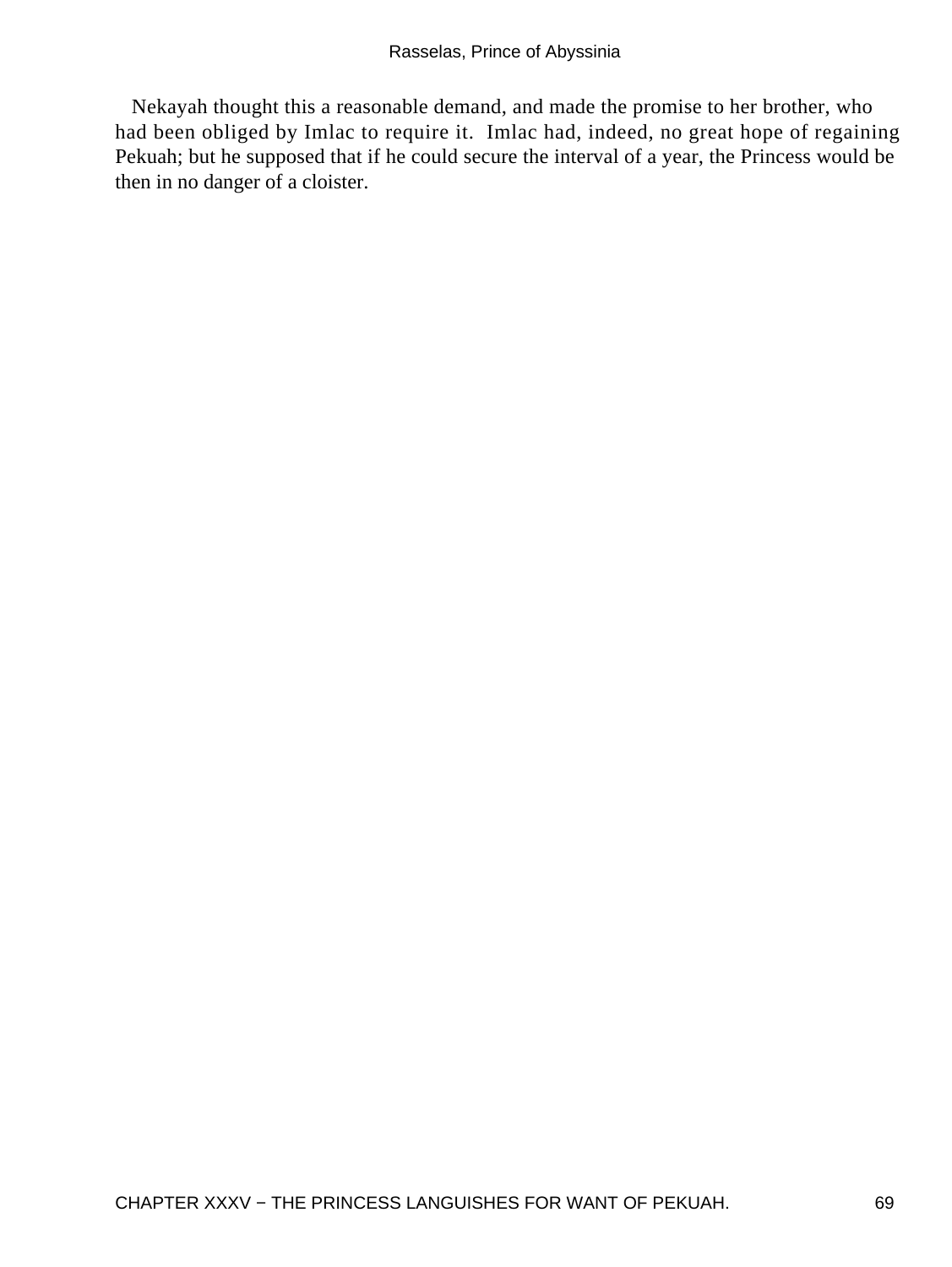## **[CHAPTER XXXVI − PEKUAH IS STILL REMEMBERED. THE](#page-101-0) [PROGRESS OF](#page-101-0)**

#### *S*ORROW.

**NEKAYAH,** seeing that nothing was omitted for the recovery of her favourite, and having by her promise set her intention of retirement at a distance, began imperceptibly to return to common cares and common pleasures. She rejoiced without her own consent at the suspension of her sorrows, and sometimes caught herself with indignation in the act of turning away her mind from the remembrance of her whom yet she resolved never to forget.

 She then appointed a certain hour of the day for meditation on the merits and fondness of Pekuah, and for some weeks retired constantly at the time fixed, and returned with her eyes swollen and her countenance clouded. By degrees she grew less scrupulous, and suffered any important and pressing avocation to delay the tribute of daily tears. She then yielded to less occasions, and sometimes forgot what she was indeed afraid to remember, and at last wholly released herself from the duty of periodical affliction.

 Her real love of Pekuah was not yet diminished. A thousand occurrences brought her back to memory, and a thousand wants, which nothing but the confidence of friendship can supply, made her frequently regretted. She therefore solicited Imlac never to desist from inquiry, and to leave no art of intelligence untried, that at least she might have the comfort of knowing that she did not suffer by negligence or sluggishness. «Yet what,» said she, «is to be expected from our pursuit of happiness, when we find the state of life to be such that happiness itself is the cause of misery? Why should we endeavour to attain that of which the possession cannot be secured? I shall henceforward fear to yield my heart to excellence, however bright, or to fondness, however tender, lest I should lose again what I have lost in Pekuah.»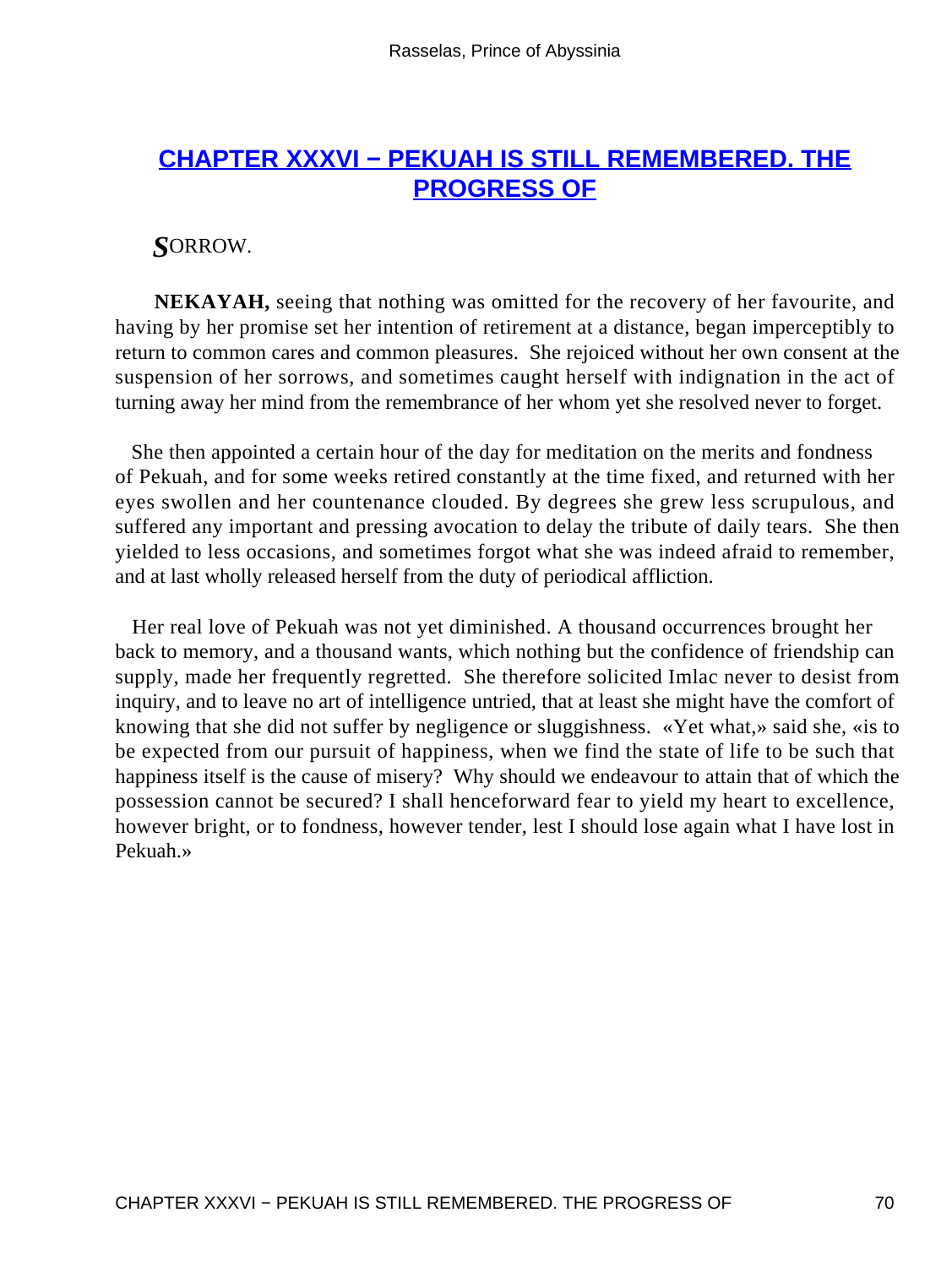#### **[CHAPTER XXXVII − THE PRINCESS HEARS NEWS OF PEKUAH.](#page-101-0)**

*I*N seven mouths one of the messengers who had been sent away upon the day when the promise was drawn from the Princess, returned, after many unsuccessful rambles, from the borders of Nubia, with an account that Pekuah was in the hands of an Arab chief, who possessed a castle or fortress on the extremity of Egypt. The Arab, whose revenue was plunder, was willing to restore her, with her two attendants, for two hundred ounces of gold.

 The price was no subject of debate. The Princess was in ecstasies when she heard that her favourite was alive, and might so cheaply be ransomed. She could not think of delaying for a moment Pekuah's happiness or her own, but entreated her brother to send back the messenger with the sum required. Imlac, being consulted, was not very confident of the veracity of the relater, and was still more doubtful of the Arab's faith, who might, if he were too liberally trusted, detain at once the money and the captives. He thought it dangerous to put themselves in the power of the Arab by going into his district; and could not expect that the rover would so much expose himself as to come into the lower country, where he might be seized by the forces of the Bassa.

 It is difficult to negotiate where neither will trust. But Imlac, after some deliberation, directed the messenger to propose that Pekuah should be conducted by ten horsemen to the monastery of St. Anthony, which is situated in the deserts of Upper Egypt, where she should be met by the same number, and her ransom should be paid.

 That no time might be lost, as they expected that the proposal would not be refused, they immediately began their journey to the monastery; and when they arrived, Imlac went forward with the former messenger to the Arab's fortress. Rasselas was desirous to go with them; but neither his sister nor Imlac would consent. The Arab, according to the custom of his nation, observed the laws of hospitality with great exactness to those who put themselves into his power, and in a few days brought Pekuah, with her maids, by easy journeys, to the place appointed, where, receiving the stipulated price, he restored her, with great respect, to liberty and her friends, and undertook to conduct them back towards Cairo beyond all danger of robbery or violence.

 The Princess and her favourite embraced each other with transport too violent to be expressed, and went out together to pour the tears of tenderness in secret, and exchange professions of kindness and gratitude. After a few hours they returned into the refectory of the convent, where, in the presence of the prior and his brethren, the Prince required of Pekuah the history of her adventures.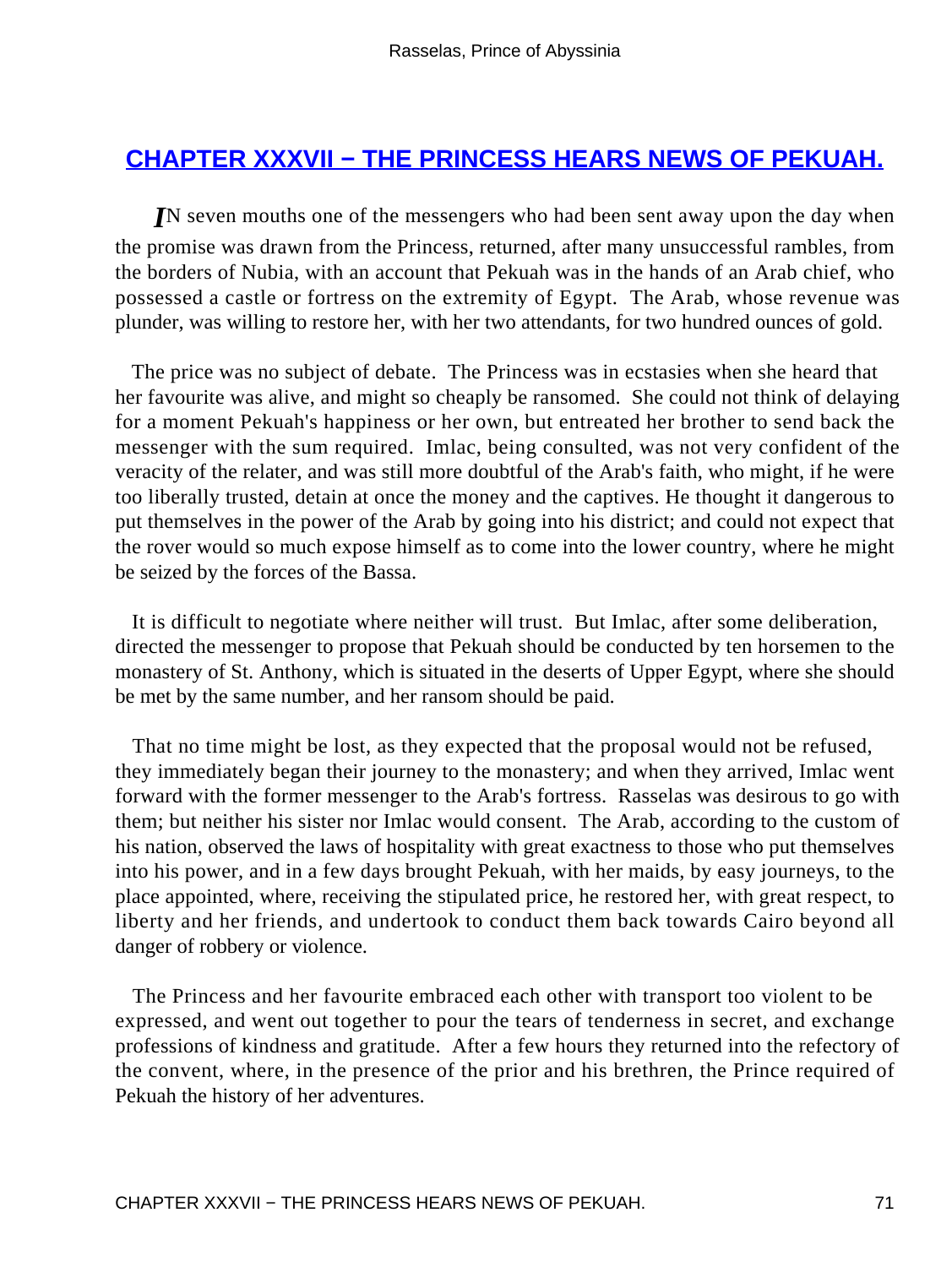### <span id="page-72-0"></span>**CHAPTER XXXVIII – THE ADVENTURES OF THE LADY PEKUAH.**

*«A*T what time and in what manner I was forced away,» said Pekuah, "your servants have told you. The suddenness of the event struck me with surprise, and I was at first rather stupefied than agitated with any passion of either fear or sorrow. My confusion was increased by the speed and tumult of our flight, while we were followed by the Turks, who, as it seemed, soon despaired to overtake us, or were afraid of those whom they made a show of menacing.

 "When the Arabs saw themselves out of danger, they slackened their course; and as I was less harassed by external violence, I began to feel more uneasiness in my mind. After some time we stopped near a spring shaded with trees, in a pleasant meadow, where we were set upon the ground, and offered such refreshments as our masters were partaking. I was suffered to sit with my maids apart from the rest, and none attempted to comfort or insult us. Here I first began to feel the full weight of my misery. The girls sat weeping in silence, and from time to time looked on me for succour. I knew not to what condition we were doomed, nor could conjecture where would be the place of our captivity, or whence to draw any hope of deliverance. I was in the hands of robbers and savages, and had no reason to suppose that their pity was more than their justice, or that they would forbear the gratification of any ardour of desire or caprice of cruelty. I, however, kissed my maids, and endeavoured to pacify them by remarking that we were yet treated with decency, and that since we were now carried beyond pursuit, there was no danger of violence to our lives.

 "When we were to be set again on horseback, my maids clung round me, and refused to be parted; but I commanded them not to irritate those who had us in their power. We travelled the remaining part of the day through an unfrequented and pathless country, and came by moonlight to the side of a hill, where the rest of the troop was stationed. Their tents were pitched and their fires kindled, and our chief was welcomed as a man much beloved by his dependents.

 "We were received into a large tent, where we found women who had attended their husbands in the expedition. They set before us the supper which they had provided, and I ate it rather to encourage my maids than to comply with any appetite of my own. When the meat was taken away, they spread the carpets for repose. I was weary, and hoped to find in sleep that remission of distress which nature seldom denies. Ordering myself, therefore, to be undressed, I observed that the women looked very earnestly upon me, not expecting, I suppose, to see me so submissively attended. When my upper vest was taken off, they were apparently struck with the splendour of my clothes, and one of them timorously laid her hand upon the embroidery. She then went out, and in a short time came back with another woman, who seemed to be of higher rank and greater authority. She did, at her entrance, the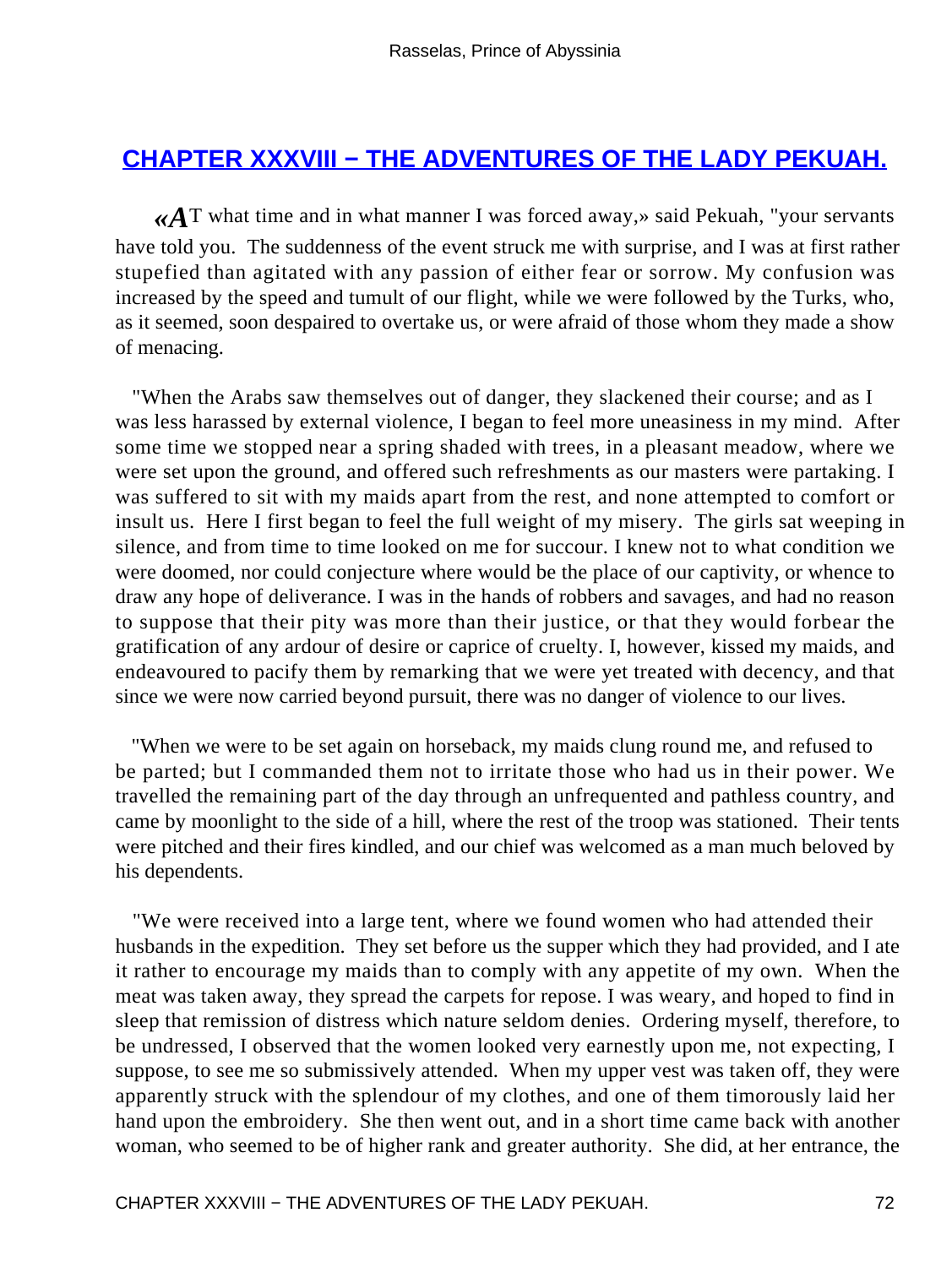usual act of reverence, and, taking me by the hand placed me in a smaller tent, spread with finer carpets, where I spent the night quietly with my maids.

 "In the morning, as I was sitting on the grass, the chief of the troop came towards me. I rose up to receive him, and he bowed with great respect. 'Illustrious lady,' said he, 'my fortune is better than I had presumed to hope: I am told by my women that I have a princess in my camp.' 'Sir,' answered I, 'your women have deceived themselves and you; I am not a princess, but an unhappy stranger who intended soon to have left this country, in which I am now to be imprisoned for ever.' 'Whoever or whencesoever you are,' returned the Arab, 'your dress and that of your servants show your rank to be high and your wealth to be great. Why should you, who can so easily procure your ransom, think yourself in danger of perpetual captivity? The purpose of my incursions is to increase my riches, or, more property, to gather tribute. The sons of Ishmael are the natural and hereditary lords of this part of the continent, which is usurped by late invaders and low−born tyrants, from whom we are compelled to take by the sword what is denied to justice. The violence of war admits no distinction: the lance that is lifted at guilt and power will sometimes fall on innocence and gentleness.'

"'How little,' said I, 'did I expect that yesterday it should have fallen upon me!'

 "'Misfortunes,' answered the Arab, 'should always be expected. If the eye of hostility could learn reverence or pity, excellence like yours had been exempt from injury. But the angels of affliction spread their toils alike for the virtuous and the wicked, for the mighty and the mean. Do not be disconsolate; I am not one of the lawless and cruel rovers of the desert; I know the rules of civil life; I will fix your ransom, give a passport to your messenger, and perform my stipulation with nice punctuality.'

 "You will easily believe that I was pleased with his courtesy, and finding that his predominant passion was desire for money, I began now to think my danger less, for I knew that no sum would be thought too great for the release of Pekuah. I told him that he should have no reason to charge me with ingratitude if I was used with kindness, and that any ransom which could be expected for a maid of common rank would be paid, but that he must not persist to rate me as a princess. He said he would consider what he should demand, and then, smiling, bowed and retired.

 "Soon after the women came about me, each contending to be more officious than the other, and my maids themselves were served with reverence. We travelled onward by short journeys. On the fourth day the chief told me that my ransom must be two hundred ounces of gold, which I not only promised him, but told him that I would add fifty more if I and my maids were honourably treated.

 "I never knew the power of gold before. From that time I was the leader of the troop. The march of every day was longer or shorter as I commanded, and the tents were pitched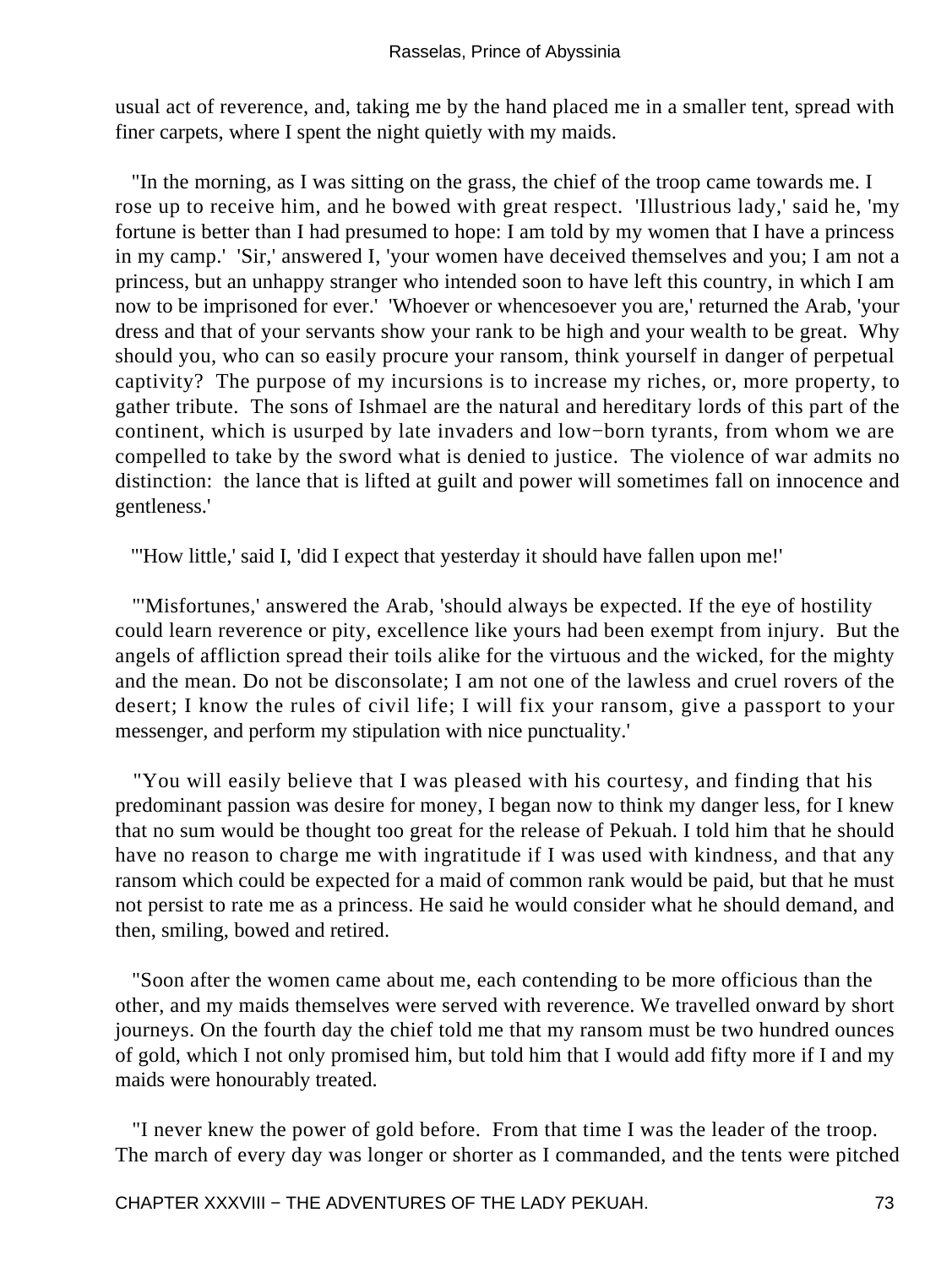where I chose to rest. We now had camels and other conveniences for travel; my own women were always at my side, and I amused myself with observing the manners of the vagrant nations, and with viewing remains of ancient edifices, with which these deserted countries appear to have been in some distant age lavishly embellished.

 «The chief of the band was a man far from illiterate: he was able to travel by the stars or the compass, and had marked in his erratic expeditions such places as are most worthy the notice of a passenger. He observed to me that buildings are always best preserved in places little frequented and difficult of access; for when once a country declines from its primitive splendour, the more inhabitants are left, the quicker ruin will be made. Walls supply stones more easily than quarries; and palaces and temples will be demolished to make stables of granite and cottages of porphyry.'»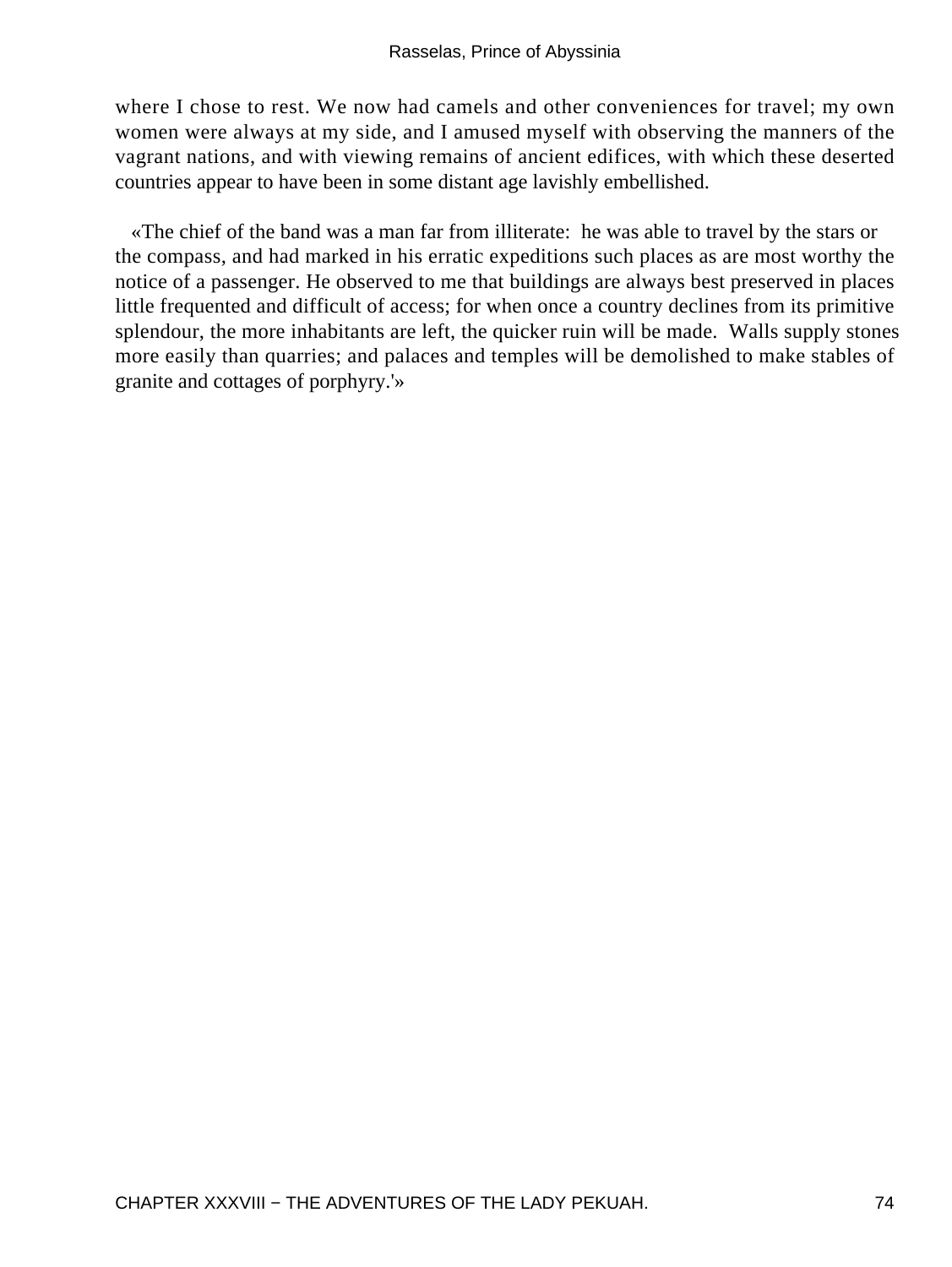## **[CHAPTER XXXIX − THE ADVENTURES OF](#page-102-0) [PEKUAH \(CONTINUED\).](#page-102-0)**

<span id="page-75-0"></span>*"W*E wandered about in this manner for some weeks, either, as our chief pretended, for my gratification, or, as I rather suspected, for some convenience of his own. I endeavoured to appear contented where sullenness and resentment would have been of no use, and that endeavour conduced much to the calmness of my mind; but my heart was always with Nekayah, and the troubles of the night much overbalanced the amusements of the day. My women, who threw all their cares upon their mistress, set their minds at ease from the time when they saw me treated with respect, and gave themselves up to the incidental alleviations of our fatigue without solicitude or sorrow. I was pleased with their pleasure, and animated with their confidence. My condition had lost much of its terror, since I found that the Arab ranged the country merely to get riches. Avarice is a uniform and tractable vice: other intellectual distempers are different in different constitutions of mind; that which soothes the pride of one will offend the pride of another; but to the favour of the covetous there is a ready way − bring money, and nothing is denied.

 "At last we came to the dwelling of our chief; a strong and spacious house, built with stone in an island of the Nile, which lies, as I was told, under the tropic. 'Lady,' said the Arab, 'you shall rest after your journey a few weeks in this place, where you are to consider yourself as Sovereign. My occupation is war: I have therefore chosen this obscure residence, from which I can issue unexpected, and to which I can retire unpursued. You may now repose in security: here are few pleasures, but here is no danger.' He then led me into the inner apartments, and seating me on the richest couch, bowed to the ground.

 "His women, who considered me as a rival, looked on me with malignity; but being soon informed that I was a great lady detained only for my ransom, they began to vie with each other in obsequiousness and reverence.

 "Being again comforted with new assurances of speedy liberty, I was for some days diverted from impatience by the novelty of the place. The turrets overlooked the country to a great distance, and afforded a view of many windings of the stream. In the day I wandered from one place to another, as the course of the sun varied the splendour of the prospect, and saw many things which I had never seen before. The crocodiles and river−horses are common in this unpeopled region; and I often looked upon them with terror, though I knew they could not hurt me. For some time I expected to see mermaids and tritons, which, as Imlac has told me, the European travellers have stationed in the Nile; but no such beings ever appeared, and the Arab, when I inquired after them, laughed at my credulity.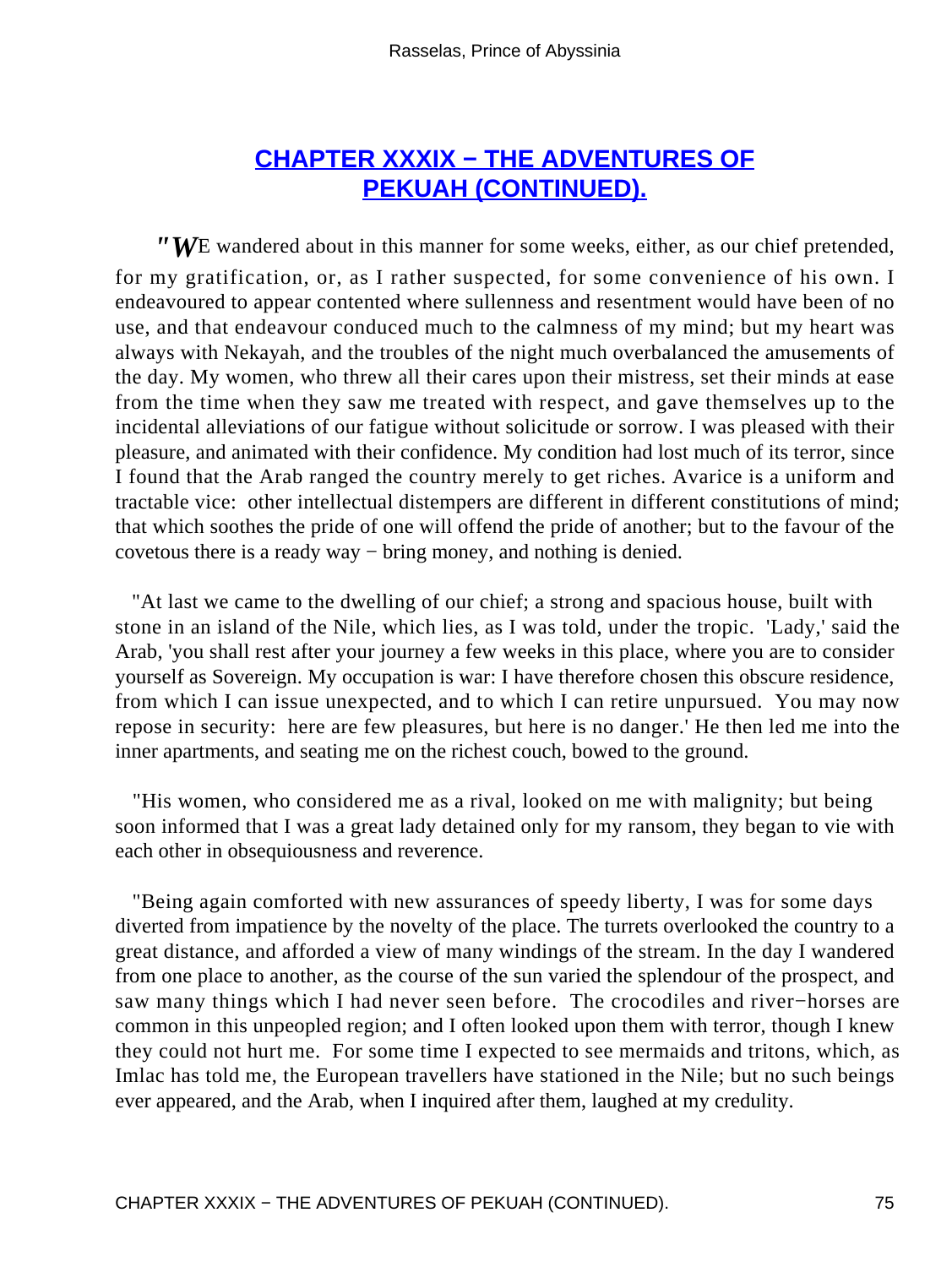«At night the Arab always attended me to a tower set apart for celestial observations, where he endeavoured to teach me the names and courses of the stars. I had no great inclination to this study; but an appearance of attention was necessary to please my instructor, who valued himself for his skill, and in a little while I found some employment requisite to beguile the tediousness of time, which was to be passed always amidst the same objects. I was weary of looking in the morning on things from which I had turned away weary in the evening: I therefore was at last willing to observe the stars rather than do nothing, but could not always compose my thoughts, and was very often thinking on Nekayah when others imagined me contemplating the sky. Soon after, the Arab went upon another expedition, and then my only pleasure was to talk with my maids about the accident by which we were carried away, and the happiness we should all enjoy at the end of our captivity.»

 «There were women in your Arab's fortress,» said the Princess; «why did you not make them your companions, enjoy their conversation, and partake their diversions? In a place where they found business or amusement, why should you alone sit corroded with idle melancholy? or why could not you bear for a few months that condition to which they were condemned for life?»

 «The diversions of the women,» answered Pekuah, "were only childish play, by which the mind accustomed to stronger operations could not be kept busy. I could do all which they delighted in doing by powers merely sensitive, while my intellectual faculties were flown to Cairo. They ran from room to room, as a bird hops from wire to wire in his cage. They danced for the sake of motion, as lambs frisk in a meadow. One sometimes pretended to be hurt that the rest might be alarmed, or hid herself that another might seek her. Part of their time passed in watching the progress of light bodies that floated on the river, and part in marking the various forms into which clouds broke in the sky.

 "Their business was only needlework, in which I and my maids sometimes helped them; but you know that the mind will easily straggle from the fingers, nor will you suspect that captivity and absence from Nekayah could receive solace from silken flowers.

 «Nor was much satisfaction to be hoped from their conversation: for of what could they be expected to talk? They had seen nothing, for they had lived from early youth in that narrow spot: of what they had not seen they could have no knowledge, for they could not read. They had no idea but of the few things that were within their view, and had hardly names for anything but their clothes and their food. As I bore a superior character, I was often called to terminate their quarrels, which I decided as equitably as I could. If it could have amused me to hear the complaints of each against the rest, I might have been often detained by long stories; but the motives of their animosity were so small that I could not listen without interrupting the tale.»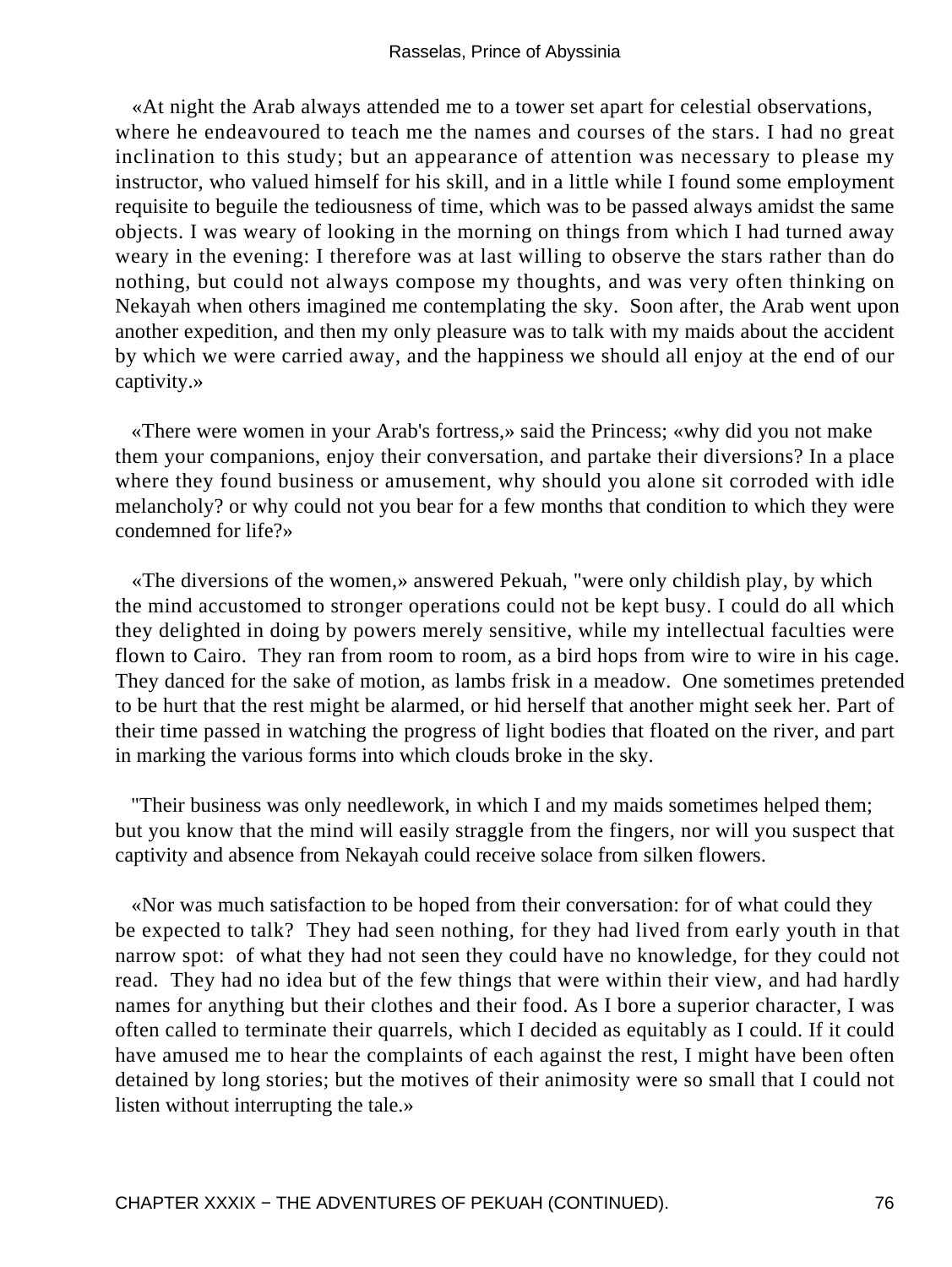«How,» said Rasselas, «can the Arab, whom you represented as a man of more than common accomplishments, take any pleasure in his seraglio, when it is filled only with women like these? Are they exquisitely beautiful?»

 «They do not,» said Pekuah, «want that unaffecting and ignoble beauty which may subsist without sprightliness or sublimity, without energy of thought or dignity of virtue. But to a man like the Arab such beauty was only a flower casually plucked and carelessly thrown away. Whatever pleasures he might find among them, they were not those of friendship or society. When they were playing about him he looked on them with inattentive superiority; when they vied for his regard he sometimes turned away disgusted. As they had no knowledge, their talk could take nothing from the tediousness of life; as they had no choice, their fondness, or appearance of fondness, excited in him neither pride nor gratitude. He was not exalted in his own esteem by the smiles of a woman who saw no other man, nor was much obliged by that regard of which he could never know the sincerity, and which he might often perceive to be exerted not so much to delight him as to pain a rival. That which he gave, and they received, as love, was only a careless distribution of superfluous time, such love as man can bestow upon that which he despises, such as has neither hope nor fear, neither joy nor sorrow.»

 «You have reason, lady, to think yourself happy,» said Imlac, «that you have been thus easily dismissed. How could a mind, hungry for knowledge, be willing, in an intellectual famine, to lose such a banquet as Pekuah's conversation?»

 «I am inclined to believe,» answered Pekuah, "that he was for some time in suspense; for, notwithstanding his promise, whenever I proposed to despatch a messenger to Cairo he found some excuse for delay. While I was detained in his house he made many incursions into the neighbouring countries, and perhaps he would have refused to discharge me had his plunder been equal to his wishes. He returned always courteous, related his adventures, delighted to hear my observations, and endeavoured to advance my acquaintance with the stars. When I importuned him to send away my letters, he soothed me with professions of honour and sincerity; and when I could be no longer decently denied, put his troop again in motion, and left me to govern in his absence. I was much afflicted by this studied procrastination, and was sometimes afraid that I should be forgotten; that you would leave Cairo, and I must end my days in an island of the Nile.

 "I grew at last hopeless and dejected, and cared so little to entertain him, that he for a while more frequently talked with my maids. That he should fall in love with them or with me, might have been equally fatal, and I was not much pleased with the growing friendship. My anxiety was not long, for, as I recovered some degree of cheerfulness, he returned to me, and I could not forbear to despise my former uneasiness.

 «He still delayed to send for my ransom, and would perhaps never have determined had not your agent found his way to him. The gold, which he would not fetch, he could not reject

CHAPTER XXXIX – THE ADVENTURES OF PEKUAH (CONTINUED). 77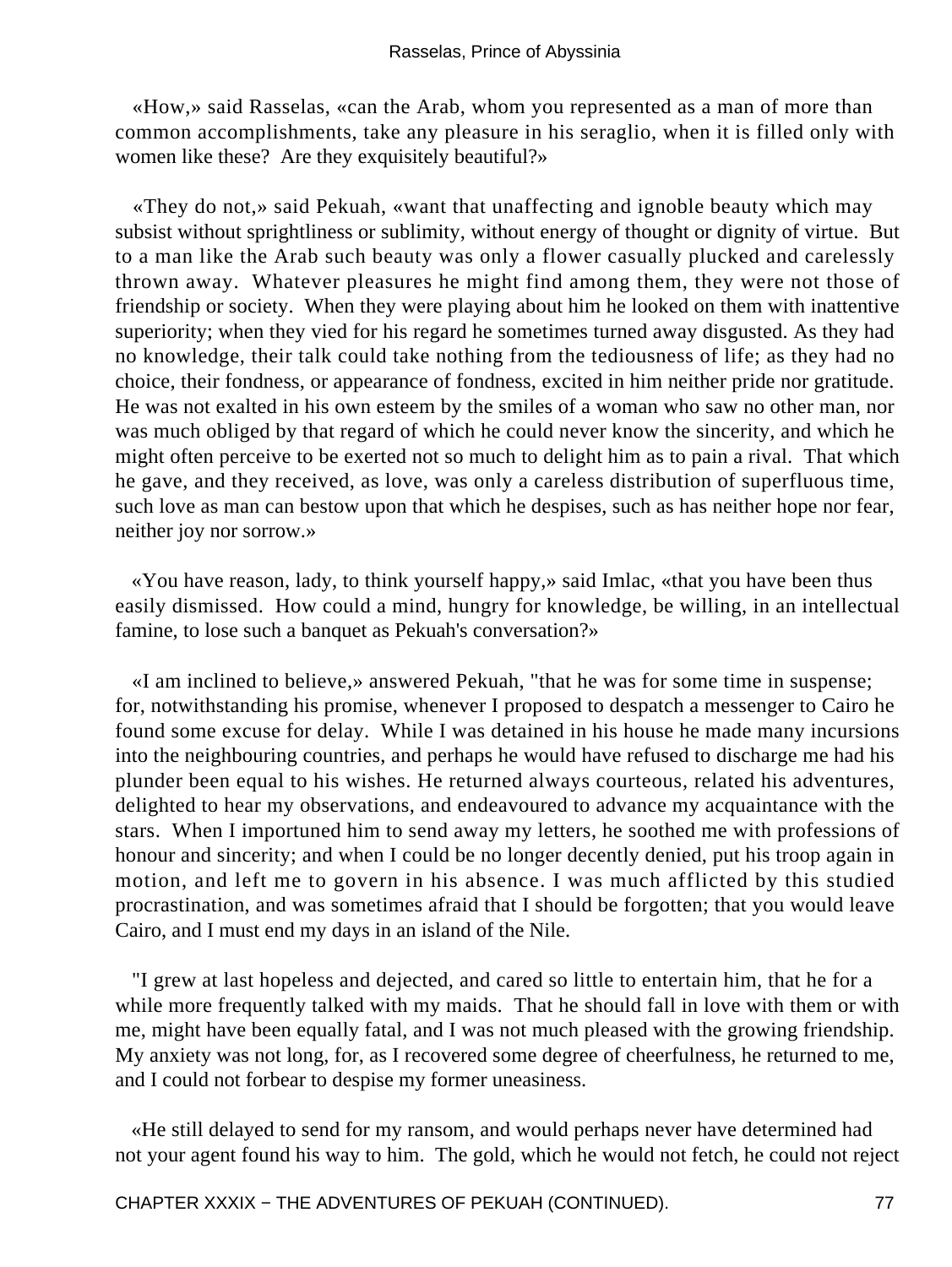when it was offered. He hastened to prepare for our journey hither, like a man delivered from the pain of an intestine conflict. I took leave of my companions in the house, who dismissed me with cold indifference.»

 Nekayah having heard her favourite's relation, rose and embraced her, and Rasselas gave her a hundred ounces of gold, which she presented to the Arab for the fifty that were promised.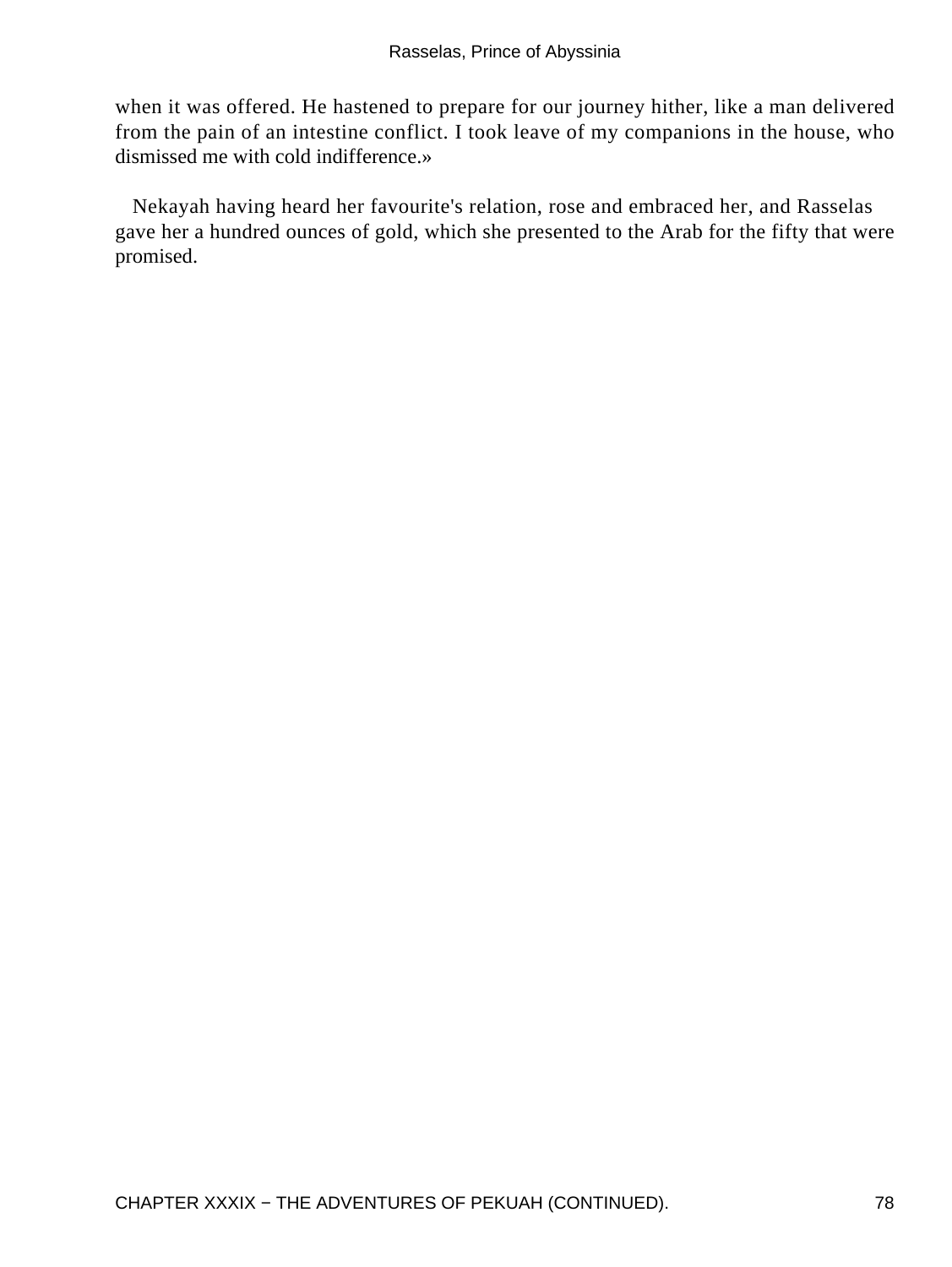## <span id="page-79-0"></span>**[CHAPTER XL − THE HISTORY OF A MAN OF LEARNING.](#page-102-0)**

**THEY** returned to Cairo, and were so well pleased at finding themselves together that none of them went much abroad. The Prince began to love learning, and one day declared to Imlac that he intended to devote himself to science and pass the rest of his days in literary solitude.

 «Before you make your final choice,» answered Imlac, "you ought to examine its hazards, and converse with some of those who are grown old in the company of themselves. I have just left the observatory of one of the most learned astronomers in the world, who has spent forty years in unwearied attention to the motion and appearances of the celestial bodies, and has drawn out his soul in endless calculations. He admits a few friends once a month to hear his deductions and enjoy his discoveries. I was introduced as a man of knowledge worthy of his notice. Men of various ideas and fluent conversation are commonly welcome to those whose thoughts have been long fixed upon a single point, and who find the images of other things stealing away. I delighted him with my remarks. He smiled at the narrative of my travels, and was glad to forget the constellations and descend for a moment into the lower world.

 "On the next day of vacation I renewed my visit, and was so fortunate as to please him again. He relaxed from that time the severity of his rule, and permitted me to enter at my own choice. I found him always busy, and always glad to be relieved. As each knew much which the other was desirous of learning, we exchanged our notions with great delight. I perceived that I had every day more of his confidence, and always found new cause of admiration in the profundity of his mind. His comprehension is vast, his memory capacious and retentive, his discourse is methodical, and his expression clear.

 «His integrity and benevolence are equal to his learning. His deepest researches and most favourite studies are willingly interrupted for any opportunity of doing good by his counsel or his riches. To his closest retreat, at his most busy moments, all are admitted that want his assistance; 'For though I exclude idleness and pleasure, I will never,' says he, 'bar my doors against charity. To man is permitted the contemplation of the skies, but the practice of virtue is commanded.'»

«Surely,» said the Princess, «this man is happy.»

 «I visited him,» said Imlac, "with more and more frequency, and was every time more enamoured of his conversation; he was sublime without haughtiness, courteous without formality, and communicative without ostentation. I was at first, great Princess, of your opinion, thought him the happiest of mankind, and often congratulated him on the blessing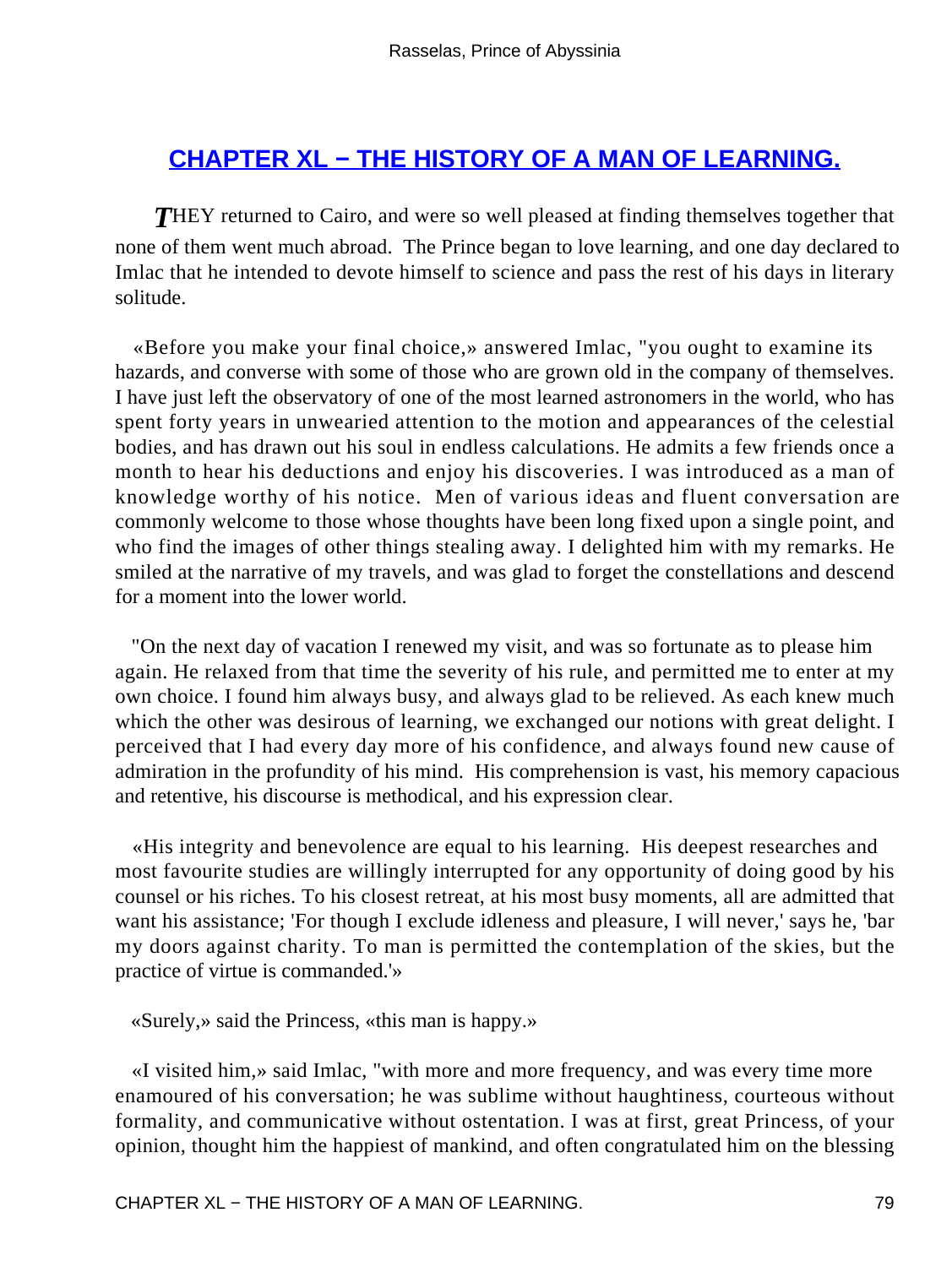that he enjoyed. He seemed to hear nothing with indifference but the praises of his condition, to which he always returned a general answer, and diverted the conversation to some other topic.

 «Amidst this willingness to be pleased and labour to please, I had quickly reason to imagine that some painful sentiment pressed upon his mind. He often looked up earnestly towards the sun, and let his voice fall in the midst of his discourse. He would sometimes, when we were alone, gaze upon me in silence with the air of a man who longed to speak what he was yet resolved to suppress. He would often send for me with vehement injunction of haste, though when I came to him he had nothing extraordinary to say; and sometimes, when I was leaving him, would call me back, pause a few moments, and then dismiss me.»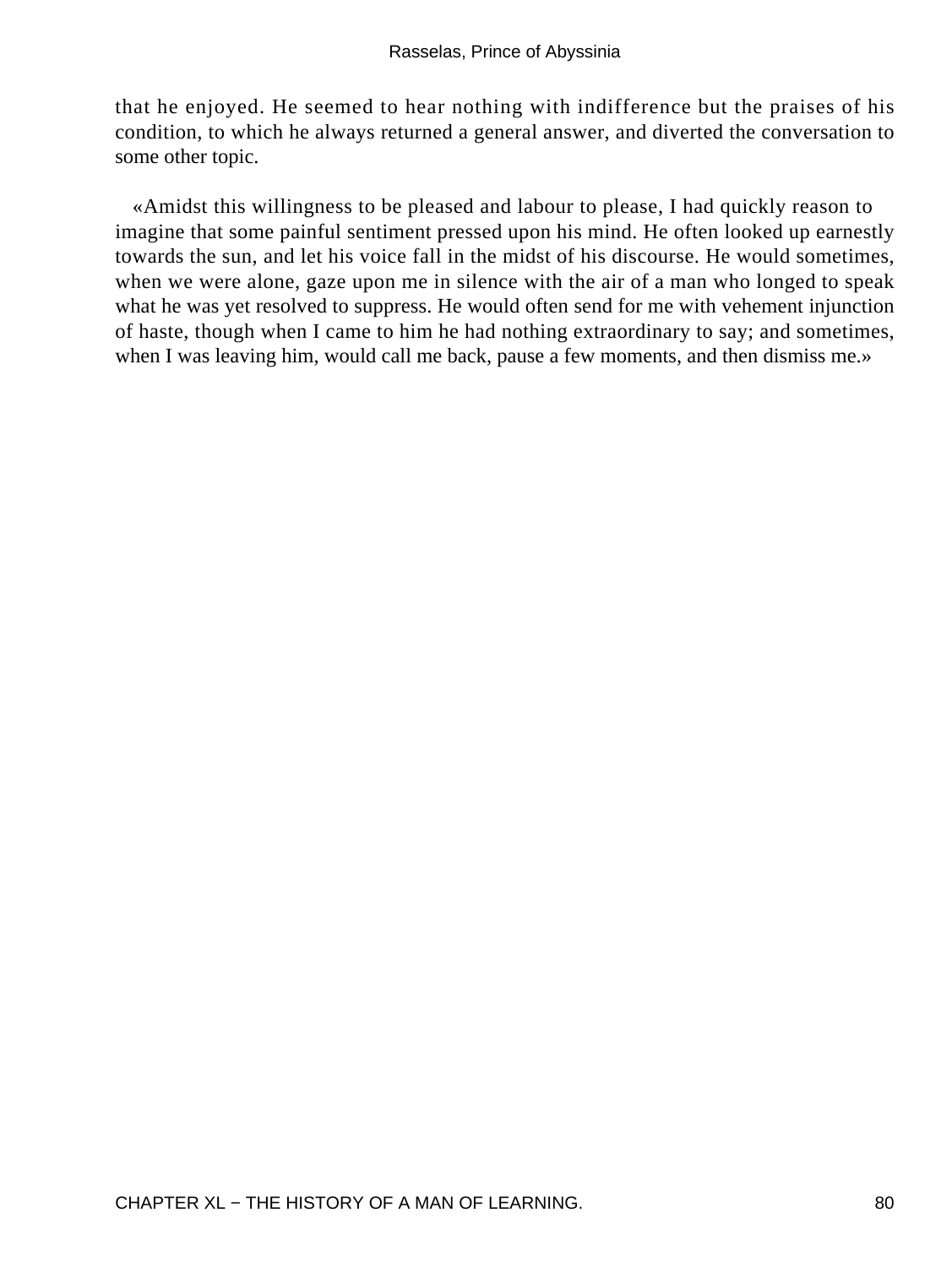## <span id="page-81-0"></span>**[CHAPTER XLI − THE ASTRONOMER DISCOVERS THE](#page-102-0) [CAUSE OF HIS UNEASINESS.](#page-102-0)**

*"A*T last the time came when the secret burst his reserve. We were sitting together last night in the turret of his house watching the immersion of a satellite of Jupiter. A sudden tempest clouded the sky and disappointed our observation. We sat awhile silent in the dark, and then he addressed himself to me in these words: 'Imlac, I have long considered thy friendship as the greatest blessing of my life. Integrity without knowledge is weak and useless, and knowledge without integrity is dangerous and dreadful. I have found in thee all the qualities requisite for trust − benevolence, experience, and fortitude. I have long discharged an office which I must soon quit at the call of Nature, and shall rejoice in the hour of imbecility and pain to devolve it upon thee.'

 "I thought myself honoured by this testimony, and protested that whatever could conduce to his happiness would add likewise to mine.

 «'Hear, Imlac, what thou wilt not without difficulty credit. I have possessed for five years the regulation of the weather and the distribution of the seasons. The sun has listened to my dictates, and passed from tropic to tropic by my direction; the clouds at my call have poured their waters, and the Nile has overflowed at my command. I have restrained the rage of the dog−star, and mitigated the fervours of the crab. The winds alone, of all the elemental powers, have hitherto refused my authority, and multitudes have perished by equinoctial tempests which I found myself unable to prohibit or restrain. I have administered this great office with exact justice, and made to the different nations of the earth an impartial dividend of rain and sunshine. What must have been the misery of half the globe if I had limited the clouds to particular regions, or confined the sun to either side of the equator?'»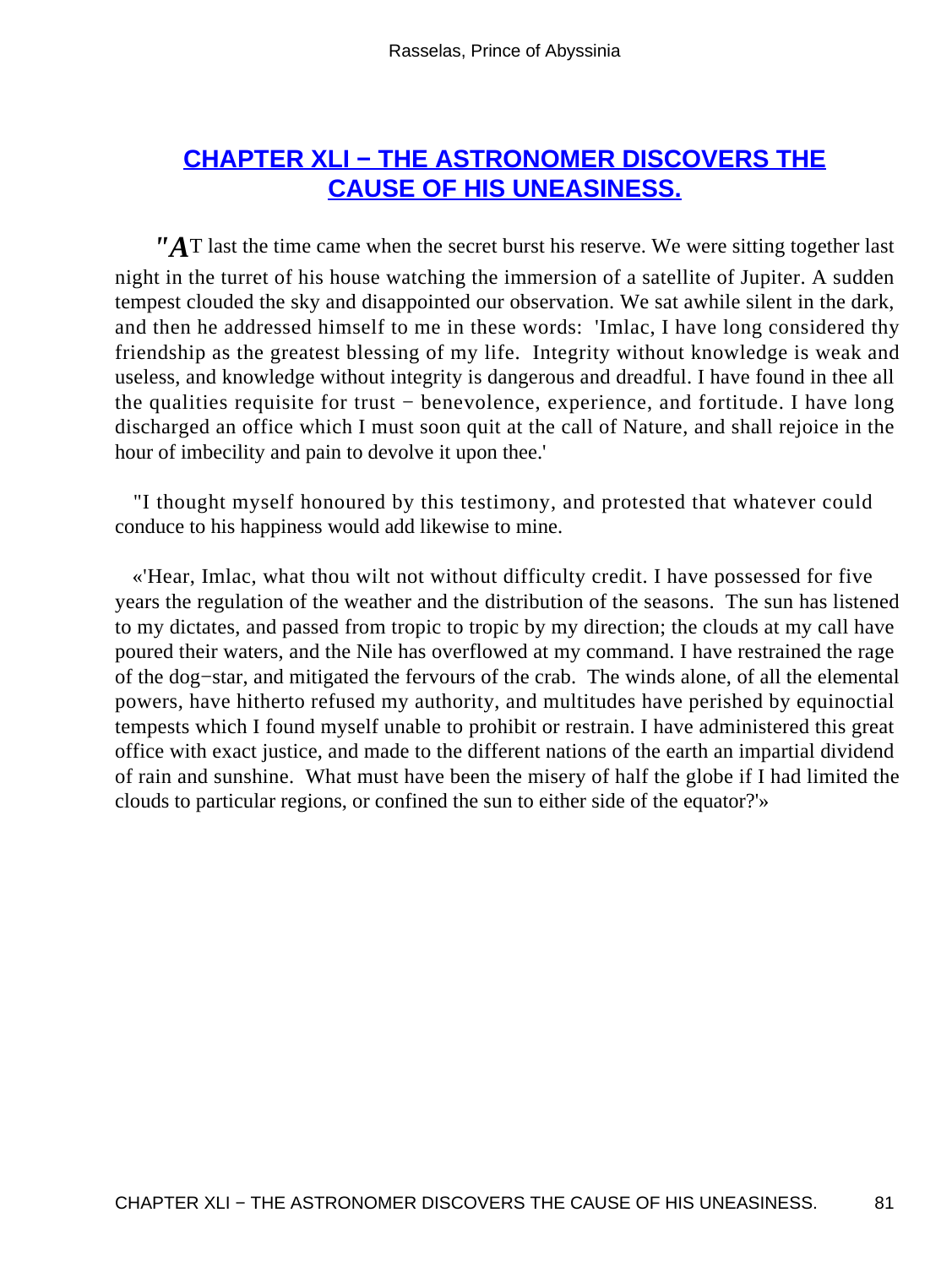### **[CHAPTER XLII − THE OPINION OF THE](#page-102-0) [ASTRONOMER IS EXPLAINED AND](#page-102-0)**

#### <span id="page-82-0"></span>*J*USTIFIED.

 "I **SUPPOSE** he discovered in me, through the obscurity of the room, some tokens of amazement and doubt, for after a short pause he proceeded thus:−

 "'Not to be easily credited will neither surprise nor offend me, for I am probably the first of human beings to whom this trust has been imparted. Nor do I know whether to deem this distinction a reward or punishment. Since I have possessed it I have been far less happy than before, and nothing but the consciousness of good intention could have enabled me to support the weariness of unremitted vigilance.'

"'How long, sir,' said I, 'has this great office been in your hands?'

 "'About ten years ago,' said he, 'my daily observations of the changes of the sky led me to consider whether, if I had the power of the seasons, I could confer greater plenty upon the inhabitants of the earth. This contemplation fastened on my mind, and I sat days and nights in imaginary dominion, pouring upon this country and that the showers of fertility, and seconding every fall of rain with a due proportion of sunshine. I had yet only the will to do good, and did not imagine that I should ever have the power.

 "'One day as I was looking on the fields withering with heat, I felt in my mind a sudden wish that I could send rain on the southern mountains, and raise the Nile to an inundation. In the hurry of my imagination I commanded rain to fall; and by comparing the time of my command with that of the inundation, I found that the clouds had listened to my lips.'

 "'Might not some other cause,' said I, 'produce this concurrence? The Nile does not always rise on the same day.'

 "'Do not believe,' said he, with impatience, 'that such objections could escape me. I reasoned long against my own conviction, and laboured against truth with the utmost obstinacy. I sometimes suspected myself of madness, and should not have dared to impart this secret but to a man like you, capable of distinguishing the wonderful from the impossible, and the incredible from the false.'

 "'Why, sir,' said I, 'do you call that incredible which you know, or think you know, to be true?'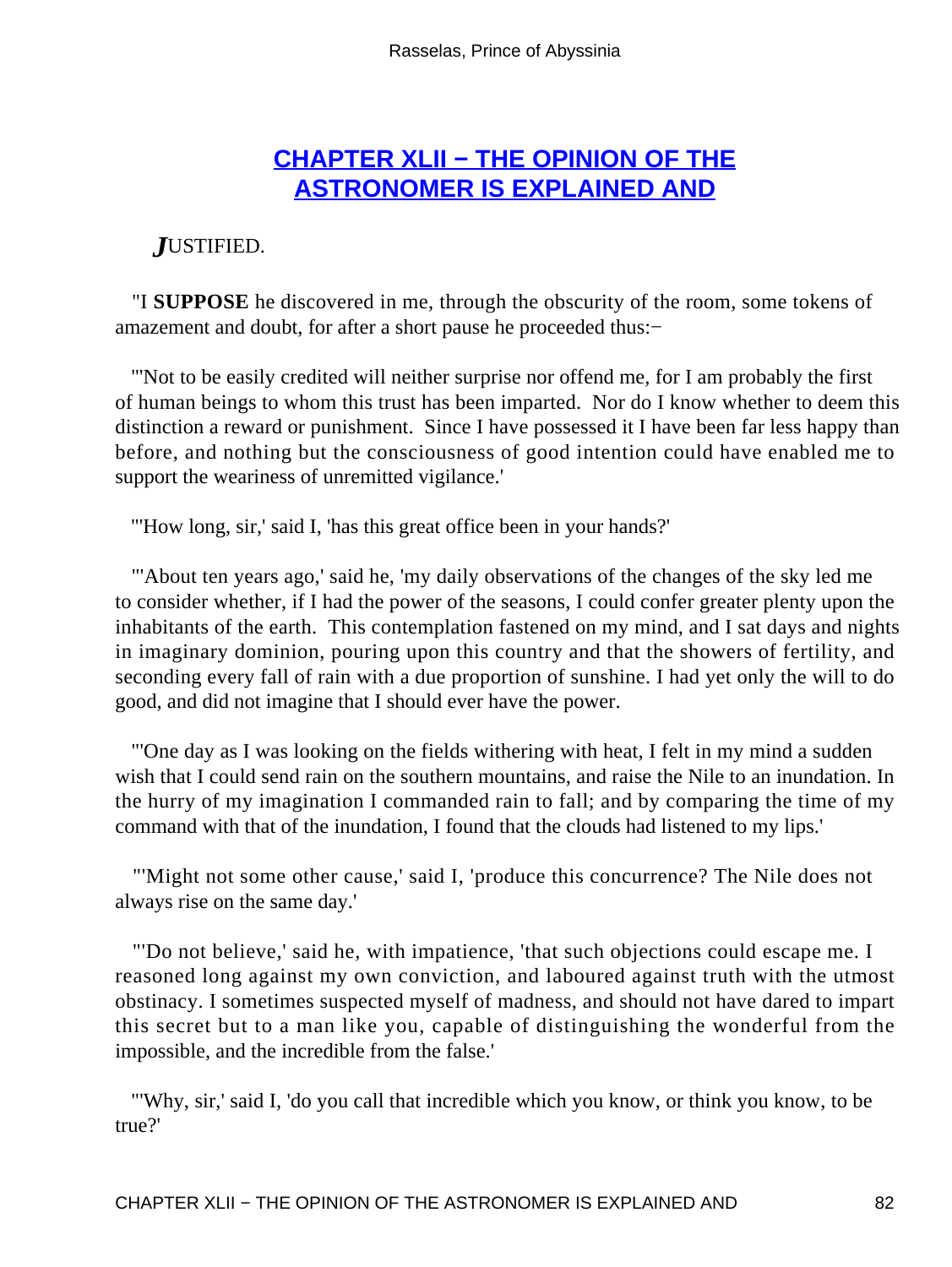«'Because,' said he, 'I cannot prove it by any external evidence; and I know too well the laws of demonstration to think that my conviction ought to influence another, who cannot, like me, be conscious of its force. I therefore shall not attempt to gain credit by disputation. It is sufficient that I feel this power that I have long possessed, and every day exerted it. But the life of man is short; the infirmities of age increase upon me, and the time will soon come when the regulator of the year must mingle with the dust. The care of appointing a successor has long disturbed me; the night and the day have been spent in comparisons of all the characters which have come to my knowledge, and I have yet found none so worthy as thyself.'»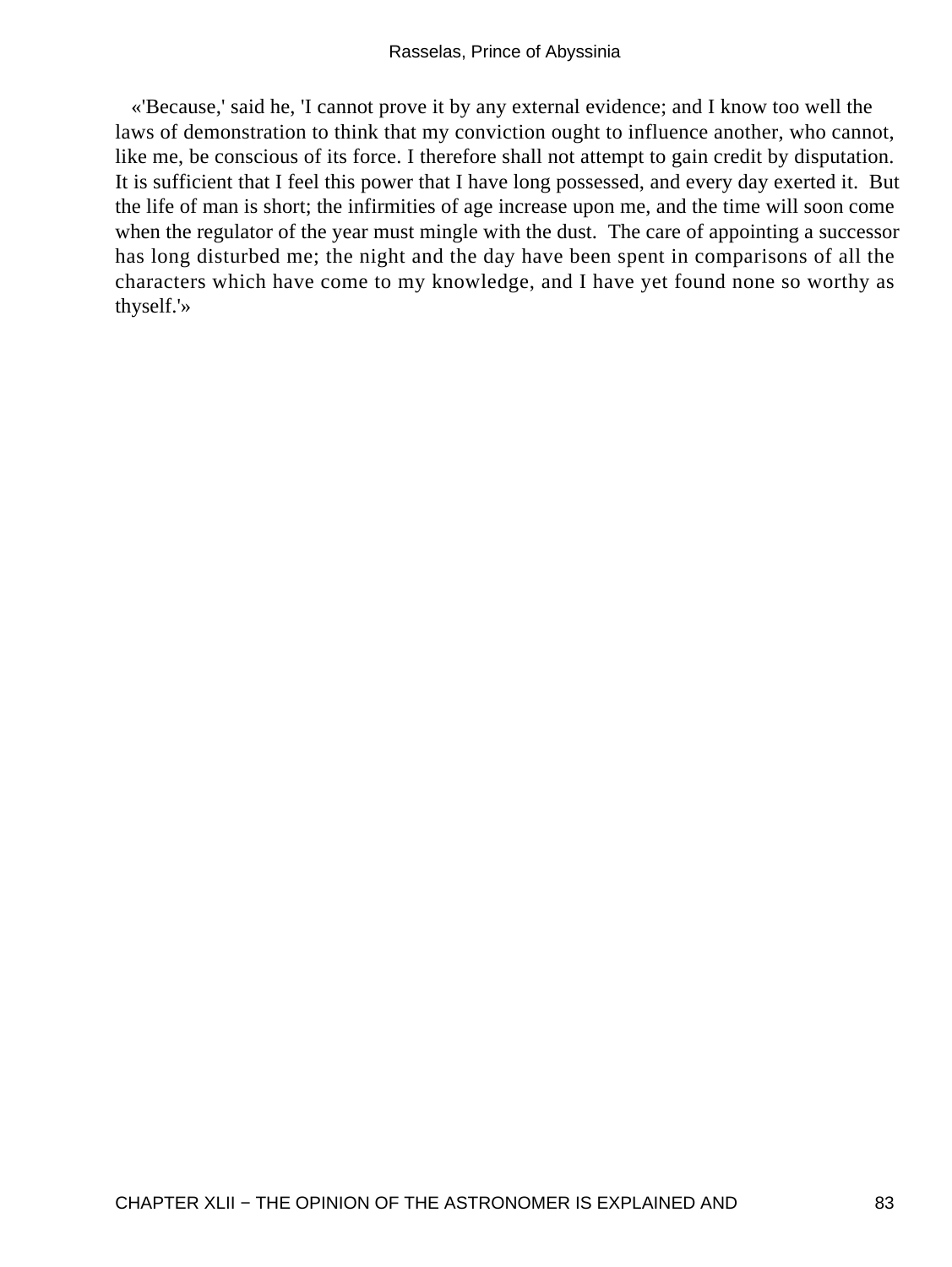## **[CHAPTER XLIII − THE ASTRONOMER LEAVES](#page-102-0) [IMLAC HIS DIRECTIONS.](#page-102-0)**

<span id="page-84-0"></span>*"'H*EAR, therefore, what I shall impart with attention, such as the welfare of a world requires. If the task of a king be considered as difficult, who has the care only of a few millions, to whom he cannot do much good or harm, what must be the anxiety of him on whom depends the action of the elements and the great gifts of light and heat? Hear me, therefore, with attention.

 "'I have diligently considered the position of the earth and sun, and formed innumerable schemes, in which I changed their situation. I have sometimes turned aside the axis of the earth, and sometimes varied the ecliptic of the sun, but I have found it impossible to make a disposition by which the world may be advantaged; what one region gains another loses by an imaginable alteration, even without considering the distant parts of the solar system with which we are acquainted. Do not, therefore, in thy administration of the year, indulge thy pride by innovation; do not please thyself with thinking that thou canst make thyself renowned to all future ages by disordering the seasons. The memory of mischief is no desirable fame. Much less will it become thee to let kindness or interest prevail. Never rob other countries of rain to pour it on thine own. For us the Nile is sufficient.'

 «I promised that when I possessed the power I would use it with inflexible integrity; and he dismissed me, pressing my hand. 'My heart,' said he, 'will be now at rest, and my benevolence will no more destroy my quiet; I have found a man of wisdom and virtue, to whom I can cheerfully bequeath the inheritance of the sun.'»

 The Prince heard this narration with very serious regard; but the Princess smiled, and Pekuah convulsed herself with laughter. «Ladies,» said Imlac, «to mock the heaviest of human afflictions is neither charitable nor wise. Few can attain this man's knowledge and few practise his virtues, but all may suffer his calamity. Of the uncertainties of our present state, the most dreadful and alarming is the uncertain continuance of reason.»

 The Princess was recollected, and the favourite was abashed. Rasselas, more deeply affected, inquired of Imlac whether he thought such maladies of the mind frequent, and how they were contracted.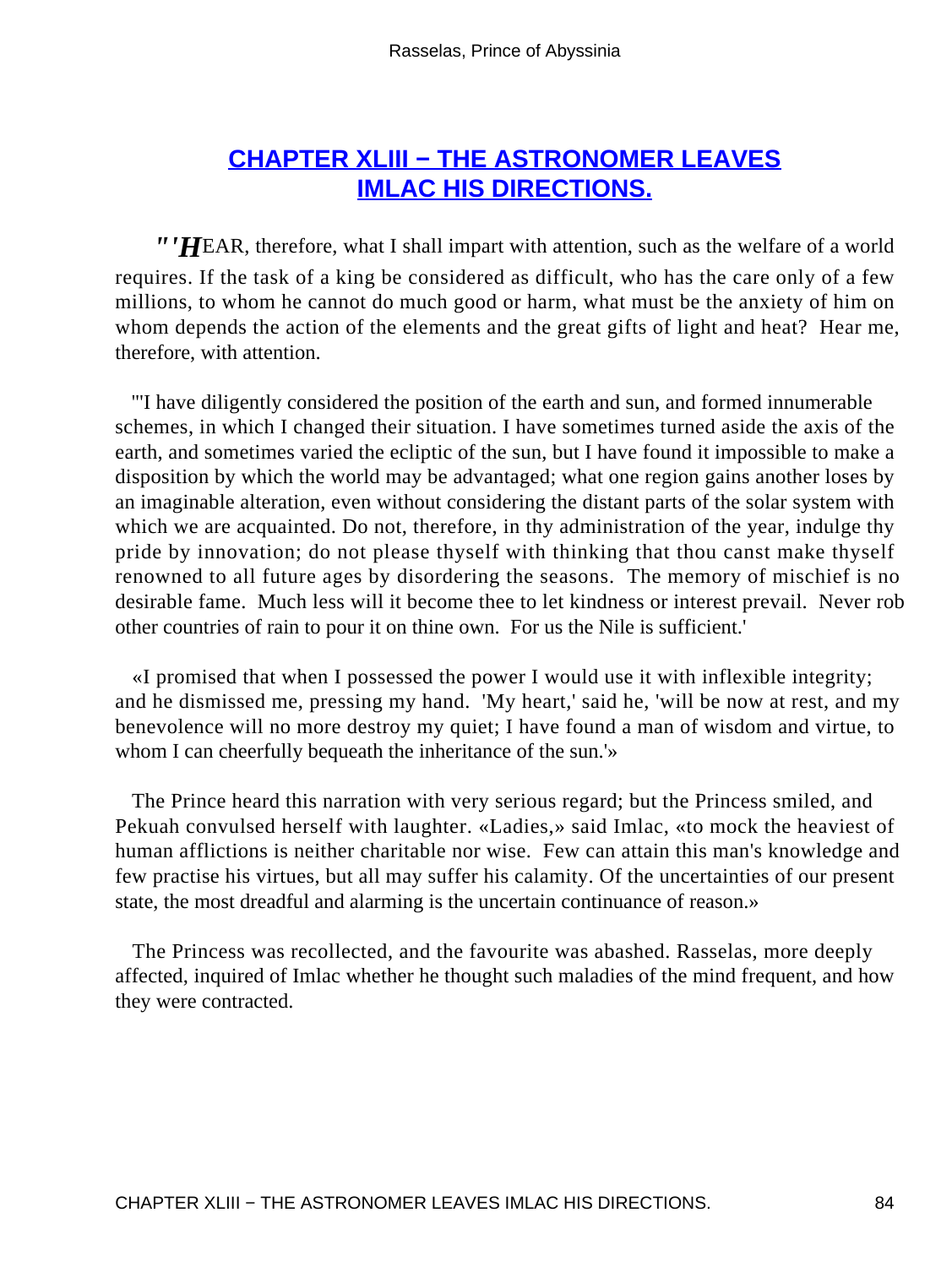## **[CHAPTER XLIV − THE DANGEROUS](#page-102-0) [PREVALENCE OF IMAGINATION.](#page-102-0)**

<span id="page-85-0"></span>*«D*ISORDERS of intellect,» answered Imlac, "happen much more often than superficial observers will easily believe. Perhaps if we speak with rigorous exactness, no human mind is in its right state. There is no man whose imagination does not sometimes predominate over his reason who can regulate his attention wholly by his will, and whose ideas will come and go at his command. No man will be found in whose mind airy notions do not sometimes tyrannise, and force him to hope or fear beyond the limits of sober probability. All power of fancy over reason is a degree of insanity, but while this power is such as we can control and repress it is not visible to others, nor considered as any deprivation of the mental faculties; it is not pronounced madness but when it becomes ungovernable, and apparently influences speech or action.

 "To indulge the power of fiction and send imagination out upon the wing is often the sport of those who delight too much in silent speculation. When we are alone we are not always busy; the labour of excogitation is too violent to last long; the ardour of inquiry will sometimes give way to idleness or satiety. He who has nothing external that can divert him must find pleasure in his own thoughts, and must conceive himself what he is not; for who is pleased with what he is? He then expatiates in boundless futurity, and culls from all imaginable conditions that which for the present moment he should most desire, amuses his desires with impossible enjoyments, and confers upon his pride unattainable dominion. The mind dances from scene to scene, unites all pleasures in all combinations, and riots in delights which Nature and fortune, with all their bounty, cannot bestow.

 "In time some particular train of ideas fixes the attention; all other intellectual gratifications are rejected; the mind, in weariness or leisure, recurs constantly to the favourite conception, and feasts on the luscious falsehood whenever she is offended with the bitterness of truth. By degrees the reign of fancy is confirmed; she grows first imperious and in time despotic. Then fictions begin to operate as realities, false opinions fasten upon the mind, and life passes in dreams of rapture or of anguish.

 «This, sir, is one of the dangers of solitude, which the hermit has confessed not always to promote goodness, and the astronomer's misery has proved to be not always propitious to wisdom.»

 «I will no more,» said the favourite, «imagine myself the Queen of Abyssinia. I have often spent the hours which the Princess gave to my own disposal in adjusting ceremonies and regulating the Court; I have repressed the pride of the powerful and granted the petitions of the poor; I have built new palaces in more happy situations, planted groves upon the tops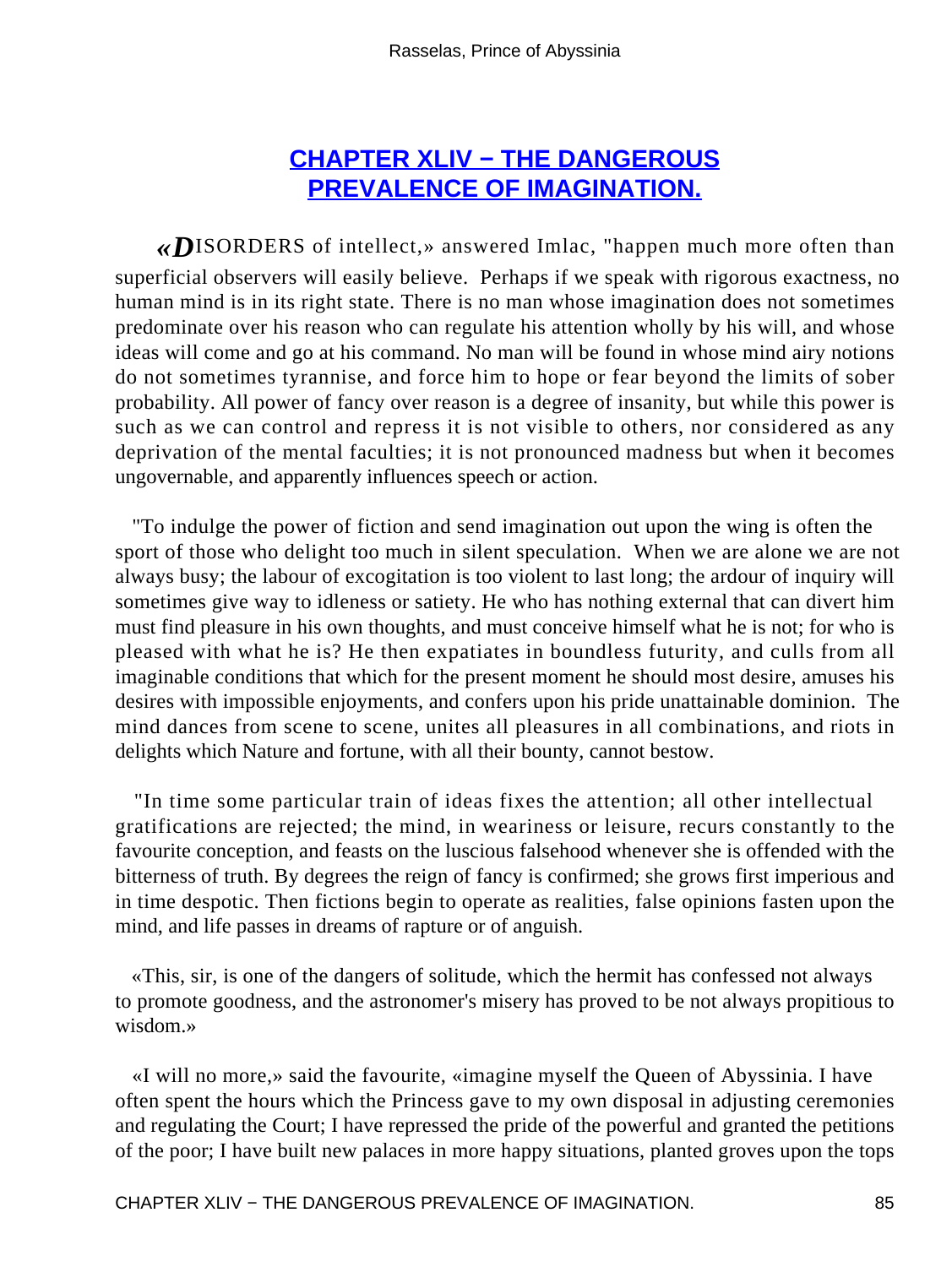of mountains, and have exulted in the beneficence of royalty, till, when the Princess entered, I had almost forgotten to bow down before her.»

 «And I,» said the Princess, «will not allow myself any more to play the shepherdess in my waking dreams. I have often soothed my thoughts with the quiet and innocence of pastoral employments, till I have in my chamber heard the winds whistle and the sheep bleat; sometimes freed the lamb entangled in the thicket, and sometimes with my crook encountered the wolf. I have a dress like that of the village maids, which I put on to help my imagination, and a pipe on which I play softly, and suppose myself followed by my flocks.»

 «I will confess,» said the Prince, «an indulgence of fantastic delight more dangerous than yours. I have frequently endeavoured to imagine the possibility of a perfect government, by which all wrong should be restrained, all vice reformed, and all the subjects preserved in tranquillity and innocence. This thought produced innumerable schemes of reformation, and dictated many useful regulations and salutary effects. This has been the sport and sometimes the labour of my solitude, and I start when I think with how little anguish I once supposed the death of my father and my brothers.»

 «Such,» said Imlac, «are the effects of visionary schemes. When we first form them, we know them to be absurd, but familiarise them by degrees, and in time lose sight of their folly.»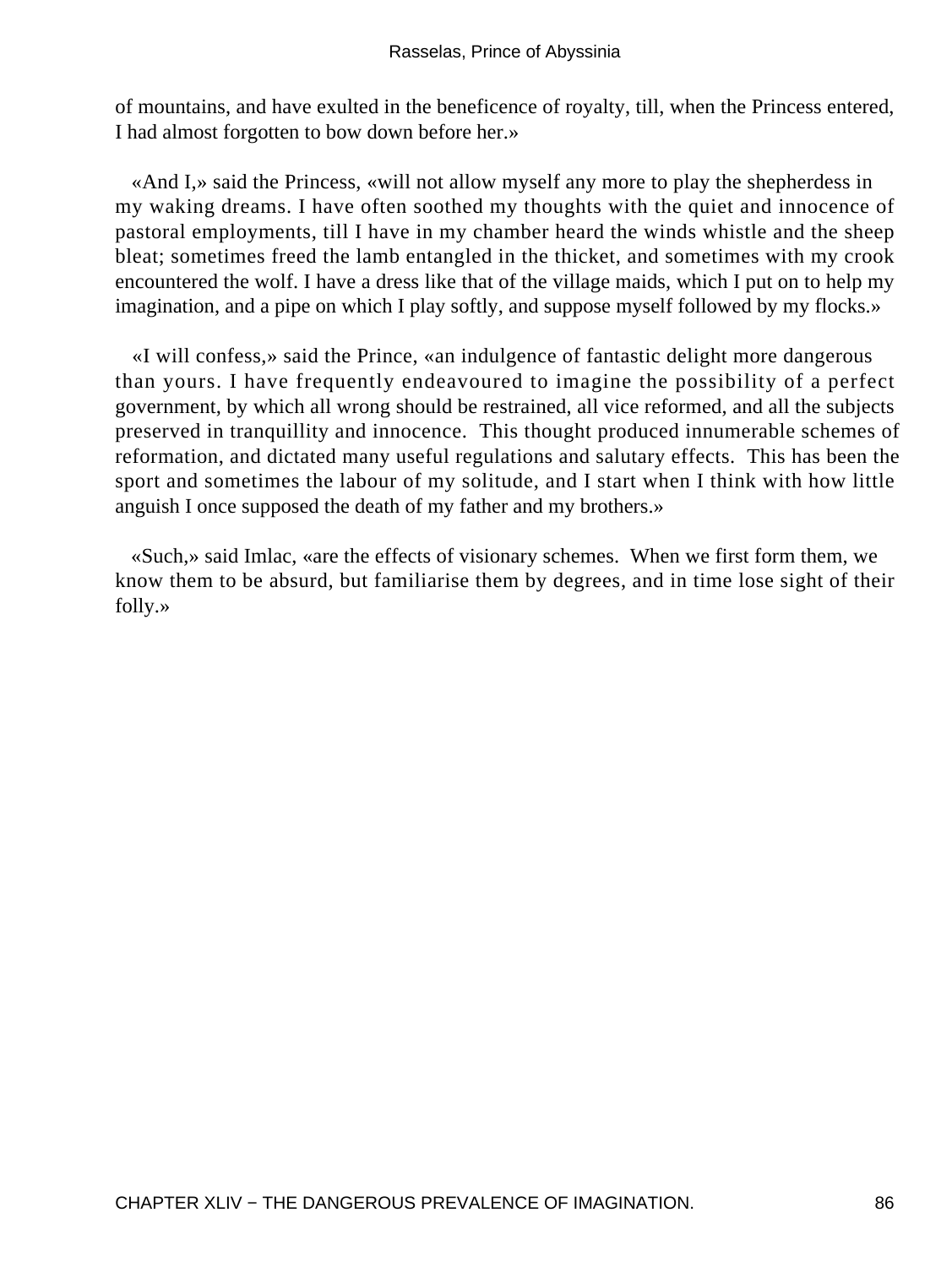## <span id="page-87-0"></span>**[CHAPTER XLV − THEY DISCOURSE WITH AN OLD MAN.](#page-102-0)**

**THE** evening was now far past, and they rose to return home. As they walked along the banks of the Nile, delighted with the beams of the moon quivering on the water, they saw at a small distance an old man whom the Prince had often heard in the assembly of the sages. «Yonder,» said he, «is one whose years have calmed his passions, but not clouded his reason. Let us close the disquisitions of the night by inquiring what are his sentiments of his own state, that we may know whether youth alone is to struggle with vexation, and whether any better hope remains for the latter part of life.»

 Here the sage approached and saluted them. They invited him to join their walk, and prattled awhile as acquaintance that had unexpectedly met one another. The old man was cheerful and talkative, and the way seemed short in his company. He was pleased to find himself not disregarded, accompanied them to their house, and, at the Prince's request, entered with them. They placed him in the seat of honour, and set wine and conserves before him.

 «Sir,» said the Princess, «an evening walk must give to a man of learning like you pleasures which ignorance and youth can hardly conceive. You know the qualities and the causes of all that you behold − the laws by which the river flows, the periods in which the planets perform their revolutions. Everything must supply you with contemplation, and renew the consciousness of your own dignity.»

 «Lady,» answered he, «let the gay and the vigorous expect pleasure in their excursions: it is enough that age can attain ease. To me the world has lost its novelty. I look round, and see what I remember to have seen in happier days. I rest against a tree, and consider that in the same shade I once disputed upon the annual overflow of the Nile with a friend who is now silent in the grave. I cast my eyes upwards, fix them on the changing moon, and think with pain on the vicissitudes of life. I have ceased to take much delight in physical truth; for what have I to do with those things which I am soon to leave?»

 «You may at least recreate yourself,» said Imlac, «with the recollection of an honourable and useful life, and enjoy the praise which all agree to give you.»

 «Praise,» said the sage with a sigh, «is to an old man an empty sound. I have neither mother to be delighted with the reputation of her son, nor wife to partake the honours of her husband. I have outlived my friends and my rivals. Nothing is now of much importance; for I cannot extend my interest beyond myself. Youth is delighted with applause, because it is considered as the earnest of some future good, and because the prospect of life is far extended; but to me, who am now declining to decrepitude, there is little to be feared from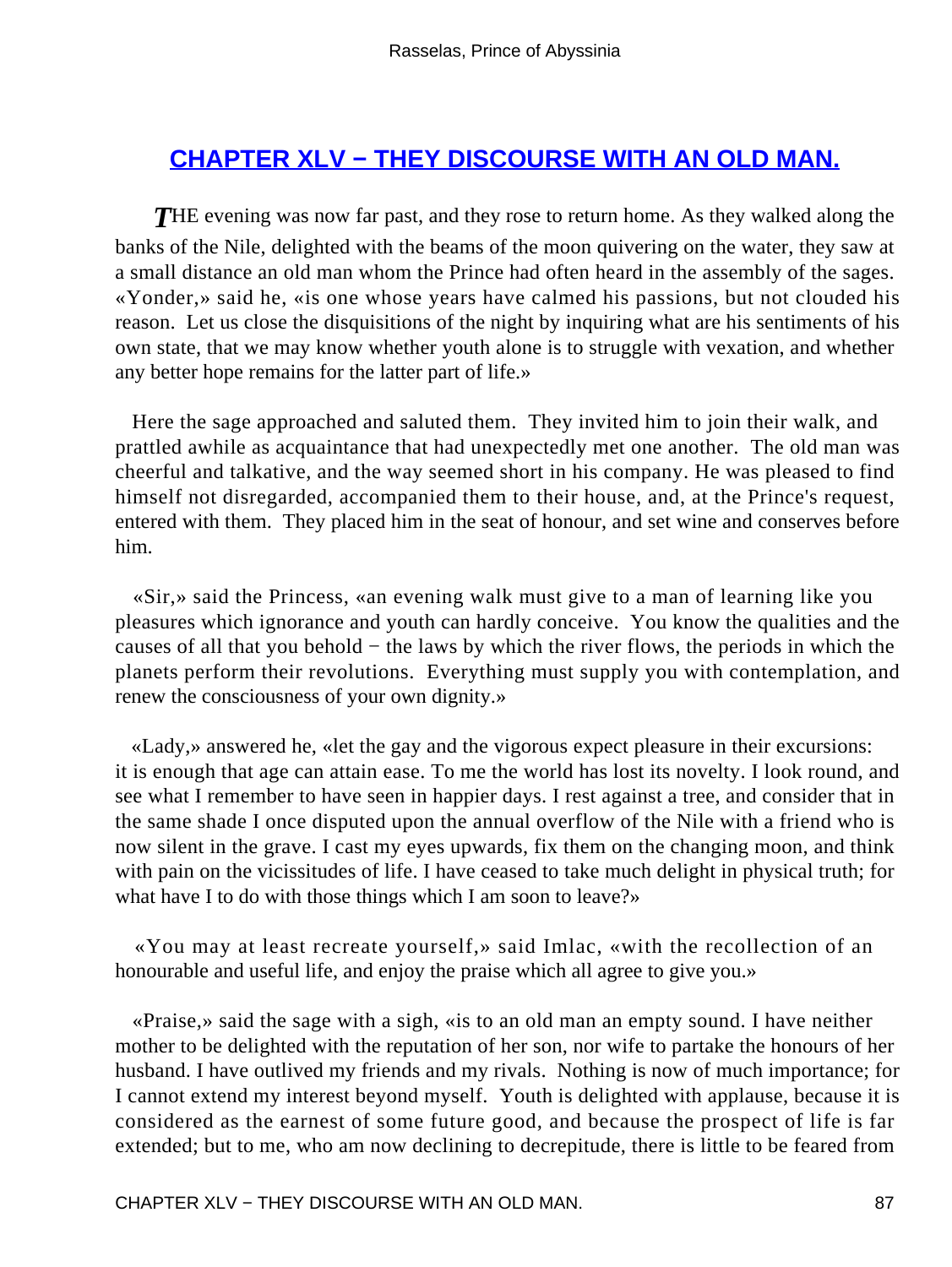the malevolence of men, and yet less to be hoped from their affection or esteem. Something they may yet take away, but they can give me nothing. Riches would now be useless, and high employment would be pain. My retrospect of life recalls to my view many opportunities of good neglected, much time squandered upon trifles, and more lost in idleness and vacancy. I leave many great designs unattempted, and many great attempts unfinished. My mind is burdened with no heavy crime, and therefore I compose myself to tranquillity; endeavour to abstract my thoughts from hopes and cares which, though reason knows them to be vain, still try to keep their old possession of the heart; expect, with serene humility, that hour which nature cannot long delay, and hope to possess in a better state that happiness which here I could not find, and that virtue which here I have not attained.»

 He arose and went away, leaving his audience not much elated with the hope of long life. The Prince consoled himself with remarking that it was not reasonable to be disappointed by this account; for age had never been considered as the season of felicity, and if it was possible to be easy in decline and weakness, it was likely that the days of vigour and alacrity might be happy; that the noon of life might be bright, if the evening could be calm.

 The Princess suspected that age was querulous and malignant, and delighted to repress the expectations of those who had newly entered the world. She had seen the possessors of estates look with envy on their heirs, and known many who enjoyed pleasures no longer than they could confine it to themselves.

 Pekuah conjectured that the man was older than he appeared, and was willing to impute his complaints to delirious dejection; or else supposed that he had been unfortunate, and was therefore discontented. «For nothing,» said she, «is more common than to call our own condition the condition of life.»

 Imlac, who had no desire to see them depressed, smiled at the comforts which they could so readily procure to themselves; and remembered that at the same age he was equally confident of unmingled prosperity, and equally fertile of consolatory expedients. He forbore to force upon them unwelcome knowledge, which time itself would too soon impress. The Princess and her lady retired; the madness of the astronomer hung upon their minds; and they desired Imlac to enter upon his office, and delay next morning the rising of the sun.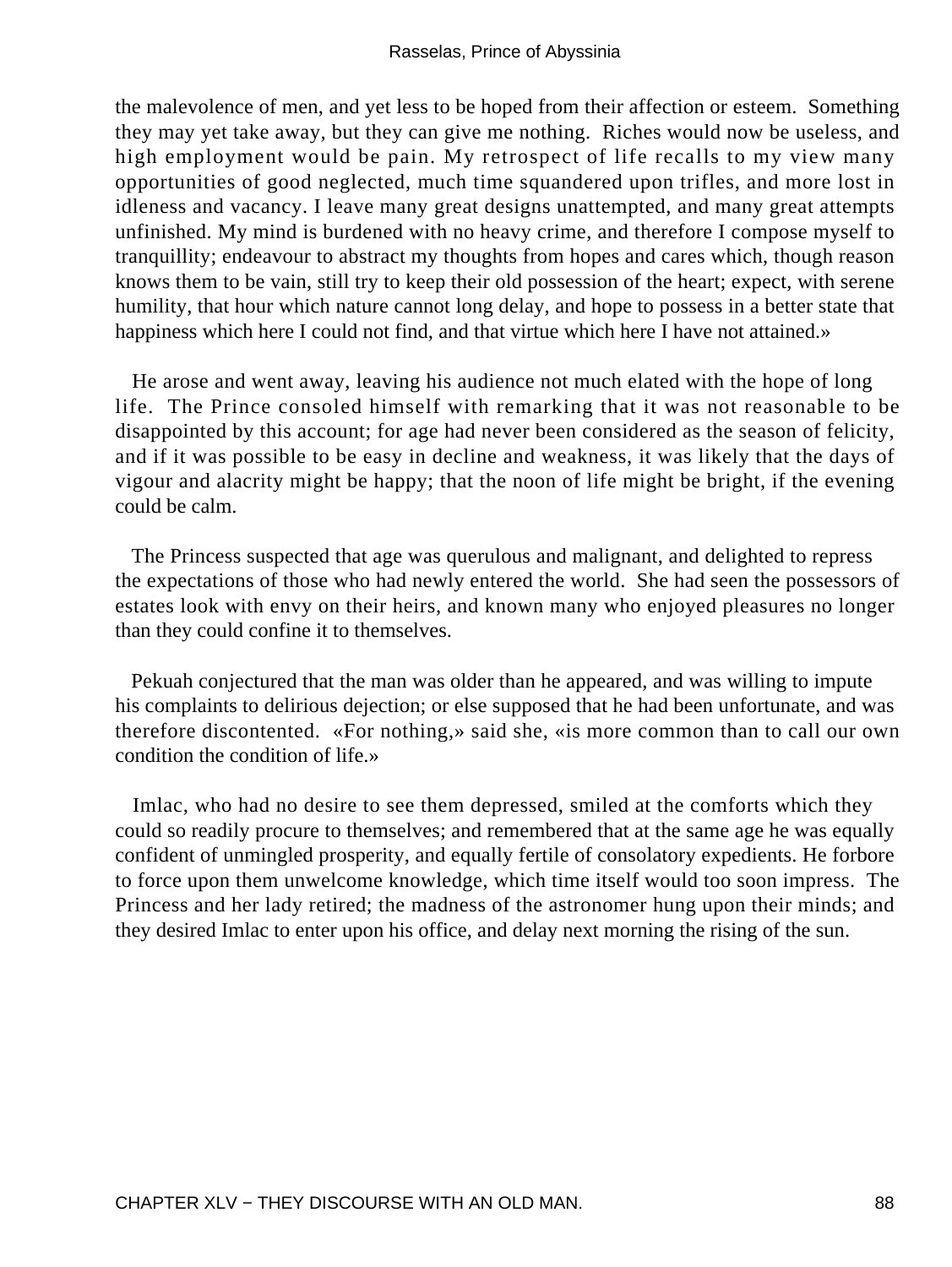### **[CHAPTER XLVI − THE PRINCESS AND](#page-102-0) [PEKUAH VISIT THE ASTRONOMER.](#page-102-0)**

<span id="page-89-0"></span>**THE Princess and Pekuah, having talked in private of Imlac's astronomer, thought his** character at once so amiable and so strange that they could not be satisfied without a nearer knowledge, and Imlac was requested to find the means of bringing them together.

 This was somewhat difficult. The philosopher had never received any visits from women, though he lived in a city that had in it many Europeans, who followed the manners of their own countries, and many from other parts of the world, that lived there with European liberty. The ladies would not be refused, and several schemes were proposed for the accomplishment of their design. It was proposed to introduce them as strangers in distress, to whom the sage was always accessible; but after some deliberation it appeared that by this artifice no acquaintance could be formed, for their conversation would be short, and they could not decently importune him often. «This,» said Rasselas, «is true; but I have yet a stronger objection against the misrepresentation of your state. I have always considered it as treason against the great republic of human nature to make any man's virtues the means of deceiving him, whether on great or little occasions. All imposture weakens confidence and chills benevolence. When the sage finds that you are not what you seemed, he will feel the resentment natural to a man who, conscious of great abilities, discovers that he has been tricked by understandings meaner than his own, and perhaps the distrust which he can never afterwards wholly lay aside may stop the voice of counsel and close the hand of charity; and where will you find the power of restoring his benefactions to mankind, or his peace to himself?»

 To this no reply was attempted, and Imlac began to hope that their curiosity would subside; but next day Pekuah told him she had now found an honest pretence for a visit to the astronomer, for she would solicit permission to continue under him the studies in which she had been initiated by the Arab, and the Princess might go with her, either as a fellow−student, or because a woman could not decently come alone. «I am afraid,» said Imlac, «that he will soon be weary of your company. Men advanced far in knowledge do not love to repeat the elements of their art, and I am not certain that even of the elements, as he will deliver them, connected with inferences and mingled with reflections, you are a very capable auditress.» «That,» said Pekuah, «must be my care. I ask of you only to take me thither. My knowledge is perhaps more than you imagine it, and by concurring always with his opinions I shall make him think it greater than it is.»

 The astronomer, in pursuance of this resolution, was told that a foreign lady, travelling in search of knowledge, had heard of his reputation, and was desirous to become his scholar. The uncommonness of the proposal raised at once his surprise and curiosity, and when after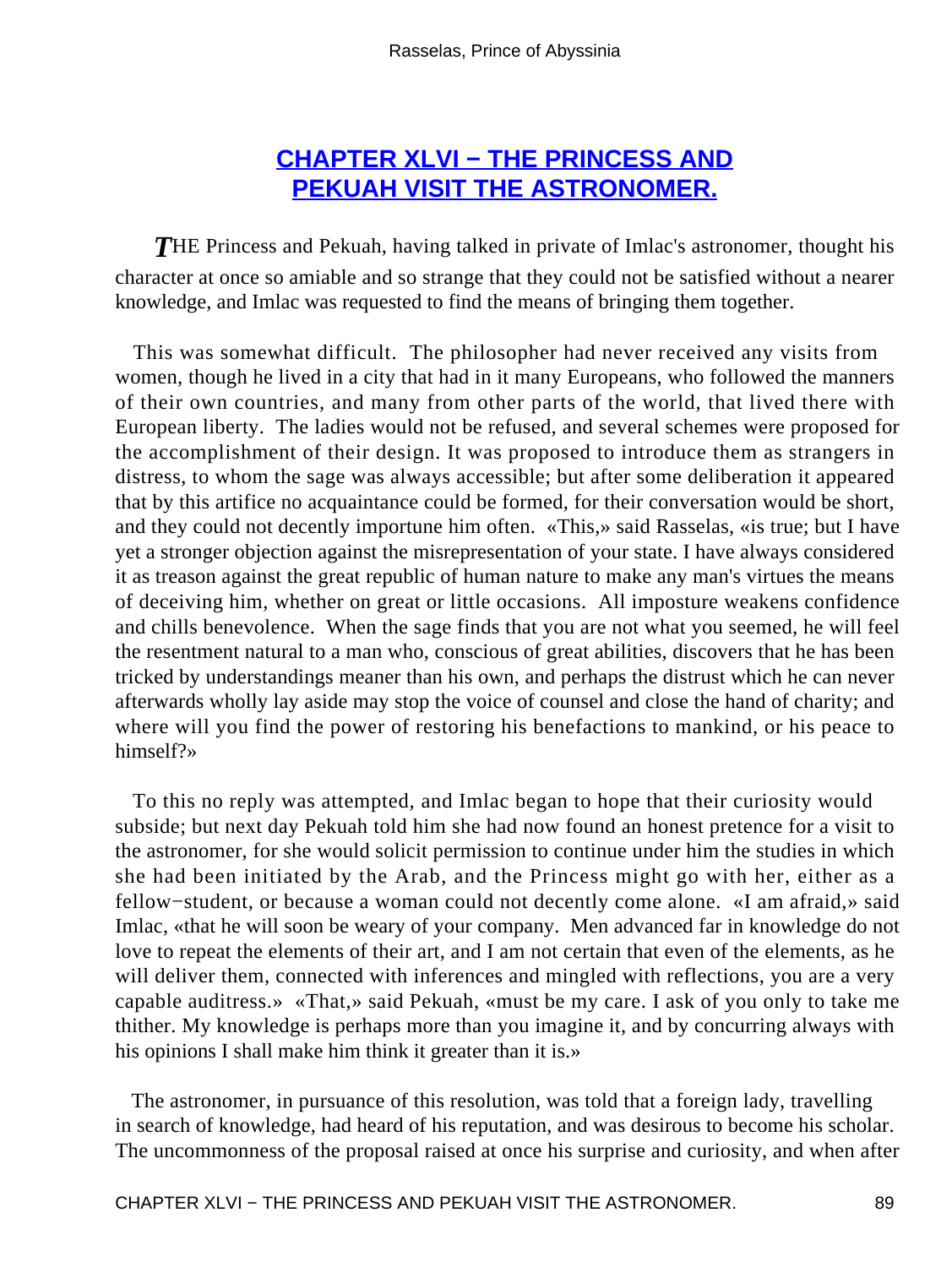a short deliberation he consented to admit her, he could not stay without impatience till the next day.

 The ladies dressed themselves magnificently, and were attended by Imlac to the astronomer, who was pleased to see himself approached with respect by persons of so splendid an appearance. In the exchange of the first civilities he was timorous and bashful; but when the talk became regular, he recollected his powers, and justified the character which Imlac had given. Inquiring of Pekuah what could have turned her inclination towards astronomy, he received from her a history of her adventure at the Pyramid, and of the time passed in the Arab's island. She told her tale with ease and elegance, and her conversation took possession of his heart. The discourse was then turned to astronomy. Pekuah displayed what she knew. He looked upon her as a prodigy of genius, and entreated her not to desist from a study which she had so happily begun.

 They came again and again, and were every time more welcome than before. The sage endeavoured to amuse them, that they might prolong their visits, for he found his thoughts grow brighter in their company; the clouds of solitude vanished by degrees as he forced himself to entertain them, and he grieved when he was left, at their departure, to his old employment of regulating the seasons.

 The Princess and her favourite had now watched his lips for several months, and could not catch a single word from which they could judge whether he continued or not in the opinion of his preternatural commission. They often contrived to bring him to an open declaration; but he easily eluded all their attacks, and, on which side soever they pressed him, escaped from them to some other topic.

 As their familiarity increased, they invited him often to the house of Imlac, where they distinguished him by extraordinary respect. He began gradually to delight in sublunary pleasures. He came early and departed late; laboured to recommend himself by assiduity and compliance; excited their curiosity after new arts, that they might still want his assistance; and when they made any excursion of pleasure or inquiry, entreated to attend them.

 By long experience of his integrity and wisdom, the Prince and his sister were convinced that he might be trusted without danger; and lest he should draw any false hopes from the civilities which he received, discovered to him their condition, with the motives of their journey, and required his opinion on the choice of life.

 «Of the various conditions which the world spreads before you which you shall prefer,» said the sage, «I am not able to instruct you. I can only tell that I have chosen wrong. I have passed my time in study without experience − in the attainment of sciences which can for the most part be but remotely useful to mankind. I have purchased knowledge at the expense of all the common comforts of life; I have missed the endearing elegance of female friendship, and the happy commerce of domestic tenderness. If I have obtained any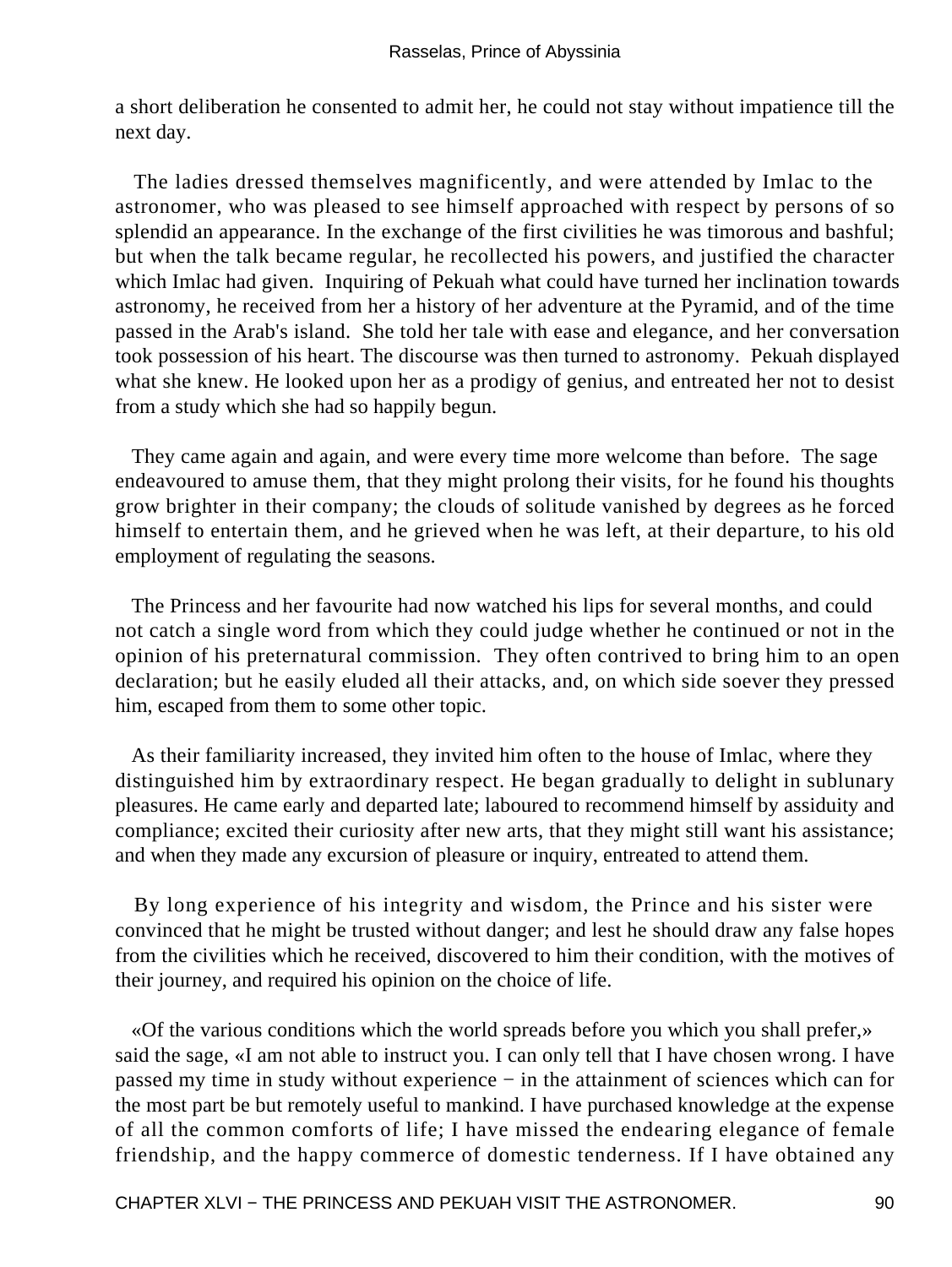prerogatives above other students, they have been accompanied with fear, disquiet, and scrupulosity; but even of these prerogatives, whatever they were, I have, since my thoughts have been diversified by more intercourse with the world, begun to question the reality. When I have been for a few days lost in pleasing dissipation, I am always tempted to think that my inquiries have ended in error, and that I have suffered much, and suffered it in vain.»

 Imlac was delighted to find that the sage's understanding was breaking through its mists, and resolved to detain him from the planets till he should forget his task of ruling them, and reason should recover its original influence.

 From this time the astronomer was received into familiar friendship, and partook of all their projects and pleasures; his respect kept him attentive, and the activity of Rasselas did not leave much time unengaged. Something was always to be done; the day was spent in making observations, which furnished talk for the evening, and the evening was closed with a scheme for the morrow.

 The sage confessed to Imlac that since he had mingled in the gay tumults of life, and divided his hours by a succession of amusements, he found the conviction of his authority over the skies fade gradually from his mind, and began to trust less to an opinion which he never could prove to others, and which he now found subject to variation, from causes in which reason had no part. «If I am accidentally left alone for a few hours,» said he, «my inveterate persuasion rushes upon my soul, and my thoughts are chained down by some irresistible violence; but they are soon disentangled by the Prince's conversation, and instantaneously released at the entrance of Pekuah. I am like a man habitually afraid of spectres, who is set at ease by a lamp, and wonders at the dread which harassed him in the dark; yet, if his lamp be extinguished, feels again the terrors which he knows that when it is light he shall feel no more. But I am sometimes afraid, lest I indulge my quiet by criminal negligence, and voluntarily forget the great charge with which I am entrusted. If I favour myself in a known error, or am determined by my own ease in a doubtful question of this importance, how dreadful is my crime!»

 «No disease of the imagination,» answered Imlac, "is so difficult of cure as that which is complicated with the dread of guilt; fancy and conscience then act interchangeably upon us, and so often shift their places, that the illusions of one are not distinguished from the dictates of the other. If fancy presents images not moral or religious, the mind drives them away when they give it pain; but when melancholy notions take the form of duty, they lay hold on the faculties without opposition, because we are afraid to exclude or banish them. For this reason the superstitious are often melancholy, and the melancholy almost always superstitious.

 «But do not let the suggestions of timidity overpower your better reason; the danger of neglect can be but as the probability of the obligation, which, when you consider it with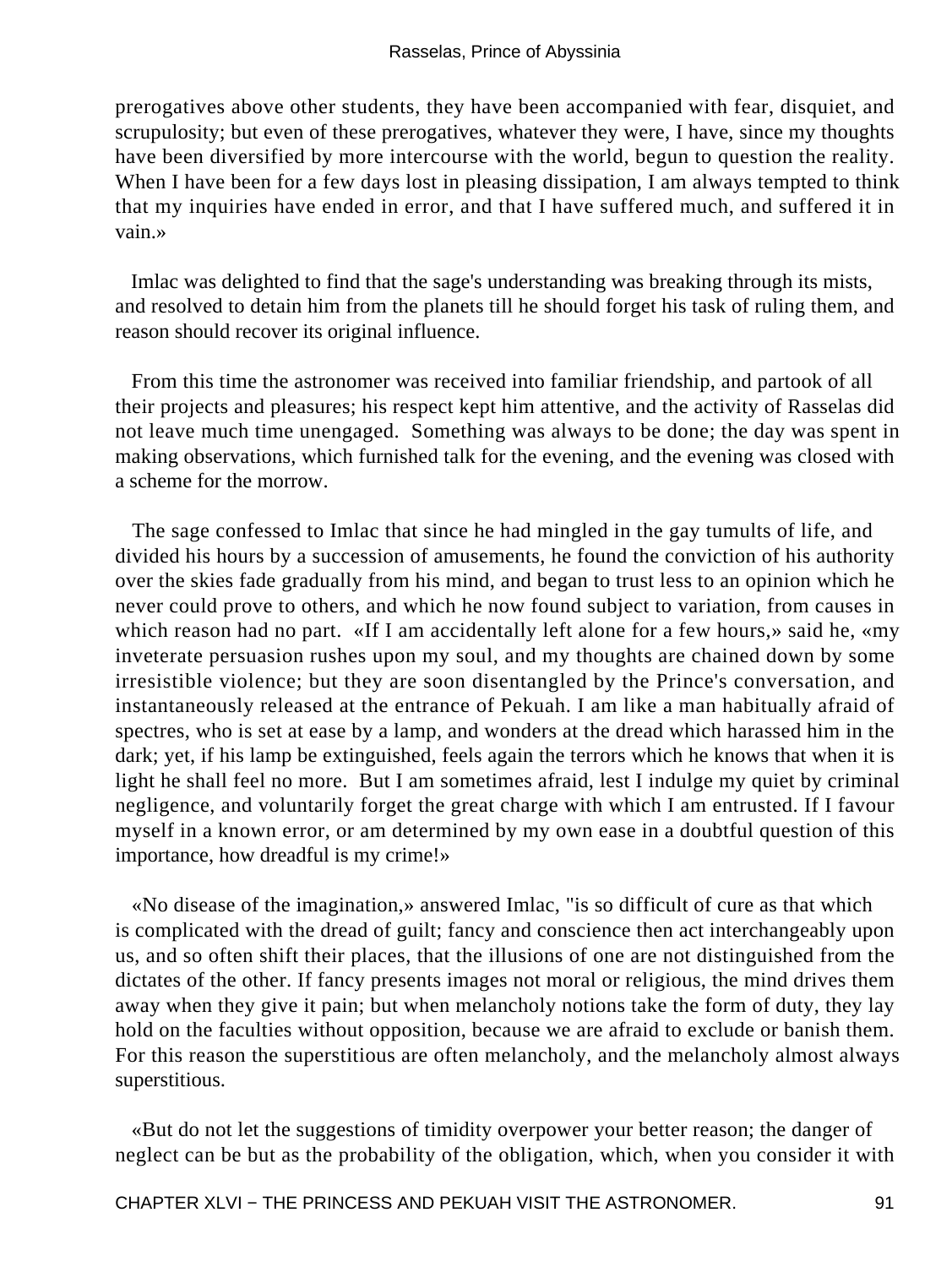freedom, you find very little, and that little growing every day less. Open your heart to the influence of the light, which from time to time breaks in upon you; when scruples importune you, which you in your lucid moments know to be vain, do not stand to parley, but fly to business or to Pekuah; and keep this thought always prevalent, that you are only one atom of the mass of humanity, and have neither such virtue nor vice as that you should be singled out for supernatural favours or afflictions.»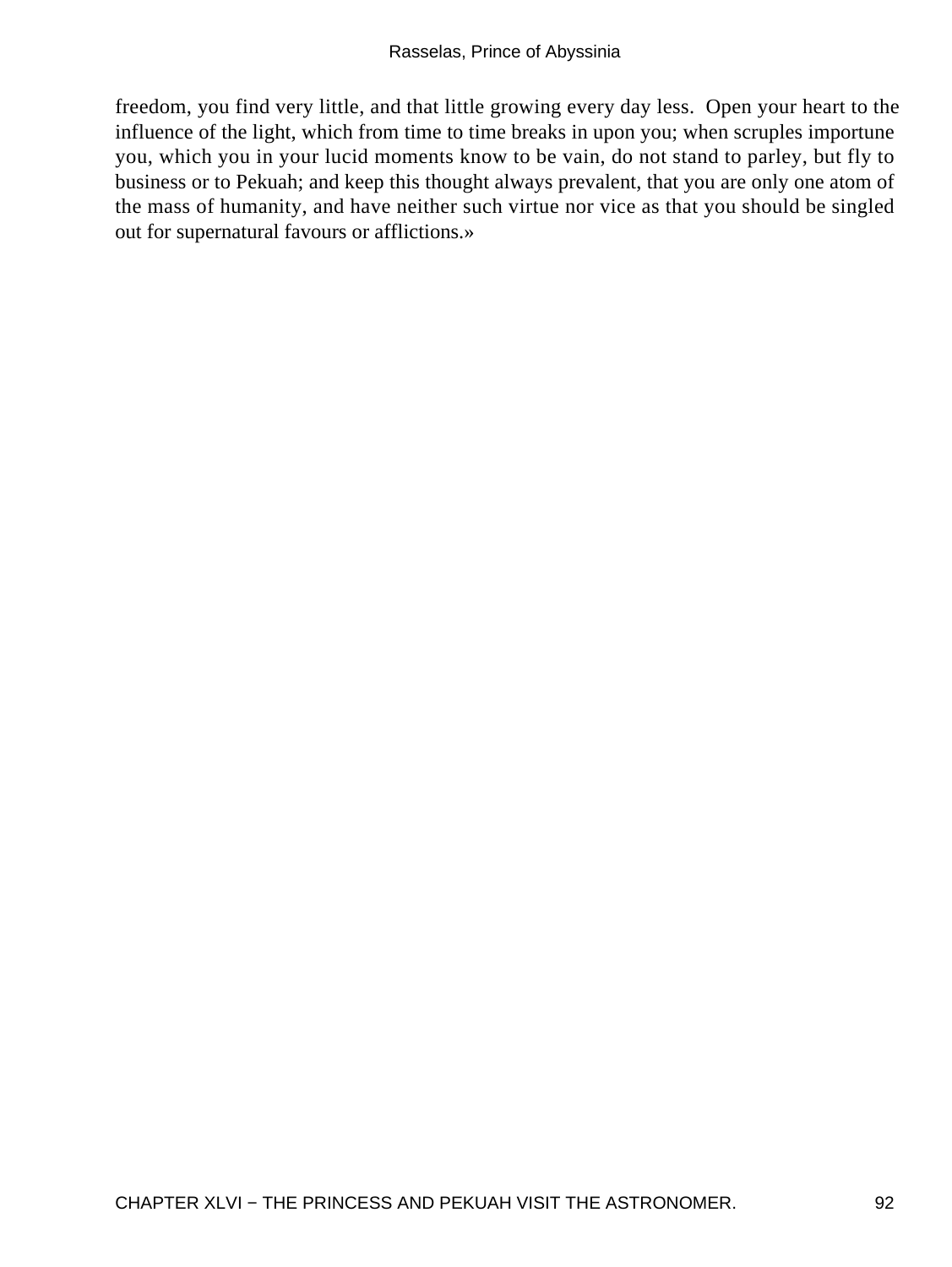## <span id="page-93-0"></span>**[CHAPTER XLVII − THE PRINCE ENTERS, AND BRINGS A](#page-102-0) [NEW TOPIC.](#page-102-0)**

*«A*LL this,» said the astronomer, «I have often thought; but my reason has been so long subjugated by an uncontrollable and overwhelming idea, that it durst not confide in its own decisions. I now see how fatally I betrayed my quiet, by suffering chimeras to prey upon me in secret; but melancholy shrinks from communication, and I never found a man before to whom I could impart my troubles, though I had been certain of relief. I rejoice to find my own sentiments confirmed by yours, who are not easily deceived, and can have no motive or purpose to deceive. I hope that time and variety will dissipate the gloom that has so long surrounded me, and the latter part of my days will be spent in peace.»

«Your learning and virtue,» said Imlac, «may justly give you hopes.»

 Rasselas then entered, with the Princess and Pekuah, and inquired whether they had contrived any new diversion for the next day. «Such,» said Nekayah, «is the state of life, that none are happy but by the anticipation of change; the change itself is nothing; when we have made it the next wish is to change again. The world is not yet exhausted: let me see something to−morrow which I never saw before.»

 «Variety,» said Rasselas, «is so necessary to content, that even the Happy Valley disgusted me by the recurrence of its luxuries; yet I could not forbear to reproach myself with impatience when I saw the monks of St. Anthony support, without complaint, a life, not of uniform delight, but uniform hardship.»

 «Those men,» answered Imlac, «are less wretched in their silent convent than the Abyssinian princes in their prison of pleasure. Whatever is done by the monks is incited by an adequate and reasonable motive. Their labour supplies them with necessaries; it therefore cannot be omitted, and is certainly rewarded. Their devotion prepares them for another state, and reminds them of its approach while it fits them for it. Their time is regularly distributed; one duty succeeds another, so that they are not left open to the distraction of unguided choice, nor lost in the shades of listless inactivity. There is a certain task to be performed at an appropriated hour, and their toils are cheerful, because they consider them as acts of piety by which they are always advancing towards endless felicity.»

 «Do you think,» said Nekayah, «that the monastic rule is a more holy and less imperfect state than any other? May not he equally hope for future happiness who converses openly with mankind, who succours the distressed by his charity, instructs the ignorant by his learning, and contributes by his industry to the general system of life, even though he should omit some of the mortifications which are practised in the cloister, and allow himself such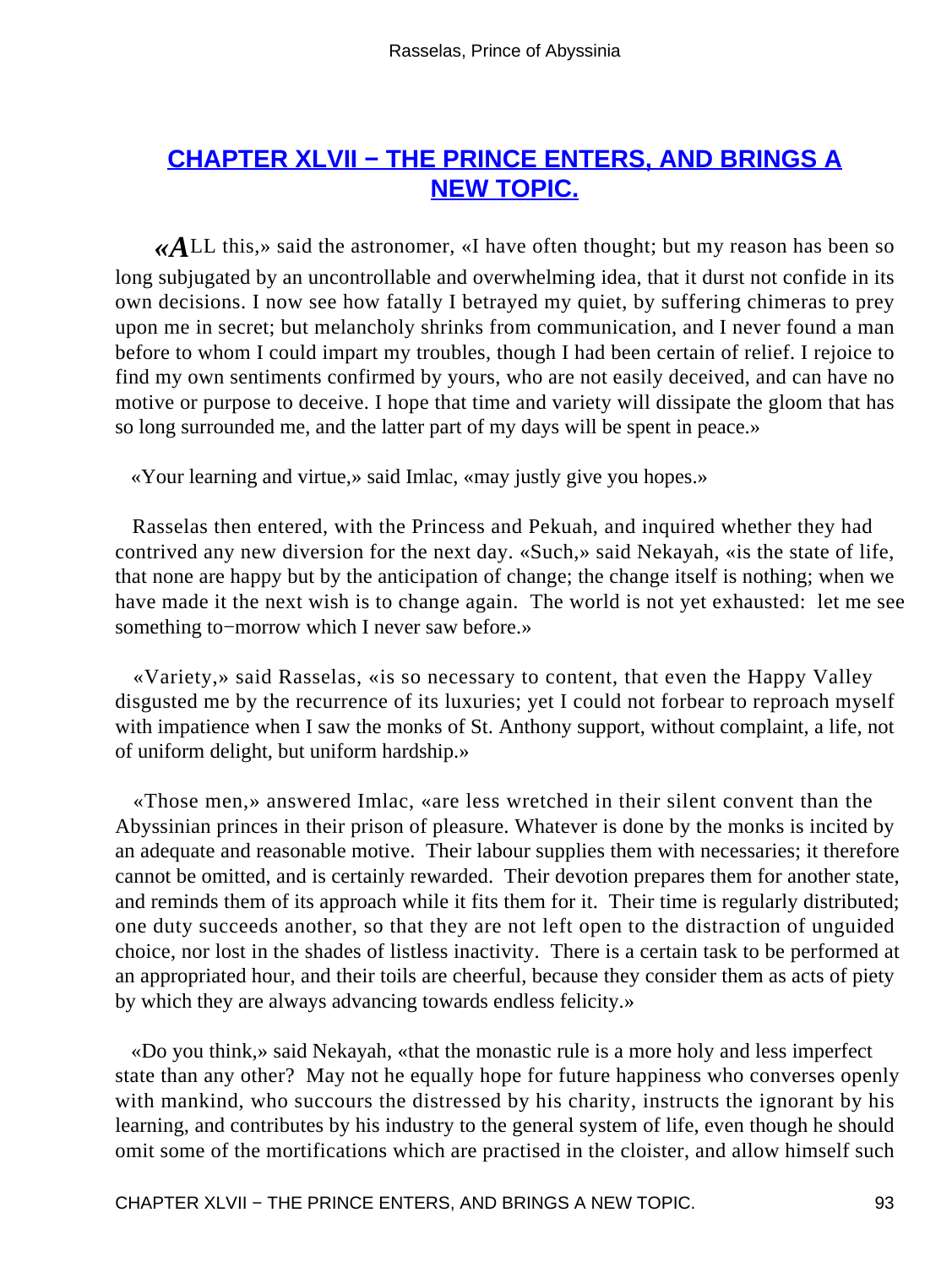harmless delights as his condition may place within his reach?»

 «This,» said Imlac, «is a question which has long divided the wise and perplexed the good. I am afraid to decide on either part. He that lives well in the world is better than he that lives well in a monastery. But perhaps everyone is not able to stem the temptations of public life, and if he cannot conquer he may properly retreat. Some have little power to do good, and have likewise little strength to resist evil. Many are weary of the conflicts with adversity, and are willing to eject those passions which have long busied them in vain. And many are dismissed by age and diseases from the more laborious duties of society. In monasteries the weak and timorous may be happily sheltered, the weary may repose, and the penitent may meditate. Those retreats of prayer and contemplation have something so congenial to the mind of man, that perhaps there is scarcely one that does not purpose to close his life in pious abstraction, with a few associates serious as himself.»

 «Such,» said Pekuah, «has often been my wish, and I have heard the Princess declare that she should not willingly die in a crowd.»

 «The liberty of using harmless pleasures,» proceeded Imlac, «will not be disputed, but it is still to be examined what pleasures are harmless. The evil of any pleasure that Nekayah can image is not in the act itself but in its consequences. Pleasure in itself harmless may become mischievous by endearing to us a state which we know to be transient and probatory, and withdrawing our thoughts from that of which every hour brings us nearer to the beginning, and of which no length of time will bring us to the end. Mortification is not virtuous in itself, nor has any other use but that it disengages us from the allurements of sense. In the state of future perfection to which we all aspire there will be pleasure without danger and security without restraint.»

 The Princess was silent, and Rasselas, turning to the astronomer, asked him whether he could not delay her retreat by showing her something which she had not seen before.

 «Your curiosity,» said the sage, «has been so general, and your pursuit of knowledge so vigorous, that novelties are not now very easily to be found; but what you can no longer procure from the living may be given by the dead. Among the wonders of this country are the catacombs, or the ancient repositories in which the bodies of the earliest generations were lodged, and where, by the virtue of the gums which embalmed them, they yet remain without corruption.»

 «I know not,» said Rasselas, «what pleasure the sight of the catacombs can afford; but, since nothing else is offered, I am resolved to view them, and shall place this with my other things which I have done because I would do something.»

 They hired a guard of horsemen, and the next day visited the catacombs. When they were about to descend into the sepulchral caves, «Pekuah,» said the Princess, «we are now

CHAPTER XLVII – THE PRINCE ENTERS, AND BRINGS A NEW TOPIC. 94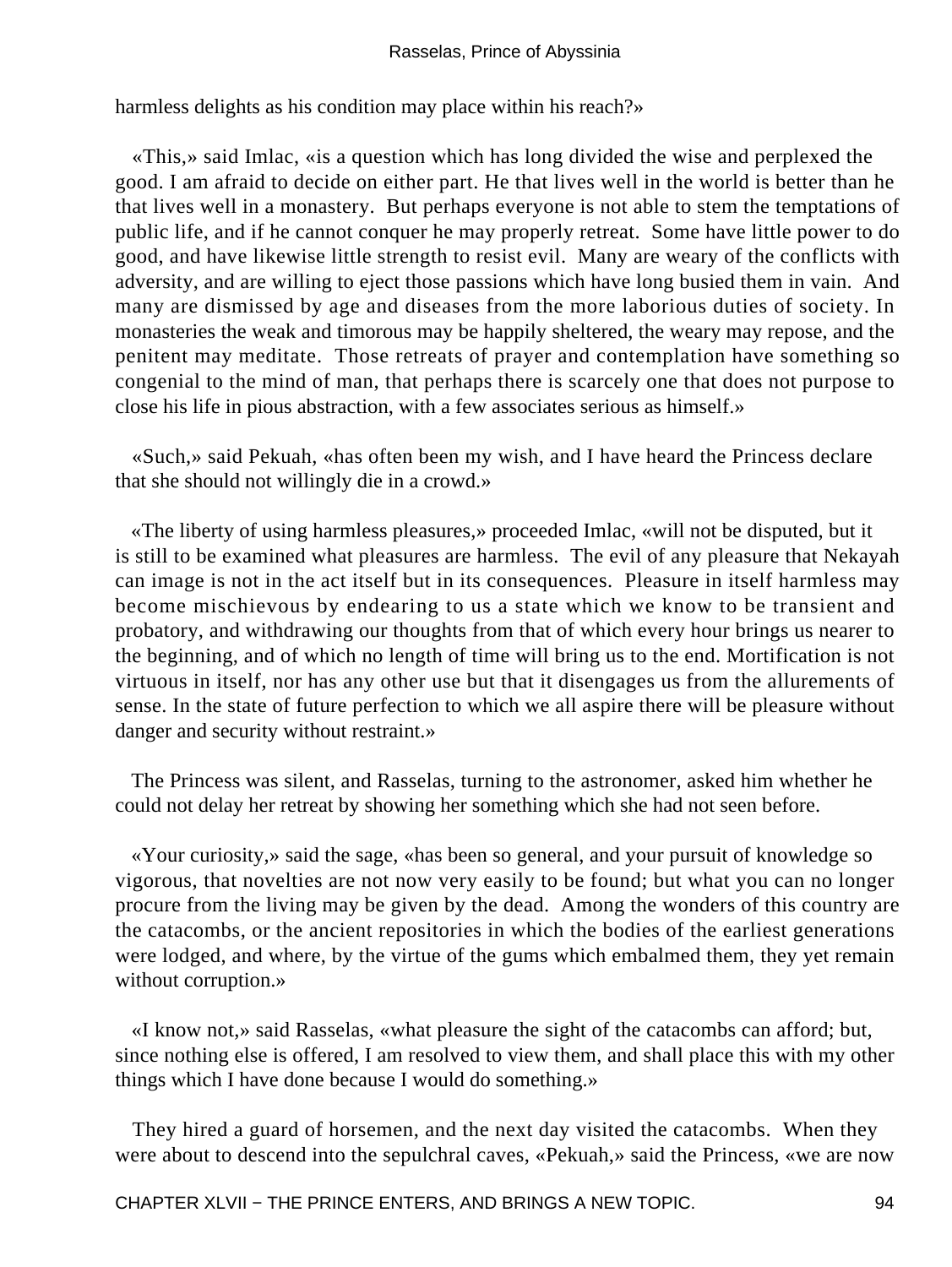again invading the habitations of the dead; I know that you will stay behind. Let me find you safe when I return.» «No, I will not be left,» answered Pekuah, «I will go down between you and the Prince.»

 They then all descended, and roved with wonder through the labyrinth of subterraneous passages, where the bodies were laid in rows on either side.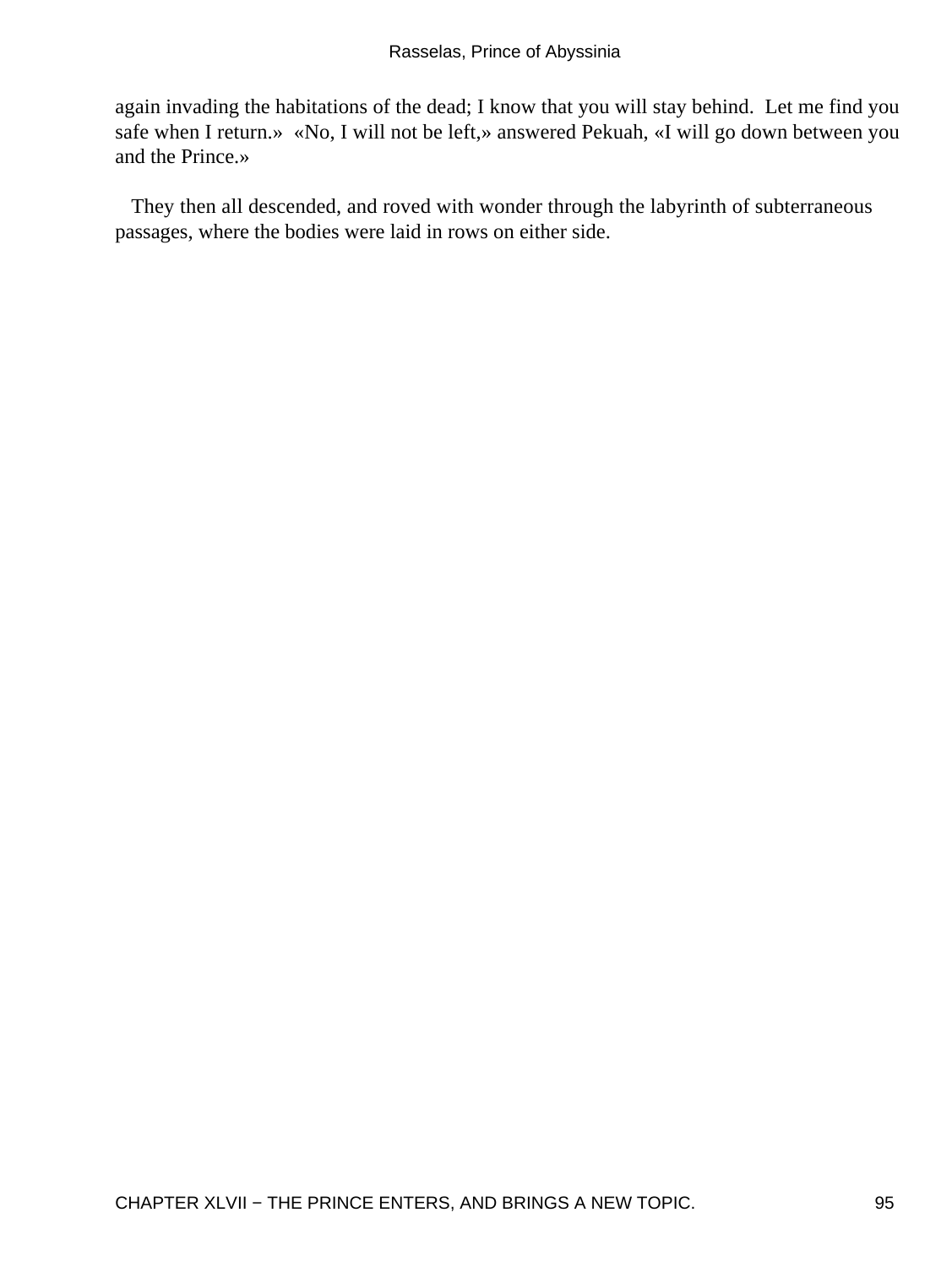## <span id="page-96-0"></span>**[CHAPTER XLVIII − IMLAC DISCOURSES ON THE](#page-102-0) [NATURE OF THE SOUL.](#page-102-0)**

*«W*HAT reason,» said the Prince, «can be given why the Egyptians should thus expensively preserve those carcases which some nations consume with fire, others lay to mingle with the earth, and all agree to remove from their sight as soon as decent rites can be performed?»

 «The original of ancient customs,» said Imlac, "is commonly unknown, for the practice often continues when the cause has ceased; and concerning superstitious ceremonies it is vain to conjecture; for what reason did not dictate, reason cannot explain. I have long believed that the practice of embalming arose only from tenderness to the remains of relations or friends; and to this opinion I am more inclined because it seems impossible that this care should have been general; had all the dead been embalmed, their repositories must in time have been more spacious than the dwellings of the living. I suppose only the rich or honourable were secured from corruption, and the rest left to the course of nature.

 «But it is commonly supposed that the Egyptians believed the soul to live as long as the body continued undissolved, and therefore tried this method of eluding death.»

 «Could the wise Egyptians,» said Nekayah, «think so grossly of the soul? If the soul could once survive its separation, what could it afterwards receive or suffer from the body?»

 «The Egyptians would doubtless think erroneously,» said the astronomer, «in the darkness of heathenism and the first dawn of philosophy. The nature of the soul is still disputed amidst all our opportunities of clearer knowledge; some yet say that it may be material, who, nevertheless, believe it to be immortal.»

 «Some,» answered Imlac, "have indeed said that the soul is material, but I can scarcely believe that any man has thought it who knew how to think; for all the conclusions of reason enforce the immateriality of mind, and all the notices of sense and investigations of science concur to prove the unconsciousness of matter.

 «It was never supposed that cogitation is inherent in matter, or that every particle is a thinking being. Yet if any part of matter be devoid of thought, what part can we suppose to think? Matter can differ from matter only in form, density, bulk, motion, and direction of motion. To which of these, however varied or combined, can consciousness be annexed? To be round or square, to be solid or fluid, to be great or little, to be moved slowly or swiftly, one way or another, are modes of material existence all equally alien from the nature of cogitation. If matter be once without thought, it can only be made to think by some new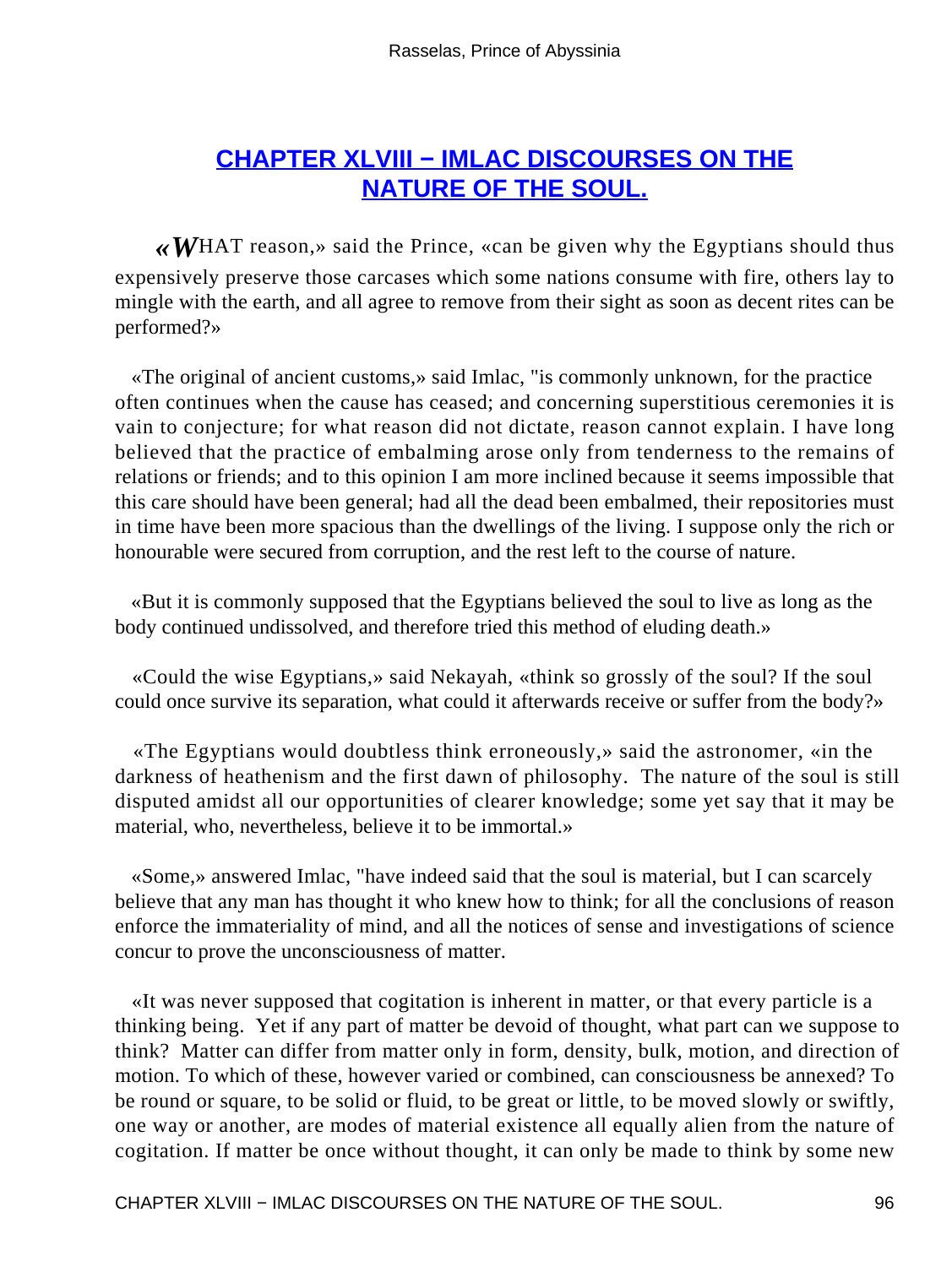modification; but all the modifications which it can admit are equally unconnected with cogitative powers.»

 «But the materialists,» said the astronomer, «urge that matter may have qualities with which we are unacquainted.»

 «He who will determine,» returned Imlac, «against that which he knows because there may be something which he knows not; he that can set hypothetical possibility against acknowledged certainty, is not to be admitted among reasonable beings. All that we know of matter is, that matter is inert, senseless, and lifeless; and if this conviction cannot he opposed but by referring us to something that we know not, we have all the evidence that human intellect can admit. If that which is known may be overruled by that which is unknown, no being, not omniscient, can arrive at certainty.»

«Yet let us not,» said the astronomer, «too arrogantly limit the Creator's power.»

 «It is no limitation of Omnipotence,» replied the poet, «to suppose that one thing is not consistent with another, that the same proposition cannot be at once true and false, that the same number cannot be even and odd, that cogitation cannot be conferred on that which is created incapable of cogitation.»

 «I know not,» said Nekayah, «any great use of this question. Does that immateriality, which in my opinion you have sufficiently proved, necessarily include eternal duration?»

 «Of immateriality,» said Imlac, «our ideas are negative, and therefore obscure. Immateriality seems to imply a natural power of perpetual duration as a consequence of exemption from all causes of decay: whatever perishes is destroyed by the solution of its contexture and separation of its parts; nor can we conceive how that which has no parts, and therefore admits no solution, can be naturally corrupted or impaired.»

 «I know not,» said Rasselas, «how to conceive anything without extension: what is extended must have parts, and you allow that whatever has parts may be destroyed.»

 «Consider your own conceptions,» replied Imlac, «and the difficulty will be less. You will find substance without extension. An ideal form is no less real than material bulk; yet an ideal form has no extension. It is no less certain, when you think on a pyramid, that your mind possesses the idea of a pyramid, than that the pyramid itself is standing. What space does the idea of a pyramid occupy more than the idea of a grain of corn? or how can either idea suffer laceration? As is the effect, such is the cause; as thought, such is the power that thinks, a power impassive and indiscerptible.»

 «But the Being,» said Nekayah, «whom I fear to name, the Being which made the soul, can destroy it.»

CHAPTER XLVIII – IMLAC DISCOURSES ON THE NATURE OF THE SOUL. 97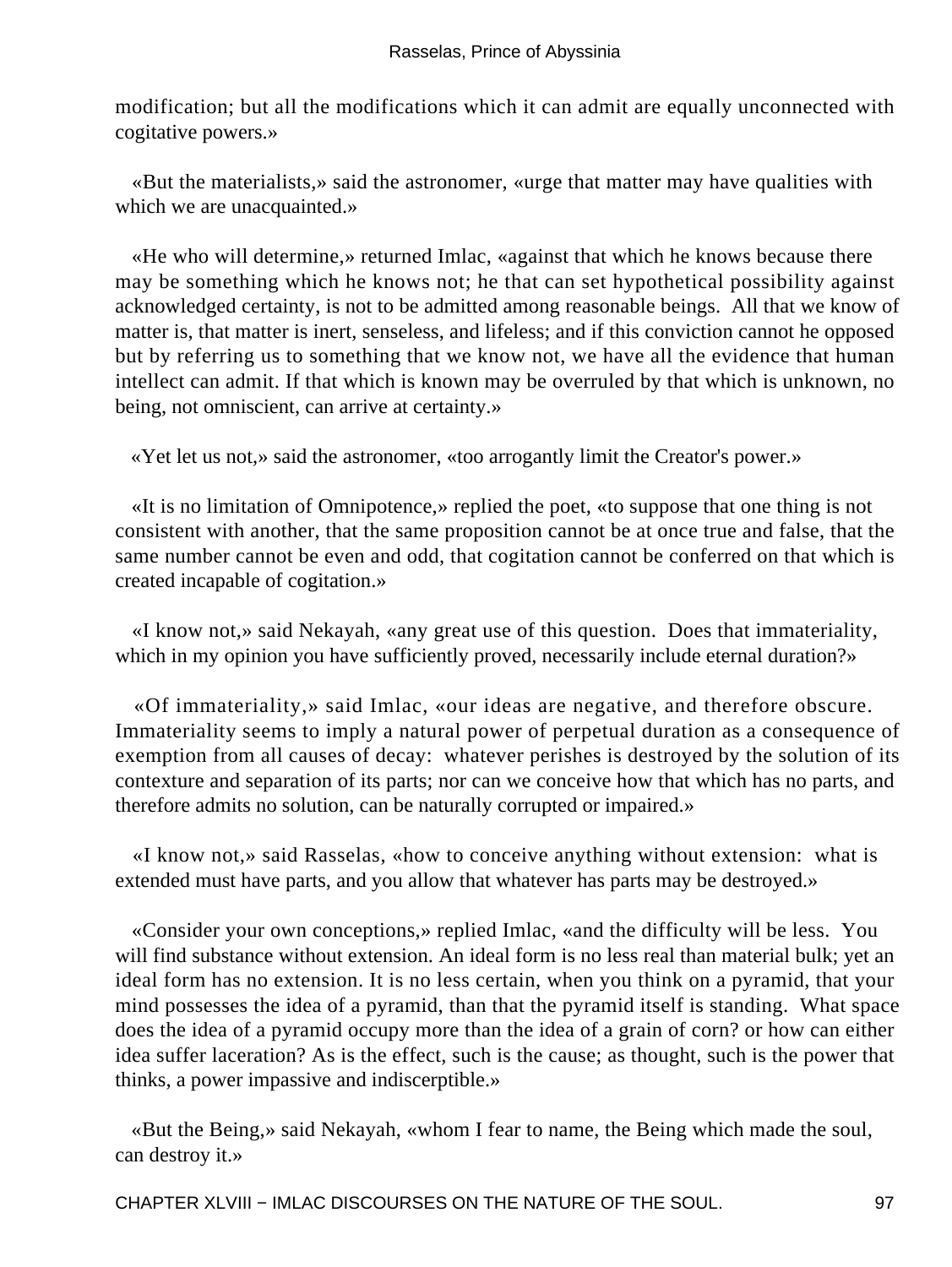«He surely can destroy it,» answered Imlac, «since, however imperishable, it receives from a superior nature its power of duration. That it will not perish by any inherent cause of decay or principle of corruption, may be shown by philosophy; but philosophy can tell no more. That it will not be annihilated by Him that made it, we must humbly learn from higher authority.»

 The whole assembly stood awhile silent and collected. «Let us return,» said Rasselas, «from this scene of mortality. How gloomy would be these mansions of the dead to him who did not know that he should never die; that what now acts shall continue its agency, and what now thinks shall think on for ever. Those that lie here stretched before us, the wise and the powerful of ancient times, warn us to remember the shortness of our present state; they were perhaps snatched away while they were busy, like us, in the **CHOICE OF** LIFE.»

 «To me,» said the Princess, «the choice of life is become less important; I hope hereafter to think only on the choice of eternity.»

 They then hastened out of the caverns, and under the protection of their guard returned to Cairo.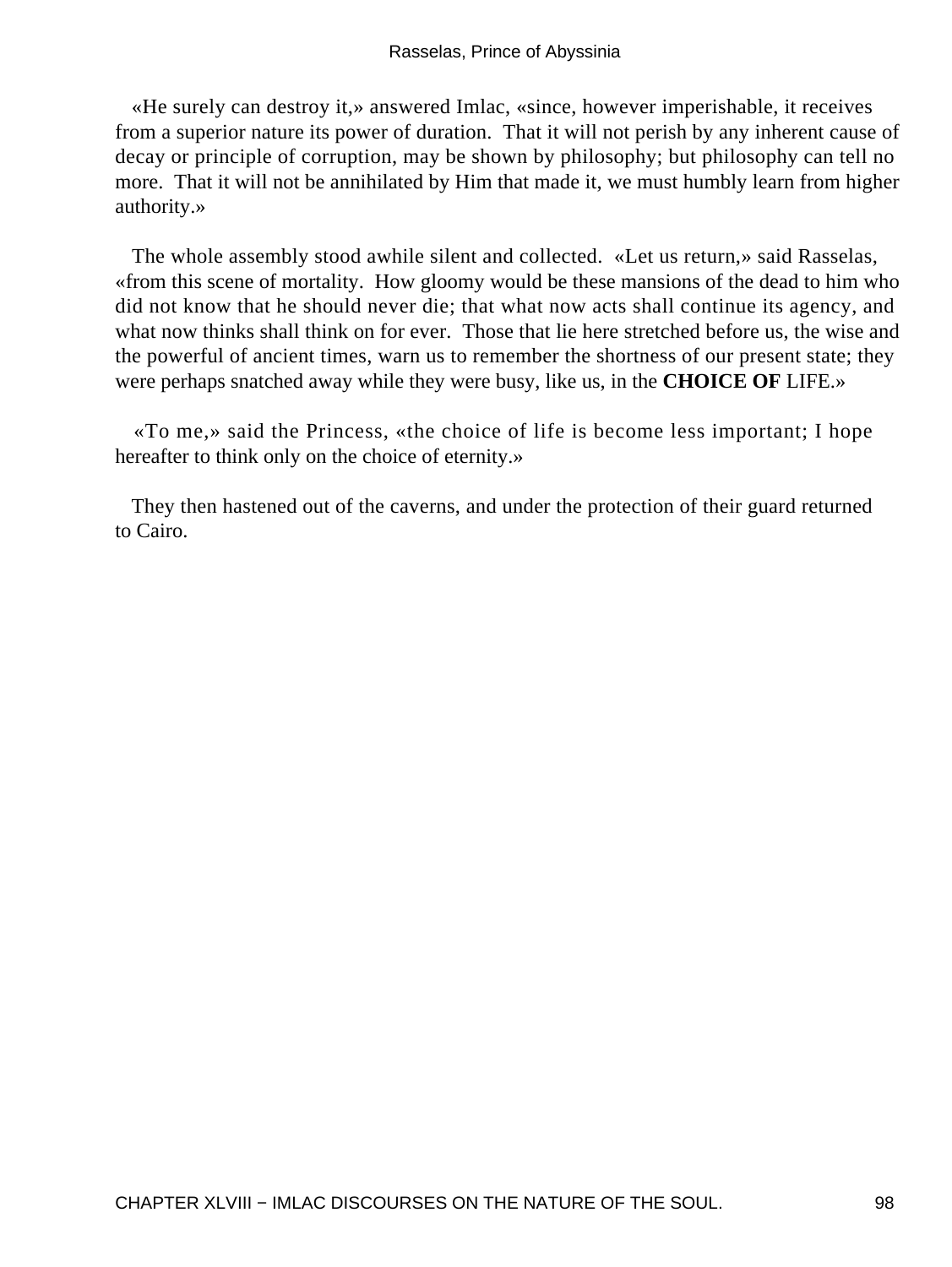## **[CHAPTER XLIX − THE CONCLUSION, IN WHICH](#page-102-0) [NOTHING IS CONCLUDED.](#page-102-0)**

<span id="page-99-0"></span>*I*T was now the time of the inundation of the Nile. A few days after their visit to the catacombs the river began to rise.

 They were confined to their house. The whole region being under water, gave them no invitation to any excursions; and being well supplied with materials for talk, they diverted themselves with comparisons of the different forms of life which they had observed, and with various schemes of happiness which each of them had formed.

 Pekuah was never so much charmed with any place as the Convent of St. Anthony, where the Arab restored her to the Princess, and wished only to fill it with pious maidens and to be made prioress of the order. She was weary of expectation and disgust, and would gladly be fixed in some unvariable state.

 The Princess thought that, of all sublunary things, knowledge was the best. She desired first to learn all sciences, and then proposed to found a college of learned women, in which she would preside, that, by conversing with the old and educating the young, she might divide her time between the acquisition and communication of wisdom, and raise up for the next age models of prudence and patterns of piety.

 The Prince desired a little kingdom in which he might administer justice in his own person and see all the parts of government with his own eyes; but he could never fix the limits of his dominion, and was always adding to the number of his subjects.

 Imlac and the astronomer were contented to be driven along the stream of life without directing their course to any particular port.

 Of those wishes that they had formed they well knew that none could be obtained. They deliberated awhile what was to be done, and resolved, when the inundation should cease, to return to Abyssinia.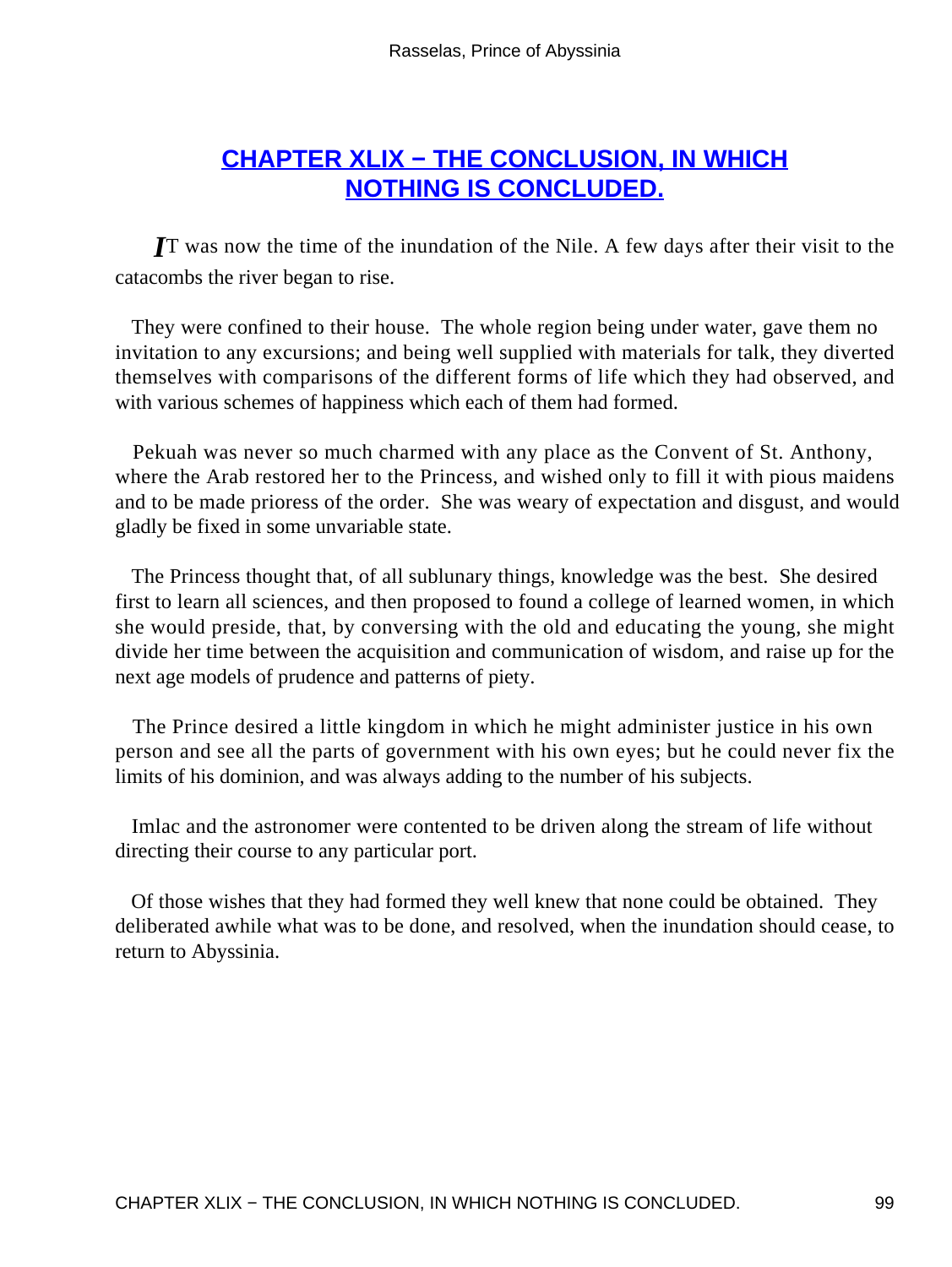# **Table Of Content**

**[CHAPTER I − DESCRIPTION OF A PALACE IN A VALLEY.](#page-3-0)**

**[CHAPTER II − THE DISCONTENT OF RASSELAS IN THE HAPPY VALLEY.](#page-5-0)**

**[CHAPTER III − THE WANTS OF HIM THAT WANTS NOTHING.](#page-7-0)**

**[CHAPTER IV − THE PRINCE CONTINUES TO GRIEVE AND MUSE](#page-8-0)**

**[CHAPTER V − THE PRINCE MEDITATES HIS ESCAPE.](#page-11-0)**

**[CHAPTER VI − A DISSERTATION ON THE ART OF FLYING.](#page-12-0)**

**[CHAPTER VII − THE PRINCE FINDS A MAN OF LEARNING.](#page-15-0)**

**[CHAPTER VIII − THE HISTORY OF IMLAC.](#page-16-0)**

**[CHAPTER IX − THE HISTORY OF IMLAC \(CONTINUED\).](#page-19-0)**

**[CHAPTER X − IMLAC'S HISTORY \(CONTINUED\) − A DISSERTATION UPON](#page-21-0)**

**[CHAPTER XI − IMLAC'S NARRATIVE \(CONTINUED\) − A HINT OF](#page-23-0) [PILGRIMAGE.](#page-23-0)**

**[CHAPTER XII − THE STORY OF IMLAC \(CONTINUED\).](#page-26-0)**

**[CHAPTER XIII − RASSELAS DISCOVERS THE MEANS OF ESCAPE.](#page-29-0)**

**[CHAPTER XIV − RASSELAS AND IMLAC RECEIVE AN UNEXPECTED VISIT.](#page-31-0)**

**[CHAPTER XV − THE PRINCE AND PRINCESS LEAVE THE VALLEY, AND SEE](#page-32-0) [MANY](#page-32-0)**

**[CHAPTER XVI − THEY ENTER CAIRO, AND FIND EVERY MAN HAPPY.](#page-34-0)**

**[CHAPTER XVII − THE PRINCE ASSOCIATES WITH YOUNG MEN OF SPIRIT](#page-37-0) [AND](#page-37-0)**

**[CHAPTER XVIII − THE PRINCE FINDS A WISE AND HAPPY MAN.](#page-38-0)**

**[CHAPTER XIX − A GLIMPSE OF PASTORAL LIFE.](#page-40-0)**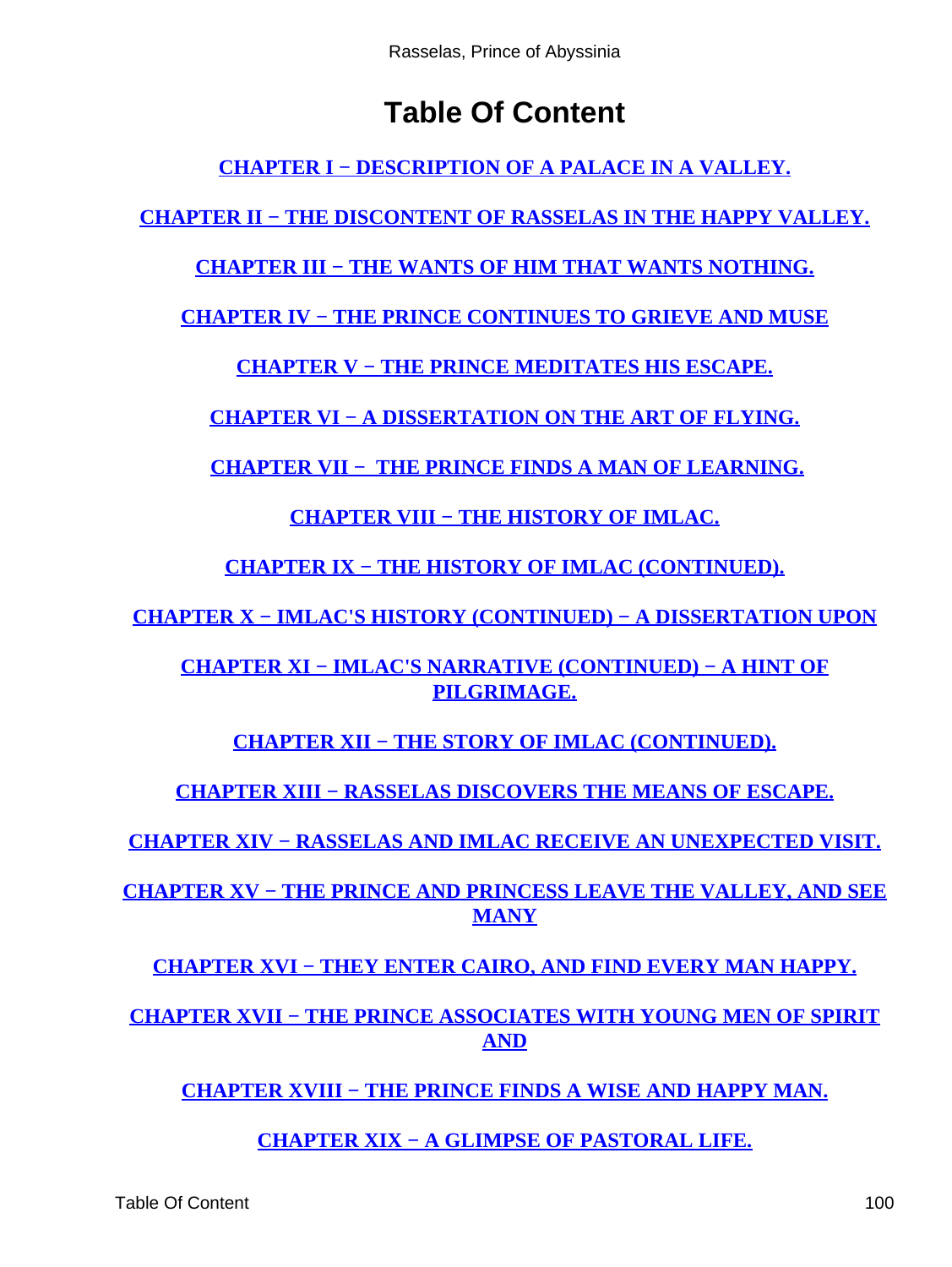**[CHAPTER XX − THE DANGER OF PROSPERITY.](#page-41-0)**

<span id="page-101-0"></span>**[CHAPTER XXI − THE HAPPINESS OF SOLITUDE − THE HERMIT'S HISTORY.](#page-42-0)**

**[CHAPTER XXII − THE HAPPINESS OF A LIFE LED ACCORDING TO NATURE.](#page-44-0)**

**[CHAPTER XXIII − THE PRINCE AND HIS SISTER DIVIDE BETWEEN THEM](#page-46-0) [THE](#page-46-0)**

**[CHAPTER XXIV − THE PRINCE EXAMINES THE HAPPINESS OF HIGH](#page-47-0) [STATIONS.](#page-47-0)**

**[CHAPTER XXV − THE PRINCESS PURSUES HER INQUIRY WITH MORE](#page-48-0) [DILIGENCE](#page-48-0)**

**[CHAPTER XXVI − THE PRINCESS CONTINUES HER REMARKS UPON](#page-50-0) [PRIVATE](#page-50-0)**

**[CHAPTER XXVII − DISQUISITION UPON GREATNESS.](#page-52-0)**

**[CHAPTER XXVIII − RASSELAS AND NEKAYAH CONTINUE THEIR](#page-54-0) [CONVERSATION.](#page-54-0)**

**[CHAPTER XXIX − THE DEBATE ON MARRIAGE \(CONTINUED\).](#page-56-0)**

**[CHAPTER XXX − IMLAC ENTERS, AND CHANGES THE CONVERSATION.](#page-59-0)**

**[CHAPTER XXXI − THEY VISIT THE PYRAMIDS.](#page-61-0)**

**[CHAPTER XXXII − THEY ENTER THE PYRAMID.](#page-63-0)**

**[CHAPTER XXXIII − THE PRINCESS MEETS WITH AN UNEXPECTED](#page-64-0) [MISFORTUNE.](#page-64-0)**

**[CHAPTER XXXIV − THEY RETURN TO CAIRO WITHOUT PEKUAH.](#page-65-0)**

**[CHAPTER XXXV − THE PRINCESS LANGUISHES FOR WANT OF PEKUAH.](#page-67-0)**

**[CHAPTER XXXVI − PEKUAH IS STILL REMEMBERED. THE PROGRESS OF](#page-70-0)**

**[CHAPTER XXXVII − THE PRINCESS HEARS NEWS OF PEKUAH.](#page-71-0)**

**[CHAPTER XXXVIII − THE ADVENTURES OF THE LADY PEKUAH.](#page-72-0)**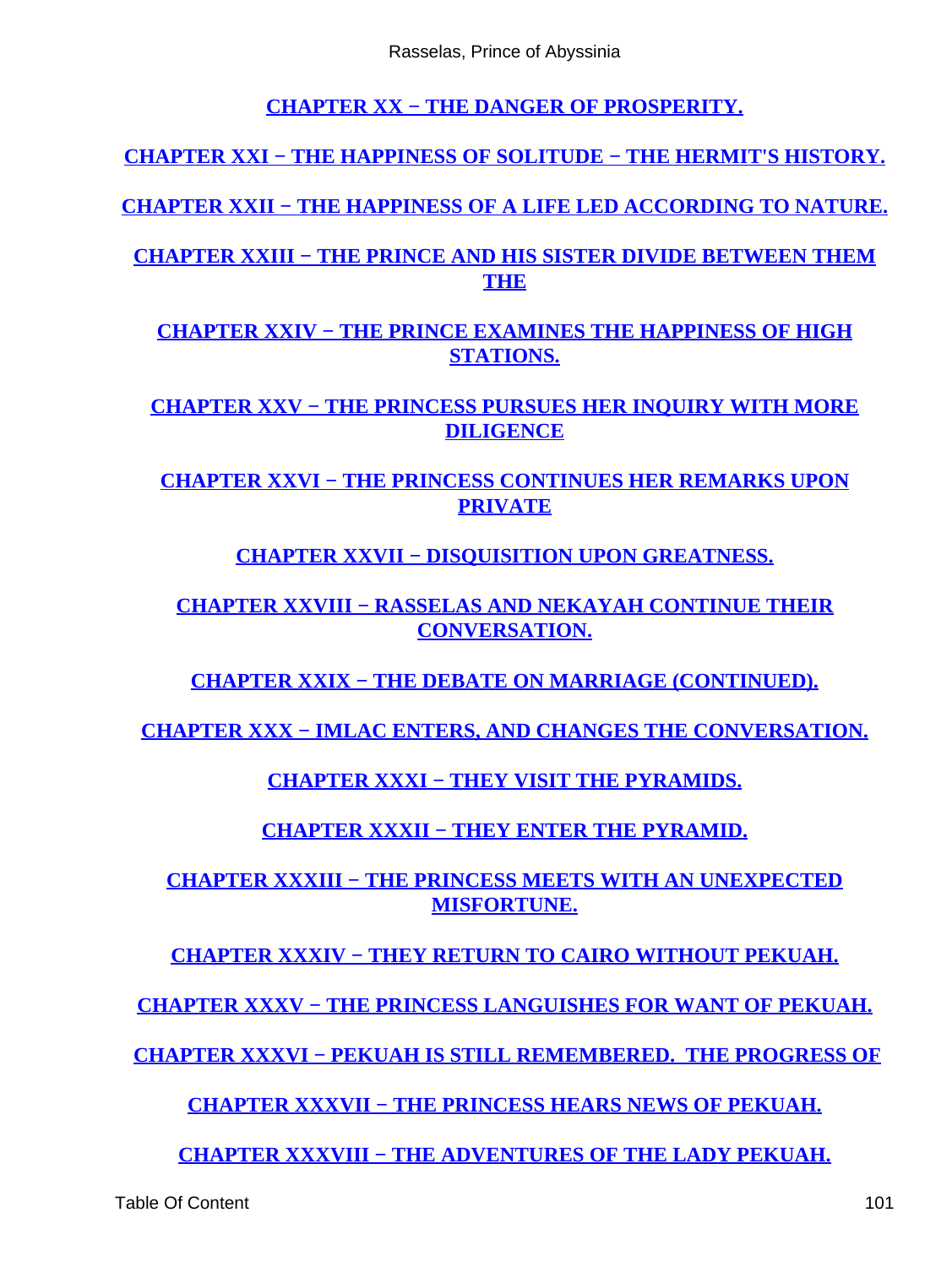<span id="page-102-0"></span>**[CHAPTER XXXIX − THE ADVENTURES OF PEKUAH \(CONTINUED\).](#page-75-0)**

#### **[CHAPTER XL − THE HISTORY OF A MAN OF LEARNING.](#page-79-0)**

#### **[CHAPTER XLI − THE ASTRONOMER DISCOVERS THE CAUSE OF HIS](#page-81-0) [UNEASINESS.](#page-81-0)**

#### **[CHAPTER XLII − THE OPINION OF THE ASTRONOMER IS EXPLAINED AND](#page-82-0)**

**[CHAPTER XLIII − THE ASTRONOMER LEAVES IMLAC HIS DIRECTIONS.](#page-84-0)**

**[CHAPTER XLIV − THE DANGEROUS PREVALENCE OF IMAGINATION.](#page-85-0)**

#### **[CHAPTER XLV − THEY DISCOURSE WITH AN OLD MAN.](#page-87-0)**

**[CHAPTER XLVI − THE PRINCESS AND PEKUAH VISIT THE ASTRONOMER.](#page-89-0)**

**[CHAPTER XLVII − THE PRINCE ENTERS, AND BRINGS A NEW TOPIC.](#page-93-0)**

**[CHAPTER XLVIII − IMLAC DISCOURSES ON THE NATURE OF THE SOUL.](#page-96-0)**

**[CHAPTER XLIX − THE CONCLUSION, IN WHICH NOTHING IS CONCLUDED.](#page-99-0)**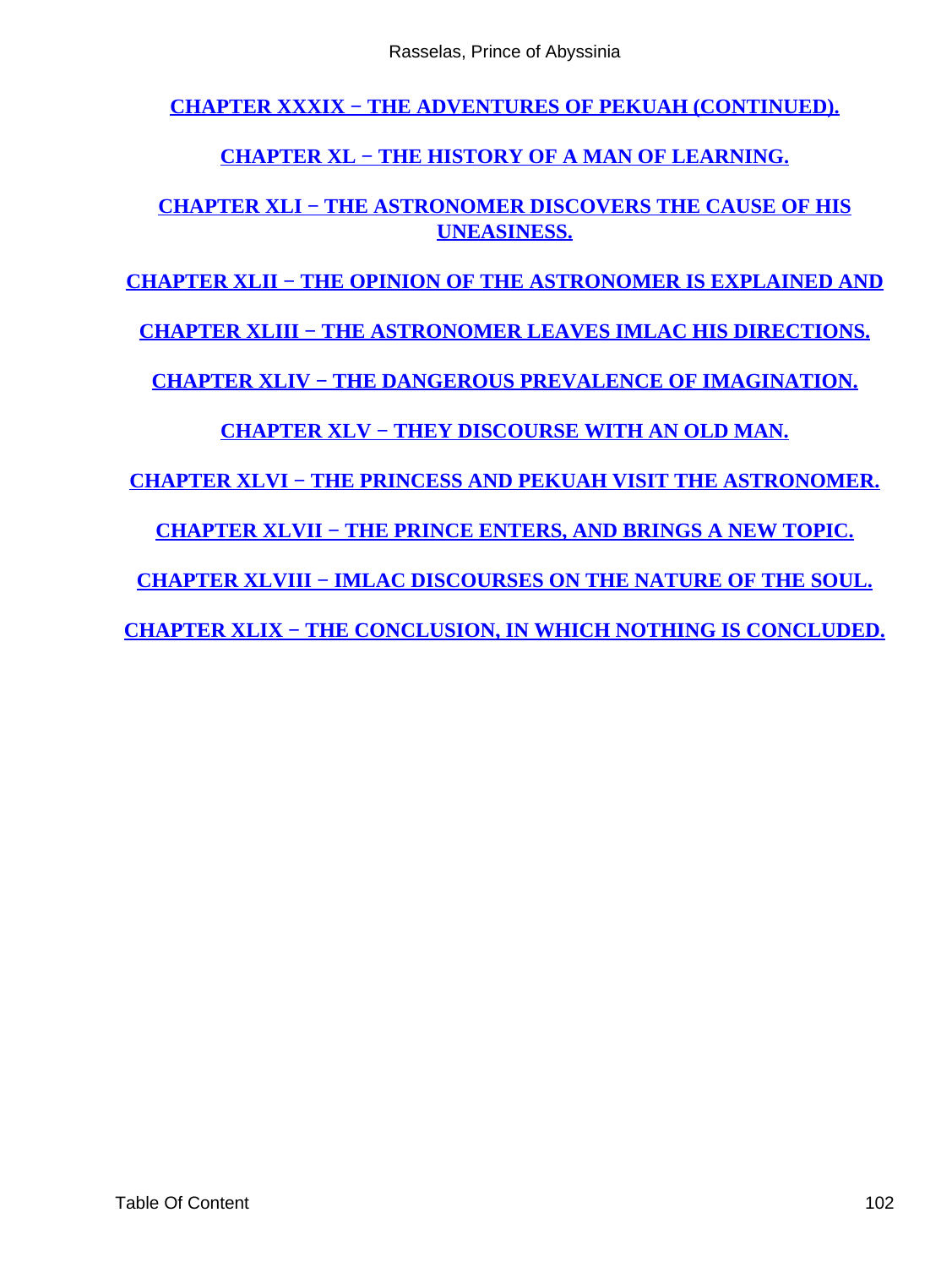## **You are reading a Phoenix Edition:**

It was converted from clean and standard xhtml/xml files. It uses metatags to identify content, and other data. The available resources specific to each ebook format were used to give the reader a pleasant reading experience.

More detais available at Phoenix−Library.org website.

Any suggestion that helps us to improve these editions are welcome.

**The Phoenix−Library Team**